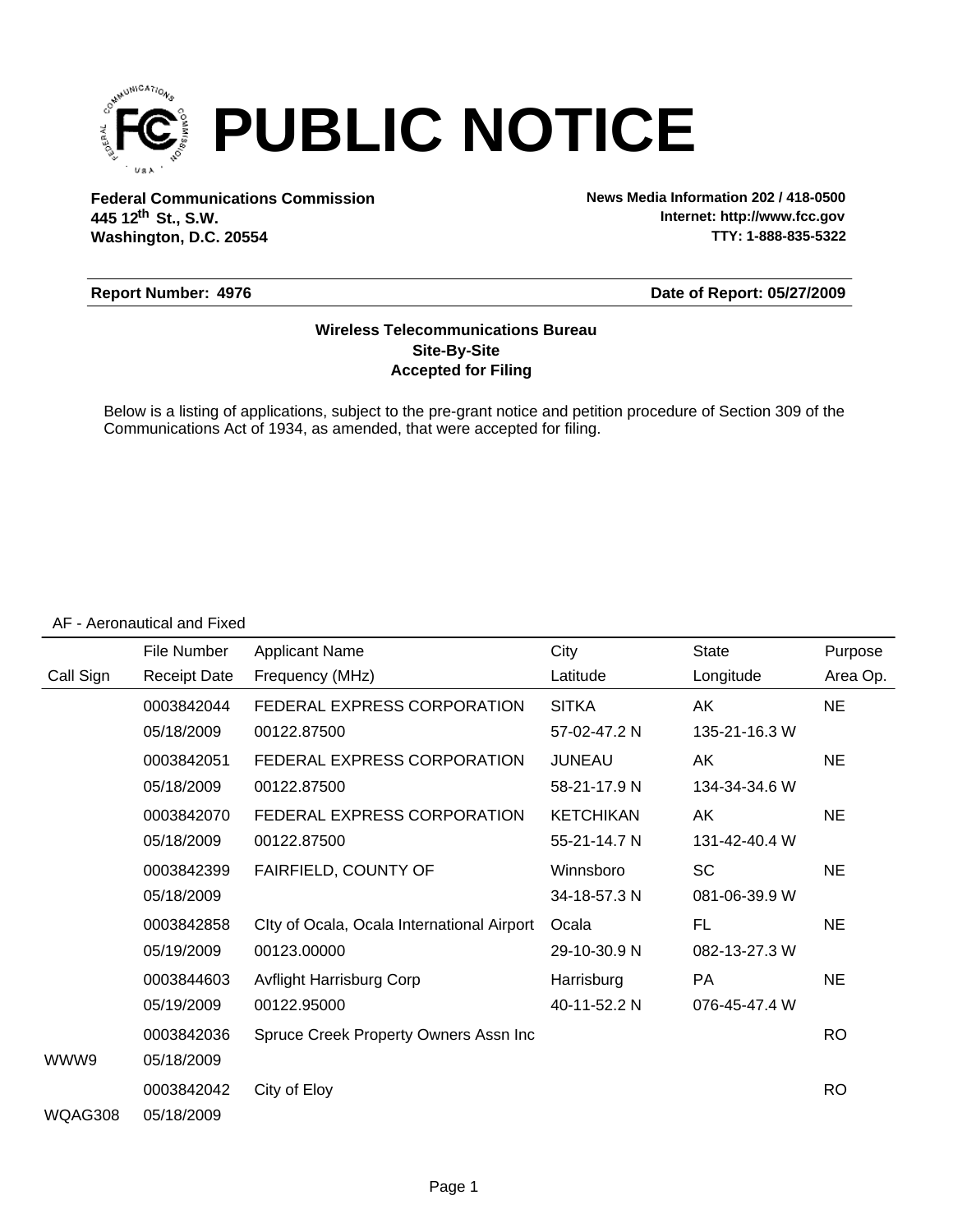## AF - Aeronautical and Fixed

|           | File Number         | <b>Applicant Name</b>          | City     | <b>State</b> | Purpose   |
|-----------|---------------------|--------------------------------|----------|--------------|-----------|
| Call Sign | <b>Receipt Date</b> | Frequency (MHz)                | Latitude | Longitude    | Area Op.  |
|           | 0003842357          | TRUCKEE TAHOE AIRPORT DISTRICT |          |              | <b>RO</b> |
| WNW8      | 05/18/2009          |                                |          |              |           |
|           | 0003843922          | AURORA AIRPORT AUTHORITY       |          |              | RO.       |
| KSN4      | 05/19/2009          |                                |          |              |           |
|           | 0003844375          | MORRISTOWN, CITY OF            |          |              | RO.       |
| KUS4      | 05/19/2009          |                                |          |              |           |

### AS - Aural Studio Transmitter Link

|               | File Number         | <b>Applicant Name</b>                   | City             | <b>State</b>  | Purpose   |
|---------------|---------------------|-----------------------------------------|------------------|---------------|-----------|
| Call Sign     | <b>Receipt Date</b> | Frequency (MHz)                         | Latitude         | Longitude     | Area Op.  |
|               | 0003815311          | BLUEWATER BROADCASTING COMPA MONTGOMERY |                  | <b>AL</b>     | AM        |
| WQKH373       | 05/18/2009          | 00950.50000                             | 32-21-36.5 N     | 086-14-04.8 W |           |
|               | 0003841261          | CITADEL BROADCASTING COMPANY            | <b>KNOXVILLE</b> | <b>TN</b>     | <b>MD</b> |
| <b>WCD982</b> | 05/18/2009          | 00944.12500                             | 35-57-42.0 N     | 083-58-53.0 W |           |
|               | 0003841261          | CITADEL BROADCASTING COMPANY            | <b>KNOXVILLE</b> | <b>TN</b>     | <b>MD</b> |
| <b>WCD982</b> | 05/18/2009          | 00947.37500                             | 35-57-42.0 N     | 083-58-53.0 W |           |
|               | 0003841261          | CITADEL BROADCASTING COMPANY            | <b>KNOXVILLE</b> | <b>TN</b>     | <b>MD</b> |
| <b>WCD982</b> | 05/18/2009          | 00947.62500                             | 35-57-42.0 N     | 083-58-53.0 W |           |
|               | 0003841274          | CITADEL BROADCASTING COMPANY            | Birmingham       | <b>AL</b>     | <b>MD</b> |
| <b>WMF219</b> | 05/18/2009          | 00944.50000                             | 33-28-20.9 N     | 086-49-58.9 W |           |
|               | 0003842326          | CMP KC LICENSING, LLC                   | Mission          | <b>KS</b>     | <b>MD</b> |
| <b>WLI282</b> | 05/18/2009          | 00951.50000                             | 39-01-25.0 N     | 094-40-02.8 W |           |
|               | 0003842326          | CMP KC LICENSING, LLC                   | Mission          | KS            | <b>MD</b> |
| <b>WLI282</b> | 05/18/2009          | 00951.90000                             | 39-01-25.0 N     | 094-40-02.8 W |           |
|               | 0003844599          | <b>VINCENNES UNIVERSITY</b>             | Vincennes        | IN            | <b>MD</b> |
| WQZ29         | 05/19/2009          | 00948.00000                             | 38-41-10.8 N     | 087-31-13.3 W |           |
|               | 0003846314          | <b>CCR-LAKE TAHOE IV, LLC</b>           | <b>STATELINE</b> | <b>NV</b>     | <b>MD</b> |
| <b>WLO776</b> | 05/20/2009          | 00945.50000                             | 38-58-04.4 N     | 119-55-36.7 W |           |
|               | 0003847678          | <b>CUMULUS LICENSING LLC</b>            | Florence         | <b>SC</b>     | <b>MD</b> |
| <b>WME842</b> | 05/21/2009          | 00945.37500                             | 34-13-54.3 N     | 079-45-07.1 W |           |
|               | 0003847678          | <b>CUMULUS LICENSING LLC</b>            | Florence         | SC            | <b>MD</b> |
| <b>WME842</b> | 05/21/2009          | 00945.50000                             | 34-13-54.3 N     | 079-45-07.1 W |           |
|               | 0003847678          | <b>CUMULUS LICENSING LLC</b>            | Florence         | SC            | <b>MD</b> |
| <b>WME842</b> | 05/21/2009          | 00945.67500                             | 34-13-54.3 N     | 079-45-07.1 W |           |
|               | 0003847680          | <b>CUMULUS LICENSING LLC</b>            | Florence         | SC            | <b>MD</b> |
| <b>WLP877</b> | 05/21/2009          | 00945.86250                             | 34-13-54.3 N     | 079-45-07.1 W |           |
|               | 0003847680          | <b>CUMULUS LICENSING LLC</b>            | Florence         | SC            | MD        |
| <b>WLP877</b> | 05/21/2009          | 00946.00000                             | 34-13-54.3 N     | 079-45-07.1 W |           |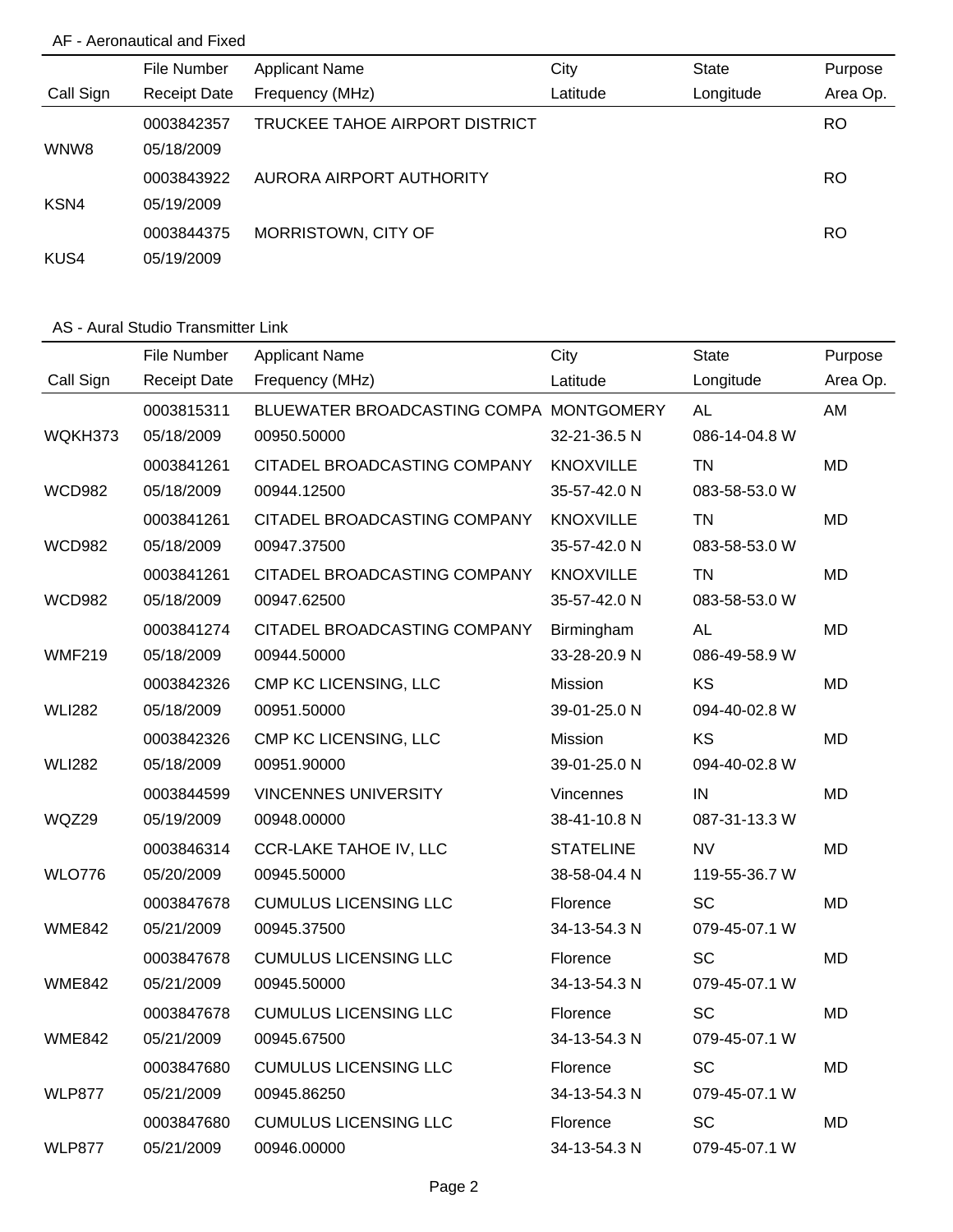## AS - Aural Studio Transmitter Link

|                | <b>File Number</b>  | <b>Applicant Name</b>         | City             | <b>State</b>  | Purpose   |
|----------------|---------------------|-------------------------------|------------------|---------------|-----------|
| Call Sign      | <b>Receipt Date</b> | Frequency (MHz)               | Latitude         | Longitude     | Area Op.  |
|                | 0003847680          | <b>CUMULUS LICENSING LLC</b>  | Florence         | <b>SC</b>     | <b>MD</b> |
| <b>WLP877</b>  | 05/21/2009          | 00946.11250                   | 34-13-54.3 N     | 079-45-07.1 W |           |
|                | 0003847682          | <b>CUMULUS LICENSING LLC</b>  | Florence         | <b>SC</b>     | <b>MD</b> |
| <b>WLD347</b>  | 05/21/2009          | 00944.50000                   | 34-13-54.3 N     | 079-45-07.1 W |           |
|                | 0003847682          | <b>CUMULUS LICENSING LLC</b>  | Florence         | <b>SC</b>     | <b>MD</b> |
| WLD347         | 05/21/2009          | 00946.00000                   | 34-13-54.3 N     | 079-45-07.1 W |           |
|                | 0003847686          | <b>CUMULUS LICENSING LLC</b>  | Florence         | <b>SC</b>     | <b>MD</b> |
| <b>WPNF296</b> | 05/21/2009          | 00947.37500                   | 34-13-54.3 N     | 079-45-07.1 W |           |
|                | 0003847686          | <b>CUMULUS LICENSING LLC</b>  | Florence         | <b>SC</b>     | <b>MD</b> |
| WPNF296        | 05/21/2009          | 00950.62500                   | 34-13-54.3 N     | 079-45-07.1 W |           |
|                | 0003847689          | <b>CUMULUS LICENSING LLC</b>  | Florence         | <b>SC</b>     | <b>MD</b> |
| <b>WLO564</b>  | 05/21/2009          | 00944.50000                   | 34-13-54.3 N     | 079-45-07.1 W |           |
|                | 0003841625          | TATI BROADCASTING, LLC        | <b>ANCHORAGE</b> | AK            | <b>NE</b> |
|                | 05/18/2009          | 00947.00000                   | 61-10-41.3 N     | 149-53-21.9 W |           |
|                | 0003846352          | <b>CCR-LAKE TAHOE IV, LLC</b> | <b>STATELINE</b> | <b>NV</b>     | <b>NE</b> |
|                | 05/20/2009          | 00947.00000                   | 38-57-35.0 N     | 119-56-24.0 W |           |
|                | 0003847685          | <b>CUMULUS LICENSING LLC</b>  | Florence         | <b>SC</b>     | <b>NE</b> |
|                | 05/21/2009          | 00948.50000                   | 34-13-54.3 N     | 079-45-07.1 W |           |

# CD - Paging and Radiotelephone

|           | File Number         | <b>Applicant Name</b> | City     | <b>State</b> | Purpose   |
|-----------|---------------------|-----------------------|----------|--------------|-----------|
| Call Sign | <b>Receipt Date</b> | Frequency (MHz)       | Latitude | Longitude    | Area Op.  |
|           | 0003842886          | Optivon, Inc.         |          |              | <b>RO</b> |
| KNKL950   | 05/19/2009          |                       |          |              |           |
|           | 0003842895          | Optivon, Inc.         |          |              | <b>RO</b> |
| KNKM394   | 05/19/2009          |                       |          |              |           |

|                | File Number         | <b>Applicant Name</b>     | City            | <b>State</b>  | Purpose  |
|----------------|---------------------|---------------------------|-----------------|---------------|----------|
| Call Sign      | <b>Receipt Date</b> | Frequency (MHz)           | Latitude        | Longitude     | Area Op. |
|                | 0003739551          | Gatespeed Broadband, Inc. | <b>Milpitas</b> | CА            | AM.      |
| <b>WPSF563</b> | 05/18/2009          | 17840.00000               | 37-29-58.7 N    | 121-52-19.7 W |          |
|                | 0003739551          | Gatespeed Broadband, Inc. | <b>Milpitas</b> | CА            | AM.      |
| <b>WPSF563</b> | 05/18/2009          | 19405.00000               | 37-29-58.7 N    | 121-52-19.7 W |          |
|                | 0003739554          | Gatespeed Broadband, Inc. | Milpitas        | CА            | AM.      |
| WPSF564        | 05/18/2009          | 19400.00000               | 37-29-59.2 N    | 121-52-19.0 W |          |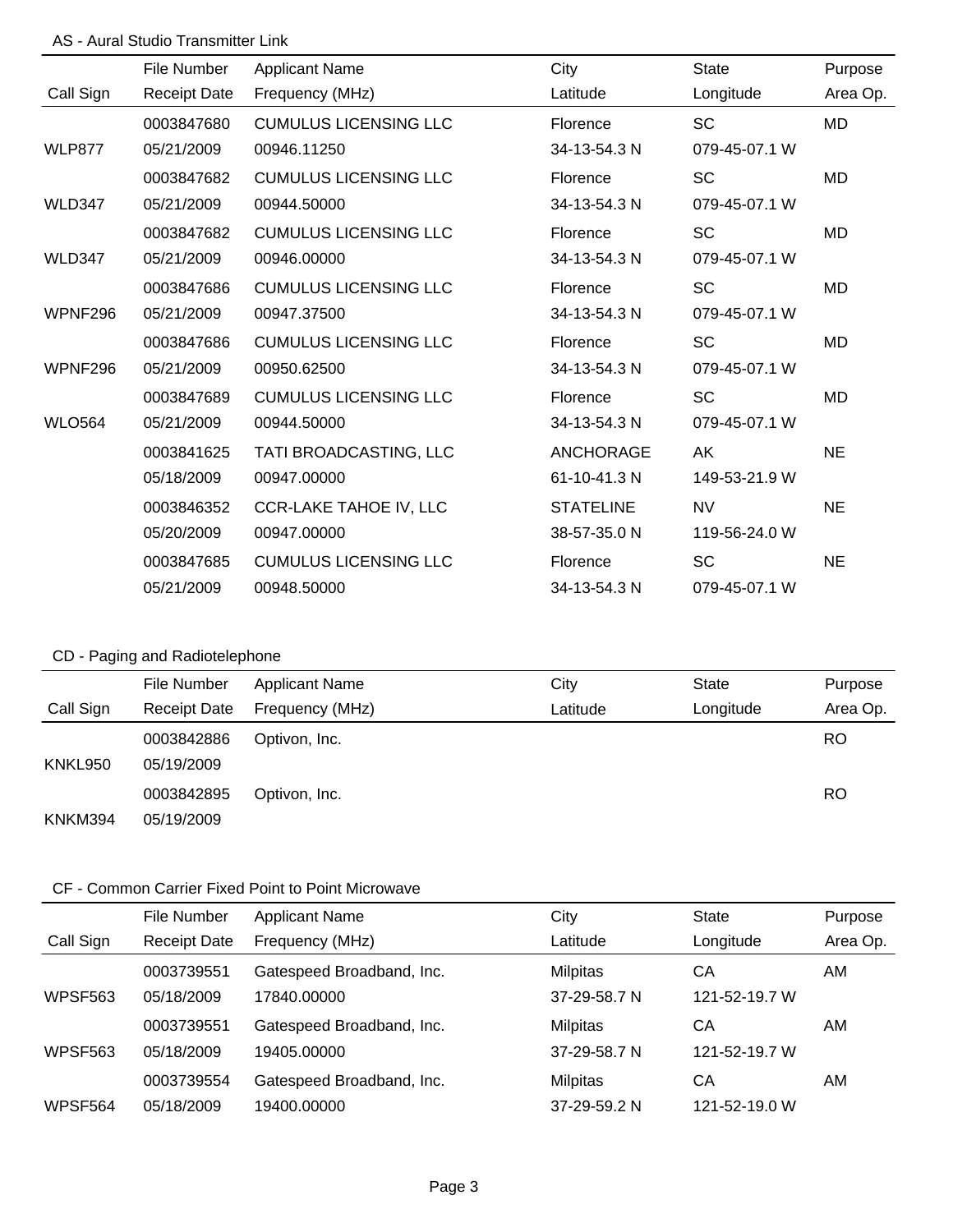|           | File Number         | <b>Applicant Name</b>     | City            | <b>State</b>  | Purpose  |
|-----------|---------------------|---------------------------|-----------------|---------------|----------|
| Call Sign | <b>Receipt Date</b> | Frequency (MHz)           | Latitude        | Longitude     | Area Op. |
|           | 0003739554          | Gatespeed Broadband, Inc. | <b>Milpitas</b> | CA            | AM       |
| WPSF564   | 05/18/2009          | 22635.00000               | 37-29-59.2 N    | 121-52-19.0 W |          |
|           | 0003739594          | Gatespeed Broadband, Inc. | Portola Valley  | CA            | AM       |
| WPSF566   | 05/18/2009          | 17845.00000               | 37-23-17.1 N    | 122-12-09.1 W |          |
|           | 0003739604          | Gatespeed Broadband, Inc. | San Jose        | CA            | AM       |
| WPSF816   | 05/18/2009          | 17840.00000               | 37-23-17.9 N    | 121-53-18.4 W |          |
|           | 0003739604          | Gatespeed Broadband, Inc. | San Jose        | CA            | AM       |
| WPSF816   | 05/18/2009          | 21435.00000               | 37-23-17.9 N    | 121-53-18.4 W |          |
|           | 0003739611          | Gatespeed Broadband, Inc. | <b>Milpitas</b> | CA            | AM       |
| WPSF565   | 05/18/2009          | 18080.00000               | 37-29-58.5 N    | 121-52-19.0 W |          |
|           | 0003739611          | Gatespeed Broadband, Inc. | <b>Milpitas</b> | CA            | AM       |
| WPSF565   | 05/18/2009          | 19405.00000               | 37-29-58.5 N    | 121-52-19.0 W |          |
|           | 0003739615          | Gatespeed Broadband       | San Jose        | CA            | AM       |
|           | 05/18/2009          | 17845.00000               | 37-22-48.9 N    | 121-54-26.3 W |          |
|           | 0003780840          | AT&T CORP.                | <b>WAYNE</b>    | PA            | AM       |
|           | 05/19/2009          | 10775.00000               | 40-02-43.4 N    | 075-23-27.9 W |          |
|           | 0003780840          | AT&T CORP.                | <b>WAYNE</b>    | PA            | AM       |
|           | 05/19/2009          | 10805.00000               | 40-02-43.4 N    | 075-23-27.9 W |          |
|           | 0003780842          | AT&T CORP.                | <b>HAMILTON</b> | NJ            | AM       |
|           | 05/19/2009          | 11225.00000               | 40-12-32.0 N    | 074-41-11.0 W |          |
|           | 0003780842          | AT&T CORP.                | <b>HAMILTON</b> | <b>NJ</b>     | AM       |
|           | 05/19/2009          | 11235.00000               | 40-12-32.0 N    | 074-41-11.0 W |          |
|           | 0003780842          | AT&T CORP.                | <b>HAMILTON</b> | <b>NJ</b>     | AM       |
|           | 05/19/2009          | 11245.00000               | 40-12-32.0 N    | 074-41-11.0 W |          |
|           | 0003780842          | AT&T CORP.                | <b>HAMILTON</b> | <b>NJ</b>     | AM       |
|           | 05/19/2009          | 11255.00000               | 40-12-32.0 N    | 074-41-11.0 W |          |
|           | 0003780842          | AT&T CORP.                | <b>HAMILTON</b> | <b>NJ</b>     | AM       |
|           | 05/19/2009          | 11265.00000               | 40-12-32.0 N    | 074-41-11.0 W |          |
|           | 0003780842          | AT&T CORP.                | <b>HAMILTON</b> | <b>NJ</b>     | AM       |
|           | 05/19/2009          | 11275.00000               | 40-12-32.0 N    | 074-41-11.0 W |          |
|           | 0003780842          | AT&T CORP.                | <b>HAMILTON</b> | <b>NJ</b>     | AM       |
|           | 05/19/2009          | 11305.00000               | 40-12-32.0 N    | 074-41-11.0 W |          |
|           | 0003780842          | AT&T CORP.                | <b>HAMILTON</b> | <b>NJ</b>     | AM       |
|           | 05/19/2009          | 11325.00000               | 40-12-32.0 N    | 074-41-11.0 W |          |
|           | 0003780842          | AT&T CORP.                | <b>HAMILTON</b> | <b>NJ</b>     | AM       |
|           | 05/19/2009          | 11365.00000               | 40-12-32.0 N    | 074-41-11.0 W |          |
|           | 0003780842          | AT&T CORP.                | <b>HAMILTON</b> | <b>NJ</b>     | AM       |
|           | 05/19/2009          | 11375.00000               | 40-12-32.0 N    | 074-41-11.0 W |          |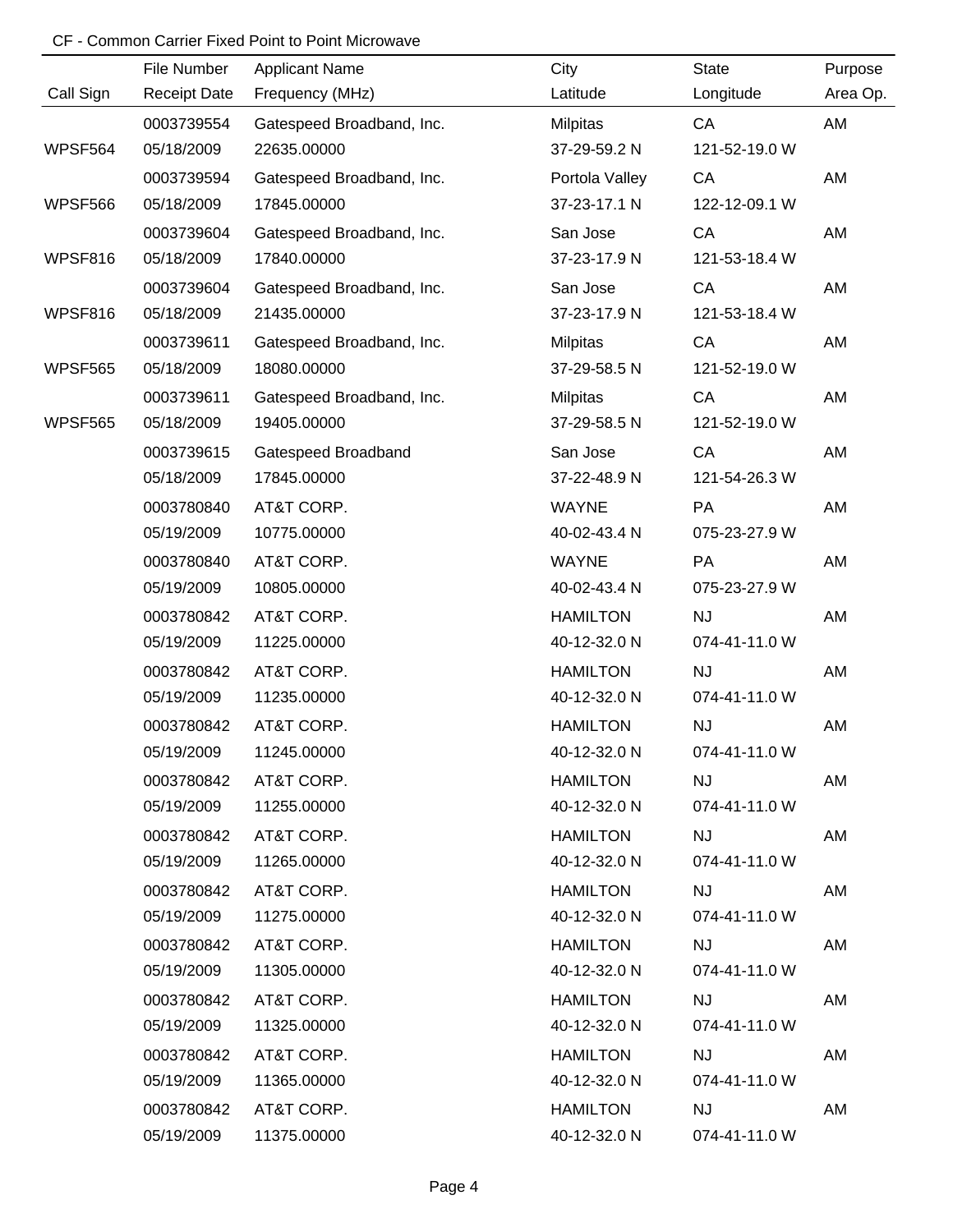|           | File Number         | <b>Applicant Name</b> | City            | State         | Purpose  |
|-----------|---------------------|-----------------------|-----------------|---------------|----------|
| Call Sign | <b>Receipt Date</b> | Frequency (MHz)       | Latitude        | Longitude     | Area Op. |
|           | 0003780842          | AT&T CORP.            | <b>HAMILTON</b> | <b>NJ</b>     | AM       |
|           | 05/19/2009          | 19310.00000           | 40-12-32.0 N    | 074-41-11.0 W |          |
|           | 0003780842          | AT&T CORP.            | <b>HAMILTON</b> | <b>NJ</b>     | AM       |
|           | 05/19/2009          | 19330.00000           | 40-12-32.0 N    | 074-41-11.0 W |          |
|           | 0003780842          | AT&T CORP.            | <b>HAMILTON</b> | <b>NJ</b>     | AM       |
|           | 05/19/2009          | 19370.00000           | 40-12-32.0 N    | 074-41-11.0 W |          |
|           | 0003780842          | AT&T CORP.            | <b>HAMILTON</b> | <b>NJ</b>     | AM       |
|           | 05/19/2009          | 19470.00000           | 40-12-32.0 N    | 074-41-11.0 W |          |
|           | 0003780842          | AT&T CORP.            | <b>HAMILTON</b> | <b>NJ</b>     | AM       |
|           | 05/19/2009          | 19690.00000           | 40-12-32.0 N    | 074-41-11.0 W |          |
|           | 0003780842          | AT&T CORP.            | <b>HAMILTON</b> | <b>NJ</b>     | AM       |
|           | 05/19/2009          | 23130.00000           | 40-12-32.0 N    | 074-41-11.0 W |          |
|           | 0003780842          | AT&T CORP.            | <b>HAMILTON</b> | <b>NJ</b>     | AM       |
|           | 05/19/2009          | 23180.00000           | 40-12-32.0 N    | 074-41-11.0 W |          |
|           | 0003782032          | AT&T CORP.            | <b>CAMDEN</b>   | <b>NJ</b>     | AM       |
|           | 05/21/2009          | 10735.00000           | 39-56-39.4 N    | 075-07-03.6 W |          |
|           | 0003782032          | AT&T CORP.            | <b>CAMDEN</b>   | <b>NJ</b>     | AM       |
|           | 05/21/2009          | 10745.00000           | 39-56-39.4 N    | 075-07-03.6 W |          |
|           | 0003782032          | AT&T CORP.            | <b>CAMDEN</b>   | NJ            | AM       |
|           | 05/21/2009          | 10755.00000           | 39-56-39.4 N    | 075-07-03.6 W |          |
|           | 0003782032          | AT&T CORP.            | <b>CAMDEN</b>   | NJ            | AM       |
|           | 05/21/2009          | 10765.00000           | 39-56-39.4 N    | 075-07-03.6 W |          |
|           | 0003782032          | AT&T CORP.            | <b>CAMDEN</b>   | NJ            | AM       |
|           | 05/21/2009          | 10775.00000           | 39-56-39.4 N    | 075-07-03.6 W |          |
|           | 0003782032          | AT&T CORP.            | <b>CAMDEN</b>   | <b>NJ</b>     | AM       |
|           | 05/21/2009          | 10795.00000           | 39-56-39.4 N    | 075-07-03.6 W |          |
|           | 0003782032          | AT&T CORP.            | <b>CAMDEN</b>   | <b>NJ</b>     | AM       |
|           | 05/21/2009          | 10815.00000           | 39-56-39.4 N    | 075-07-03.6 W |          |
|           | 0003782032          | AT&T CORP.            | <b>CAMDEN</b>   | <b>NJ</b>     | AM       |
|           | 05/21/2009          | 10855.00000           | 39-56-39.4 N    | 075-07-03.6 W |          |
|           | 0003782032          | AT&T CORP.            | <b>CAMDEN</b>   | <b>NJ</b>     | AM       |
|           | 05/21/2009          | 10865.00000           | 39-56-39.4 N    | 075-07-03.6 W |          |
|           | 0003782032          | AT&T CORP.            | <b>CAMDEN</b>   | <b>NJ</b>     | AM       |
|           | 05/21/2009          | 10875.00000           | 39-56-39.4 N    | 075-07-03.6 W |          |
|           | 0003782032          | AT&T CORP.            | <b>CAMDEN</b>   | <b>NJ</b>     | AM       |
|           | 05/21/2009          | 10885.00000           | 39-56-39.4 N    | 075-07-03.6 W |          |
|           | 0003782032          | AT&T CORP.            | <b>CAMDEN</b>   | <b>NJ</b>     | AM       |
|           | 05/21/2009          | 10895.00000           | 39-56-39.4 N    | 075-07-03.6 W |          |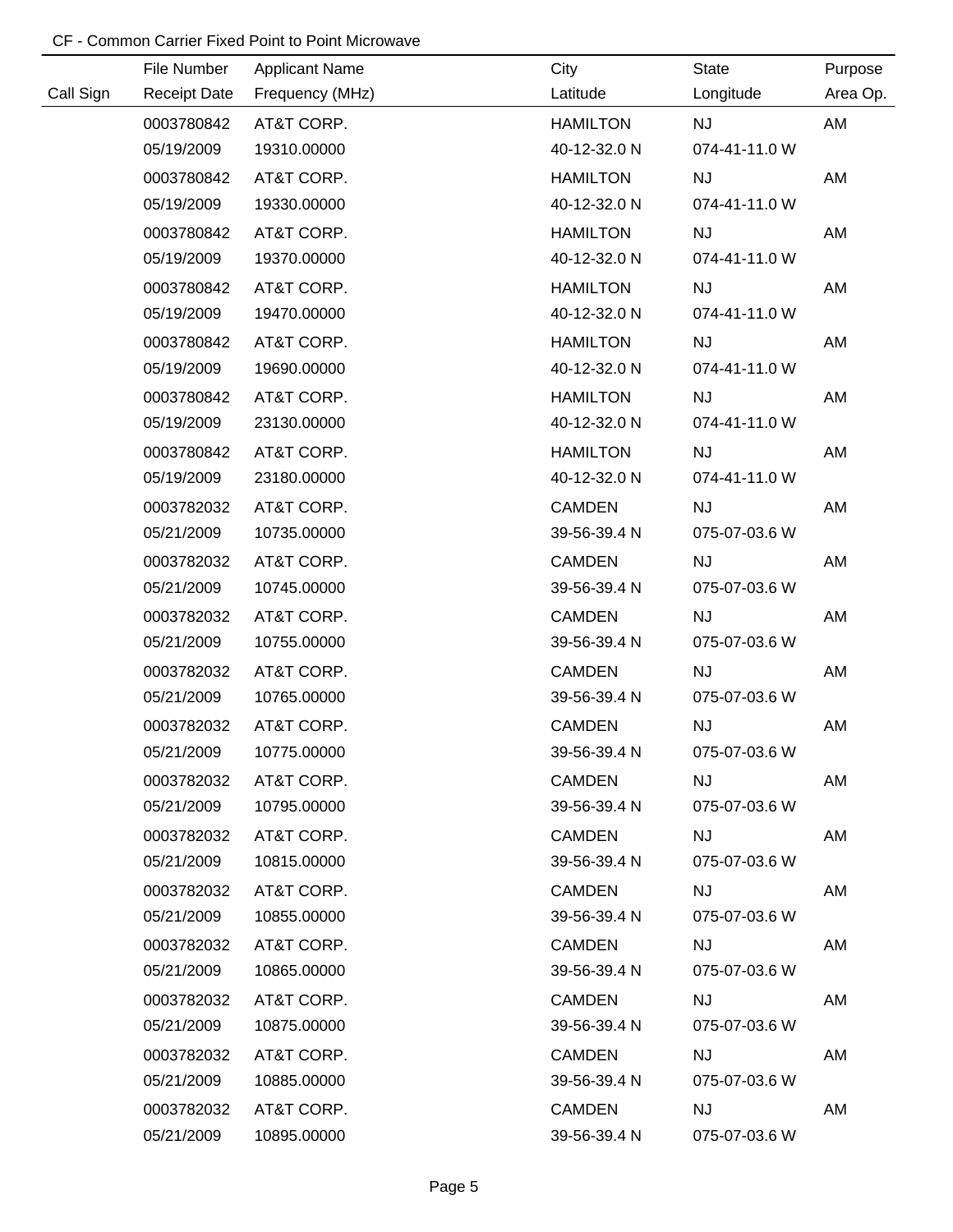|           | File Number         | <b>Applicant Name</b> | City              | State         | Purpose  |
|-----------|---------------------|-----------------------|-------------------|---------------|----------|
| Call Sign | <b>Receipt Date</b> | Frequency (MHz)       | Latitude          | Longitude     | Area Op. |
|           | 0003782032          | AT&T CORP.            | <b>CAMDEN</b>     | <b>NJ</b>     | AM       |
|           | 05/21/2009          | 10945.00000           | 39-56-39.4 N      | 075-07-03.6 W |          |
|           | 0003782032          | AT&T CORP.            | <b>CAMDEN</b>     | <b>NJ</b>     | AM       |
|           | 05/21/2009          | 10965.00000           | 39-56-39.4 N      | 075-07-03.6 W |          |
|           | 0003782032          | AT&T CORP.            | <b>CAMDEN</b>     | <b>NJ</b>     | AM       |
|           | 05/21/2009          | 11025.00000           | 39-56-39.4 N      | 075-07-03.6 W |          |
|           | 0003782032          | AT&T CORP.            | <b>CAMDEN</b>     | <b>NJ</b>     | AM       |
|           | 05/21/2009          | 19310.00000           | 39-56-39.4 N      | 075-07-03.6 W |          |
|           | 0003782032          | AT&T CORP.            | <b>CAMDEN</b>     | <b>NJ</b>     | AM       |
|           | 05/21/2009          | 19330.00000           | 39-56-39.4 N      | 075-07-03.6 W |          |
|           | 0003782032          | AT&T CORP.            | <b>CAMDEN</b>     | <b>NJ</b>     | AM       |
|           | 05/21/2009          | 19350.00000           | 39-56-39.4 N      | 075-07-03.6 W |          |
|           | 0003782032          | AT&T CORP.            | <b>CAMDEN</b>     | <b>NJ</b>     | AM       |
|           | 05/21/2009          | 19430.00000           | 39-56-39.4 N      | 075-07-03.6 W |          |
|           | 0003782032          | AT&T CORP.            | <b>CAMDEN</b>     | <b>NJ</b>     | AM       |
|           | 05/21/2009          | 19470.00000           | 39-56-39.4 N      | 075-07-03.6 W |          |
|           | 0003782032          | AT&T CORP.            | <b>CAMDEN</b>     | <b>NJ</b>     | AM       |
|           | 05/21/2009          | 19510.00000           | 39-56-39.4 N      | 075-07-03.6 W |          |
|           | 0003782032          | AT&T CORP.            | <b>CAMDEN</b>     | <b>NJ</b>     | AM       |
|           | 05/21/2009          | 19530.00000           | 39-56-39.4 N      | 075-07-03.6 W |          |
|           | 0003782032          | AT&T CORP.            | <b>CAMDEN</b>     | <b>NJ</b>     | AM       |
|           | 05/21/2009          | 19550.00000           | 39-56-39.4 N      | 075-07-03.6 W |          |
|           | 0003782032          | AT&T CORP.            | <b>CAMDEN</b>     | <b>NJ</b>     | AM       |
|           | 05/21/2009          | 23080.00000           | 39-56-39.4 N      | 075-07-03.6 W |          |
|           | 0003782032          | AT&T CORP.            | <b>CAMDEN</b>     | <b>NJ</b>     | AM       |
|           | 05/21/2009          | 23180.00000           | 39-56-39.4 N      | 075-07-03.6 W |          |
|           | 0003782974          | AT&T CORP.            | <b>WASHINGTON</b> | DC            | AM       |
|           | 05/19/2009          | 11295.00000           | 38-52-59.2 N      | 077-00-36.0 W |          |
|           | 0003782974          | AT&T CORP.            | <b>WASHINGTON</b> | DC            | AM       |
|           | 05/19/2009          | 11385.00000           | 38-52-59.2 N      | 077-00-36.0 W |          |
|           | 0003782974          | AT&T CORP.            | <b>WASHINGTON</b> | DC            | AM       |
|           | 05/19/2009          | 23030.00000           | 38-52-59.2 N      | 077-00-36.0 W |          |
|           | 0003782974          | AT&T CORP.            | <b>WASHINGTON</b> | DC            | AM       |
|           | 05/19/2009          | 23080.00000           | 38-52-59.2 N      | 077-00-36.0 W |          |
|           | 0003782974          | AT&T CORP.            | <b>WASHINGTON</b> | DC            | AM       |
|           | 05/19/2009          | 23280.00000           | 38-52-59.2 N      | 077-00-36.0 W |          |
|           | 0003805853          | Cellco Partnership    | <b>LOUISVILLE</b> | KY            | AM       |
| WMM433    | 05/19/2009          | 05945.20000           | 38-12-35.0 N      | 085-33-17.0 W |          |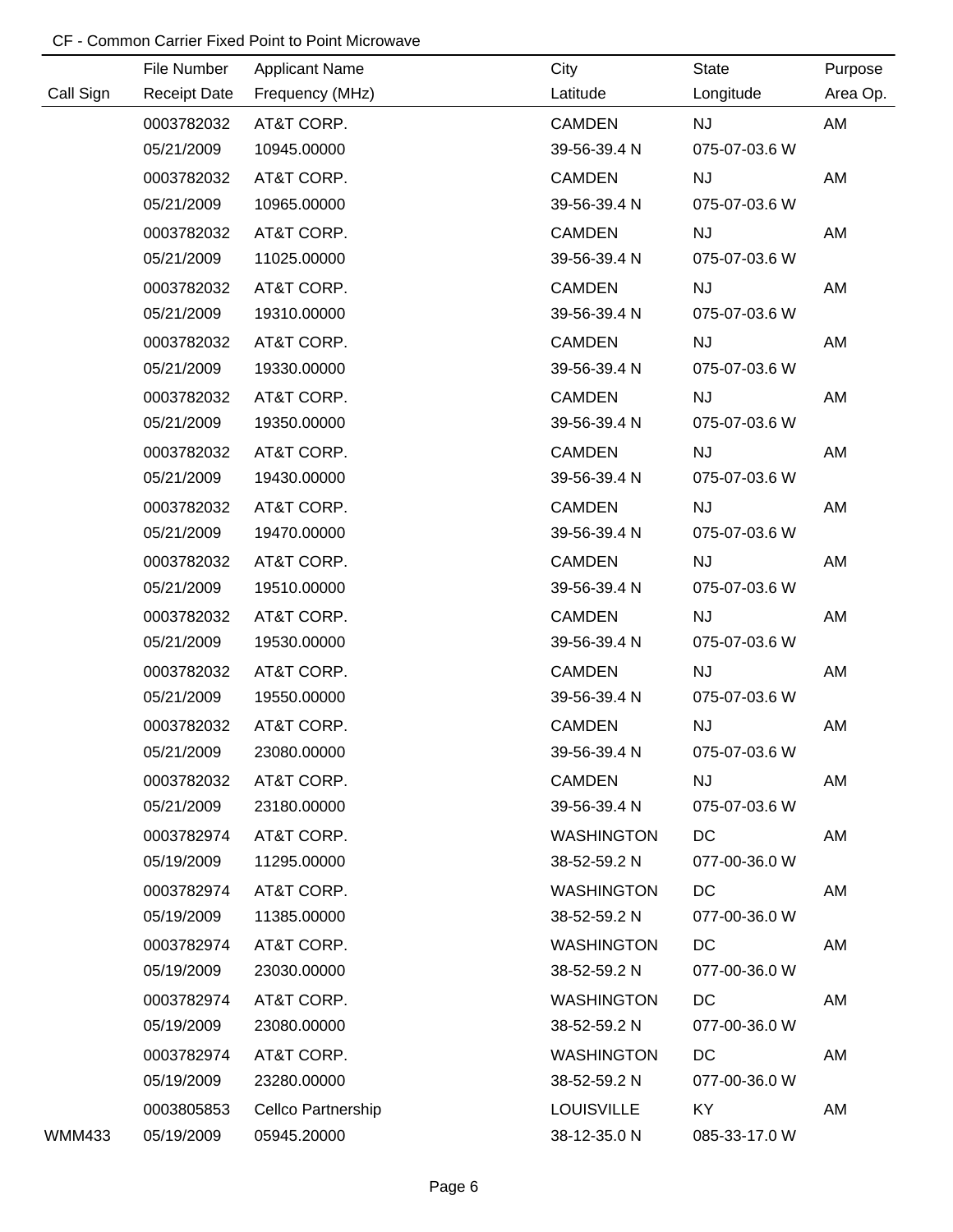|               | File Number         | <b>Applicant Name</b> | City              | State         | Purpose  |
|---------------|---------------------|-----------------------|-------------------|---------------|----------|
| Call Sign     | <b>Receipt Date</b> | Frequency (MHz)       | Latitude          | Longitude     | Area Op. |
|               | 0003805853          | Cellco Partnership    | <b>LOUISVILLE</b> | KY            | AM       |
| <b>WMM433</b> | 05/19/2009          | 06004.50000           | 38-12-35.0 N      | 085-33-17.0 W |          |
|               | 0003805853          | Cellco Partnership    | <b>LOUISVILLE</b> | KY            | AM       |
| <b>WMM433</b> | 05/19/2009          | 06063.80000           | 38-12-35.0 N      | 085-33-17.0 W |          |
|               | 0003805853          | Cellco Partnership    | <b>LOUISVILLE</b> | KY            | AM       |
| <b>WMM433</b> | 05/19/2009          | 06152.75000           | 38-12-35.0 N      | 085-33-17.0 W |          |
|               | 0003805853          | Cellco Partnership    | <b>LOUISVILLE</b> | KY            | AM       |
| <b>WMM433</b> | 05/19/2009          | 06845.00000           | 38-12-35.0 N      | 085-33-17.0 W |          |
|               | 0003805853          | Cellco Partnership    | <b>LOUISVILLE</b> | KY            | AM       |
| <b>WMM433</b> | 05/19/2009          | 11325.00000           | 38-12-35.0 N      | 085-33-17.0 W |          |
|               | 0003807009          | AT&T CORP.            | LINNVILLE         | PA            | AM       |
|               | 05/19/2009          | 11265.00000           | 40-04-13.0 N      | 075-34-16.0 W |          |
|               | 0003825674          | AT&T CORP.            | <b>ARLINGTON</b>  | VA            | AM       |
| WQJU413       | 05/19/2009          | 10735.00000           | 38-51-49.7 N      | 077-05-16.8 W |          |
|               | 0003825674          | AT&T CORP.            | <b>ARLINGTON</b>  | VA            | AM       |
| WQJU413       | 05/19/2009          | 10775.00000           | 38-51-49.7 N      | 077-05-16.8 W |          |
|               | 0003825674          | AT&T CORP.            | <b>ARLINGTON</b>  | <b>VA</b>     | AM       |
| WQJU413       | 05/19/2009          | 10805.00000           | 38-51-49.7 N      | 077-05-16.8 W |          |
|               | 0003825674          | AT&T CORP.            | <b>ARLINGTON</b>  | <b>VA</b>     | AM       |
| WQJU413       | 05/19/2009          | 10855.00000           | 38-51-49.7 N      | 077-05-16.8 W |          |
|               | 0003828486          | AT&T CORP.            | <b>NEW YORK</b>   | <b>NY</b>     | AM       |
| WQKB427       | 05/19/2009          | 10735.00000           | 40-45-29.6 N      | 073-58-13.7 W |          |
|               | 0003828486          | AT&T CORP.            | <b>NEW YORK</b>   | <b>NY</b>     | AM       |
| WQKB427       | 05/19/2009          | 10745.00000           | 40-45-29.6 N      | 073-58-13.7 W |          |
|               | 0003828486          | AT&T CORP.            | NEW YORK          | NY 1          | AM       |
| WQKB427       | 05/19/2009          | 10775.00000           | 40-45-29.6 N      | 073-58-13.7 W |          |
|               | 0003828486          | AT&T CORP.            | NEW YORK          | NY NY         | AM       |
| WQKB427       | 05/19/2009          | 10785.00000           | 40-45-29.6 N      | 073-58-13.7 W |          |
|               | 0003828486          | AT&T CORP.            | NEW YORK          | NY L          | AM       |
| WQKB427       | 05/19/2009          | 10815.00000           | 40-45-29.6 N      | 073-58-13.7 W |          |
|               | 0003828486          | AT&T CORP.            | NEW YORK          | NY 1          | AM       |
| WQKB427       | 05/19/2009          | 10865.00000           | 40-45-29.6 N      | 073-58-13.7 W |          |
|               | 0003828486          | AT&T CORP.            | NEW YORK          | NY .          | AM       |
| WQKB427       | 05/19/2009          | 10895.00000           | 40-45-29.6 N      | 073-58-13.7 W |          |
|               | 0003828486          | AT&T CORP.            | NEW YORK          | <b>NY</b>     | AM       |
| WQKB427       | 05/19/2009          | 10945.00000           | 40-45-29.6 N      | 073-58-13.7 W |          |
|               | 0003828486          | AT&T CORP.            | NEW YORK          | NY .          | AM       |
| WQKB427       | 05/19/2009          | 19390.00000           | 40-45-29.6 N      | 073-58-13.7 W |          |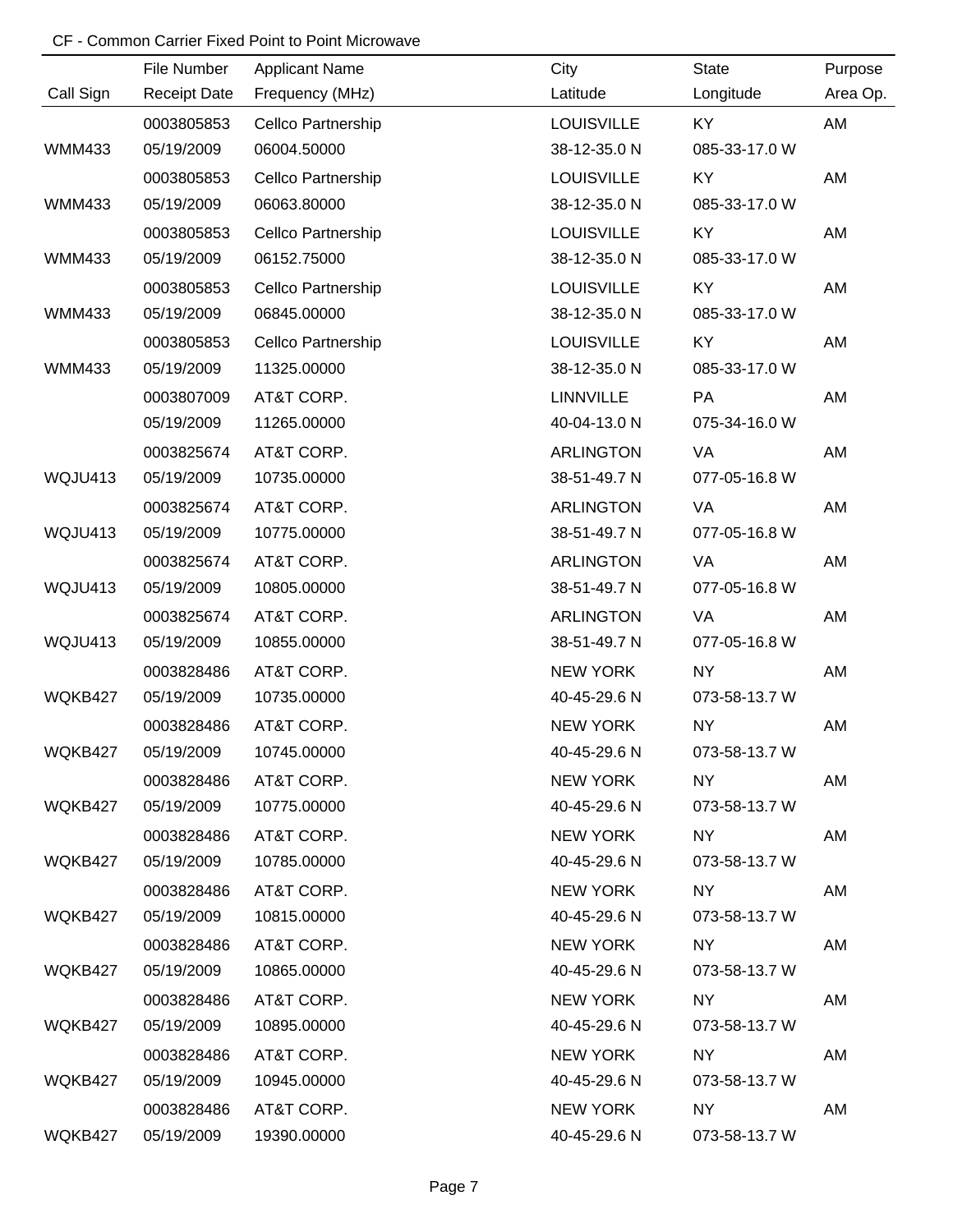| Call Sign<br>Area Op.<br><b>Receipt Date</b><br>Frequency (MHz)<br>Latitude<br>Longitude<br>NE<br>MD<br>0003841780<br>NE Colorado Wireless Technologies, Inc. West Point<br>WQKE796<br>05/18/2009<br>06256.54000<br>41-50-39.1 N<br>096-41-26.3 W<br><b>MD</b><br>0003841781<br>NE Colorado Wireless Technologies, Inc. Hooper<br><b>NE</b><br>41-36-35.7 N<br>096-34-04.7 W<br>WQKE797<br>05/18/2009<br>06004.50000<br>UNITED STATES CELLULAR OPERATIN JOHNSTOWN CEN WI<br>MD<br>0003842048<br>WPQL640<br>05/18/2009<br>06226.89000<br>42-42-28.0 N<br>088-50-27.3 W<br>0003842048<br>UNITED STATES CELLULAR OPERATIN JOHNSTOWN CEN WI<br>MD<br>WPQL640<br>05/18/2009<br>06286.19000<br>42-42-28.0 N<br>088-50-27.3 W<br>UNITED STATES CELLULAR OPERATIN JOHNSTOWN CEN WI<br>MD<br>0003842048<br>05/18/2009<br>42-42-28.0 N<br>WPQL640<br>06605.00000<br>088-50-27.3 W<br>0003842048<br>UNITED STATES CELLULAR OPERATIN JOHNSTOWN CEN WI<br><b>MD</b><br>WPQL640<br>05/18/2009<br>42-42-28.0 N<br>06615.00000<br>088-50-27.3 W<br>UNITED STATES CELLULAR OPERATIN MILTON<br>WI<br>MD<br>0003842066<br>WQFV864<br>05/18/2009<br>06765.00000<br>42-48-36.0 N<br>088-56-37.0 W<br>0003842265<br><b>SCHERTZ</b><br>MD<br>San Antonio MTA, L.P.<br>TX<br>29-29-04.0 N<br>WQGP461<br>05/18/2009<br>05945.20000<br>098-13-13.0 W<br><b>SCHERTZ</b><br><b>TX</b><br>MD<br>0003842265<br>San Antonio MTA, L.P.<br>29-29-04.0 N<br>WQGP461<br>05/18/2009<br>05974.85000<br>098-13-13.0 W<br>0003842265<br><b>SCHERTZ</b><br><b>TX</b><br>MD<br>San Antonio MTA, L.P.<br>WQGP461<br>05/18/2009<br>06004.50000<br>29-29-04.0 N<br>098-13-13.0 W<br>San Antonio MTA, L.P.<br><b>SCHERTZ</b><br><b>TX</b><br>MD<br>0003842265<br>WQGP461<br>05/18/2009<br>06093.45000<br>29-29-04.0 N<br>098-13-13.0 W<br>San Antonio MTA, L.P.<br><b>SCHERTZ</b><br><b>TX</b><br>0003842265<br>MD<br>WQGP461<br>05/18/2009<br>06315.84000<br>29-29-04.0 N<br>098-13-13.0 W<br>0003842265<br><b>SCHERTZ</b><br>MD<br>San Antonio MTA, L.P.<br>TX<br>WQGP461<br>05/18/2009<br>06375.14000<br>29-29-04.0 N<br>098-13-13.0 W<br><b>SCHERTZ</b><br>0003842265<br>San Antonio MTA, L.P.<br><b>TX</b><br>MD<br>WQGP461<br>05/18/2009<br>29-29-04.0 N<br>11245.00000<br>098-13-13.0 W |             |                       |                |              |         |
|---------------------------------------------------------------------------------------------------------------------------------------------------------------------------------------------------------------------------------------------------------------------------------------------------------------------------------------------------------------------------------------------------------------------------------------------------------------------------------------------------------------------------------------------------------------------------------------------------------------------------------------------------------------------------------------------------------------------------------------------------------------------------------------------------------------------------------------------------------------------------------------------------------------------------------------------------------------------------------------------------------------------------------------------------------------------------------------------------------------------------------------------------------------------------------------------------------------------------------------------------------------------------------------------------------------------------------------------------------------------------------------------------------------------------------------------------------------------------------------------------------------------------------------------------------------------------------------------------------------------------------------------------------------------------------------------------------------------------------------------------------------------------------------------------------------------------------------------------------------------------------------------------------------------------------------------------------------------------------------------------------------------------------------------------------------------------------------------------------------------------------------------------------------------------------------------------------------------------------------------------|-------------|-----------------------|----------------|--------------|---------|
|                                                                                                                                                                                                                                                                                                                                                                                                                                                                                                                                                                                                                                                                                                                                                                                                                                                                                                                                                                                                                                                                                                                                                                                                                                                                                                                                                                                                                                                                                                                                                                                                                                                                                                                                                                                                                                                                                                                                                                                                                                                                                                                                                                                                                                                   | File Number | <b>Applicant Name</b> | City           | <b>State</b> | Purpose |
|                                                                                                                                                                                                                                                                                                                                                                                                                                                                                                                                                                                                                                                                                                                                                                                                                                                                                                                                                                                                                                                                                                                                                                                                                                                                                                                                                                                                                                                                                                                                                                                                                                                                                                                                                                                                                                                                                                                                                                                                                                                                                                                                                                                                                                                   |             |                       |                |              |         |
|                                                                                                                                                                                                                                                                                                                                                                                                                                                                                                                                                                                                                                                                                                                                                                                                                                                                                                                                                                                                                                                                                                                                                                                                                                                                                                                                                                                                                                                                                                                                                                                                                                                                                                                                                                                                                                                                                                                                                                                                                                                                                                                                                                                                                                                   |             |                       |                |              |         |
|                                                                                                                                                                                                                                                                                                                                                                                                                                                                                                                                                                                                                                                                                                                                                                                                                                                                                                                                                                                                                                                                                                                                                                                                                                                                                                                                                                                                                                                                                                                                                                                                                                                                                                                                                                                                                                                                                                                                                                                                                                                                                                                                                                                                                                                   |             |                       |                |              |         |
|                                                                                                                                                                                                                                                                                                                                                                                                                                                                                                                                                                                                                                                                                                                                                                                                                                                                                                                                                                                                                                                                                                                                                                                                                                                                                                                                                                                                                                                                                                                                                                                                                                                                                                                                                                                                                                                                                                                                                                                                                                                                                                                                                                                                                                                   |             |                       |                |              |         |
|                                                                                                                                                                                                                                                                                                                                                                                                                                                                                                                                                                                                                                                                                                                                                                                                                                                                                                                                                                                                                                                                                                                                                                                                                                                                                                                                                                                                                                                                                                                                                                                                                                                                                                                                                                                                                                                                                                                                                                                                                                                                                                                                                                                                                                                   |             |                       |                |              |         |
|                                                                                                                                                                                                                                                                                                                                                                                                                                                                                                                                                                                                                                                                                                                                                                                                                                                                                                                                                                                                                                                                                                                                                                                                                                                                                                                                                                                                                                                                                                                                                                                                                                                                                                                                                                                                                                                                                                                                                                                                                                                                                                                                                                                                                                                   |             |                       |                |              |         |
|                                                                                                                                                                                                                                                                                                                                                                                                                                                                                                                                                                                                                                                                                                                                                                                                                                                                                                                                                                                                                                                                                                                                                                                                                                                                                                                                                                                                                                                                                                                                                                                                                                                                                                                                                                                                                                                                                                                                                                                                                                                                                                                                                                                                                                                   |             |                       |                |              |         |
|                                                                                                                                                                                                                                                                                                                                                                                                                                                                                                                                                                                                                                                                                                                                                                                                                                                                                                                                                                                                                                                                                                                                                                                                                                                                                                                                                                                                                                                                                                                                                                                                                                                                                                                                                                                                                                                                                                                                                                                                                                                                                                                                                                                                                                                   |             |                       |                |              |         |
|                                                                                                                                                                                                                                                                                                                                                                                                                                                                                                                                                                                                                                                                                                                                                                                                                                                                                                                                                                                                                                                                                                                                                                                                                                                                                                                                                                                                                                                                                                                                                                                                                                                                                                                                                                                                                                                                                                                                                                                                                                                                                                                                                                                                                                                   |             |                       |                |              |         |
|                                                                                                                                                                                                                                                                                                                                                                                                                                                                                                                                                                                                                                                                                                                                                                                                                                                                                                                                                                                                                                                                                                                                                                                                                                                                                                                                                                                                                                                                                                                                                                                                                                                                                                                                                                                                                                                                                                                                                                                                                                                                                                                                                                                                                                                   |             |                       |                |              |         |
|                                                                                                                                                                                                                                                                                                                                                                                                                                                                                                                                                                                                                                                                                                                                                                                                                                                                                                                                                                                                                                                                                                                                                                                                                                                                                                                                                                                                                                                                                                                                                                                                                                                                                                                                                                                                                                                                                                                                                                                                                                                                                                                                                                                                                                                   |             |                       |                |              |         |
|                                                                                                                                                                                                                                                                                                                                                                                                                                                                                                                                                                                                                                                                                                                                                                                                                                                                                                                                                                                                                                                                                                                                                                                                                                                                                                                                                                                                                                                                                                                                                                                                                                                                                                                                                                                                                                                                                                                                                                                                                                                                                                                                                                                                                                                   |             |                       |                |              |         |
|                                                                                                                                                                                                                                                                                                                                                                                                                                                                                                                                                                                                                                                                                                                                                                                                                                                                                                                                                                                                                                                                                                                                                                                                                                                                                                                                                                                                                                                                                                                                                                                                                                                                                                                                                                                                                                                                                                                                                                                                                                                                                                                                                                                                                                                   |             |                       |                |              |         |
|                                                                                                                                                                                                                                                                                                                                                                                                                                                                                                                                                                                                                                                                                                                                                                                                                                                                                                                                                                                                                                                                                                                                                                                                                                                                                                                                                                                                                                                                                                                                                                                                                                                                                                                                                                                                                                                                                                                                                                                                                                                                                                                                                                                                                                                   |             |                       |                |              |         |
|                                                                                                                                                                                                                                                                                                                                                                                                                                                                                                                                                                                                                                                                                                                                                                                                                                                                                                                                                                                                                                                                                                                                                                                                                                                                                                                                                                                                                                                                                                                                                                                                                                                                                                                                                                                                                                                                                                                                                                                                                                                                                                                                                                                                                                                   |             |                       |                |              |         |
|                                                                                                                                                                                                                                                                                                                                                                                                                                                                                                                                                                                                                                                                                                                                                                                                                                                                                                                                                                                                                                                                                                                                                                                                                                                                                                                                                                                                                                                                                                                                                                                                                                                                                                                                                                                                                                                                                                                                                                                                                                                                                                                                                                                                                                                   |             |                       |                |              |         |
|                                                                                                                                                                                                                                                                                                                                                                                                                                                                                                                                                                                                                                                                                                                                                                                                                                                                                                                                                                                                                                                                                                                                                                                                                                                                                                                                                                                                                                                                                                                                                                                                                                                                                                                                                                                                                                                                                                                                                                                                                                                                                                                                                                                                                                                   |             |                       |                |              |         |
|                                                                                                                                                                                                                                                                                                                                                                                                                                                                                                                                                                                                                                                                                                                                                                                                                                                                                                                                                                                                                                                                                                                                                                                                                                                                                                                                                                                                                                                                                                                                                                                                                                                                                                                                                                                                                                                                                                                                                                                                                                                                                                                                                                                                                                                   |             |                       |                |              |         |
|                                                                                                                                                                                                                                                                                                                                                                                                                                                                                                                                                                                                                                                                                                                                                                                                                                                                                                                                                                                                                                                                                                                                                                                                                                                                                                                                                                                                                                                                                                                                                                                                                                                                                                                                                                                                                                                                                                                                                                                                                                                                                                                                                                                                                                                   |             |                       |                |              |         |
|                                                                                                                                                                                                                                                                                                                                                                                                                                                                                                                                                                                                                                                                                                                                                                                                                                                                                                                                                                                                                                                                                                                                                                                                                                                                                                                                                                                                                                                                                                                                                                                                                                                                                                                                                                                                                                                                                                                                                                                                                                                                                                                                                                                                                                                   |             |                       |                |              |         |
|                                                                                                                                                                                                                                                                                                                                                                                                                                                                                                                                                                                                                                                                                                                                                                                                                                                                                                                                                                                                                                                                                                                                                                                                                                                                                                                                                                                                                                                                                                                                                                                                                                                                                                                                                                                                                                                                                                                                                                                                                                                                                                                                                                                                                                                   |             |                       |                |              |         |
|                                                                                                                                                                                                                                                                                                                                                                                                                                                                                                                                                                                                                                                                                                                                                                                                                                                                                                                                                                                                                                                                                                                                                                                                                                                                                                                                                                                                                                                                                                                                                                                                                                                                                                                                                                                                                                                                                                                                                                                                                                                                                                                                                                                                                                                   |             |                       |                |              |         |
|                                                                                                                                                                                                                                                                                                                                                                                                                                                                                                                                                                                                                                                                                                                                                                                                                                                                                                                                                                                                                                                                                                                                                                                                                                                                                                                                                                                                                                                                                                                                                                                                                                                                                                                                                                                                                                                                                                                                                                                                                                                                                                                                                                                                                                                   |             |                       |                |              |         |
|                                                                                                                                                                                                                                                                                                                                                                                                                                                                                                                                                                                                                                                                                                                                                                                                                                                                                                                                                                                                                                                                                                                                                                                                                                                                                                                                                                                                                                                                                                                                                                                                                                                                                                                                                                                                                                                                                                                                                                                                                                                                                                                                                                                                                                                   |             |                       |                |              |         |
|                                                                                                                                                                                                                                                                                                                                                                                                                                                                                                                                                                                                                                                                                                                                                                                                                                                                                                                                                                                                                                                                                                                                                                                                                                                                                                                                                                                                                                                                                                                                                                                                                                                                                                                                                                                                                                                                                                                                                                                                                                                                                                                                                                                                                                                   |             |                       |                |              |         |
|                                                                                                                                                                                                                                                                                                                                                                                                                                                                                                                                                                                                                                                                                                                                                                                                                                                                                                                                                                                                                                                                                                                                                                                                                                                                                                                                                                                                                                                                                                                                                                                                                                                                                                                                                                                                                                                                                                                                                                                                                                                                                                                                                                                                                                                   |             |                       |                |              |         |
|                                                                                                                                                                                                                                                                                                                                                                                                                                                                                                                                                                                                                                                                                                                                                                                                                                                                                                                                                                                                                                                                                                                                                                                                                                                                                                                                                                                                                                                                                                                                                                                                                                                                                                                                                                                                                                                                                                                                                                                                                                                                                                                                                                                                                                                   |             |                       |                |              |         |
|                                                                                                                                                                                                                                                                                                                                                                                                                                                                                                                                                                                                                                                                                                                                                                                                                                                                                                                                                                                                                                                                                                                                                                                                                                                                                                                                                                                                                                                                                                                                                                                                                                                                                                                                                                                                                                                                                                                                                                                                                                                                                                                                                                                                                                                   |             |                       |                |              |         |
|                                                                                                                                                                                                                                                                                                                                                                                                                                                                                                                                                                                                                                                                                                                                                                                                                                                                                                                                                                                                                                                                                                                                                                                                                                                                                                                                                                                                                                                                                                                                                                                                                                                                                                                                                                                                                                                                                                                                                                                                                                                                                                                                                                                                                                                   |             |                       |                |              |         |
|                                                                                                                                                                                                                                                                                                                                                                                                                                                                                                                                                                                                                                                                                                                                                                                                                                                                                                                                                                                                                                                                                                                                                                                                                                                                                                                                                                                                                                                                                                                                                                                                                                                                                                                                                                                                                                                                                                                                                                                                                                                                                                                                                                                                                                                   | 0003842265  | San Antonio MTA, L.P. | <b>SCHERTZ</b> | TX           | MD      |
| WQGP461<br>05/18/2009<br>11325.00000<br>29-29-04.0 N<br>098-13-13.0 W                                                                                                                                                                                                                                                                                                                                                                                                                                                                                                                                                                                                                                                                                                                                                                                                                                                                                                                                                                                                                                                                                                                                                                                                                                                                                                                                                                                                                                                                                                                                                                                                                                                                                                                                                                                                                                                                                                                                                                                                                                                                                                                                                                             |             |                       |                |              |         |
| San Antonio MTA, L.P.<br><b>SCHERTZ</b><br>0003842265<br>TX<br>MD                                                                                                                                                                                                                                                                                                                                                                                                                                                                                                                                                                                                                                                                                                                                                                                                                                                                                                                                                                                                                                                                                                                                                                                                                                                                                                                                                                                                                                                                                                                                                                                                                                                                                                                                                                                                                                                                                                                                                                                                                                                                                                                                                                                 |             |                       |                |              |         |
| WQGP461<br>11405.00000<br>29-29-04.0 N<br>05/18/2009<br>098-13-13.0 W                                                                                                                                                                                                                                                                                                                                                                                                                                                                                                                                                                                                                                                                                                                                                                                                                                                                                                                                                                                                                                                                                                                                                                                                                                                                                                                                                                                                                                                                                                                                                                                                                                                                                                                                                                                                                                                                                                                                                                                                                                                                                                                                                                             |             |                       |                |              |         |
| San Antonio MTA, L.P.<br><b>SCHERTZ</b><br>0003842265<br>TX<br>MD                                                                                                                                                                                                                                                                                                                                                                                                                                                                                                                                                                                                                                                                                                                                                                                                                                                                                                                                                                                                                                                                                                                                                                                                                                                                                                                                                                                                                                                                                                                                                                                                                                                                                                                                                                                                                                                                                                                                                                                                                                                                                                                                                                                 |             |                       |                |              |         |
| WQGP461<br>11485.00000<br>29-29-04.0 N<br>098-13-13.0 W<br>05/18/2009                                                                                                                                                                                                                                                                                                                                                                                                                                                                                                                                                                                                                                                                                                                                                                                                                                                                                                                                                                                                                                                                                                                                                                                                                                                                                                                                                                                                                                                                                                                                                                                                                                                                                                                                                                                                                                                                                                                                                                                                                                                                                                                                                                             |             |                       |                |              |         |
| San Antonio MTA, L.P.<br>Moore<br>0003842266<br><b>TX</b><br>MD                                                                                                                                                                                                                                                                                                                                                                                                                                                                                                                                                                                                                                                                                                                                                                                                                                                                                                                                                                                                                                                                                                                                                                                                                                                                                                                                                                                                                                                                                                                                                                                                                                                                                                                                                                                                                                                                                                                                                                                                                                                                                                                                                                                   |             |                       |                |              |         |
| WQAD396<br>05/18/2009<br>05945.20000<br>29-01-52.9 N<br>099-02-56.6 W                                                                                                                                                                                                                                                                                                                                                                                                                                                                                                                                                                                                                                                                                                                                                                                                                                                                                                                                                                                                                                                                                                                                                                                                                                                                                                                                                                                                                                                                                                                                                                                                                                                                                                                                                                                                                                                                                                                                                                                                                                                                                                                                                                             |             |                       |                |              |         |
| San Antonio MTA, L.P.<br>Moore<br>MD<br>0003842266<br>TX                                                                                                                                                                                                                                                                                                                                                                                                                                                                                                                                                                                                                                                                                                                                                                                                                                                                                                                                                                                                                                                                                                                                                                                                                                                                                                                                                                                                                                                                                                                                                                                                                                                                                                                                                                                                                                                                                                                                                                                                                                                                                                                                                                                          |             |                       |                |              |         |
| WQAD396<br>05/18/2009<br>05974.85000<br>29-01-52.9 N<br>099-02-56.6 W                                                                                                                                                                                                                                                                                                                                                                                                                                                                                                                                                                                                                                                                                                                                                                                                                                                                                                                                                                                                                                                                                                                                                                                                                                                                                                                                                                                                                                                                                                                                                                                                                                                                                                                                                                                                                                                                                                                                                                                                                                                                                                                                                                             |             |                       |                |              |         |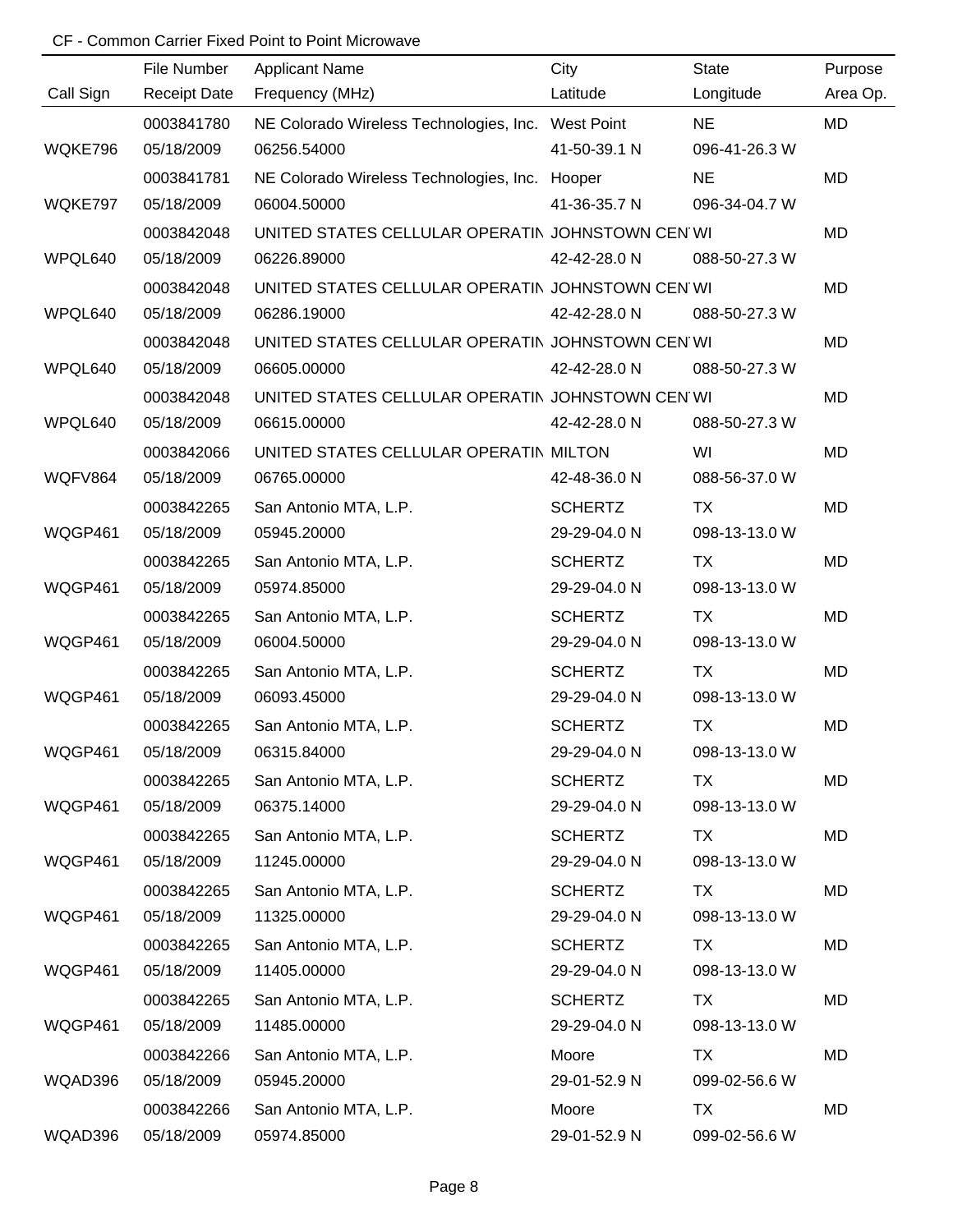|           | File Number         | <b>Applicant Name</b> | City         | <b>State</b>  | Purpose  |
|-----------|---------------------|-----------------------|--------------|---------------|----------|
| Call Sign | <b>Receipt Date</b> | Frequency (MHz)       | Latitude     | Longitude     | Area Op. |
|           | 0003842266          | San Antonio MTA, L.P. | Moore        | <b>TX</b>     | MD       |
| WQAD396   | 05/18/2009          | 06034.15000           | 29-01-52.9 N | 099-02-56.6 W |          |
|           | 0003842266          | San Antonio MTA, L.P. | Moore        | TX            | MD       |
| WQAD396   | 05/18/2009          | 06063.80000           | 29-01-52.9 N | 099-02-56.6 W |          |
|           | 0003842266          | San Antonio MTA, L.P. | Moore        | TX            | MD       |
| WQAD396   | 05/18/2009          | 06093.45000           | 29-01-52.9 N | 099-02-56.6 W |          |
|           | 0003842266          | San Antonio MTA, L.P. | Moore        | TX            | MD       |
| WQAD396   | 05/18/2009          | 10795.00000           | 29-01-52.9 N | 099-02-56.6 W |          |
|           | 0003842266          | San Antonio MTA, L.P. | Moore        | <b>TX</b>     | MD       |
| WQAD396   | 05/18/2009          | 10875.00000           | 29-01-52.9 N | 099-02-56.6 W |          |
|           | 0003842266          | San Antonio MTA, L.P. | Moore        | TX            | MD       |
| WQAD396   | 05/18/2009          | 10955.00000           | 29-01-52.9 N | 099-02-56.6 W |          |
|           | 0003842266          | San Antonio MTA, L.P. | Moore        | <b>TX</b>     | MD       |
| WQAD396   | 05/18/2009          | 11035.00000           | 29-01-52.9 N | 099-02-56.6 W |          |
|           | 0003842267          | San Antonio MTA, L.P. | Pearsall     | TX            | MD       |
| WQGP471   | 05/18/2009          | 05945.20000           | 28-53-17.8 N | 099-04-25.6 W |          |
|           | 0003842267          | San Antonio MTA, L.P. | Pearsall     | TX            | MD       |
| WQGP471   | 05/18/2009          | 06004.50000           | 28-53-17.8 N | 099-04-25.6 W |          |
|           | 0003842267          | San Antonio MTA, L.P. | Pearsall     | <b>TX</b>     | MD       |
| WQGP471   | 05/18/2009          | 06123.10000           | 28-53-17.8 N | 099-04-25.6 W |          |
|           | 0003842267          | San Antonio MTA, L.P. | Pearsall     | <b>TX</b>     | MD       |
| WQGP471   | 05/18/2009          | 06152.75000           | 28-53-17.8 N | 099-04-25.6 W |          |
|           | 0003842267          | San Antonio MTA, L.P. | Pearsall     | <b>TX</b>     | MD       |
| WQGP471   | 05/18/2009          | 06286.19000           | 28-53-17.8 N | 099-04-25.6 W |          |
|           | 0003842267          | San Antonio MTA, L.P. | Pearsall     | TX            | MD       |
| WQGP471   | 05/18/2009          | 06345.49000           | 28-53-17.8 N | 099-04-25.6 W |          |
|           | 0003842267          | San Antonio MTA, L.P. | Pearsall     | TX            | MD       |
| WQGP471   | 05/18/2009          | 11285.00000           | 28-53-17.8 N | 099-04-25.6 W |          |
|           | 0003842267          | San Antonio MTA, L.P. | Pearsall     | TX            | MD       |
| WQGP471   | 05/18/2009          | 11365.00000           | 28-53-17.8 N | 099-04-25.6 W |          |
|           | 0003842267          | San Antonio MTA, L.P. | Pearsall     | TX            | MD       |
| WQGP471   | 05/18/2009          | 11445.00000           | 28-53-17.8 N | 099-04-25.6 W |          |
|           | 0003842267          | San Antonio MTA, L.P. | Pearsall     | TX            | MD       |
| WQGP471   | 05/18/2009          | 11525.00000           | 28-53-17.8 N | 099-04-25.6 W |          |
|           | 0003842268          | San Antonio MTA, L.P. | Cotulla      | <b>TX</b>     | MD       |
| WQCQ957   | 05/18/2009          | 06226.89000           | 28-21-17.7 N | 099-16-19.8 W |          |
|           | 0003842268          | San Antonio MTA, L.P. | Cotulla      | TX            | MD       |
| WQCQ957   | 05/18/2009          | 06286.19000           | 28-21-17.7 N | 099-16-19.8 W |          |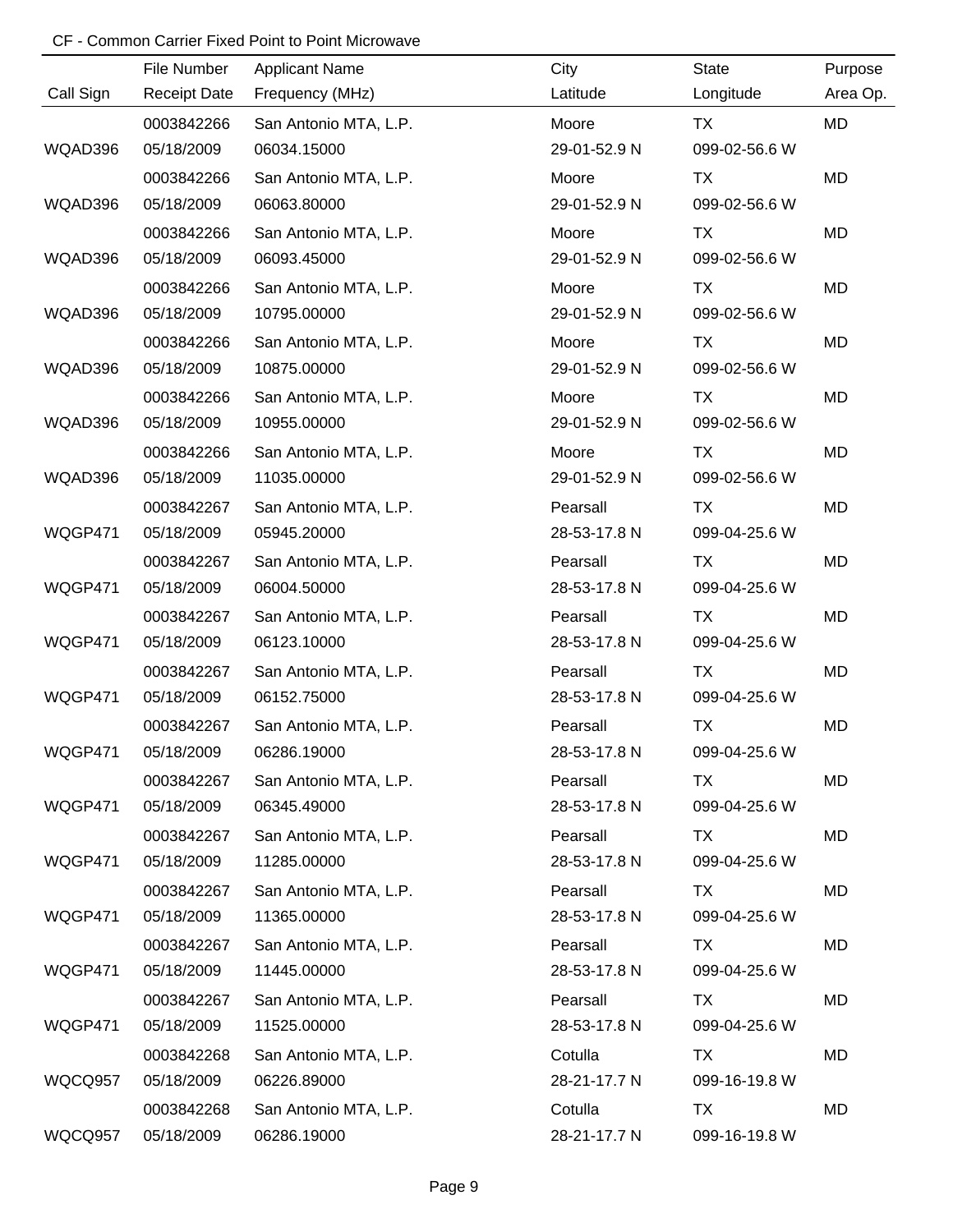|           | File Number         | <b>Applicant Name</b>                    | City            | State         | Purpose   |
|-----------|---------------------|------------------------------------------|-----------------|---------------|-----------|
| Call Sign | <b>Receipt Date</b> | Frequency (MHz)                          | Latitude        | Longitude     | Area Op.  |
|           | 0003842268          | San Antonio MTA, L.P.                    | Cotulla         | <b>TX</b>     | MD        |
| WQCQ957   | 05/18/2009          | 06725.00000                              | 28-21-17.7 N    | 099-16-19.8 W |           |
|           | 0003842268          | San Antonio MTA, L.P.                    | Cotulla         | <b>TX</b>     | <b>MD</b> |
| WQCQ957   | 05/18/2009          | 06775.00000                              | 28-21-17.7 N    | 099-16-19.8 W |           |
|           | 0003842268          | San Antonio MTA, L.P.                    | Cotulla         | <b>TX</b>     | MD        |
| WQCQ957   | 05/18/2009          | 06835.00000                              | 28-21-17.7 N    | 099-16-19.8 W |           |
|           | 0003842268          | San Antonio MTA, L.P.                    | Cotulla         | <b>TX</b>     | MD        |
| WQCQ957   | 05/18/2009          | 10755.00000                              | 28-21-17.7 N    | 099-16-19.8 W |           |
|           | 0003842268          | San Antonio MTA, L.P.                    | Cotulla         | <b>TX</b>     | MD        |
| WQCQ957   | 05/18/2009          | 10835.00000                              | 28-21-17.7 N    | 099-16-19.8 W |           |
|           | 0003842268          | San Antonio MTA, L.P.                    | Cotulla         | TX            | MD        |
| WQCQ957   | 05/18/2009          | 10915.00000                              | 28-21-17.7 N    | 099-16-19.8 W |           |
|           | 0003842268          | San Antonio MTA, L.P.                    | Cotulla         | <b>TX</b>     | MD        |
| WQCQ957   | 05/18/2009          | 10995.00000                              | 28-21-17.7 N    | 099-16-19.8 W |           |
|           | 0003842269          | San Antonio MTA, L.P.                    | Artesia Wells   | TX            | MD        |
| WQAN912   | 05/18/2009          | 05974.85000                              | 28-10-04.9 N    | 099-19-17.4 W |           |
|           | 0003842269          | San Antonio MTA, L.P.                    | Artesia Wells   | TX            | MD        |
| WQAN912   | 05/18/2009          | 06004.50000                              | 28-10-04.9 N    | 099-19-17.4 W |           |
|           | 0003842269          | San Antonio MTA, L.P.                    | Artesia Wells   | <b>TX</b>     | MD        |
| WQAN912   | 05/18/2009          | 06034.15000                              | 28-10-04.9 N    | 099-19-17.4 W |           |
|           | 0003842269          | San Antonio MTA, L.P.                    | Artesia Wells   | <b>TX</b>     | MD        |
| WQAN912   | 05/18/2009          | 06123.10000                              | 28-10-04.9 N    | 099-19-17.4 W |           |
|           | 0003842269          | San Antonio MTA, L.P.                    | Artesia Wells   | <b>TX</b>     | MD        |
| WQAN912   | 05/18/2009          | 06555.00000                              | 28-10-04.9 N    | 099-19-17.4 W |           |
|           | 0003842269          | San Antonio MTA, L.P.                    | Artesia Wells   | TX            | MD        |
| WQAN912   | 05/18/2009          | 06675.00000                              | 28-10-04.9 N    | 099-19-17.4 W |           |
|           | 0003842269          | San Antonio MTA, L.P.                    | Artesia Wells   | TX            | MD        |
| WQAN912   | 05/18/2009          | 11245.00000                              | 28-10-04.9 N    | 099-19-17.4 W |           |
|           | 0003842269          | San Antonio MTA, L.P.                    | Artesia Wells   | TX            | MD        |
| WQAN912   | 05/18/2009          | 11325.00000                              | 28-10-04.9 N    | 099-19-17.4 W |           |
|           | 0003842269          | San Antonio MTA, L.P.                    | Artesia Wells   | TX            | MD        |
| WQAN912   | 05/18/2009          | 11405.00000                              | 28-10-04.9 N    | 099-19-17.4 W |           |
|           | 0003842269          | San Antonio MTA, L.P.                    | Artesia Wells   | TX            | MD        |
| WQAN912   | 05/18/2009          | 11485.00000                              | 28-10-04.9 N    | 099-19-17.4 W |           |
|           | 0003842657          | <b>Stratos Offshore Services Company</b> | <b>OFFSHORE</b> | <b>GM</b>     | MD        |
| WPNC954   | 05/18/2009          | 06600.00000                              | 27-55-32.9 N    | 093-56-42.5 W |           |
|           | 0003842850          | <b>Cellco Partnership</b>                | Louisville      | KY            | MD        |
| WQKC629   | 05/19/2009          | 06685.00000                              | 38-12-15.6 N    | 085-45-13.0 W |           |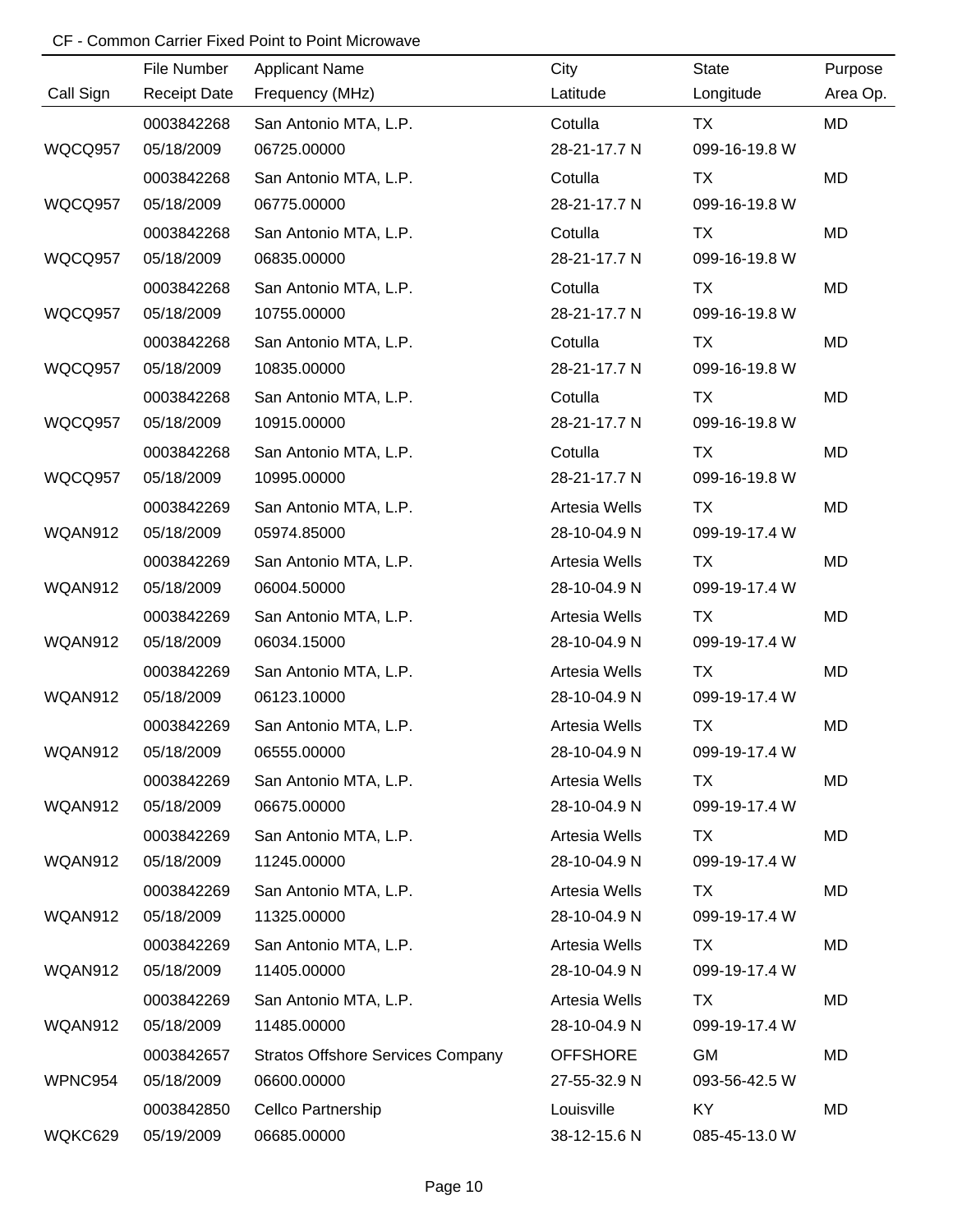|                | File Number         | <b>Applicant Name</b>                    | City                 | <b>State</b>  | Purpose   |
|----------------|---------------------|------------------------------------------|----------------------|---------------|-----------|
| Call Sign      | <b>Receipt Date</b> | Frequency (MHz)                          | Latitude             | Longitude     | Area Op.  |
|                | 0003842983          | AT&T CORP.                               | <b>SILVER SPRING</b> | MD            | <b>MD</b> |
| WQKF933        | 05/19/2009          | 11225.00000                              | 38-59-50.0 N         | 077-01-46.6 W |           |
|                | 0003842983          | AT&T CORP.                               | <b>SILVER SPRING</b> | <b>MD</b>     | <b>MD</b> |
| WQKF933        | 05/19/2009          | 11305.00000                              | 38-59-50.0 N         | 077-01-46.6 W |           |
|                | 0003843937          | NEW CINGULAR WIRELESS PCS, LLC           | <b>OAKLAND</b>       | CA            | <b>MD</b> |
| <b>WMJ466</b>  | 05/19/2009          | 10578.12500                              | 37-49-17.9 N         | 122-19-24.3 W |           |
|                | 0003843937          | NEW CINGULAR WIRELESS PCS, LLC OAKLAND   |                      | CA            | <b>MD</b> |
| <b>WMJ466</b>  | 05/19/2009          | 10597.50000                              | 37-49-17.9 N         | 122-19-24.3 W |           |
|                | 0003843982          | NEW CINGULAR WIRELESS PCS, LLC           | <b>ORLINDA</b>       | CA            | <b>MD</b> |
| <b>WLM384</b>  | 05/19/2009          | 06685.00000                              | 37-51-00.4 N         | 122-11-33.6 W |           |
|                | 0003843982          | NEW CINGULAR WIRELESS PCS, LLC           | <b>ORLINDA</b>       | CA            | <b>MD</b> |
| <b>WLM384</b>  | 05/19/2009          | 10638.12500                              | 37-51-00.4 N         | 122-11-33.6 W |           |
|                | 0003843982          | NEW CINGULAR WIRELESS PCS, LLC           | <b>ORLINDA</b>       | CA            | MD        |
| <b>WLM384</b>  | 05/19/2009          | 10643.12500                              | 37-51-00.4 N         | 122-11-33.6 W |           |
|                | 0003843982          | NEW CINGULAR WIRELESS PCS, LLC           | <b>ORLINDA</b>       | CA            | <b>MD</b> |
| <b>WLM384</b>  | 05/19/2009          | 10647.50000                              | 37-51-00.4 N         | 122-11-33.6 W |           |
|                | 0003843982          | NEW CINGULAR WIRELESS PCS, LLC           | <b>ORLINDA</b>       | CA            | <b>MD</b> |
| <b>WLM384</b>  | 05/19/2009          | 10662.50000                              | 37-51-00.4 N         | 122-11-33.6 W |           |
|                | 0003843982          | NEW CINGULAR WIRELESS PCS, LLC           | <b>ORLINDA</b>       | CA            | <b>MD</b> |
| <b>WLM384</b>  | 05/19/2009          | 18710.00000                              | 37-51-00.4 N         | 122-11-33.6 W |           |
|                | 0003844032          | NEW CINGULAR WIRELESS PCS, LLC           | Oakland              | CA            | MD        |
| <b>WPUI510</b> | 05/19/2009          | 10573.12500                              | 37-45-14.5 N         | 122-12-15.8 W |           |
|                | 0003844032          | NEW CINGULAR WIRELESS PCS, LLC           | Oakland              | CA            | <b>MD</b> |
| <b>WPUI510</b> | 05/19/2009          | 10582.50000                              | 37-45-14.5 N         | 122-12-15.8 W |           |
|                | 0003844267          | NEW CINGULAR WIRELESS PCS, LLC FAIRFIELD |                      | CA            | MD        |
| WLU612         | 05/19/2009          | 06645.00000                              | 38-17-56.3 N         | 121-59-56.9 W |           |
|                | 0003844267          | NEW CINGULAR WIRELESS PCS, LLC FAIRFIELD |                      | CA            | MD        |
| WLU612         | 05/19/2009          | 06665.00000                              | 38-17-56.3 N         | 121-59-56.9 W |           |
|                | 0003844267          | NEW CINGULAR WIRELESS PCS, LLC FAIRFIELD |                      | CA            | MD        |
| WLU612         | 05/19/2009          | 10562.50000                              | 38-17-56.3 N         | 121-59-56.9 W |           |
|                | 0003844267          | NEW CINGULAR WIRELESS PCS, LLC FAIRFIELD |                      | CA            | MD        |
| WLU612         | 05/19/2009          | 10578.12500                              | 38-17-56.3 N         | 121-59-56.9 W |           |
|                | 0003844267          | NEW CINGULAR WIRELESS PCS, LLC FAIRFIELD |                      | CA            | <b>MD</b> |
| WLU612         | 05/19/2009          | 10592.50000                              | 38-17-56.3 N         | 121-59-56.9 W |           |
|                | 0003844267          | NEW CINGULAR WIRELESS PCS, LLC FAIRFIELD |                      | CA            | MD        |
| WLU612         | 05/19/2009          | 17920.00000                              | 38-17-56.3 N         | 121-59-56.9 W |           |
|                | 0003844331          | NEW CINGULAR WIRELESS PCS, LLC DIXON     |                      | CA            | MD        |
| <b>WLW594</b>  | 05/19/2009          | 10643.12500                              | 38-25-32.6 N         | 121-50-32.1 W |           |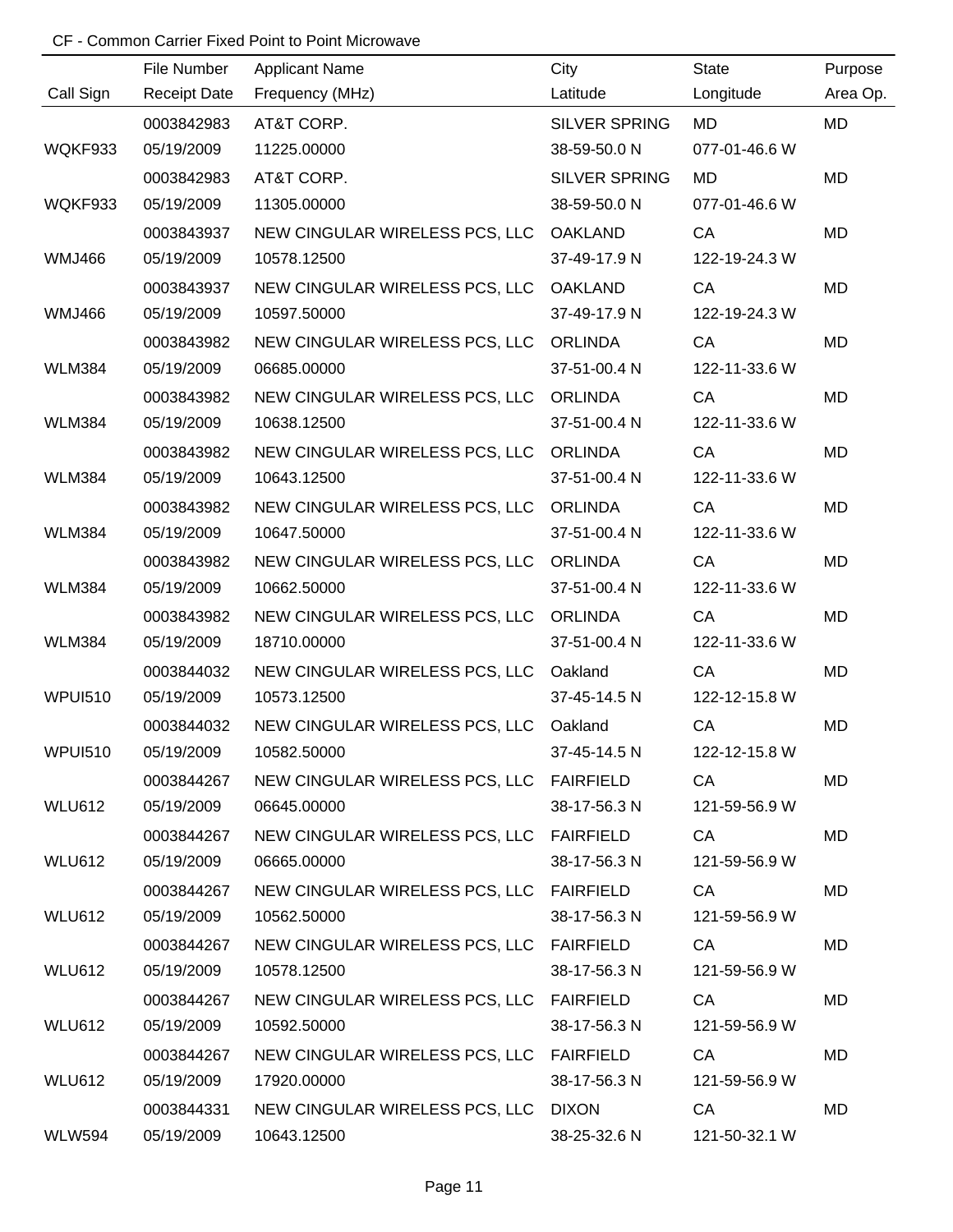|               | File Number         | <b>Applicant Name</b>          | City               | <b>State</b>  | Purpose   |
|---------------|---------------------|--------------------------------|--------------------|---------------|-----------|
| Call Sign     | <b>Receipt Date</b> | Frequency (MHz)                | Latitude           | Longitude     | Area Op.  |
|               | 0003844331          | NEW CINGULAR WIRELESS PCS, LLC | <b>DIXON</b>       | CA            | <b>MD</b> |
| <b>WLW594</b> | 05/19/2009          | 10657.50000                    | 38-25-32.6 N       | 121-50-32.1 W |           |
|               | 0003844506          | NEW CINGULAR WIRELESS PCS, LLC | Oakland            | CA            | <b>MD</b> |
| WPTA862       | 05/19/2009          | 10572.50000                    | 37-49-31.9 N       | 122-18-01.7 W |           |
|               | 0003844506          | NEW CINGULAR WIRELESS PCS, LLC | Oakland            | CA            | <b>MD</b> |
| WPTA862       | 05/19/2009          | 10588.12500                    | 37-49-31.9 N       | 122-18-01.7 W |           |
|               | 0003844518          | NEW CINGULAR WIRELESS PCS, LLC | <b>ORINDA</b>      | CA            | <b>MD</b> |
| <b>WLM381</b> | 05/19/2009          | 05935.32000                    | 37-52-56.5 N       | 122-13-15.1 W |           |
|               | 0003844518          | NEW CINGULAR WIRELESS PCS, LLC | <b>ORINDA</b>      | CA            | MD        |
| <b>WLM381</b> | 05/19/2009          | 10637.50000                    | 37-52-56.5 N       | 122-13-15.1 W |           |
|               | 0003844518          | NEW CINGULAR WIRELESS PCS, LLC | <b>ORINDA</b>      | CA            | <b>MD</b> |
| <b>WLM381</b> | 05/19/2009          | 10653.12500                    | 37-52-56.5 N       | 122-13-15.1 W |           |
|               | 0003844518          | NEW CINGULAR WIRELESS PCS, LLC | <b>ORINDA</b>      | CA            | MD        |
| <b>WLM381</b> | 05/19/2009          | 19050.00000                    | 37-52-56.5 N       | 122-13-15.1 W |           |
|               | 0003844604          | NEW CINGULAR WIRELESS PCS, LLC | <b>MONTARA</b>     | CA            | MD        |
| <b>WLM383</b> | 05/19/2009          | 10577.50000                    | 37-33-41.5 N       | 122-28-41.5 W |           |
|               | 0003844604          | NEW CINGULAR WIRELESS PCS, LLC | <b>MONTARA</b>     | CA            | MD        |
| <b>WLM383</b> | 05/19/2009          | 10578.12500                    | 37-33-41.5 N       | 122-28-41.5 W |           |
|               | 0003844621          | NEW CINGULAR WIRELESS PCS, LLC | <b>DALY CITY</b>   | CA            | <b>MD</b> |
| <b>WLN568</b> | 05/19/2009          | 10618.75000                    | 37-41-16.6 N       | 122-26-11.1 W |           |
|               | 0003844621          | NEW CINGULAR WIRELESS PCS, LLC | <b>DALY CITY</b>   | CA            | MD        |
| <b>WLN568</b> | 05/19/2009          | 10642.50000                    | 37-41-16.6 N       | 122-26-11.1 W |           |
|               | 0003844621          | NEW CINGULAR WIRELESS PCS, LLC | <b>DALY CITY</b>   | CA            | MD        |
| <b>WLN568</b> | 05/19/2009          | 10643.12500                    | 37-41-16.6 N       | 122-26-11.1 W |           |
|               | 0003844636          | WWC Holding Co., Inc.          | Moab               | <b>UT</b>     | MD        |
| WQCE690       | 05/19/2009          | 06197.24000                    | 38-31-42.9 N       | 109-19-31.4 W |           |
|               | 0003844636          | WWC Holding Co., Inc.          | Moab               | UT            | MD        |
| WQCE690       | 05/19/2009          | 06315.84000                    | 38-31-42.9 N       | 109-19-31.4 W |           |
|               | 0003844641          | WWC Holding Co., Inc           | <b>GREEN RIVER</b> | UT            | MD        |
| WQJG356       | 05/19/2009          | 06063.80000                    | 39-26-32.9 N       | 109-14-28.4 W |           |
|               | 0003844641          | WWC Holding Co., Inc.          | <b>GREEN RIVER</b> | UT            | MD        |
| WQJG356       | 05/19/2009          | 06256.54000                    | 39-26-32.9 N       | 109-14-28.4 W |           |
|               | 0003842304          | <b>Towerstream Corp</b>        | New York           | <b>NY</b>     | <b>NE</b> |
|               | 05/18/2009          | 21820.00000                    | 40-45-13.9 N       | 073-58-42.6 W |           |
|               | 0003842305          | <b>Towerstream Corp</b>        | Jersey City        | <b>NJ</b>     | <b>NE</b> |
|               | 05/18/2009          | 21825.00000                    | 40-43-11.9 N       | 074-02-15.6 W |           |
|               | 0003842306          | <b>Towerstream Corp</b>        | Newark             | NJ            | <b>NE</b> |
|               | 05/18/2009          | 11075.00000                    | 40-41-46.4 N       | 074-10-43.3 W |           |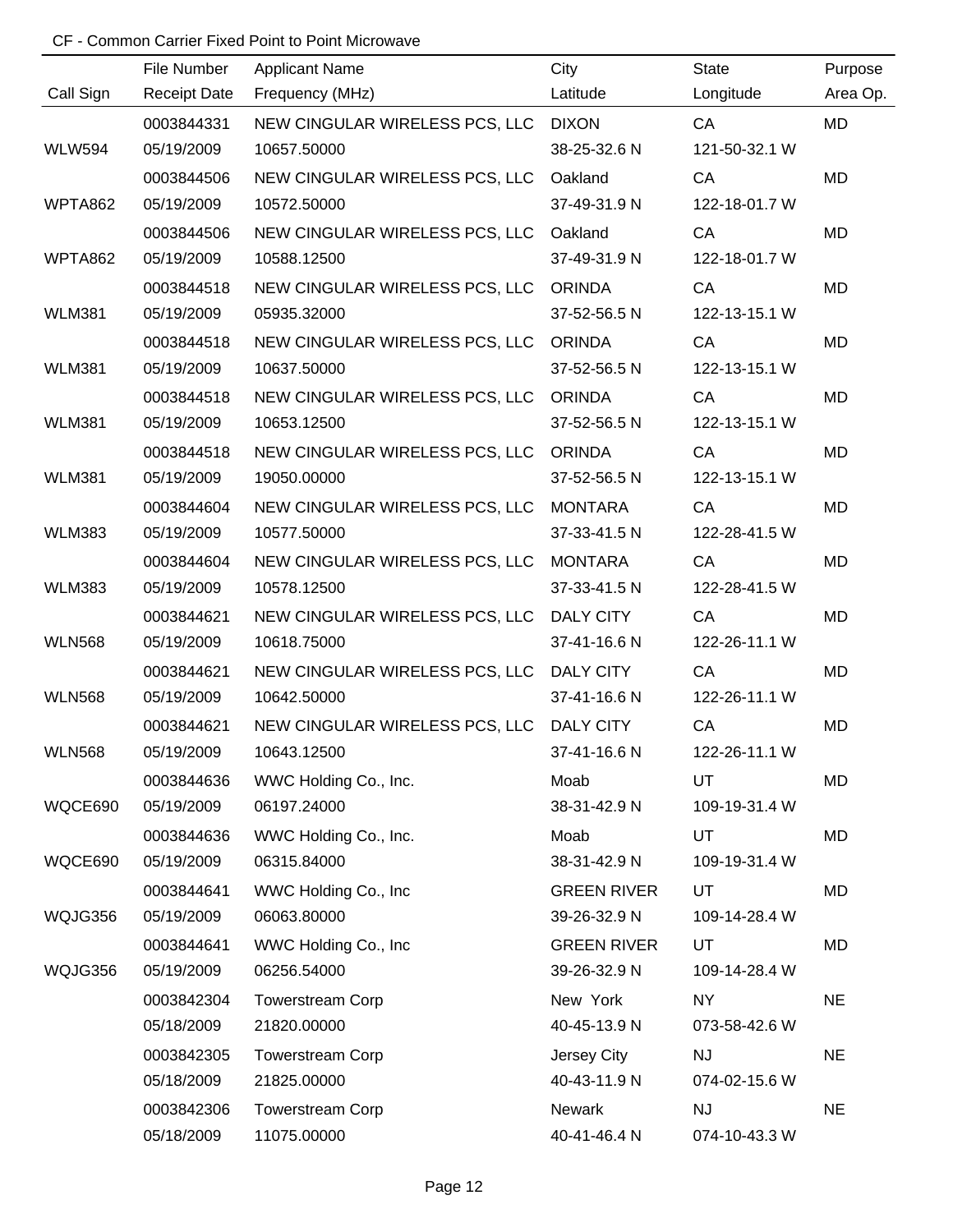|           | File Number         | <b>Applicant Name</b>   | City              | State         | Purpose   |
|-----------|---------------------|-------------------------|-------------------|---------------|-----------|
| Call Sign | <b>Receipt Date</b> | Frequency (MHz)         | Latitude          | Longitude     | Area Op.  |
|           | 0003842307          | <b>Towerstream Corp</b> | New York          | <b>NY</b>     | <b>NE</b> |
|           | 05/18/2009          | 22075.00000             | 40-44-44.6 N      | 073-59-32.3 W |           |
|           | 0003842871          | AT&T CORP.              | New York          | NY            | <b>NE</b> |
|           | 05/19/2009          | 10765.00000             | 40-43-12.2 N      | 074-00-17.3 W |           |
|           | 0003842872          | AT&T CORP.              | <b>BROOKLYN</b>   | NY            | <b>NE</b> |
|           | 05/19/2009          | 11255.00000             | 40-36-05.4 N      | 073-55-56.8 W |           |
|           | 0003842874          | AT&T CORP.              | <b>BRONX</b>      | NY            | <b>NE</b> |
|           | 05/19/2009          | 11275.00000             | 40-51-43.2 N      | 073-54-09.4 W |           |
|           | 0003842875          | AT&T CORP.              | <b>BRONX</b>      | NY            | <b>NE</b> |
|           | 05/19/2009          | 11265.00000             | 40-49-36.1 N      | 073-52-27.3 W |           |
|           | 0003842876          | AT&T CORP.              | <b>WHITESTONE</b> | NY            | <b>NE</b> |
|           | 05/19/2009          | 11355.00000             | 40-47-15.0 N      | 073-48-35.9 W |           |
|           | 0003842877          | AT&T CORP.              | <b>BROOKLYN</b>   | NY            | <b>NE</b> |
|           | 05/19/2009          | 11235.00000             | 40-41-24.5 N      | 073-57-56.8 W |           |
|           | 0003842878          | AT&T CORP.              | <b>NEW YORK</b>   | NY            | <b>NE</b> |
|           | 05/19/2009          | 11225.00000             | 40-50-16.6 N      | 073-56-38.7 W |           |
|           | 0003842879          | AT&T CORP.              | <b>NEW YORK</b>   | NY            | <b>NE</b> |
|           | 05/19/2009          | 11305.00000             | 40-50-05.2 N      | 073-56-25.1 W |           |
|           | 0003842880          | AT&T CORP.              | <b>NEW YORK</b>   | <b>NY</b>     | <b>NE</b> |
|           | 05/19/2009          | 17830.00000             | 40-47-54.3 N      | 073-57-36.8 W |           |
|           | 0003842881          | AT&T CORP.              | <b>BRONX</b>      | <b>NY</b>     | <b>NE</b> |
|           | 05/19/2009          | 11385.00000             | 40-48-36.7 N      | 073-54-12.5 W |           |
|           | 0003842887          | AT&T CORP.              | <b>BORDENTOWN</b> | NJ            | <b>NE</b> |
|           | 05/19/2009          | 17770.00000             | 40-09-09.0 N      | 074-40-41.0 W |           |
|           | 0003842888          | AT&T CORP.              | <b>BORDENTOWN</b> | <b>NJ</b>     | <b>NE</b> |
|           | 05/19/2009          | 10775.00000             | 40-06-08.4 N      | 074-43-35.1 W |           |
|           | 0003842889          | AT&T CORP.              | YARDVILLE         | <b>NJ</b>     | <b>NE</b> |
|           | 05/19/2009          | 21930.00000             | 40-10-47.6 N      | 074-40-36.8 W |           |
|           | 0003842890          | AT&T CORP.              | <b>BORDENTOWN</b> | <b>NJ</b>     | <b>NE</b> |
|           | 05/19/2009          | 18130.00000             | 40-09-15.8 N      | 074-39-34.3 W |           |
|           | 0003842892          | AT&T CORP.              | ALEXANDRIA        | VA            | <b>NE</b> |
|           | 05/19/2009          | 10895.00000             | 38-48-26.9 N      | 077-03-57.9 W |           |
|           | 0003842893          | AT&T CORP.              | <b>WASHINGTON</b> | DC            | <b>NE</b> |
|           | 05/19/2009          | 21830.00000             | 38-51-54.0 N      | 077-00-42.8 W |           |
|           | 0003842896          | AT&T CORP.              | <b>WASHINGTON</b> | DC            | <b>NE</b> |
|           | 05/19/2009          | 11225.00000             | 38-53-49.9 N      | 077-00-38.9 W |           |
|           | 0003842984          | AT&T CORP.              | <b>BETHESDA</b>   | MD            | <b>NE</b> |
|           | 05/19/2009          | 10735.00000             | 39-01-39.6 N      | 077-08-25.7 W |           |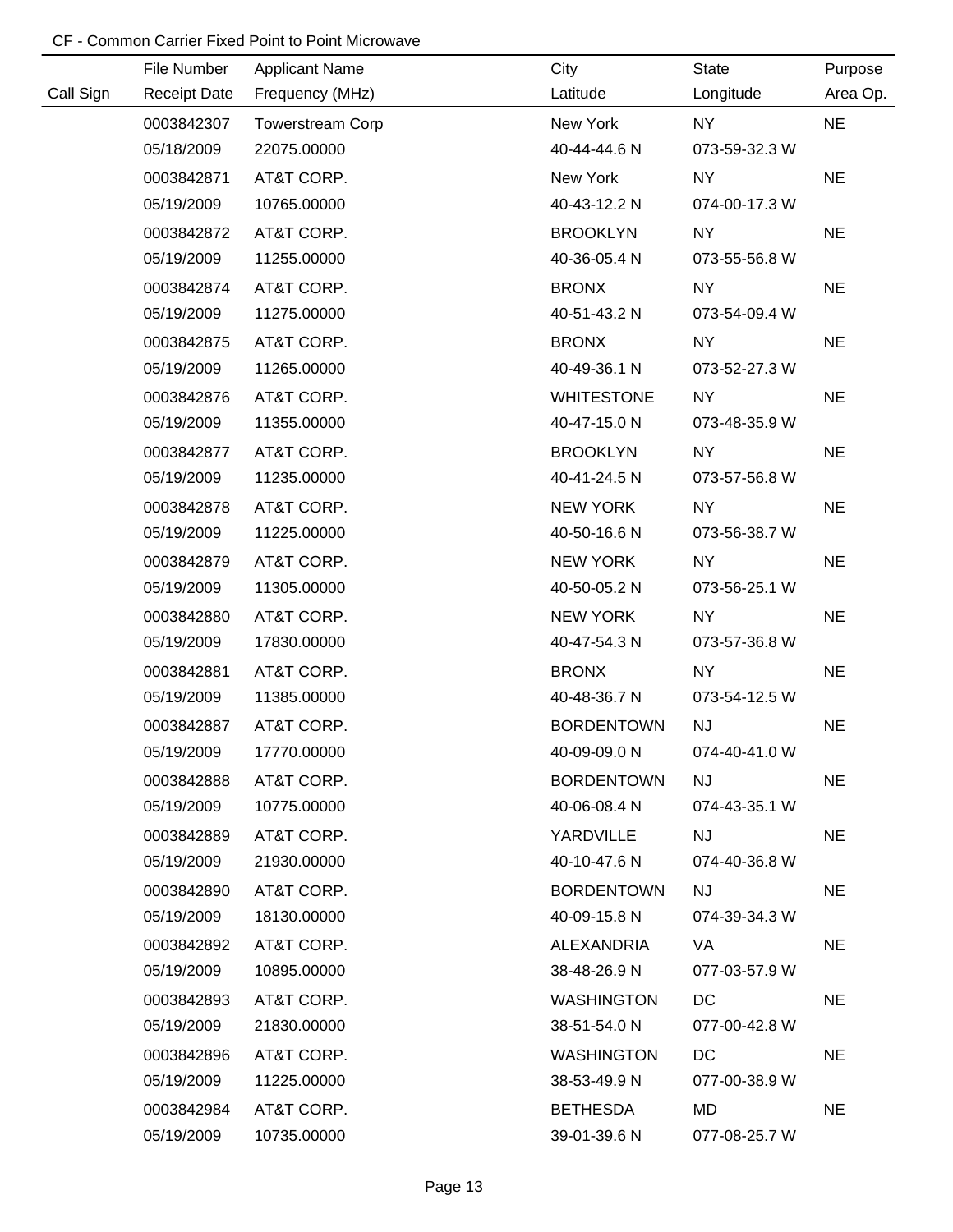|           | File Number         | <b>Applicant Name</b>                             | City            | State         | Purpose   |
|-----------|---------------------|---------------------------------------------------|-----------------|---------------|-----------|
| Call Sign | <b>Receipt Date</b> | Frequency (MHz)                                   | Latitude        | Longitude     | Area Op.  |
|           | 0003842985          | AT&T CORP.                                        | <b>BETHESDA</b> | MD            | <b>NE</b> |
|           | 05/19/2009          | 10815.00000                                       | 39-01-33.0 N    | 077-09-02.8 W |           |
|           | 0003844294          | Centennial Southeast License Company L BROOKHAVEN |                 | МS            | <b>NE</b> |
|           | 05/19/2009          | 06256.54000                                       | 31-34-29.0 N    | 090-29-08.0 W |           |
|           | 0003844296          | Centennial Southeast License Company L HAZLEHURST |                 | МS            | <b>NE</b> |
|           | 05/19/2009          | 06004.50000                                       | 31-46-09.0 N    | 090-24-15.0 W |           |
|           | 0003845303          | Smith Bagley Inc DBA Cellular One of NE           | Gallup          | NM.           | <b>NE</b> |
|           | 05/19/2009          | 19525.00000                                       | 35-31-57.1 N    | 108-45-20.9 W |           |
|           | 0003845794          | Alltel New License Sub LLC                        | APPLE VALLEY    | UT            | <b>NE</b> |
|           | 05/20/2009          | 06615,00000                                       | 37-05-45.8 N    | 113-11-08.9 W |           |
|           | 0003847699          | AT&T CORP.                                        | PHILADELPHIA    | <b>PA</b>     | NE.       |
|           | 05/21/2009          | 11345.00000                                       | 40-03-46.0 N    | 075-02-31.1 W |           |

## CL - Cellular

|                | File Number         | <b>Applicant Name</b>                               | City                | <b>State</b>  | Purpose  |
|----------------|---------------------|-----------------------------------------------------|---------------------|---------------|----------|
| Call Sign      | <b>Receipt Date</b> | Frequency (MHz)                                     | Latitude            | Longitude     | Area Op. |
|                | 0003620052          | American Cellular, LLC                              | Castle Danger       | MN            | AM       |
| <b>KNKR255</b> | 05/18/2009          |                                                     | 47-07-32.3 N        | 091-31-39.7 W |          |
|                | 0003620052          | American Cellular, LLC                              | Finland             | MN            | AM       |
| <b>KNKR255</b> | 05/18/2009          |                                                     | 47-24-33.3 N        | 091-07-22.3 W |          |
|                | 0003620052          | American Cellular, LLC                              | <b>GRAND MARAIS</b> | MN            | AM       |
| <b>KNKR255</b> | 05/18/2009          |                                                     | 47-46-03.7 N        | 090-20-47.2 W |          |
|                | 0003620052          | American Cellular, LLC                              | Silver Bay          | MN            | AM       |
| <b>KNKR255</b> | 05/18/2009          |                                                     | 47-17-33.6 N        | 091-16-01.2 W |          |
|                | 0003620052          | American Cellular, LLC                              | <b>TWO HARBORS</b>  | MN            | AM       |
| <b>KNKR255</b> | 05/18/2009          |                                                     | 47-00-45.0 N        | 091-41-15.6 W |          |
|                | 0003669505          | South Canaan Cellular Communications C Preston Park |                     | <b>PA</b>     | AM       |
| <b>KNKN800</b> | 05/21/2009          |                                                     | 41-52-42.3 N        | 075-23-30.6 W |          |
|                | 0003844771          | RCC Minnesota, Inc.                                 | <b>HAYNEVILLE</b>   | AL            | MD       |
| KNKN708        | 05/19/2009          |                                                     | 32-08-11.4 N        | 086-36-07.8 W |          |
|                | 0003844771          | RCC Minnesota, Inc.                                 | West Blockton       | AL            | MD       |
| KNKN708        | 05/19/2009          |                                                     | 33-06-35.4 N        | 087-08-42.8 W |          |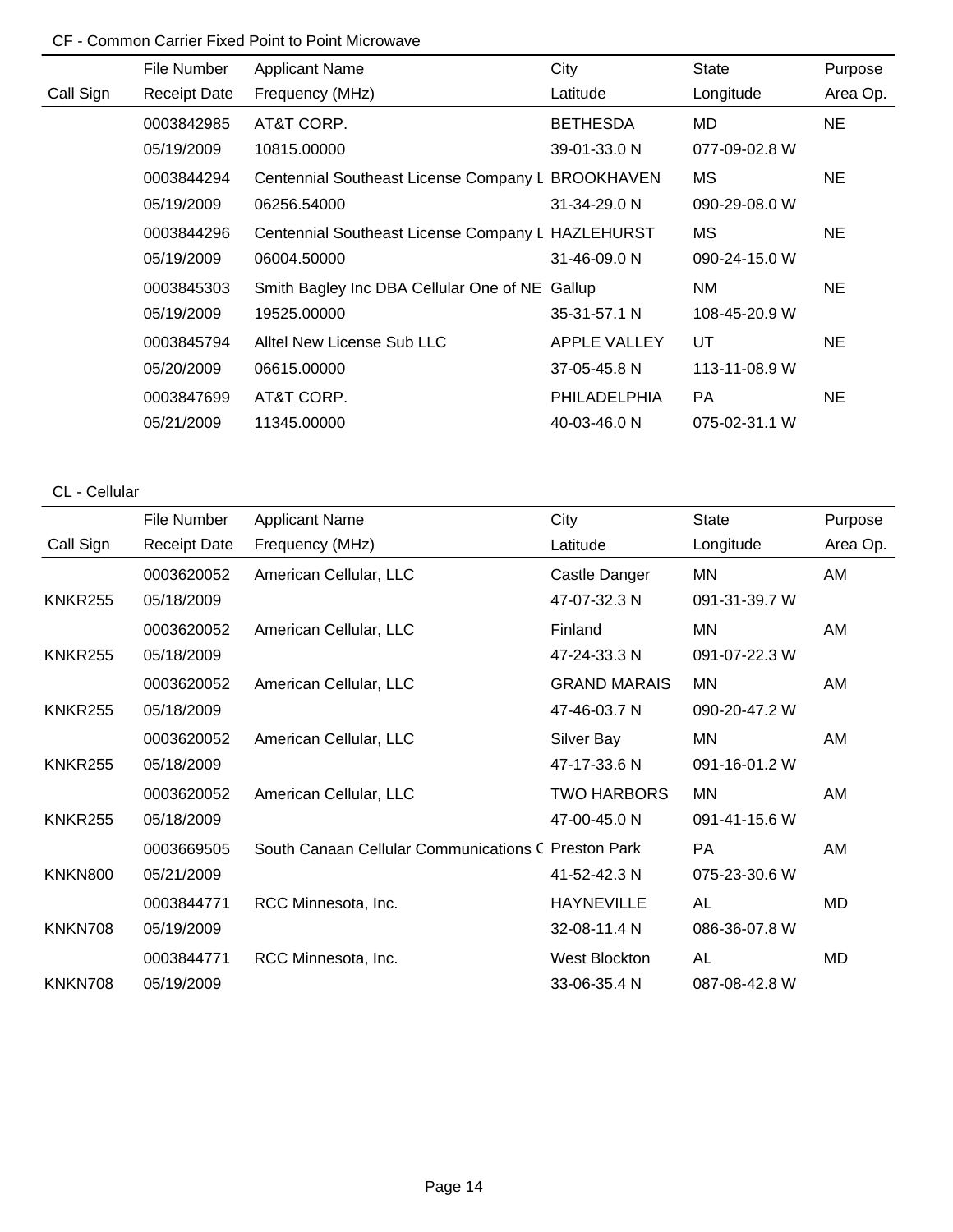## CT - Local Television Transmission

|           | File Number         | <b>Applicant Name</b>     | City              | <b>State</b> | Purpose  |
|-----------|---------------------|---------------------------|-------------------|--------------|----------|
| Call Sign | <b>Receipt Date</b> | Frequency (MHz)           | Latitude          | Longitude    | Area Op. |
|           | 0003847712          | DCI II Inc                | <b>WASHINGTON</b> | DC           | MD       |
| WMW606    | 05/21/2009          | 06425.00000 - 06525.00000 |                   |              | O        |
|           | 0003847712          | DCI II Inc                | <b>WASHINGTON</b> | DC           | MD       |
| WMW606    | 05/21/2009          | 06875.00000 - 07125.00000 |                   |              | O        |
|           | 0003847713          | DCI II Inc                |                   | US           | MD       |
| WPJC398   | 05/21/2009          | 02025.00000 - 02110.00000 |                   |              | N        |
|           | 0003847713          | DCI II Inc                |                   | US           | MD       |
| WPJC398   | 05/21/2009          | 02450.00000 - 02483.50000 |                   |              | N        |
|           | 0003847713          | DCI II Inc                |                   | US           | MD       |
| WPJC398   | 05/21/2009          | 12700.00000 - 13250.00000 |                   |              | N        |
|           | 0003847713          | DCI II Inc                |                   | US           | MD       |
| WPJC398   | 05/21/2009          | 38600.00000 - 40000.00000 |                   |              | N        |

## GS - Private Carrier Paging, 929-930 MHz

|           | File Number  | Applicant Name     | City          | State         | Purpose  |
|-----------|--------------|--------------------|---------------|---------------|----------|
| Call Sign | Receipt Date | Frequency (MHz)    | Latitude      | Longitude     | Area Op. |
|           | 0003841028   | QR3 SECURITY, INC. | <b>NAPLES</b> | FL.           | NE       |
| WQKH457   | 05/15/2009   | 00929.08750        | 26-12-45.8 N  | 081-48-02.0 W |          |

## LP - Broadcast Auxiliary Low Power

|                 | File Number         | <b>Applicant Name</b>     | City     | <b>State</b> | Purpose   |
|-----------------|---------------------|---------------------------|----------|--------------|-----------|
| Call Sign       | <b>Receipt Date</b> | Frequency (MHz)           | Latitude | Longitude    | Area Op.  |
|                 | 0003846443          | KTVK, INC.                |          |              | <b>MD</b> |
| BLP01395        | 05/20/2009          | 00054.00000 - 00072.00000 |          |              | O         |
|                 | 0003846443          | KTVK, INC.                |          |              | <b>MD</b> |
| BLP01395        | 05/20/2009          | 00076.00000 - 00088.00000 |          |              | O         |
|                 | 0003846443          | KTVK, INC.                |          |              | MD        |
| BLP01395        | 05/20/2009          | 00161.62500 - 00161.77500 |          |              | $\circ$   |
|                 | 0003846443          | KTVK, INC.                |          |              | <b>MD</b> |
| BLP01395        | 05/20/2009          | 00470.00000 - 00488.00000 |          |              | O         |
|                 | 0003846443          | KTVK, INC.                |          |              | MD        |
| <b>BLP01395</b> | 05/20/2009          | 00488.00000 - 00494.00000 |          |              | O         |
|                 | 0003846443          | KTVK, INC.                |          |              | MD        |
| BLP01395        | 05/20/2009          | 00494.00000 - 00608.00000 |          |              | O         |
|                 | 0003846443          | KTVK, INC.                |          |              | MD        |
| BLP01395        | 05/20/2009          | 00614.00000 - 00698.00000 |          |              | O         |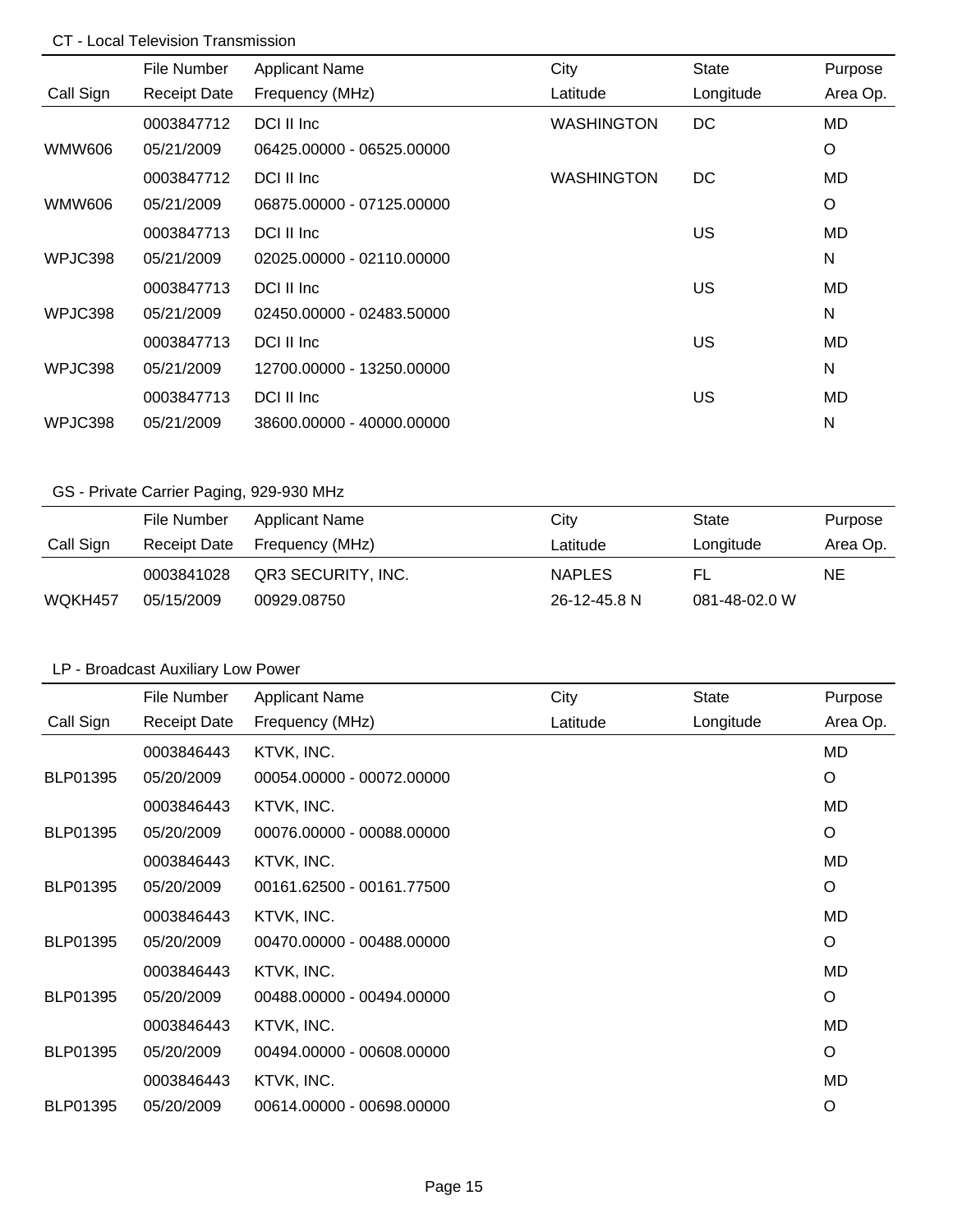## LP - Broadcast Auxiliary Low Power

|           | File Number         | <b>Applicant Name</b>                    | City     | <b>State</b> | Purpose   |
|-----------|---------------------|------------------------------------------|----------|--------------|-----------|
| Call Sign | <b>Receipt Date</b> | Frequency (MHz)                          | Latitude | Longitude    | Area Op.  |
|           | 0003846443          | KTVK, INC.                               |          |              | MD        |
| BLP01395  | 05/20/2009          | 00944.00000 - 00952.00000                |          |              | O         |
|           | 0003845755          | Los Angeles Cable Sports Productions, LL |          |              | <b>NE</b> |
|           | 05/20/2009          | 00054.00000 - 00072.00000                |          |              | N         |
|           | 0003845755          | Los Angeles Cable Sports Productions, LL |          |              | <b>NE</b> |
|           | 05/20/2009          | 00076.00000 - 00088.00000                |          |              | N         |
|           | 0003845755          | Los Angeles Cable Sports Productions, LL |          |              | <b>NE</b> |
|           | 05/20/2009          | 00174.00000 - 00216.00000                |          |              | N         |
|           | 0003845755          | Los Angeles Cable Sports Productions, LL |          |              | <b>NE</b> |
|           | 05/20/2009          | 00470.00000 - 00488.00000                |          |              | N         |
|           | 0003845755          | Los Angeles Cable Sports Productions, LL |          |              | <b>NE</b> |
|           | 05/20/2009          | 00488.00000 - 00494.00000                |          |              | N         |
|           | 0003845755          | Los Angeles Cable Sports Productions, LL |          |              | <b>NE</b> |
|           | 05/20/2009          | 00494.00000 - 00608.00000                |          |              | N         |
|           | 0003845755          | Los Angeles Cable Sports Productions, LL |          |              | <b>NE</b> |
|           | 05/20/2009          | 00614.00000 - 00698.00000                |          |              | N         |
|           |                     |                                          |          |              |           |

## MC - Coastal Group

|           | File Number  | Applicant Name                | City     | State     | Purpose  |
|-----------|--------------|-------------------------------|----------|-----------|----------|
| Call Sign | Receipt Date | Frequency (MHz)               | Latitude | Longitude | Area Op. |
|           | 0003841969   | NAVAJO COMMUNICATIONS COMPANY |          |           | RO       |
| WQX658    | 05/18/2009   |                               |          |           |          |

|               | File Number         | <b>Applicant Name</b>                   | City         | State         | Purpose  |
|---------------|---------------------|-----------------------------------------|--------------|---------------|----------|
| Call Sign     | <b>Receipt Date</b> | Frequency (MHz)                         | Latitude     | Longitude     | Area Op. |
|               | 0003795318          | NORFOLK SOUTHERN RAILWAY COMF ASHEVILLE |              | NC.           | AM.      |
| KTM56         | 05/18/2009          | 06256.54000                             | 35-34-47.4 N | 082-33-56.4 W |          |
|               | 0003795318          | NORFOLK SOUTHERN RAILWAY COMF ASHEVILLE |              | NC.           | AM       |
| KTM56         | 05/18/2009          | 06755.00000                             | 35-34-47.4 N | 082-33-56.4 W |          |
|               | 0003795318          | NORFOLK SOUTHERN RAILWAY COMF ASHEVILLE |              | NC.           | AM.      |
| KTM56         | 05/18/2009          | 06785.00000                             | 35-34-47.4 N | 082-33-56.4 W |          |
|               | 0003795318          | NORFOLK SOUTHERN RAILWAY COMF ASHEVILLE |              | NC.           | AM.      |
| KTM56         | 05/18/2009          | 10755.00000                             | 35-34-47.4 N | 082-33-56.4 W |          |
|               | 0003795932          | NORFOLK SOUTHERN RAILWAY COMF ASHEVILLE |              | NC.           | AM       |
| <b>WCF320</b> | 05/18/2009          | 06063.80000                             | 35-37-04.4 N | 082-30-53.4 W |          |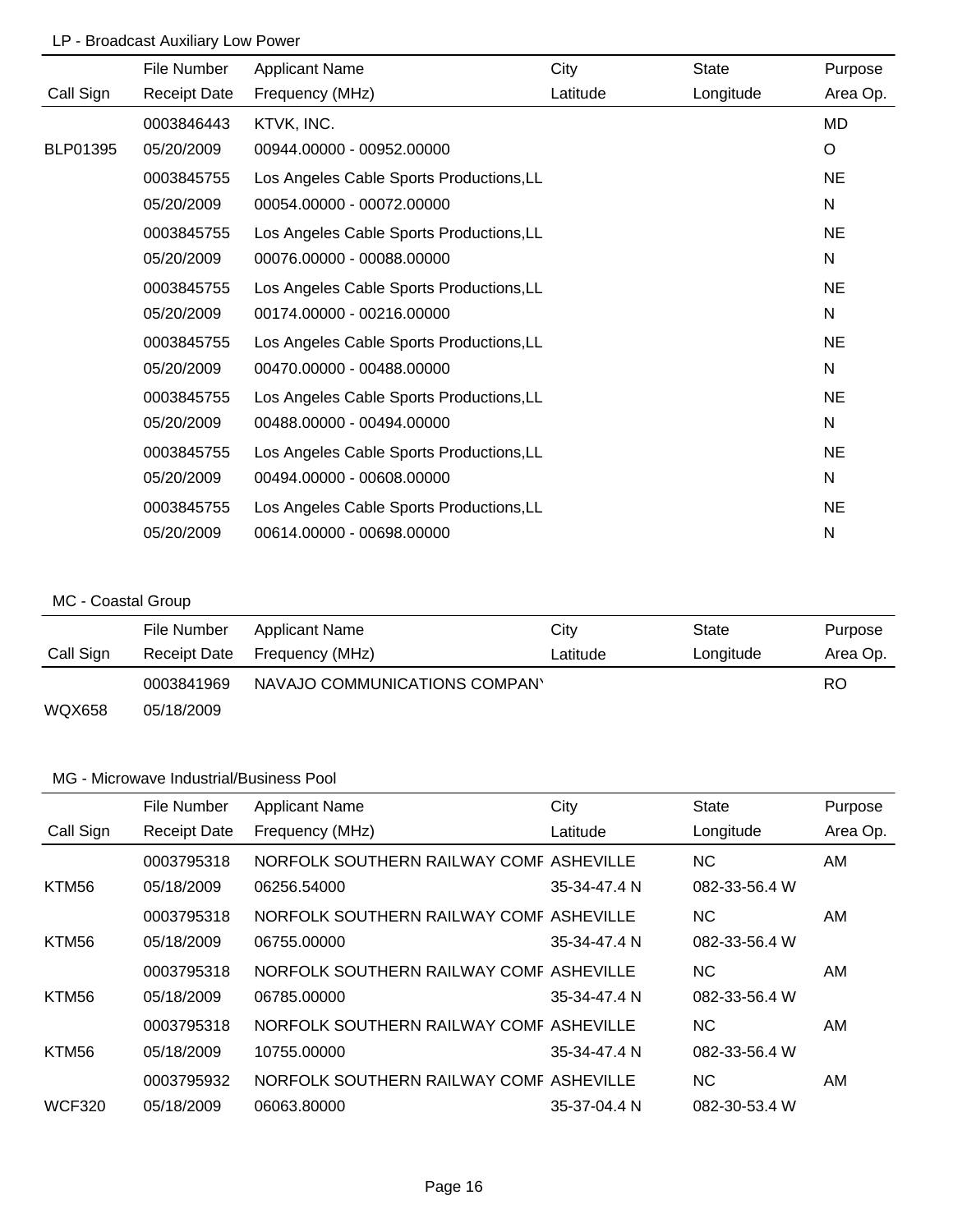|               | File Number         | <b>Applicant Name</b>                   | City             | <b>State</b>  | Purpose   |
|---------------|---------------------|-----------------------------------------|------------------|---------------|-----------|
| Call Sign     | <b>Receipt Date</b> | Frequency (MHz)                         | Latitude         | Longitude     | Area Op.  |
|               | 0003795932          | NORFOLK SOUTHERN RAILWAY COMF ASHEVILLE |                  | <b>NC</b>     | AM        |
| <b>WCF320</b> | 05/18/2009          | 06625.00000                             | 35-37-04.4 N     | 082-30-53.4 W |           |
|               | 0003795932          | NORFOLK SOUTHERN RAILWAY COMF ASHEVILLE |                  | <b>NC</b>     | AM        |
| <b>WCF320</b> | 05/18/2009          | 06655.00000                             | 35-37-04.4 N     | 082-30-53.4 W |           |
|               | 0003795932          | NORFOLK SOUTHERN RAILWAY COMF ASHEVILLE |                  | <b>NC</b>     | AM        |
| <b>WCF320</b> | 05/18/2009          | 11245.00000                             | 35-37-04.4 N     | 082-30-53.4 W |           |
|               | 0003840230          | UNION PACIFIC RAILROAD                  | <b>MILANO</b>    | <b>TX</b>     | AM        |
| <b>WGY248</b> | 05/19/2009          | 02183.20000                             | 30-42-25.7 N     | 096-51-56.9 W |           |
|               | 0003840230          | UNION PACIFIC RAILROAD                  | <b>MILANO</b>    | TX            | AM        |
| <b>WGY248</b> | 05/19/2009          | 02188.00000                             | 30-42-25.7 N     | 096-51-56.9 W |           |
|               | 0003840230          | UNION PACIFIC RAILROAD                  | <b>MILANO</b>    | <b>TX</b>     | AM        |
| <b>WGY248</b> | 05/19/2009          | 06595.00000                             | 30-42-25.7 N     | 096-51-56.9 W |           |
|               | 0003840230          | UNION PACIFIC RAILROAD                  | <b>MILANO</b>    | TX            | AM        |
| <b>WGY248</b> | 05/19/2009          | 06835.00000                             | 30-42-25.7 N     | 096-51-56.9 W |           |
|               | 0003840245          | UNION PACIFIC RAILROAD                  | <b>GAUSE</b>     | TX            | AM        |
| KHY35         | 05/19/2009          | 02138.00000                             | 30-47-04.7 N     | 096-43-18.9 W |           |
|               | 0003840245          | UNION PACIFIC RAILROAD                  | <b>GAUSE</b>     | TX            | AM        |
| KHY35         | 05/19/2009          | 02146.00000                             | 30-47-04.7 N     | 096-43-18.9 W |           |
|               | 0003840245          | UNION PACIFIC RAILROAD                  | <b>GAUSE</b>     | TX            | AM        |
| KHY35         | 05/19/2009          | 06625.00000                             | 30-47-04.7 N     | 096-43-18.9 W |           |
|               | 0003840245          | UNION PACIFIC RAILROAD                  | <b>GAUSE</b>     | <b>TX</b>     | AM        |
| KHY35         | 05/19/2009          | 06675.00000                             | 30-47-04.7 N     | 096-43-18.9 W |           |
|               | 0003840283          | <b>UNION PACIFIC RAILROAD</b>           | <b>HEARNE</b>    | <b>TX</b>     | AM        |
| KQB84         | 05/19/2009          | 06785.00000                             | 30-51-59.7 N     | 096-34-55.9 W |           |
|               | 0003842478          | COMMONWEALTH EDISON COMPANY BRAIDWOOD   |                  | IL.           | AM        |
| <b>WCP850</b> | 05/19/2009          | 06063.80000                             | 41-14-54.0 N     | 088-13-23.0 W |           |
|               | 0003842478          | COMMONWEALTH EDISON COMPANY BRAIDWOOD   |                  | IL.           | AM        |
| <b>WCP850</b> | 05/19/2009          | 06745.00000                             | 41-14-54.0 N     | 088-13-23.0 W |           |
|               | 0003842478          | COMMONWEALTH EDISON COMPANY BRAIDWOOD   |                  | IL.           | AM        |
| <b>WCP850</b> | 05/19/2009          | 06755.00000                             | 41-14-54.0 N     | 088-13-23.0 W |           |
|               | 0003842080          | Xcel Energy Services Inc.               | Alamosa          | CO            | MD        |
| WNEP587       | 05/18/2009          | 02194.40000                             | 37-28-08.8 N     | 105-53-00.0 W |           |
|               | 0003842083          | Xcel Energy Services Inc.               | Center           | CO            | MD        |
| WNEP588       | 05/18/2009          | 02144.40000                             | 37-41-33.0 N     | 105-59-34.0 W |           |
|               | 0003842129          | PacifiCorp                              | <b>KENNEWICK</b> | WA            | <b>MD</b> |
| WNEO282       | 05/18/2009          | 00941.51250                             | 46-06-14.4 N     | 119-07-55.0 W |           |
|               | 0003842129          | PacifiCorp                              | <b>KENNEWICK</b> | <b>WA</b>     | MD        |
| WNEO282       | 05/18/2009          | 06765.00000                             | 46-06-14.4 N     | 119-07-55.0 W |           |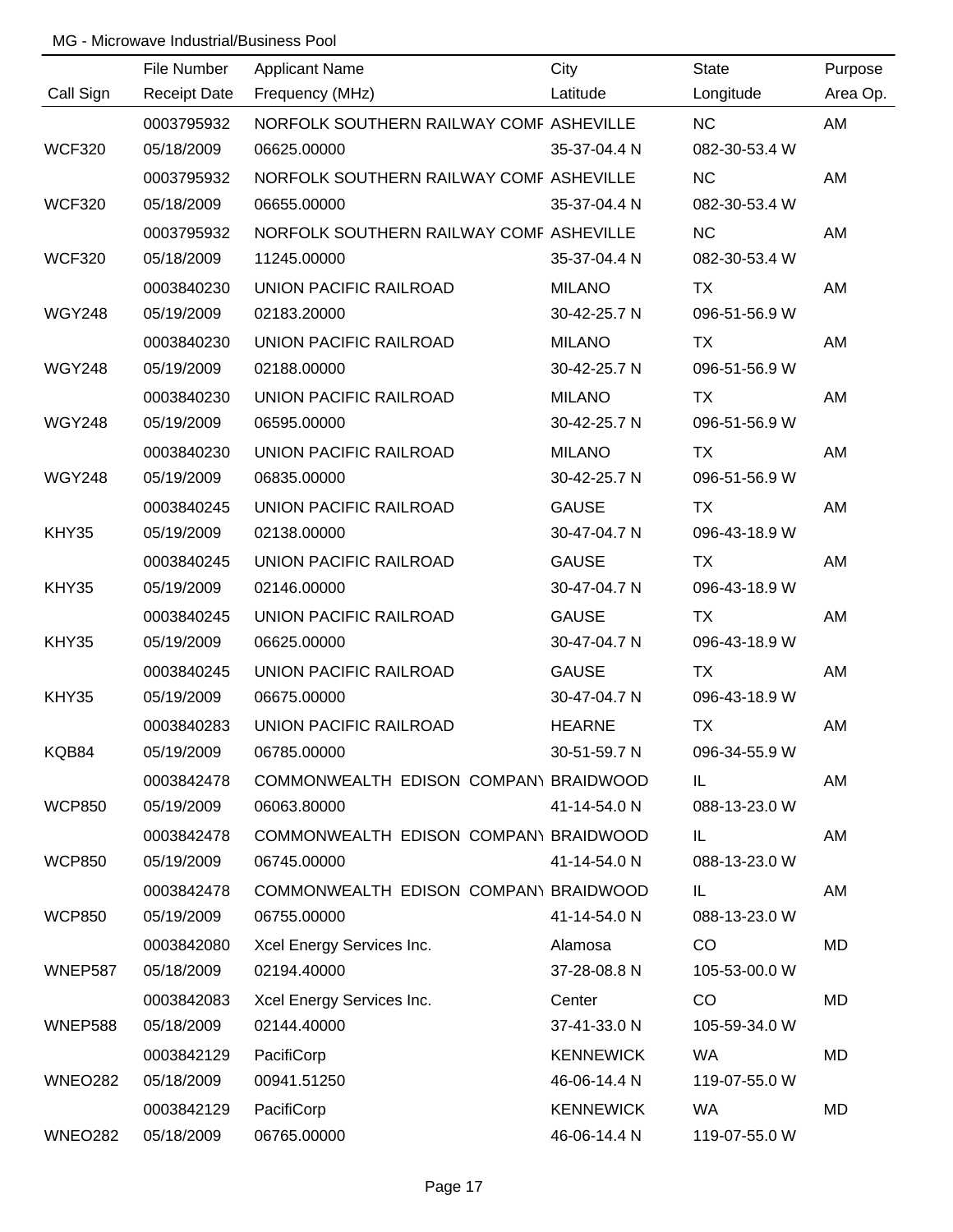|                | File Number         | <b>Applicant Name</b>                 | City              | <b>State</b>  | Purpose   |
|----------------|---------------------|---------------------------------------|-------------------|---------------|-----------|
| Call Sign      | <b>Receipt Date</b> | Frequency (MHz)                       | Latitude          | Longitude     | Area Op.  |
|                | 0003842129          | PacifiCorp                            | <b>KENNEWICK</b>  | <b>WA</b>     | MD        |
| <b>WNEO282</b> | 05/18/2009          | 06780.62500                           | 46-06-14.4 N      | 119-07-55.0 W |           |
|                | 0003842129          | PacifiCorp                            | <b>KENNEWICK</b>  | <b>WA</b>     | <b>MD</b> |
| <b>WNEO282</b> | 05/18/2009          | 06791.25000                           | 46-06-14.4 N      | 119-07-55.0 W |           |
|                | 0003842129          | PacifiCorp                            | <b>KENNEWICK</b>  | <b>WA</b>     | MD        |
| <b>WNEO282</b> | 05/18/2009          | 06805.00000                           | 46-06-14.4 N      | 119-07-55.0 W |           |
|                | 0003842129          | PacifiCorp                            | <b>KENNEWICK</b>  | <b>WA</b>     | MD        |
| <b>WNEO282</b> | 05/18/2009          | 06815.00000                           | 46-06-14.4 N      | 119-07-55.0 W |           |
|                | 0003842129          | PacifiCorp                            | <b>KENNEWICK</b>  | <b>WA</b>     | MD        |
| <b>WNEO282</b> | 05/18/2009          | 06855.00000                           | 46-06-14.4 N      | 119-07-55.0 W |           |
|                | 0003842129          | PacifiCorp                            | <b>KENNEWICK</b>  | <b>WA</b>     | <b>MD</b> |
| <b>WNEO282</b> | 05/18/2009          | 06865.00000                           | 46-06-14.4 N      | 119-07-55.0 W |           |
|                | 0003842178          | <b>Equistar Chemicals LP</b>          | La Porte          | TX            | MD        |
| WEF946         | 05/18/2009          | 06825.00000                           | 29-42-25.8 N      | 095-04-17.6 W |           |
|                | 0003842264          | Intermountain Health Care             | HARRIAMAN CITY UT |               | MD        |
| WQJR422        | 05/18/2009          | 19460.00000                           | 40-28-04.9 N      | 112-09-15.3 W |           |
|                | 0003842264          | Intermountain Health Care             | HARRIAMAN CITY UT |               | MD        |
| WQJR422        | 05/18/2009          | 19540.00000                           | 40-28-04.9 N      | 112-09-15.3 W |           |
|                | 0003842264          | Intermountain Health Care             | HARRIAMAN CITY UT |               | MD        |
| WQJR422        | 05/18/2009          | 19620.00000                           | 40-28-04.9 N      | 112-09-15.3 W |           |
|                | 0003842415          | <b>CLEARWIRE SPECTRUM HOLDINGS II</b> | <b>BOISE</b>      | ID            | MD        |
| WQJE657        | 05/18/2009          | 11285.00000                           | 43-36-21.7 N      | 116-27-07.4 W |           |
|                | 0003842415          | CLEARWIRE SPECTRUM HOLDINGS II BOISE  |                   | ID            | MD        |
| WQJE657        | 05/18/2009          | 19525.00000                           | 43-36-21.7 N      | 116-27-07.4 W |           |
|                | 0003842415          | CLEARWIRE SPECTRUM HOLDINGS II BOISE  |                   | ID            | MD        |
| WQJE657        | 05/18/2009          | 19575.00000                           | 43-36-21.7 N      | 116-27-07.4 W |           |
|                | 0003842415          | CLEARWIRE SPECTRUM HOLDINGS II BOISE  |                   | ID            | MD        |
| WQJE657        | 05/18/2009          | 19625.00000                           | 43-36-21.7 N      | 116-27-07.4 W |           |
|                | 0003842415          | CLEARWIRE SPECTRUM HOLDINGS II BOISE  |                   | ID            | MD        |
| WQJE657        | 05/18/2009          | 19675.00000                           | 43-36-21.7 N      | 116-27-07.4 W |           |
|                | 0003842478          | COMMONWEALTH EDISON COMPANY BRAIDWOOD |                   | IL.           | MD        |
| <b>WCP850</b>  | 05/18/2009          | 06063.80000                           | 41-14-54.0 N      | 088-13-23.0 W |           |
|                | 0003842478          | COMMONWEALTH EDISON COMPANY BRAIDWOOD |                   | IL            | MD        |
| <b>WCP850</b>  | 05/18/2009          | 06745.00000                           | 41-14-54.0 N      | 088-13-23.0 W |           |
|                | 0003842478          | COMMONWEALTH EDISON COMPANY BRAIDWOOD |                   | IL.           | MD        |
| <b>WCP850</b>  | 05/18/2009          | 06755.00000                           | 41-14-54.0 N      | 088-13-23.0 W |           |
|                | 0003842613          | Fixed Wireless Holdings, LLC          | <b>Boise City</b> | ID            | MD        |
| WQDT631        | 05/18/2009          | 17965.00000                           | 43-35-24.6 N      | 116-13-42.2 W |           |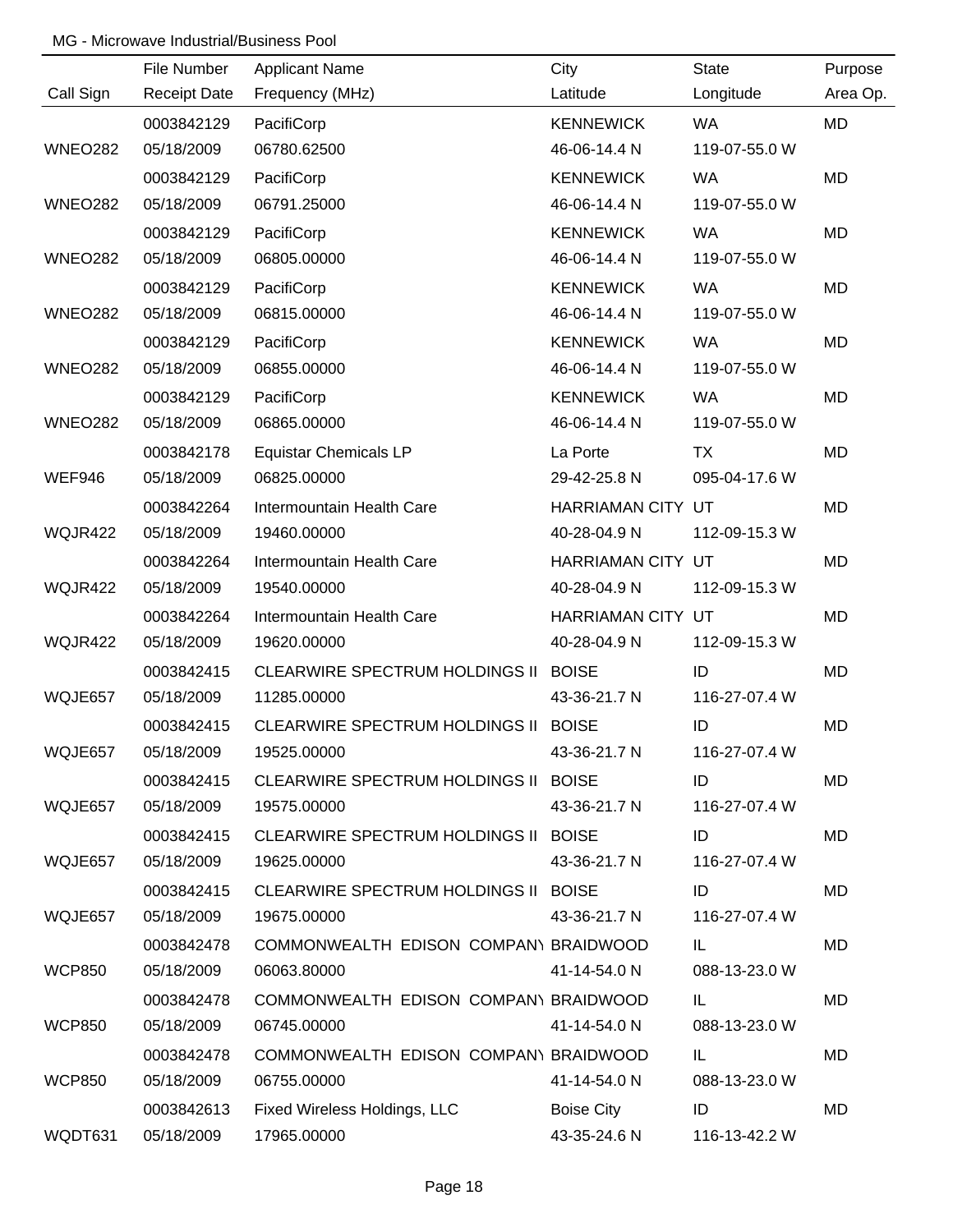|           | File Number         | <b>Applicant Name</b>        | City              | <b>State</b>  | Purpose   |
|-----------|---------------------|------------------------------|-------------------|---------------|-----------|
| Call Sign | <b>Receipt Date</b> | Frequency (MHz)              | Latitude          | Longitude     | Area Op.  |
|           | 0003842613          | Fixed Wireless Holdings, LLC | <b>Boise City</b> | ID            | MD        |
| WQDT631   | 05/18/2009          | 18065.00000                  | 43-35-24.6 N      | 116-13-42.2 W |           |
|           | 0003842613          | Fixed Wireless Holdings, LLC | <b>Boise City</b> | ID            | <b>MD</b> |
| WQDT631   | 05/18/2009          | 23025.00000                  | 43-35-24.6 N      | 116-13-42.2 W |           |
|           | 0003842613          | Fixed Wireless Holdings, LLC | <b>Boise City</b> | ID            | <b>MD</b> |
| WQDT631   | 05/18/2009          | 23125.00000                  | 43-35-24.6 N      | 116-13-42.2 W |           |
|           | 0003842613          | Fixed Wireless Holdings, LLC | <b>Boise City</b> | ID            | MD        |
| WQDT631   | 05/18/2009          | 23225.00000                  | 43-35-24.6 N      | 116-13-42.2 W |           |
|           | 0003842614          | Fixed Wireless Holdings, LLC | Nampa             | ID            | MD        |
| WQDT558   | 05/18/2009          | 17965.00000                  | 43-33-16.9 N      | 116-34-26.0 W |           |
|           | 0003842614          | Fixed Wireless Holdings, LLC | Nampa             | ID            | MD        |
| WQDT558   | 05/18/2009          | 18065.00000                  | 43-33-16.9 N      | 116-34-26.0 W |           |
|           | 0003842614          | Fixed Wireless Holdings, LLC | Nampa             | ID            | MD        |
| WQDT558   | 05/18/2009          | 21875.00000                  | 43-33-16.9 N      | 116-34-26.0 W |           |
|           | 0003842614          | Fixed Wireless Holdings, LLC | Nampa             | ID            | MD        |
| WQDT558   | 05/18/2009          | 21975.00000                  | 43-33-16.9 N      | 116-34-26.0 W |           |
|           | 0003842615          | Fixed Wireless Holdings, LLC | Kuna              | ID            | <b>MD</b> |
| WQDT559   | 05/18/2009          | 19375.00000                  | 43-29-05.9 N      | 116-25-06.6 W |           |
|           | 0003842615          | Fixed Wireless Holdings, LLC | Kuna              | ID            | MD        |
| WQDT559   | 05/18/2009          | 19475.00000                  | 43-29-05.9 N      | 116-25-06.6 W |           |
|           | 0003842615          | Fixed Wireless Holdings, LLC | Kuna              | ID            | MD        |
| WQDT559   | 05/18/2009          | 19525.00000                  | 43-29-05.9 N      | 116-25-06.6 W |           |
|           | 0003842615          | Fixed Wireless Holdings, LLC | Kuna              | ID            | MD        |
| WQDT559   | 05/18/2009          | 19625.00000                  | 43-29-05.9 N      | 116-25-06.6 W |           |
|           | 0003842616          | Fixed Wireless Holdings, LLC | Meridian          | ID            | MD        |
| WQDT630   | 05/18/2009          | 17920.00000                  | 43-38-17.6 N      | 116-26-09.8 W |           |
|           | 0003842616          | Fixed Wireless Holdings, LLC | Meridian          | ID            | MD        |
| WQDT630   | 05/18/2009          | 19525.00000                  | 43-38-17.6 N      | 116-26-09.8 W |           |
|           | 0003842616          | Fixed Wireless Holdings, LLC | Meridian          | ID            | MD        |
| WQDT630   | 05/18/2009          | 19625.00000                  | 43-38-17.6 N      | 116-26-09.8 W |           |
|           | 0003842619          | Fixed Wireless Holdings, LLC | <b>MERIDIAN</b>   | ID            | MD        |
| WQDZ866   | 05/18/2009          | 17965.00000                  | 43-38-46.6 N      | 116-20-32.4 W |           |
|           | 0003842619          | Fixed Wireless Holdings, LLC | <b>MERIDIAN</b>   | ID            | MD        |
| WQDZ866   | 05/18/2009          | 18065.00000                  | 43-38-46.6 N      | 116-20-32.4 W |           |
|           | 0003842619          | Fixed Wireless Holdings, LLC | <b>MERIDIAN</b>   | ID            | MD        |
| WQDZ866   | 05/18/2009          | 21825.00000                  | 43-38-46.6 N      | 116-20-32.4 W |           |
|           | 0003842619          | Fixed Wireless Holdings, LLC | <b>MERIDIAN</b>   | ID            | MD        |
| WQDZ866   | 05/18/2009          | 21925.00000                  | 43-38-46.6 N      | 116-20-32.4 W |           |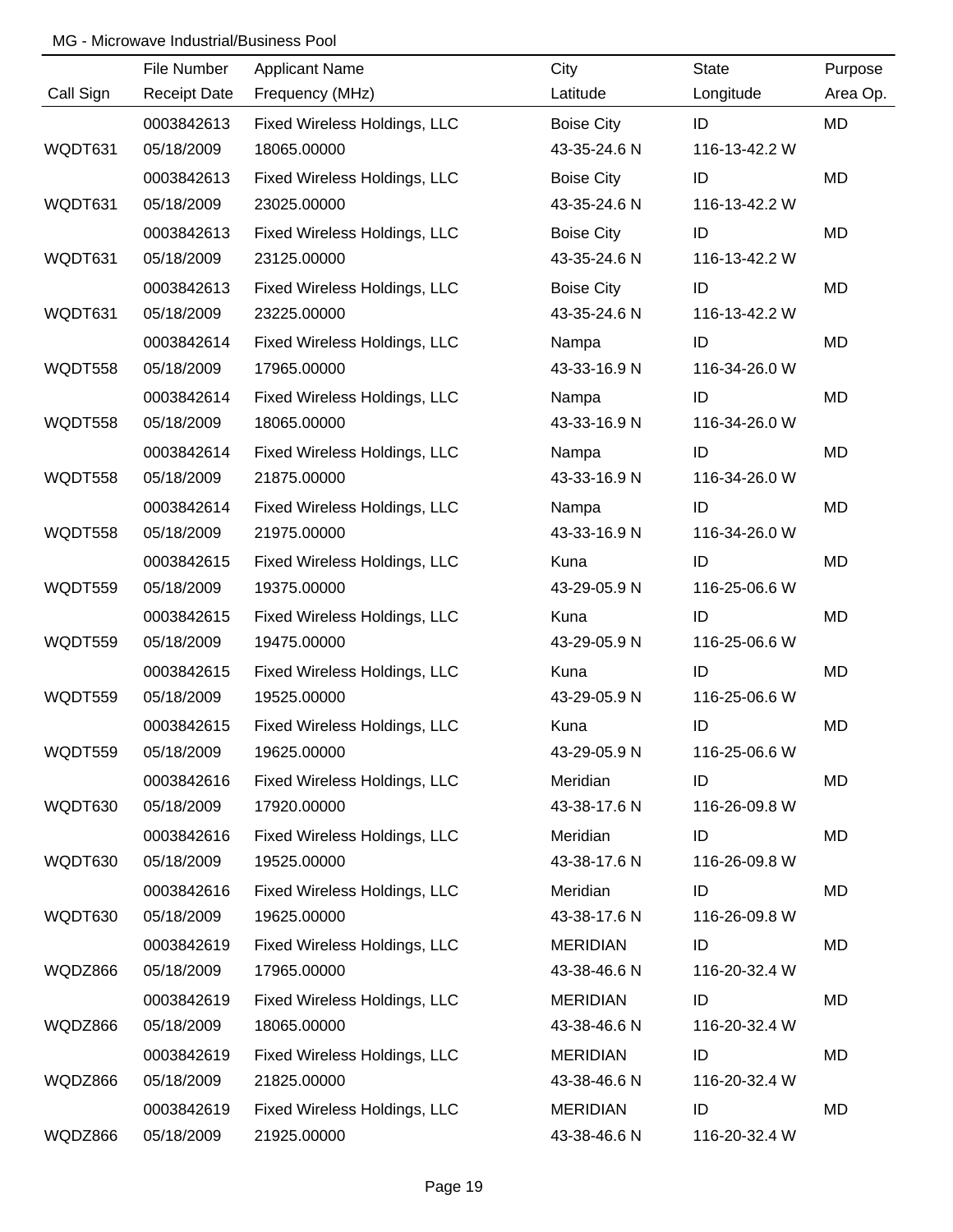|           | File Number         | Applicant Name                           | City         | <b>State</b>  | Purpose   |
|-----------|---------------------|------------------------------------------|--------------|---------------|-----------|
| Call Sign | <b>Receipt Date</b> | Frequency (MHz)                          | Latitude     | Longitude     | Area Op.  |
|           | 0003842816          | Fixed Wireless Holdings, LLC             | Caldwell     | ID            | MD        |
| WQDT560   | 05/18/2009          | 19480.00000                              | 43-40-02.0 N | 116-40-19.0 W |           |
|           | 0003842816          | Fixed Wireless Holdings, LLC             | Caldwell     | ID            | <b>MD</b> |
| WQDT560   | 05/18/2009          | 19525.00000                              | 43-40-02.0 N | 116-40-19.0 W |           |
|           | 0003842816          | Fixed Wireless Holdings, LLC             | Caldwell     | ID            | MD        |
| WQDT560   | 05/18/2009          | 19625.00000                              | 43-40-02.0 N | 116-40-19.0 W |           |
|           | 0003842816          | Fixed Wireless Holdings, LLC             | Caldwell     | ID            | MD        |
| WQDT560   | 05/18/2009          | 23025.00000                              | 43-40-02.0 N | 116-40-19.0 W |           |
|           | 0003842816          | Fixed Wireless Holdings, LLC             | Caldwell     | ID            | MD        |
| WQDT560   | 05/18/2009          | 23125.00000                              | 43-40-02.0 N | 116-40-19.0 W |           |
|           | 0003842820          | CLEARWIRE SPECTRUM HOLDINGS III MERIDIAN |              | ID            | <b>MD</b> |
| WQKC389   | 05/18/2009          | 17815.00000                              | 43-35-56.9 N | 116-23-42.0 W |           |
|           | 0003842820          | CLEARWIRE SPECTRUM HOLDINGS III MERIDIAN |              | ID            | MD        |
| WQKC389   | 05/18/2009          | 17915.00000                              | 43-35-56.9 N | 116-23-42.0 W |           |
|           | 0003842820          | CLEARWIRE SPECTRUM HOLDINGS III MERIDIAN |              | ID            | MD        |
| WQKC389   | 05/18/2009          | 21825.00000                              | 43-35-56.9 N | 116-23-42.0 W |           |
|           | 0003842820          | CLEARWIRE SPECTRUM HOLDINGS III MERIDIAN |              | ID            | MD        |
| WQKC389   | 05/18/2009          | 21925.00000                              | 43-35-56.9 N | 116-23-42.0 W |           |
|           | 0003842824          | CLEARWIRE SPECTRUM HOLDINGS III MERIDAN  |              | ID            | MD        |
| WQKC390   | 05/18/2009          | 23025.00000                              | 43-36-30.4 N | 116-20-13.4 W |           |
|           | 0003842824          | CLEARWIRE SPECTRUM HOLDINGS III MERIDAN  |              | ID            | MD        |
| WQKC390   | 05/18/2009          | 23125.00000                              | 43-36-30.4 N | 116-20-13.4 W |           |
|           | 0003843975          | Fixed Wireless Holdings, LLC             | <b>Boise</b> | ID            | MD        |
| WQDT632   | 05/19/2009          | 11465.00000                              | 43-35-42.6 N | 116-08-42.2 W |           |
|           | 0003843975          | Fixed Wireless Holdings, LLC             | <b>Boise</b> | ID            | MD        |
| WQDT632   | 05/19/2009          | 11545.00000                              | 43-35-42.6 N | 116-08-42.2 W |           |
|           | 0003843975          | Fixed Wireless Holdings, LLC             | <b>Boise</b> | ID            | MD        |
| WQDT632   | 05/19/2009          | 11625.00000                              | 43-35-42.6 N | 116-08-42.2 W |           |
|           | 0003843975          | Fixed Wireless Holdings, LLC             | <b>Boise</b> | ID            | MD        |
| WQDT632   | 05/19/2009          | 11665.00000                              | 43-35-42.6 N | 116-08-42.2 W |           |
|           | 0003843975          | Fixed Wireless Holdings, LLC             | <b>Boise</b> | ID            | MD        |
| WQDT632   | 05/19/2009          | 19525.00000                              | 43-35-42.6 N | 116-08-42.2 W |           |
|           | 0003843975          | Fixed Wireless Holdings, LLC             | <b>Boise</b> | ID            | MD        |
| WQDT632   | 05/19/2009          | 19625.00000                              | 43-35-42.6 N | 116-08-42.2 W |           |
|           | 0003843975          | Fixed Wireless Holdings, LLC             | <b>Boise</b> | ID            | MD        |
| WQDT632   | 05/19/2009          | 21825.00000                              | 43-35-42.6 N | 116-08-42.2 W |           |
|           | 0003843975          | Fixed Wireless Holdings, LLC             | <b>Boise</b> | ID            | MD        |
| WQDT632   | 05/19/2009          | 21925.00000                              | 43-35-42.6 N | 116-08-42.2 W |           |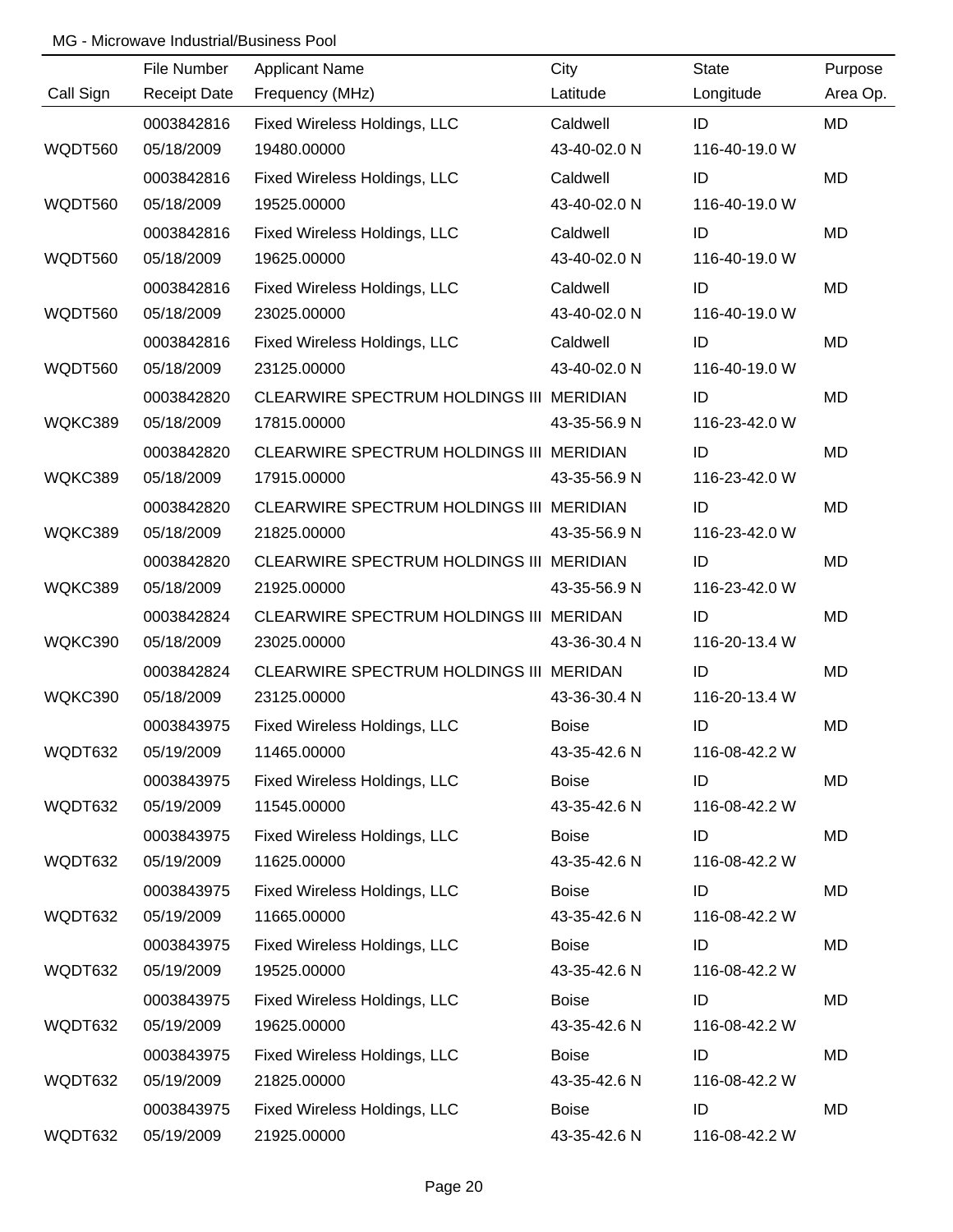|                   | File Number         | <b>Applicant Name</b>                | City                     | <b>State</b>  | Purpose   |
|-------------------|---------------------|--------------------------------------|--------------------------|---------------|-----------|
| Call Sign         | <b>Receipt Date</b> | Frequency (MHz)                      | Latitude                 | Longitude     | Area Op.  |
|                   | 0003844235          | UNION PACIFIC RAILROAD               | <b>BLOOMINGTON</b>       | CA            | <b>MD</b> |
| WLG57             | 05/19/2009          | 06625.00000                          | 34-03-58.0 N             | 117-23-29.1 W |           |
|                   | 0003844240          | UNION PACIFIC RAILROAD               | <b>RUNNING SPRING CA</b> |               | <b>MD</b> |
| KRG90             | 05/19/2009          | 06785.00000                          | 34-11-19.0 N             | 117-05-59.1 W |           |
|                   | 0003844260          | UNION PACIFIC RAILROAD               | <b>MIDWAY WELLS</b>      | CA            | MD        |
| KRH <sub>27</sub> | 05/19/2009          | 06635.00000                          | 32-42-36.4 N             | 115-07-35.9 W |           |
|                   | 0003844289          | COMMONWEALTH EDISON COMPANY CAMPUS   |                          | IL            | MD        |
| <b>WNTS470</b>    | 05/19/2009          | 06315.84000                          | 41-00-29.0 N             | 088-15-57.0 W |           |
|                   | 0003844289          | COMMONWEALTH EDISON COMPANY CAMPUS   |                          | IL.           | MD        |
| <b>WNTS470</b>    | 05/19/2009          | 06345.94000                          | 41-00-29.0 N             | 088-15-57.0 W |           |
|                   | 0003844478          | COMMONWEALTH EDISON COMPANY Pontiac  |                          | IL            | MD        |
| <b>WSI45</b>      | 05/19/2009          | 06375.14000                          | 40-50-30.4 N             | 088-36-13.2 W |           |
|                   | 0003844478          | COMMONWEALTH EDISON COMPANY Pontiac  |                          | IL            | MD        |
| <b>WSI45</b>      | 05/19/2009          | 06404.79000                          | 40-50-30.4 N             | 088-36-13.2 W |           |
|                   | 0003844478          | COMMONWEALTH EDISON COMPANY Pontiac  |                          | IL            | MD        |
| <b>WSI45</b>      | 05/19/2009          | 06655.00000                          | 40-50-30.4 N             | 088-36-13.2 W |           |
|                   | 0003844478          | COMMONWEALTH EDISON COMPANY Pontiac  |                          | IL            | MD        |
| <b>WSI45</b>      | 05/19/2009          | 06855.00000                          | 40-50-30.4 N             | 088-36-13.2 W |           |
|                   | 0003844796          | Franklin Group Inc.                  | <b>HOUSTON</b>           | <b>TX</b>     | MD        |
| WQJS606           | 05/19/2009          | 10975.00000                          | 29-42-06.8 N             | 095-31-00.5 W |           |
|                   | 0003844815          | Amoco Production Company             | <b>AZTEC</b>             | <b>NM</b>     | <b>MD</b> |
| <b>WNTP349</b>    | 05/19/2009          | 00928.63125                          | 36-48-01.0 N             | 107-45-24.0 W |           |
|                   | 0003844815          | Amoco Production Company             | <b>AZTEC</b>             | <b>NM</b>     | MD        |
| WNTP349           | 05/19/2009          | 00952.63125                          | 36-48-01.0 N             | 107-45-24.0 W |           |
|                   | 0003844970          | Franklin Group Inc.                  | <b>HOUSTON</b>           | <b>TX</b>     | MD        |
| WQJZ815           | 05/19/2009          | 11465.00000                          | 29-44-56.8 N             | 095-28-55.7 W |           |
|                   | 0003844970          | Franklin Group Inc.                  | <b>HOUSTON</b>           | TX            | MD        |
| WQJZ815           | 05/19/2009          | 19425.00000                          | 29-44-56.8 N             | 095-28-55.7 W |           |
|                   | 0003847691          | CHRISTIAN BROADCASTING OF YAKIN      |                          |               | MD        |
| WNEZ327           | 05/21/2009          |                                      |                          |               |           |
|                   | 0003841594          | Lubbock, City of                     | Lubbock                  | TX            | <b>NE</b> |
|                   | 05/18/2009          | 00928.28125                          | 33-39-23.0 N             | 101-48-09.0 W |           |
|                   | 0003841594          | Lubbock, City of                     | Lubbock                  | <b>TX</b>     | <b>NE</b> |
|                   | 05/18/2009          | 00952.28125                          | 33-39-23.0 N             | 101-48-09.0 W |           |
|                   | 0003842118          | PacifiCorp                           | Hermiston                | <b>OR</b>     | <b>NE</b> |
|                   | 05/18/2009          | 06631.25000                          | 45-47-32.0 N             | 119-18-37.2 W |           |
|                   | 0003842152          | CENTERPOINT ENERGY GAS TRANSM LETONA |                          | <b>AR</b>     | <b>NE</b> |
|                   | 05/18/2009          | 00928.13125                          | 35-21-54.3 N             | 091-50-54.3 W |           |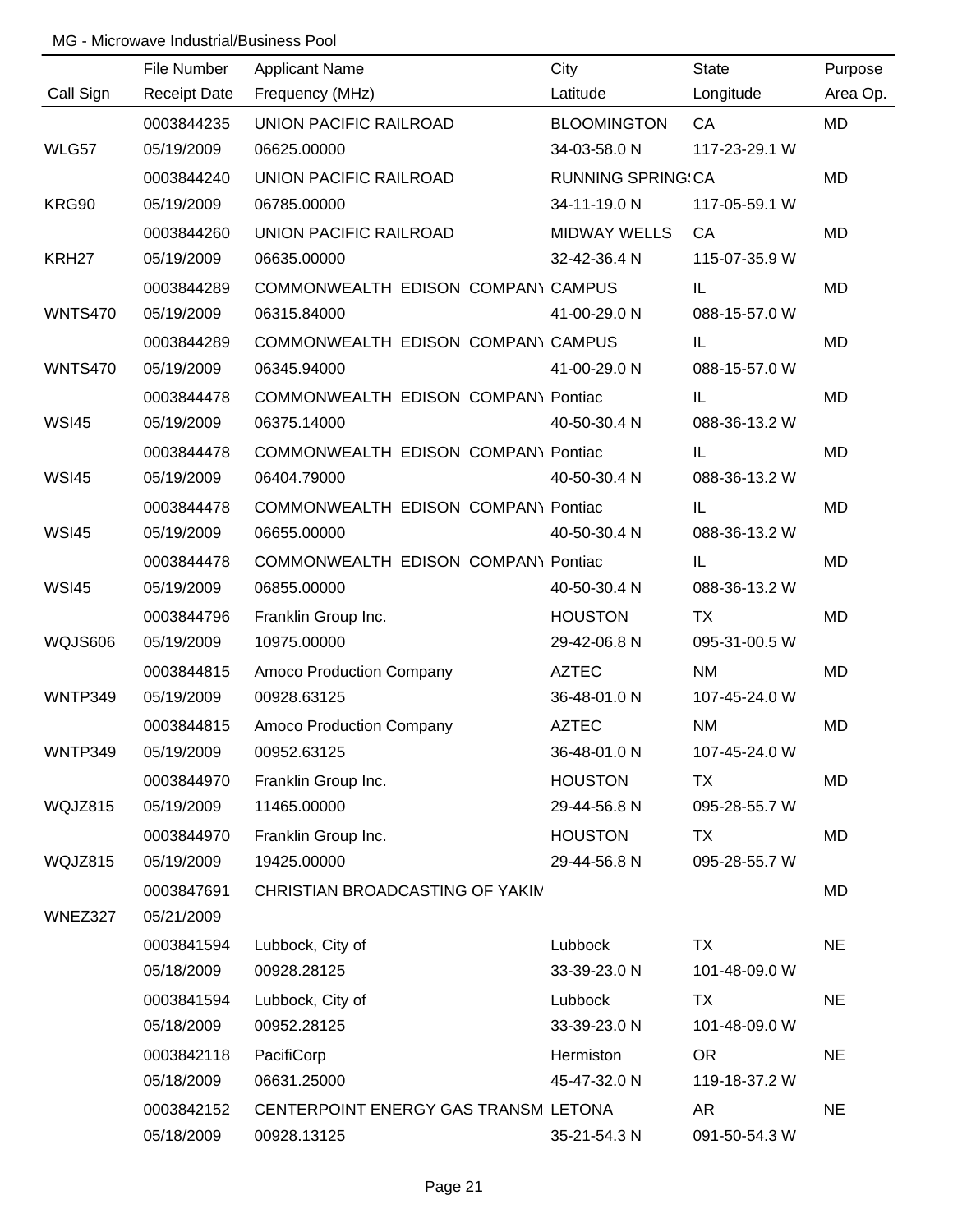|           | File Number | <b>Applicant Name</b>                      | City         | State         | Purpose   |
|-----------|-------------|--------------------------------------------|--------------|---------------|-----------|
| Call Sign |             | Receipt Date Frequency (MHz)               | Latitude     | Longitude     | Area Op.  |
|           | 0003842152  | CENTERPOINT ENERGY GAS TRANSM LETONA       |              | AR            | <b>NE</b> |
|           | 05/18/2009  | 00952.13125                                | 35-21-54.3 N | 091-50-54.3 W |           |
|           | 0003842158  | <b>EQUISTAR CHEMICALS LP</b>               | LA PORTE     | <b>TX</b>     | <b>NE</b> |
|           | 05/18/2009  | 06665.00000                                | 29-37-44.4 N | 095-05-01.5 W |           |
|           | 0003842224  | COMMONWEALTH EDISON COMPANY Ransome        |              | IL.           | <b>NE</b> |
|           | 05/18/2009  | 06197.24000                                | 41-08-31.1 N | 088-35-19.4 W |           |
|           | 0003842224  | COMMONWEALTH EDISON COMPANY Ransome        |              | IL.           | <b>NE</b> |
|           | 05/18/2009  | 06226.89000                                | 41-08-31.1 N | 088-35-19.4 W |           |
|           | 0003842263  | Intermountain Health Care                  | Riverton     | UT            | <b>NE</b> |
|           | 05/18/2009  | 17980.00000                                | 40-31-18.1 N | 111-58-52.1 W |           |
|           | 0003842300  | KHQ, INCORPORATED                          | Spokane      | <b>WA</b>     | <b>NE</b> |
|           | 05/18/2009  | 22835.00000                                | 47-39-25.1 N | 117-25-49.1 W |           |
|           | 0003842300  | KHQ, INCORPORATED                          | Spokane      | <b>WA</b>     | <b>NE</b> |
|           | 05/18/2009  | 22885.00000                                | 47-39-25.1 N | 117-25-49.1 W |           |
|           | 0003842325  | KHQ, INCORPORATED                          | Spokane      | <b>WA</b>     | <b>NE</b> |
|           | 05/18/2009  | 21635.00000                                | 47-39-06.4 N | 117-25-26.3 W |           |
|           | 0003842325  | KHQ, INCORPORATED                          | Spokane      | WA.           | <b>NE</b> |
|           | 05/18/2009  | 21685.00000                                | 47-39-06.4 N | 117-25-26.3 W |           |
|           | 0003842413  | CLEARWIRE SPECTRUM HOLDINGS III BOISE CITY |              | ID            | <b>NE</b> |
|           | 05/18/2009  | 17800.00000                                | 43-34-31.6 N | 116-11-41.4 W |           |
|           | 0003842413  | CLEARWIRE SPECTRUM HOLDINGS III BOISE CITY |              | ID            | <b>NE</b> |
|           | 05/18/2009  | 17880.00000                                | 43-34-31.6 N | 116-11-41.4 W |           |
|           | 0003842413  | CLEARWIRE SPECTRUM HOLDINGS III BOISE CITY |              | ID            | <b>NE</b> |
|           | 05/18/2009  | 23075.00000                                | 43-34-31.6 N | 116-11-41.4 W |           |
|           | 0003842413  | CLEARWIRE SPECTRUM HOLDINGS III BOISE CITY |              | ID            | <b>NE</b> |
|           | 05/18/2009  | 23175.00000                                | 43-34-31.6 N | 116-11-41.4 W |           |
|           | 0003842413  | CLEARWIRE SPECTRUM HOLDINGS III BOISE CITY |              | ID            | <b>NE</b> |
|           | 05/18/2009  | 23325.00000                                | 43-34-31.6 N | 116-11-41.4 W |           |
|           | 0003842413  | CLEARWIRE SPECTRUM HOLDINGS III BOISE CITY |              | ID            | <b>NE</b> |
|           | 05/18/2009  | 23425.00000                                | 43-34-31.6 N | 116-11-41.4 W |           |
|           | 0003842414  | CLEARWIRE SPECTRUM HOLDINGS III CALDWELL   |              | ID            | <b>NE</b> |
|           | 05/18/2009  | 17965.00000                                | 43-37-50.6 N | 116-32-58.6 W |           |
|           | 0003842414  | CLEARWIRE SPECTRUM HOLDINGS III CALDWELL   |              | ID            | <b>NE</b> |
|           | 05/18/2009  | 18015.00000                                | 43-37-50.6 N | 116-32-58.6 W |           |
|           | 0003842414  | CLEARWIRE SPECTRUM HOLDINGS III CALDWELL   |              | ID            | <b>NE</b> |
|           | 05/18/2009  | 18065.00000                                | 43-37-50.6 N | 116-32-58.6 W |           |
|           | 0003842414  | CLEARWIRE SPECTRUM HOLDINGS III CALDWELL   |              | ID            | <b>NE</b> |
|           | 05/18/2009  | 18115.00000                                | 43-37-50.6 N | 116-32-58.6 W |           |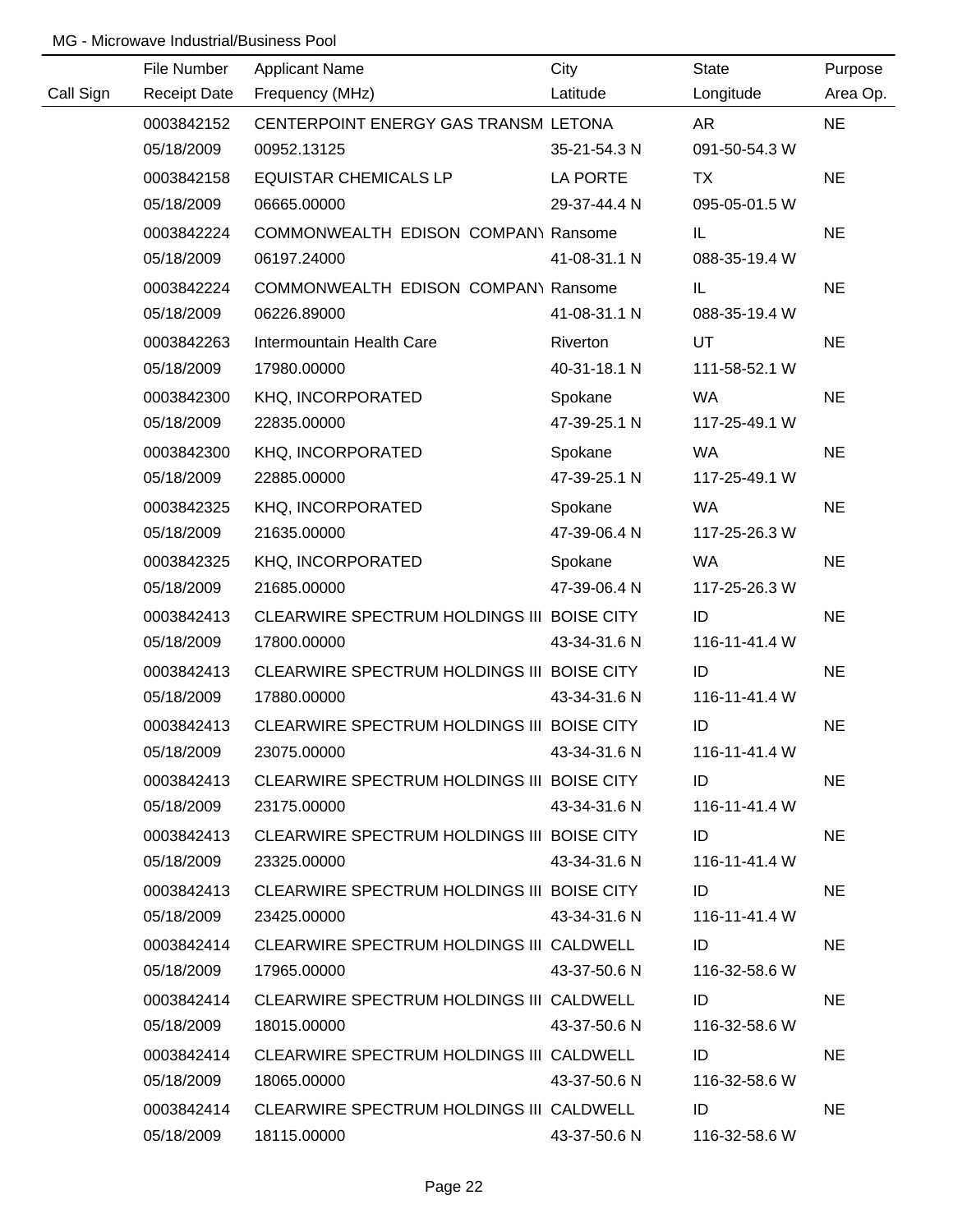|           | File Number         | <b>Applicant Name</b>                      | City         | State         | Purpose   |
|-----------|---------------------|--------------------------------------------|--------------|---------------|-----------|
| Call Sign | <b>Receipt Date</b> | Frequency (MHz)                            | Latitude     | Longitude     | Area Op.  |
|           | 0003842416          | CLEARWIRE SPECTRUM HOLDINGS III BOISE CITY |              | ID            | <b>NE</b> |
|           | 05/18/2009          | 21825.00000                                | 43-36-19.0 N | 116-14-43.5 W |           |
|           | 0003842416          | CLEARWIRE SPECTRUM HOLDINGS III BOISE CITY |              | ID            | <b>NE</b> |
|           | 05/18/2009          | 21925.00000                                | 43-36-19.0 N | 116-14-43.5 W |           |
|           | 0003842417          | CLEARWIRE SPECTRUM HOLDINGS III NAMPA      |              | ID            | <b>NE</b> |
|           | 05/18/2009          | 17965.00000                                | 43-34-31.5 N | 116-35-07.5 W |           |
|           | 0003842417          | CLEARWIRE SPECTRUM HOLDINGS III NAMPA      |              | ID            | <b>NE</b> |
|           | 05/18/2009          | 18065.00000                                | 43-34-31.5 N | 116-35-07.5 W |           |
|           | 0003842417          | CLEARWIRE SPECTRUM HOLDINGS III NAMPA      |              | ID            | <b>NE</b> |
|           | 05/18/2009          | 21825.00000                                | 43-34-31.5 N | 116-35-07.5 W |           |
|           | 0003842417          | CLEARWIRE SPECTRUM HOLDINGS III NAMPA      |              | ID            | <b>NE</b> |
|           | 05/18/2009          | 21925.00000                                | 43-34-31.5 N | 116-35-07.5 W |           |
|           | 0003842418          | CLEARWIRE SPECTRUM HOLDINGS III BOISE CITY |              | ID            | <b>NE</b> |
|           | 05/18/2009          | 21825.00000                                | 43-35-26.3 N | 116-12-17.3 W |           |
|           | 0003842418          | CLEARWIRE SPECTRUM HOLDINGS III BOISE CITY |              | ID            | <b>NE</b> |
|           | 05/18/2009          | 21925.00000                                | 43-35-26.3 N | 116-12-17.3 W |           |
|           | 0003842418          | CLEARWIRE SPECTRUM HOLDINGS III BOISE CITY |              | ID            | <b>NE</b> |
|           | 05/18/2009          | 22125.00000                                | 43-35-26.3 N | 116-12-17.3 W |           |
|           | 0003842418          | CLEARWIRE SPECTRUM HOLDINGS III BOISE CITY |              | ID            | <b>NE</b> |
|           | 05/18/2009          | 22225.00000                                | 43-35-26.3 N | 116-12-17.3 W |           |
|           | 0003842419          | CLEARWIRE SPECTRUM HOLDINGS III Boise City |              | ID            | <b>NE</b> |
|           | 05/18/2009          | 21825.00000                                | 43-35-20.7 N | 116-15-06.0 W |           |
|           | 0003842419          | CLEARWIRE SPECTRUM HOLDINGS III Boise City |              | ID            | <b>NE</b> |
|           | 05/18/2009          | 21875.00000                                | 43-35-20.7 N | 116-15-06.0 W |           |
|           | 0003842419          | CLEARWIRE SPECTRUM HOLDINGS III Boise City |              | ID            | <b>NE</b> |
|           | 05/18/2009          | 21925.00000                                | 43-35-20.7 N | 116-15-06.0 W |           |
|           | 0003842419          | CLEARWIRE SPECTRUM HOLDINGS III Boise City |              | ID            | <b>NE</b> |
|           | 05/18/2009          | 21975.00000                                | 43-35-20.7 N | 116-15-06.0 W |           |
|           | 0003842421          | CLEARWIRE SPECTRUM HOLDINGS III BOISE CITY |              | ID            | <b>NE</b> |
|           | 05/18/2009          | 23025.00000                                | 43-35-04.6 N | 116-16-22.8 W |           |
|           | 0003842421          | CLEARWIRE SPECTRUM HOLDINGS III BOISE CITY |              | ID            | <b>NE</b> |
|           | 05/18/2009          | 23125.00000                                | 43-35-04.6 N | 116-16-22.8 W |           |
|           | 0003842422          | CLEARWIRE SPECTRUM HOLDINGS III BOISE CITY |              | ID            | <b>NE</b> |
|           | 05/18/2009          | 17815.00000                                | 43-33-34.9 N | 116-17-20.4 W |           |
|           | 0003842422          | CLEARWIRE SPECTRUM HOLDINGS III BOISE CITY |              | ID            | <b>NE</b> |
|           | 05/18/2009          | 17915.00000                                | 43-33-34.9 N | 116-17-20.4 W |           |
|           | 0003842422          | CLEARWIRE SPECTRUM HOLDINGS III BOISE CITY |              | ID            | <b>NE</b> |
|           | 05/18/2009          | 17965.00000                                | 43-33-34.9 N | 116-17-20.4 W |           |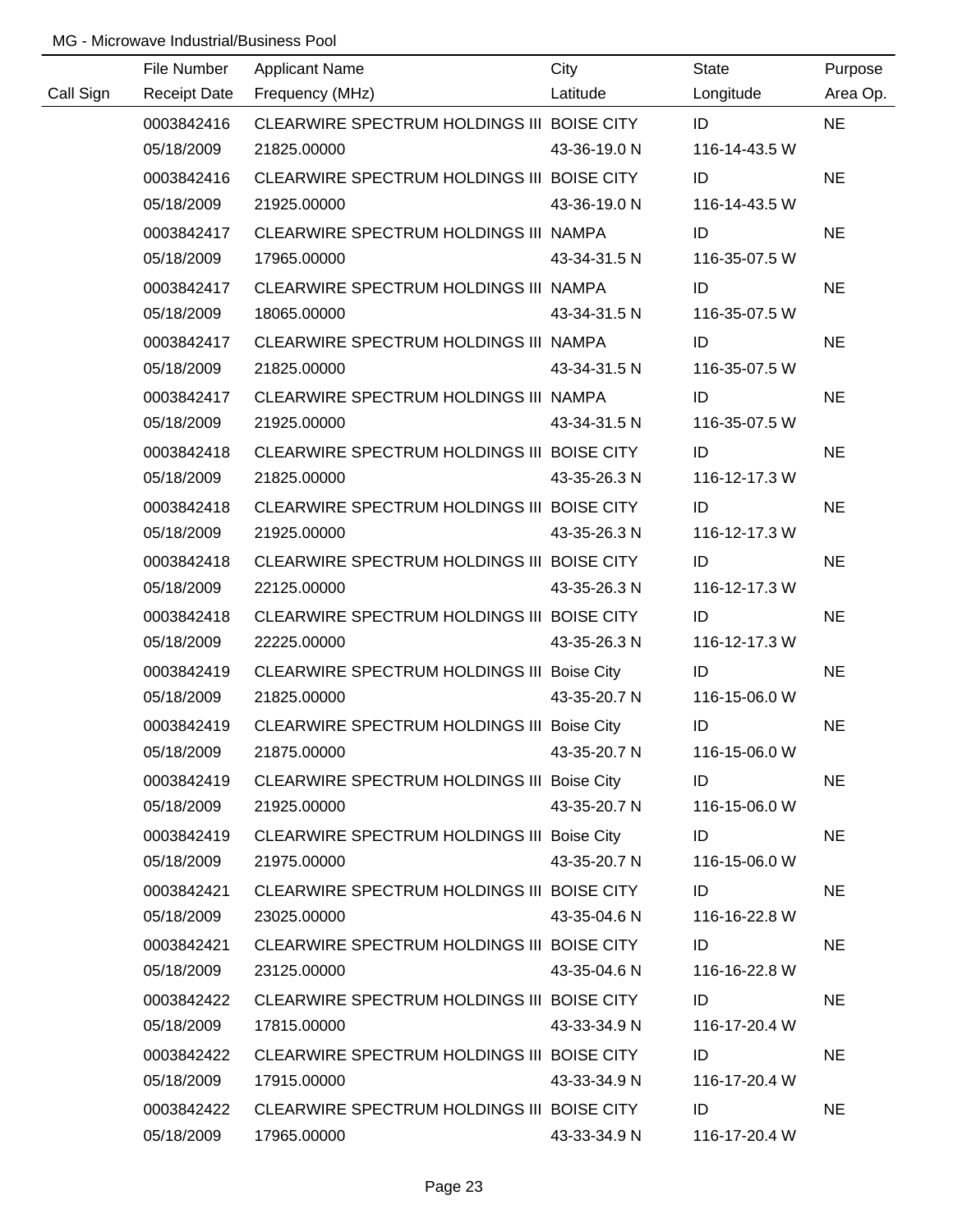|           | File Number         | <b>Applicant Name</b>                       | City         | State         | Purpose   |
|-----------|---------------------|---------------------------------------------|--------------|---------------|-----------|
| Call Sign | <b>Receipt Date</b> | Frequency (MHz)                             | Latitude     | Longitude     | Area Op.  |
|           | 0003842422          | CLEARWIRE SPECTRUM HOLDINGS III BOISE CITY  |              | ID            | <b>NE</b> |
|           | 05/18/2009          | 18065.00000                                 | 43-33-34.9 N | 116-17-20.4 W |           |
|           | 0003842422          | CLEARWIRE SPECTRUM HOLDINGS III BOISE CITY  |              | ID            | <b>NE</b> |
|           | 05/18/2009          | 21825.00000                                 | 43-33-34.9 N | 116-17-20.4 W |           |
|           | 0003842422          | CLEARWIRE SPECTRUM HOLDINGS III BOISE CITY  |              | ID            | <b>NE</b> |
|           | 05/18/2009          | 21925.00000                                 | 43-33-34.9 N | 116-17-20.4 W |           |
|           | 0003842423          | CLEARWIRE SPECTRUM HOLDINGS III BOISE CITY  |              | ID            | <b>NE</b> |
|           | 05/18/2009          | 23025.00000                                 | 43-34-50.8 N | 116-10-17.0 W |           |
|           | 0003842423          | CLEARWIRE SPECTRUM HOLDINGS III BOISE CITY  |              | ID            | <b>NE</b> |
|           | 05/18/2009          | 23125.00000                                 | 43-34-50.8 N | 116-10-17.0 W |           |
|           | 0003842815          | CLEARWIRE SPECTRUM HOLDINGS III BOISE CITY  |              | ID            | <b>NE</b> |
|           | 05/18/2009          | 23025.00000                                 | 43-39-41.8 N | 116-19-04.8 W |           |
|           | 0003842815          | CLEARWIRE SPECTRUM HOLDINGS III BOISE CITY  |              | ID            | <b>NE</b> |
|           | 05/18/2009          | 23075.00000                                 | 43-39-41.8 N | 116-19-04.8 W |           |
|           | 0003842815          | CLEARWIRE SPECTRUM HOLDINGS III BOISE CITY  |              | ID            | <b>NE</b> |
|           | 05/18/2009          | 23125.00000                                 | 43-39-41.8 N | 116-19-04.8 W |           |
|           | 0003842815          | CLEARWIRE SPECTRUM HOLDINGS III BOISE CITY  |              | ID            | <b>NE</b> |
|           | 05/18/2009          | 23175.00000                                 | 43-39-41.8 N | 116-19-04.8 W |           |
|           | 0003842817          | CLEARWIRE SPECTRUM HOLDINGS III Garden City |              | ID            | <b>NE</b> |
|           | 05/18/2009          | 21875.00000                                 | 43-39-14.1 N | 116-16-54.6 W |           |
|           | 0003842817          | CLEARWIRE SPECTRUM HOLDINGS III Garden City |              | ID            | <b>NE</b> |
|           | 05/18/2009          | 21975.00000                                 | 43-39-14.1 N | 116-16-54.6 W |           |
|           | 0003842817          | CLEARWIRE SPECTRUM HOLDINGS III Garden City |              | ID            | <b>NE</b> |
|           | 05/18/2009          | 22125.00000                                 | 43-39-14.1 N | 116-16-54.6 W |           |
|           | 0003842817          | CLEARWIRE SPECTRUM HOLDINGS III Garden City |              | ID            | <b>NE</b> |
|           | 05/18/2009          | 22225.00000                                 | 43-39-14.1 N | 116-16-54.6 W |           |
|           | 0003842818          | CLEARWIRE SPECTRUM HOLDINGS III BOISE CITY  |              | ID            | <b>NE</b> |
|           | 05/18/2009          | 23025.00000                                 | 43-37-19.2 N | 116-18-34.2 W |           |
|           | 0003842818          | CLEARWIRE SPECTRUM HOLDINGS III BOISE CITY  |              | ID            | <b>NE</b> |
|           | 05/18/2009          | 23075.00000                                 | 43-37-19.2 N | 116-18-34.2 W |           |
|           | 0003842818          | CLEARWIRE SPECTRUM HOLDINGS III BOISE CITY  |              | ID            | <b>NE</b> |
|           | 05/18/2009          | 23125.00000                                 | 43-37-19.2 N | 116-18-34.2 W |           |
|           | 0003842818          | CLEARWIRE SPECTRUM HOLDINGS III BOISE CITY  |              | ID            | <b>NE</b> |
|           | 05/18/2009          | 23175.00000                                 | 43-37-19.2 N | 116-18-34.2 W |           |
|           | 0003842818          | CLEARWIRE SPECTRUM HOLDINGS III BOISE CITY  |              | ID            | <b>NE</b> |
|           | 05/18/2009          | 23325.00000                                 | 43-37-19.2 N | 116-18-34.2 W |           |
|           | 0003842818          | CLEARWIRE SPECTRUM HOLDINGS III BOISE CITY  |              | ID            | <b>NE</b> |
|           | 05/18/2009          | 23425.00000                                 | 43-37-19.2 N | 116-18-34.2 W |           |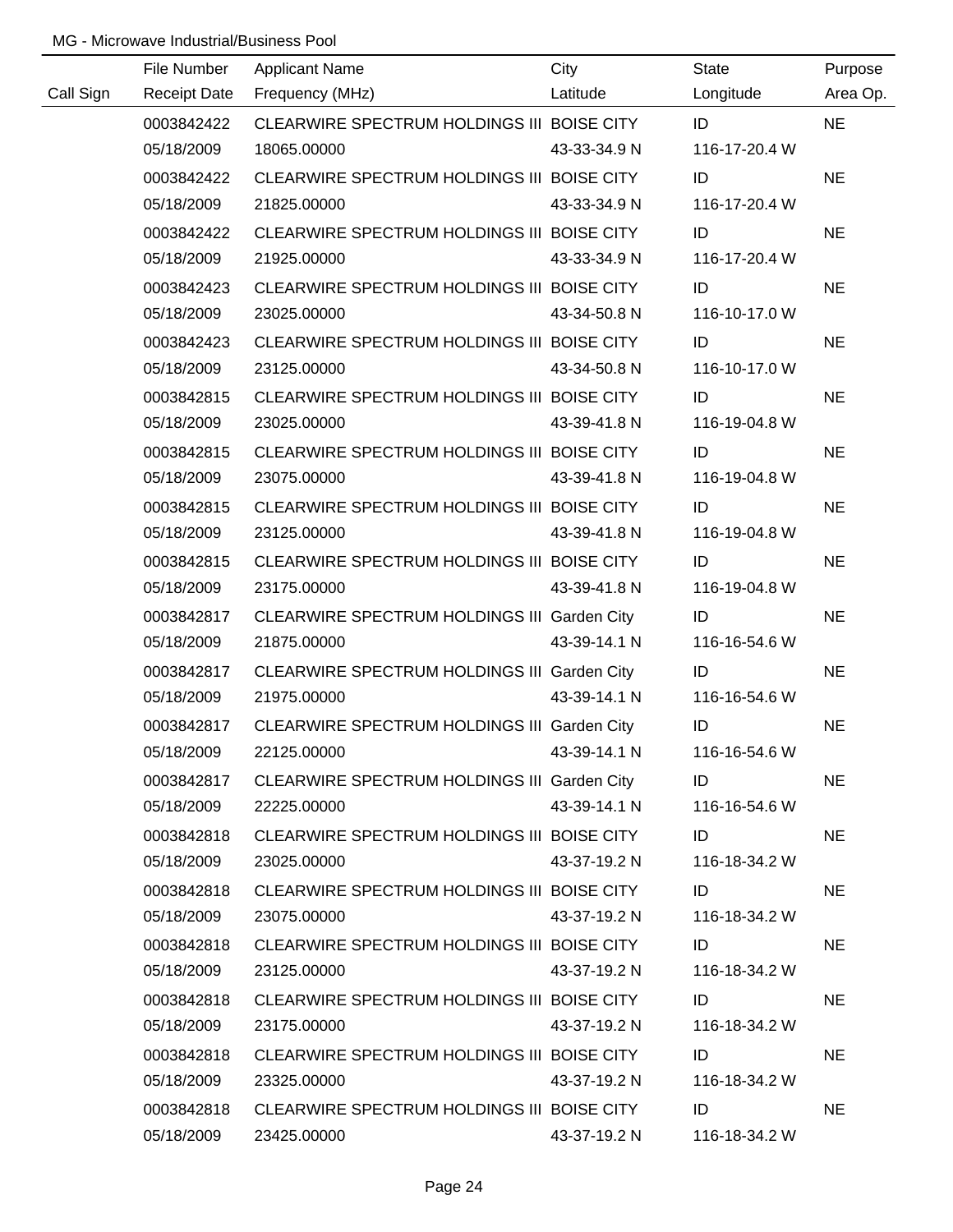|           | File Number         | <b>Applicant Name</b>                           | City         | State         | Purpose   |
|-----------|---------------------|-------------------------------------------------|--------------|---------------|-----------|
| Call Sign | <b>Receipt Date</b> | Frequency (MHz)                                 | Latitude     | Longitude     | Area Op.  |
|           | 0003842819          | CLEARWIRE SPECTRUM HOLDINGS III GARDEN CITY     |              | ID            | <b>NE</b> |
|           | 05/18/2009          | 23025.00000                                     | 43-40-22.4 N | 116-17-20.4 W |           |
|           | 0003842819          | CLEARWIRE SPECTRUM HOLDINGS III GARDEN CITY     |              | ID            | <b>NE</b> |
|           | 05/18/2009          | 23125.00000                                     | 43-40-22.4 N | 116-17-20.4 W |           |
|           | 0003842819          | CLEARWIRE SPECTRUM HOLDINGS III GARDEN CITY     |              | ID            | <b>NE</b> |
|           | 05/18/2009          | 23325.00000                                     | 43-40-22.4 N | 116-17-20.4 W |           |
|           | 0003842819          | CLEARWIRE SPECTRUM HOLDINGS III GARDEN CITY     |              | ID            | <b>NE</b> |
|           | 05/18/2009          | 23425.00000                                     | 43-40-22.4 N | 116-17-20.4 W |           |
|           | 0003842821          | CLEARWIRE SPECTRUM HOLDINGS III BOISE CITY      |              | ID            | <b>NE</b> |
|           | 05/18/2009          | 21825.00000                                     | 43-38-42.7 N | 116-18-45.6 W |           |
|           | 0003842821          | CLEARWIRE SPECTRUM HOLDINGS III BOISE CITY      |              | ID            | <b>NE</b> |
|           | 05/18/2009          | 21875.00000                                     | 43-38-42.7 N | 116-18-45.6 W |           |
|           | 0003842821          | CLEARWIRE SPECTRUM HOLDINGS III BOISE CITY      |              | ID            | <b>NE</b> |
|           | 05/18/2009          | 21925.00000                                     | 43-38-42.7 N | 116-18-45.6 W |           |
|           | 0003842821          | CLEARWIRE SPECTRUM HOLDINGS III BOISE CITY      |              | ID            | <b>NE</b> |
|           | 05/18/2009          | 21975.00000                                     | 43-38-42.7 N | 116-18-45.6 W |           |
|           | 0003842822          | CLEARWIRE SPECTRUM HOLDINGS III BOISE CITY      |              | ID            | <b>NE</b> |
|           | 05/18/2009          | 11055.00000                                     | 43-39-16.6 N | 116-15-15.9 W |           |
|           | 0003842822          | CLEARWIRE SPECTRUM HOLDINGS III BOISE CITY      |              | ID            | <b>NE</b> |
|           | 05/18/2009          | 11135.00000                                     | 43-39-16.6 N | 116-15-15.9 W |           |
|           | 0003842822          | CLEARWIRE SPECTRUM HOLDINGS III BOISE CITY      |              | ID            | <b>NE</b> |
|           | 05/18/2009          | 21825.00000                                     | 43-39-16.6 N | 116-15-15.9 W |           |
|           | 0003842822          | CLEARWIRE SPECTRUM HOLDINGS III BOISE CITY      |              | ID            | <b>NE</b> |
|           | 05/18/2009          | 21925.00000                                     | 43-39-16.6 N | 116-15-15.9 W |           |
|           | 0003842823          | CLEARWIRE SPECTRUM HOLDINGS III BOISE CITY      |              | ID            | <b>NE</b> |
|           | 05/18/2009          | 23025.00000                                     | 43-36-40.0 N | 116-17-13.0 W |           |
|           | 0003842823          | CLEARWIRE SPECTRUM HOLDINGS III BOISE CITY      |              | ID            | <b>NE</b> |
|           | 05/18/2009          | 23075.00000                                     | 43-36-40.0 N | 116-17-13.0 W |           |
|           | 0003842823          | CLEARWIRE SPECTRUM HOLDINGS III BOISE CITY      |              | ID            | <b>NE</b> |
|           | 05/18/2009          | 23125.00000                                     | 43-36-40.0 N | 116-17-13.0 W |           |
|           | 0003842823          | CLEARWIRE SPECTRUM HOLDINGS III BOISE CITY      |              | ID            | <b>NE</b> |
|           | 05/18/2009          | 23175.00000                                     | 43-36-40.0 N | 116-17-13.0 W |           |
|           | 0003842823          | CLEARWIRE SPECTRUM HOLDINGS III BOISE CITY      |              | ID            | <b>NE</b> |
|           | 05/18/2009          | 23375.00000                                     | 43-36-40.0 N | 116-17-13.0 W |           |
|           | 0003842823          | CLEARWIRE SPECTRUM HOLDINGS III BOISE CITY      |              | ID            | <b>NE</b> |
|           | 05/18/2009          | 23475.00000                                     | 43-36-40.0 N | 116-17-13.0 W |           |
|           | 0003842825          | <b>CLEARWIRE SPECTRUM HOLDINGS III Caldwell</b> |              | ID            | <b>NE</b> |
|           | 05/18/2009          | 17815.00000                                     | 43-38-13.2 N | 116-41-14.2 W |           |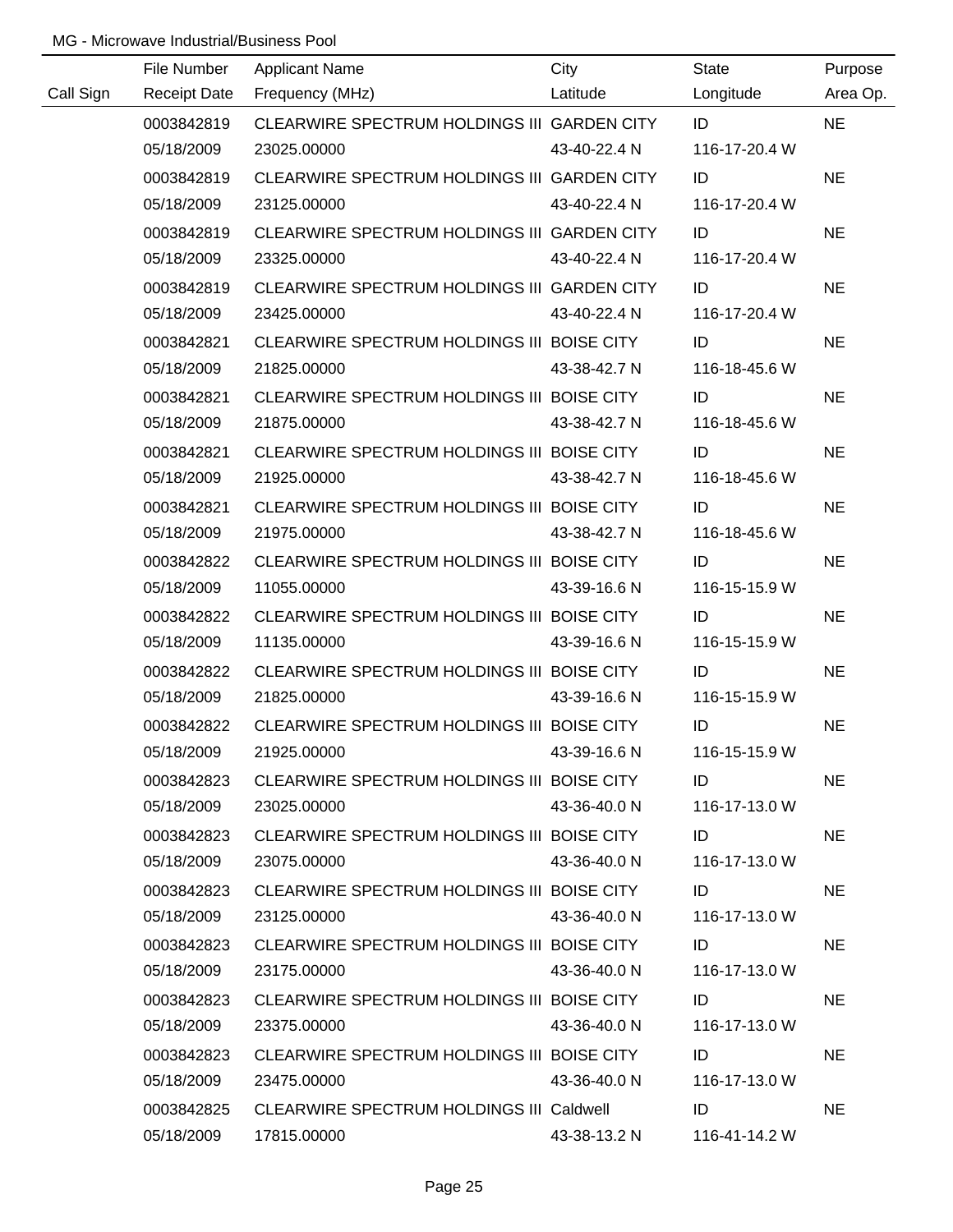|           | File Number         | <b>Applicant Name</b>                      | City         | State         | Purpose   |
|-----------|---------------------|--------------------------------------------|--------------|---------------|-----------|
| Call Sign | <b>Receipt Date</b> | Frequency (MHz)                            | Latitude     | Longitude     | Area Op.  |
|           | 0003842825          | CLEARWIRE SPECTRUM HOLDINGS III Caldwell   |              | ID            | <b>NE</b> |
|           | 05/18/2009          | 17915.00000                                | 43-38-13.2 N | 116-41-14.2 W |           |
|           | 0003842825          | CLEARWIRE SPECTRUM HOLDINGS III Caldwell   |              | ID            | <b>NE</b> |
|           | 05/18/2009          | 21825.00000                                | 43-38-13.2 N | 116-41-14.2 W |           |
|           | 0003842825          | CLEARWIRE SPECTRUM HOLDINGS III Caldwell   |              | ID            | <b>NE</b> |
|           | 05/18/2009          | 21925.00000                                | 43-38-13.2 N | 116-41-14.2 W |           |
|           | 0003842826          | CLEARWIRE SPECTRUM HOLDINGS III BOISE CITY |              | ID            | <b>NE</b> |
|           | 05/18/2009          | 10975.00000                                | 43-36-33.8 N | 116-18-50.0 W |           |
|           | 0003842826          | CLEARWIRE SPECTRUM HOLDINGS III BOISE CITY |              | ID            | <b>NE</b> |
|           | 05/18/2009          | 11175.00000                                | 43-36-33.8 N | 116-18-50.0 W |           |
|           | 0003842826          | CLEARWIRE SPECTRUM HOLDINGS III BOISE CITY |              | ID            | <b>NE</b> |
|           | 05/18/2009          | 17965.00000                                | 43-36-33.8 N | 116-18-50.0 W |           |
|           | 0003842826          | CLEARWIRE SPECTRUM HOLDINGS III BOISE CITY |              | ID            | <b>NE</b> |
|           | 05/18/2009          | 18065.00000                                | 43-36-33.8 N | 116-18-50.0 W |           |
|           | 0003842826          | CLEARWIRE SPECTRUM HOLDINGS III BOISE CITY |              | ID            | <b>NE</b> |
|           | 05/18/2009          | 21825.00000                                | 43-36-33.8 N | 116-18-50.0 W |           |
|           | 0003842826          | CLEARWIRE SPECTRUM HOLDINGS III BOISE CITY |              | ID            | <b>NE</b> |
|           | 05/18/2009          | 21875.00000                                | 43-36-33.8 N | 116-18-50.0 W |           |
|           | 0003842826          | CLEARWIRE SPECTRUM HOLDINGS III BOISE CITY |              | ID            | <b>NE</b> |
|           | 05/18/2009          | 21925.00000                                | 43-36-33.8 N | 116-18-50.0 W |           |
|           | 0003842826          | CLEARWIRE SPECTRUM HOLDINGS III BOISE CITY |              | ID            | <b>NE</b> |
|           | 05/18/2009          | 21975.00000                                | 43-36-33.8 N | 116-18-50.0 W |           |
|           | 0003842826          | CLEARWIRE SPECTRUM HOLDINGS III BOISE CITY |              | ID            | <b>NE</b> |
|           | 05/18/2009          | 22125.00000                                | 43-36-33.8 N | 116-18-50.0 W |           |
|           | 0003842826          | CLEARWIRE SPECTRUM HOLDINGS III BOISE CITY |              | ID            | <b>NE</b> |
|           | 05/18/2009          | 22175.00000                                | 43-36-33.8 N | 116-18-50.0 W |           |
|           | 0003842826          | CLEARWIRE SPECTRUM HOLDINGS III BOISE CITY |              | ID            | <b>NE</b> |
|           | 05/18/2009          | 22225.00000                                | 43-36-33.8 N | 116-18-50.0 W |           |
|           | 0003842826          | CLEARWIRE SPECTRUM HOLDINGS III BOISE CITY |              | ID            | <b>NE</b> |
|           | 05/18/2009          | 22275.00000                                | 43-36-33.8 N | 116-18-50.0 W |           |
|           | 0003842827          | CLEARWIRE SPECTRUM HOLDINGS III NAMPA      |              | ID            | <b>NE</b> |
|           | 05/18/2009          | 23025.00000                                | 43-35-03.6 N | 116-34-06.0 W |           |
|           | 0003842827          | CLEARWIRE SPECTRUM HOLDINGS III NAMPA      |              | ID            | <b>NE</b> |
|           | 05/18/2009          | 23075.00000                                | 43-35-03.6 N | 116-34-06.0 W |           |
|           | 0003842827          | CLEARWIRE SPECTRUM HOLDINGS III NAMPA      |              | ID            | <b>NE</b> |
|           | 05/18/2009          | 23125.00000                                | 43-35-03.6 N | 116-34-06.0 W |           |
|           | 0003842827          | CLEARWIRE SPECTRUM HOLDINGS III NAMPA      |              | ID            | <b>NE</b> |
|           | 05/18/2009          | 23175.00000                                | 43-35-03.6 N | 116-34-06.0 W |           |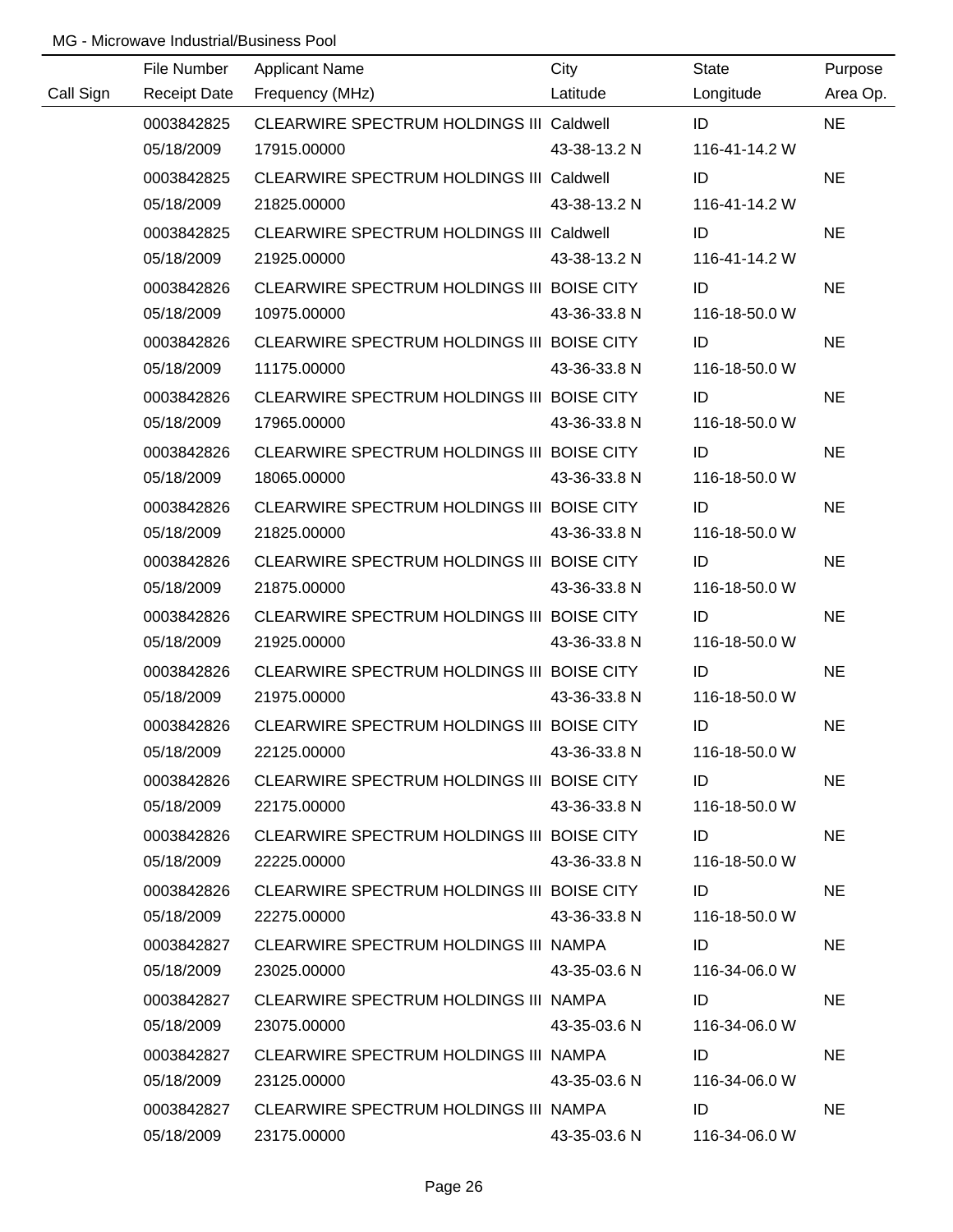|           | File Number         | <b>Applicant Name</b>                           | City         | <b>State</b>  | Purpose   |
|-----------|---------------------|-------------------------------------------------|--------------|---------------|-----------|
| Call Sign | <b>Receipt Date</b> | Frequency (MHz)                                 | Latitude     | Longitude     | Area Op.  |
|           | 0003844284          | UNION PACIFIC RAILROAD COMPANY CACTUS           |              | CA            | <b>NE</b> |
|           | 05/19/2009          | 06795.00000                                     | 32-51-49.4 N | 114-53-53.2 W |           |
|           | 0003844813          | CLEARWIRE SPECTRUM HOLDINGS III BOISE CITY      |              | ID            | <b>NE</b> |
|           | 05/19/2009          | 21875.00000                                     | 43-34-25.9 N | 116-12-49.5 W |           |
|           | 0003844813          | CLEARWIRE SPECTRUM HOLDINGS III BOISE CITY      |              | ID            | <b>NE</b> |
|           | 05/19/2009          | 21925.00000                                     | 43-34-25.9 N | 116-12-49.5 W |           |
|           | 0003844813          | CLEARWIRE SPECTRUM HOLDINGS III BOISE CITY      |              | ID            | <b>NE</b> |
|           | 05/19/2009          | 21975.00000                                     | 43-34-25.9 N | 116-12-49.5 W |           |
|           | 0003844813          | CLEARWIRE SPECTRUM HOLDINGS III BOISE CITY      |              | ID            | <b>NE</b> |
|           | 05/19/2009          | 22025.00000                                     | 43-34-25.9 N | 116-12-49.5 W |           |
|           | 0003844817          | CLEARWIRE SPECTRUM HOLDINGS III BOISE CITY      |              | ID            | <b>NE</b> |
|           | 05/19/2009          | 17815.00000                                     | 43-31-04.1 N | 116-28-24.3 W |           |
|           | 0003844817          | CLEARWIRE SPECTRUM HOLDINGS III BOISE CITY      |              | ID            | <b>NE</b> |
|           | 05/19/2009          | 17915.00000                                     | 43-31-04.1 N | 116-28-24.3 W |           |
|           | 0003844817          | CLEARWIRE SPECTRUM HOLDINGS III BOISE CITY      |              | ID            | <b>NE</b> |
|           | 05/19/2009          | 17965.00000                                     | 43-31-04.1 N | 116-28-24.3 W |           |
|           | 0003844817          | CLEARWIRE SPECTRUM HOLDINGS III BOISE CITY      |              | ID            | <b>NE</b> |
|           | 05/19/2009          | 18065.00000                                     | 43-31-04.1 N | 116-28-24.3 W |           |
|           | 0003845758          | American Electric Power Service Corporal Laredo |              | TX            | <b>NE</b> |
|           | 05/20/2009          | 06063.80000                                     | 27-41-36.8 N | 099-28-38.4 W |           |
|           | 0003845758          | American Electric Power Service Corporal Laredo |              | <b>TX</b>     | <b>NE</b> |
|           | 05/20/2009          | 06545.00000                                     | 27-41-36.8 N | 099-28-38.4 W |           |
|           | 0003841568          | Detroit Edison Company                          |              |               | <b>RO</b> |
| WPOU362   | 05/18/2009          |                                                 |              |               |           |
|           | 0003841569          | Detroit Edison Company                          |              |               | <b>RO</b> |
| WPQN934   | 05/18/2009          |                                                 |              |               |           |
|           | 0003841604          | TRANSCONTINENTAL GAS PIPE LINE (                |              |               | <b>RO</b> |
| WNTV714   | 05/18/2009          |                                                 |              |               |           |
|           | 0003841605          | TRANSCONTINENTAL GAS PIPELINE C                 |              |               | <b>RO</b> |
| WPOT822   | 05/18/2009          |                                                 |              |               |           |
|           | 0003841606          | Transcontinental Gas Pipeline Corp.             |              |               | <b>RO</b> |
| KFV47     | 05/18/2009          |                                                 |              |               |           |
|           | 0003841607          | Transcontinental Gas Pipeline Corp.             |              |               | <b>RO</b> |
| KFV48     | 05/18/2009          |                                                 |              |               |           |
|           | 0003841608          | Transcontinental Gas Pipeline Corp.             |              |               | <b>RO</b> |
| KFV50     | 05/18/2009          |                                                 |              |               |           |
|           | 0003841609          | Transcontinental Gas Pipeline Corp.             |              |               | <b>RO</b> |
| KFV51     | 05/18/2009          |                                                 |              |               |           |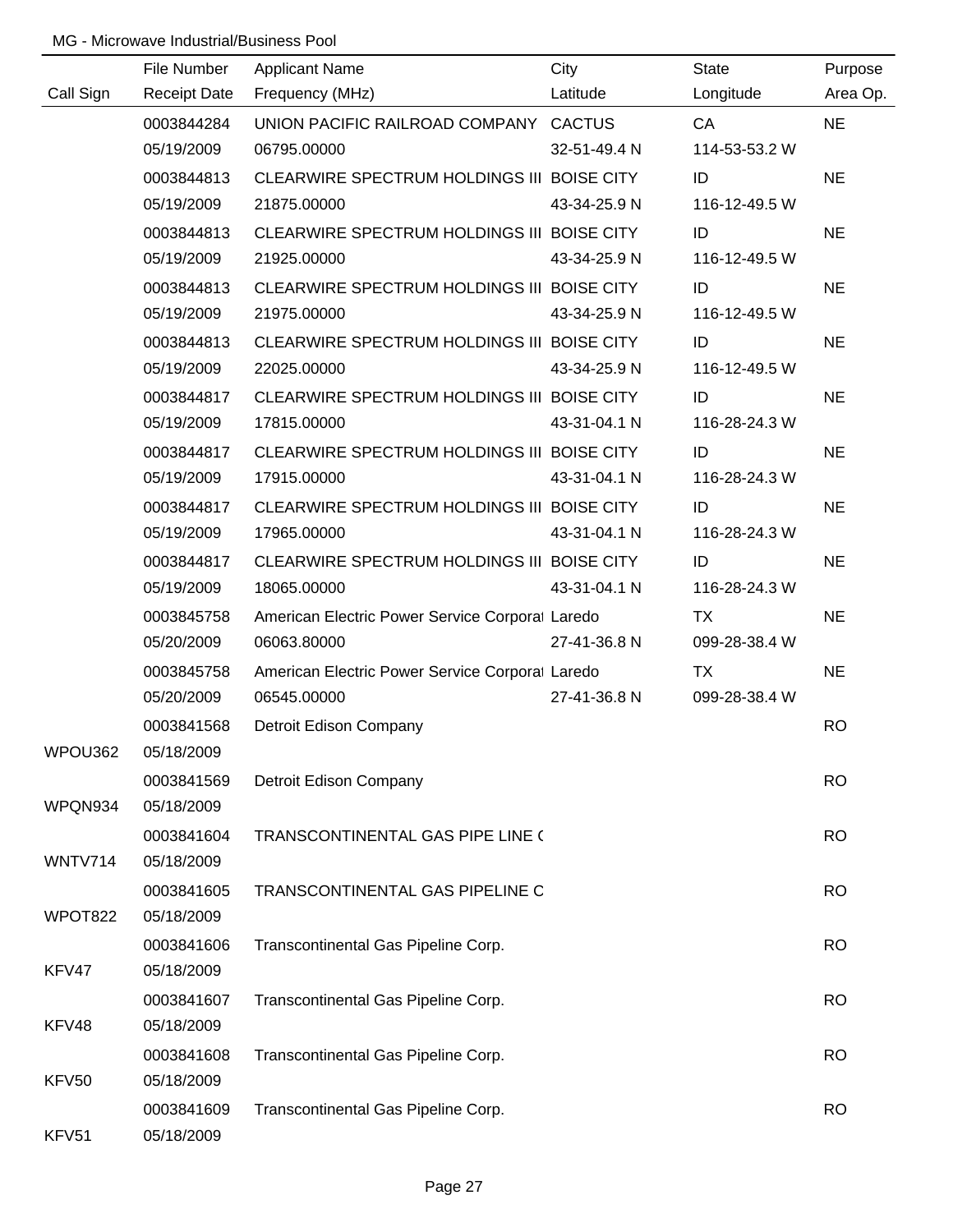|                | File Number              | <b>Applicant Name</b>                     | City     | <b>State</b> | Purpose   |
|----------------|--------------------------|-------------------------------------------|----------|--------------|-----------|
| Call Sign      | <b>Receipt Date</b>      | Frequency (MHz)                           | Latitude | Longitude    | Area Op.  |
|                | 0003841610               | Transcontinental Gas Pipeline Corp.       |          |              | <b>RO</b> |
| KFV53          | 05/18/2009               |                                           |          |              |           |
|                | 0003841856               | EAST KENTUCKY POWER COOPERATI             |          |              | <b>RO</b> |
| WPOT485        | 05/18/2009               |                                           |          |              |           |
|                | 0003842095               | RIO RANCHO, CITY OF                       |          |              | <b>RO</b> |
| WPOT589        | 05/18/2009               |                                           |          |              |           |
|                | 0003842454               | Arizona Public Service Company            |          |              | <b>RO</b> |
| KDS54          | 05/18/2009               |                                           |          |              |           |
|                | 0003843956               | Sacramento Municipal Utility District     |          |              | <b>RO</b> |
| WNTR775        | 05/19/2009               |                                           |          |              |           |
|                | 0003843957               | Sacramento Municipal Utility District     |          |              | <b>RO</b> |
| <b>WNTV822</b> | 05/19/2009               |                                           |          |              |           |
|                | 0003843960               | Sacramento Municipal Utility District     |          |              | <b>RO</b> |
| WQU80          | 05/19/2009               |                                           |          |              |           |
|                | 0003843973               | PUERTO RICO ELECTRIC POWER AUT            |          |              | <b>RO</b> |
| KJL80          | 05/19/2009               |                                           |          |              |           |
|                | 0003843988               | Newport News Shipbuilding & Dry Dock C    |          |              | <b>RO</b> |
| WNEE851        | 05/19/2009               |                                           |          |              |           |
|                | 0003844119               | CITY OF LOS ANGELES - DEPARTMENT          |          |              | <b>RO</b> |
| WNEU352        | 05/19/2009               |                                           |          |              |           |
|                | 0003844120               | CITY OF LOS ANGELES-DEPARTMENT            |          |              | <b>RO</b> |
| KYL23          | 05/19/2009               |                                           |          |              |           |
|                | 0003844121               | CITY OF LOS ANGELES-DEPT OF WAT           |          |              | <b>RO</b> |
| WDL55          | 05/19/2009               |                                           |          |              |           |
|                | 0003844122               | CITY OF LOS ANGELES DEPARTMENT            |          |              | <b>RO</b> |
| WDL70          | 05/19/2009               |                                           |          |              |           |
|                | 0003844495<br>05/19/2009 | <b>KCEN License Company LLC</b>           |          |              | <b>RO</b> |
| WPOU804        |                          |                                           |          |              |           |
| WPOU805        | 0003844524               | <b>KCEN License Company LLC</b>           |          |              | <b>RO</b> |
|                | 05/19/2009               |                                           |          |              |           |
| WNEZ706        | 0003844776<br>05/19/2009 | Florida Power Corporation, d/b/a Progress |          |              | <b>RO</b> |

### NN - 3650-3700 MHz

|           | File Number         | <b>Applicant Name</b>               | City     | State     | Purpose  |
|-----------|---------------------|-------------------------------------|----------|-----------|----------|
| Call Sign | <b>Receipt Date</b> | Frequency (MHz)                     | Latitude | Longitude | Area Op. |
|           | 0003841378          | <b>Fastlink Communications Inc.</b> |          |           | NE.      |
|           | 05/18/2009          | 03650.00000 - 03700.00000           |          |           |          |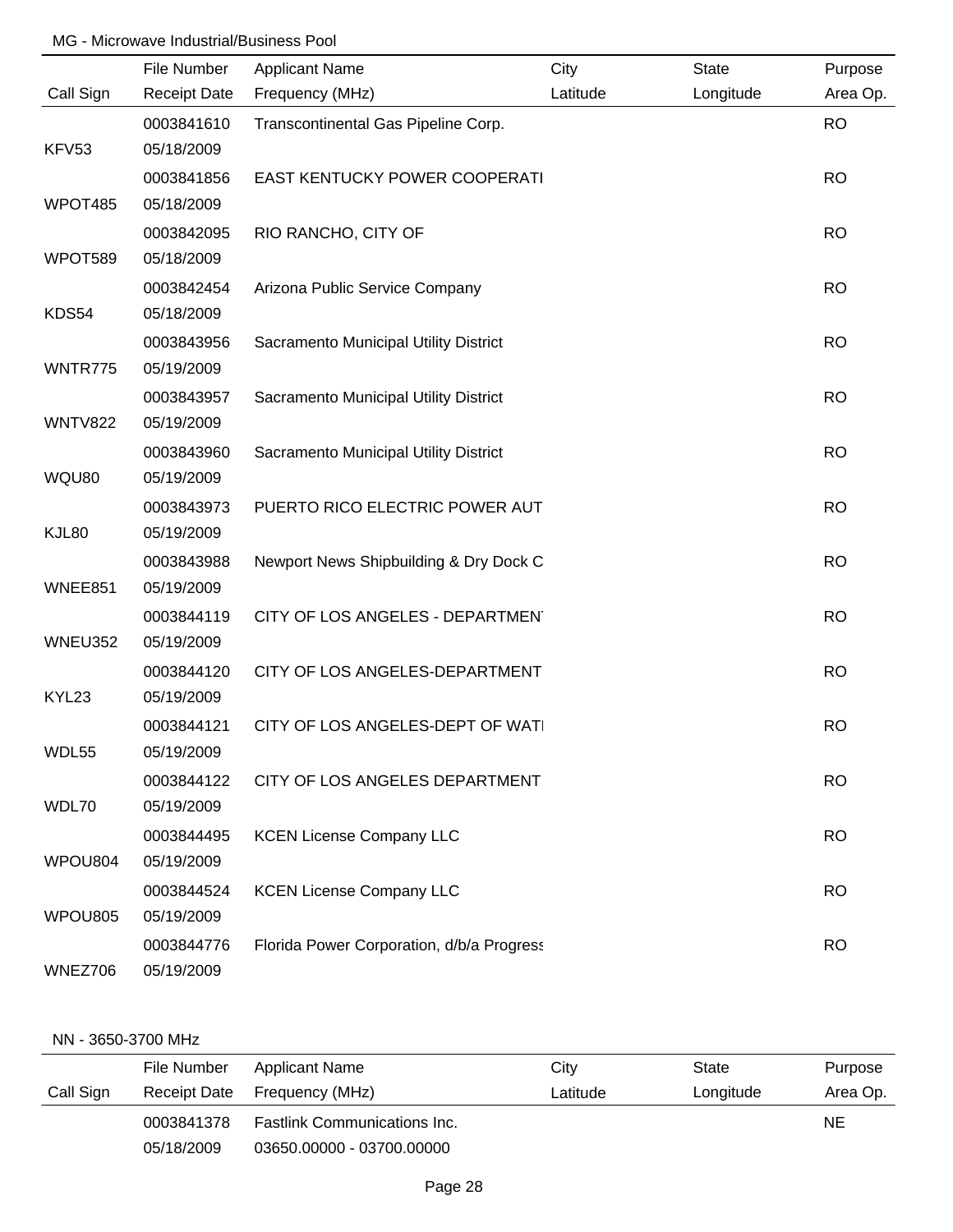### NN - 3650-3700 MHz

|           | File Number         | <b>Applicant Name</b>                 | City     | <b>State</b> | Purpose   |
|-----------|---------------------|---------------------------------------|----------|--------------|-----------|
| Call Sign | <b>Receipt Date</b> | Frequency (MHz)                       | Latitude | Longitude    | Area Op.  |
|           | 0003842605          | CNSP, Inc.                            |          |              | <b>NE</b> |
| WQKH308   | 05/18/2009          | 03650.00000 - 03700.00000             |          |              |           |
|           | 0003842654          | Del Nero Communications Management, I |          |              | <b>NE</b> |
|           | 05/18/2009          | 03650.00000 - 03700.00000             |          |              |           |
|           | 0003842788          | Del Nero Communications Management, I |          |              | <b>NE</b> |
|           | 05/18/2009          | 03650.00000 - 03700.00000             |          |              |           |
|           | 0003844481          | <b>Wireless Internet Corporation</b>  |          |              | <b>NE</b> |
|           | 05/19/2009          | 03650.00000 - 03700.00000             |          |              |           |
|           | 0003844626          | United Services, Inc.                 |          |              | <b>NE</b> |
| WQKH432   | 05/19/2009          | 03650.00000 - 03700.00000             |          |              |           |
|           | 0003846475          | <b>BEH Communications, LLC</b>        |          |              | <b>NE</b> |
|           | 05/20/2009          | 03650.00000 - 03700.00000             |          |              |           |

# RP - Broadcast Auxiliary Remote Pickup

|               | File Number         | <b>Applicant Name</b>         | City         | <b>State</b>  | Purpose  |
|---------------|---------------------|-------------------------------|--------------|---------------|----------|
| Call Sign     | <b>Receipt Date</b> | Frequency (MHz)               | Latitude     | Longitude     | Area Op. |
|               | 0003845217          | WCSC LICSENCE SUBSIDIARY, LLC | Awedaw       | SC            | MD       |
| KPD361        | 05/19/2009          | 00450.08750                   | 32-55-29.0 N | 079-41-57.0 W |          |
|               | 0003845225          | WCSC LICSENCE SUBSIDIARY, LLC | Awendaw      | SC            | MD       |
| <b>KPG328</b> | 05/19/2009          | 00450.08750                   | 32-55-29.0 N | 079-41-57.0 W |          |
|               | 0003845225          | WCSC LICSENCE SUBSIDIARY, LLC | Awendaw      | SC            | MD       |
| <b>KPG328</b> | 05/19/2009          | 00455.08750                   | 32-55-29.0 N | 079-41-57.0 W |          |

## TI - TV Intercity Relay

|               | File Number         | <b>Applicant Name</b>                     | City                  | <b>State</b>   | Purpose  |
|---------------|---------------------|-------------------------------------------|-----------------------|----------------|----------|
| Call Sign     | <b>Receipt Date</b> | Frequency (MHz)                           | Latitude              | Longitude      | Area Op. |
|               | 0003841593          | UNIVERSITY OF NORTH CAROLINA              | <b>ELIZABETH CITY</b> | N <sub>C</sub> | MD       |
| WPVW423       | 05/18/2009          | 07012.50000                               | 36-18-27.0 N          | 076-16-08.0 W  |          |
|               | 0003842147          | CALIFORNIA OREGON BROADCASTIN(PORT ORFORD |                       | <b>OR</b>      | MD       |
| <b>WLI968</b> | 05/18/2009          | 01990.00000 - 02008.00000                 | 42-44-24.3 N          | 124-30-21.3 W  |          |
|               | 0003842147          | CALIFORNIA OREGON BROADCASTIN(PORT ORFORD |                       | <b>OR</b>      | MD       |
| <b>WLI968</b> | 05/18/2009          | 02097.50000 - 02109.50000                 | 42-44-24.3 N          | 124-30-21.3 W  |          |
|               | 0003842239          | CALIFORNIA OREGON BROADCASTIN( BROOKINGS  |                       | <b>OR</b>      | MD       |
| <b>WLP385</b> | 05/18/2009          | 02049.50000 - 02061.50000                 | 42-12-31.3 N          | 124-13-31.3 W  |          |
|               | 0003842239          | CALIFORNIA OREGON BROADCASTIN( BROOKINGS  |                       | <b>OR</b>      | MD       |
| <b>WLP385</b> | 05/18/2009          | 02059.00000 - 02076.00000                 | 42-12-31.3 N          | 124-13-31.3 W  |          |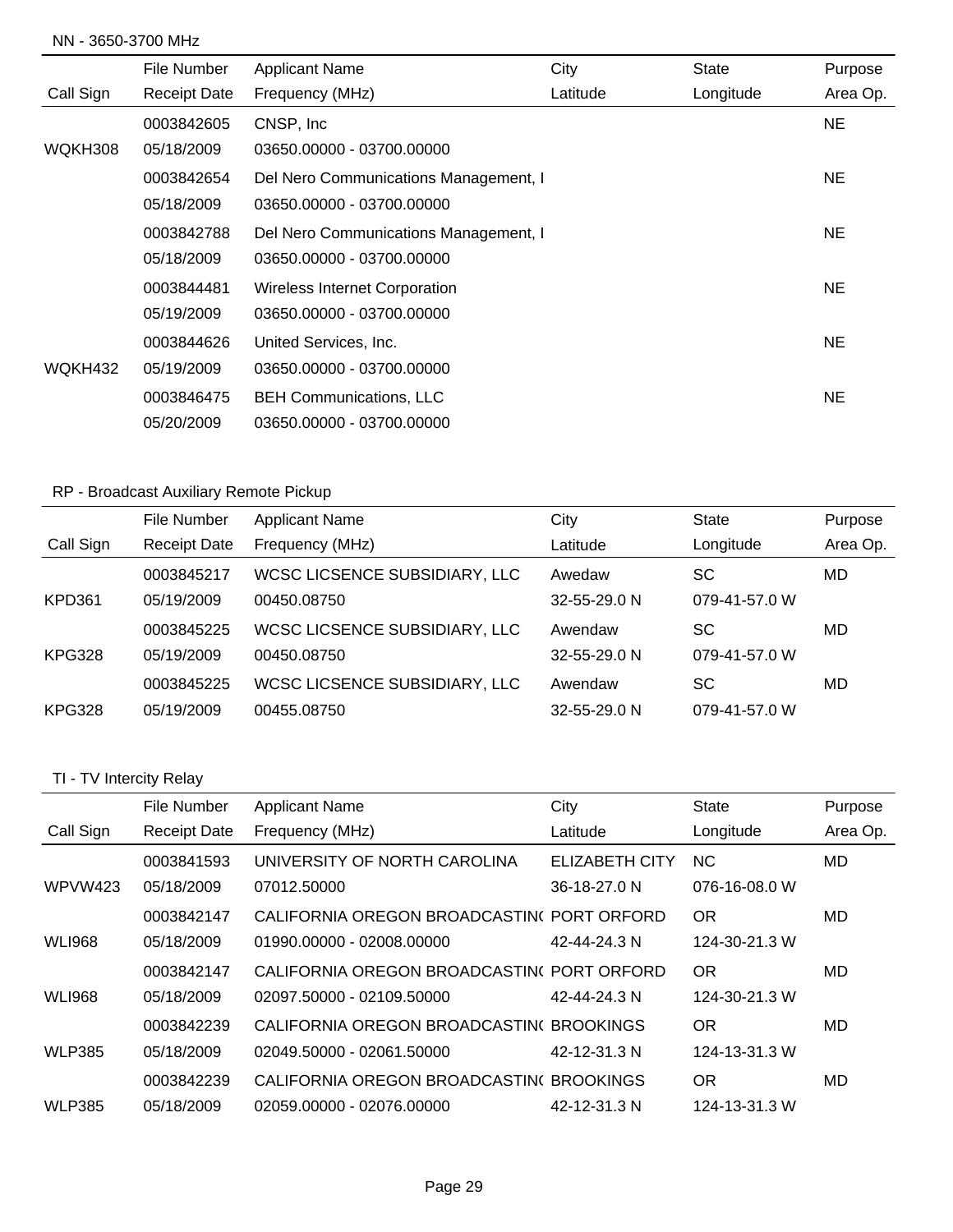## TI - TV Intercity Relay

|               | File Number         | <b>Applicant Name</b>                       | City         | State                                                                                                                                                                                                                          | Purpose   |
|---------------|---------------------|---------------------------------------------|--------------|--------------------------------------------------------------------------------------------------------------------------------------------------------------------------------------------------------------------------------|-----------|
| Call Sign     | <b>Receipt Date</b> | Frequency (MHz)                             | Latitude     | Longitude                                                                                                                                                                                                                      | Area Op.  |
|               | 0003842319          | CALIFORNIA OREGON BROADCASTIN( CAMAS VALLEY |              | OR.                                                                                                                                                                                                                            | <b>MD</b> |
| <b>WLO645</b> | 05/18/2009          | 02049.50000 - 02061.50000 43-00-07.4 N      |              | 123-46-44.3 W                                                                                                                                                                                                                  |           |
|               | 0003842319          | CALIFORNIA OREGON BROADCASTIN( CAMAS VALLEY |              | OR.                                                                                                                                                                                                                            | MD        |
| <b>WLO645</b> | 05/18/2009          | 02059.00000 - 02076.00000 43-00-07.4 N      |              | 123-46-44.3 W                                                                                                                                                                                                                  |           |
|               | 0003842586          | CALIFORNIA OREGON BROADCASTIN(Walton        |              | <b>OR</b>                                                                                                                                                                                                                      | MD        |
| WQHC971       | 05/18/2009          | 02025.50000 - 02037.50000 44-04-00.0 N      |              | 123-37-43.0 W                                                                                                                                                                                                                  |           |
|               | 0003842586          | CALIFORNIA OREGON BROADCASTIN(Walton        |              | OR.                                                                                                                                                                                                                            | MD        |
| WQHC971       | 05/18/2009          | 02073.50000 - 02085.50000 44-04-00.0 N      |              | 123-37-43.0 W                                                                                                                                                                                                                  |           |
|               | 0003842633          | CALIFORNIA OREGON BROADCASTIN( Walton       |              | <b>OR</b>                                                                                                                                                                                                                      | MD        |
| WQHC970       | 05/18/2009          | 02049.50000 - 02061.50000 44-04-00.0 N      |              | 123-37-43.0 W                                                                                                                                                                                                                  |           |
|               | 0003844012          | CALIFORNIA OREGON BROADCASTIN( DRAIN)       |              | <b>OR</b>                                                                                                                                                                                                                      | MD        |
| <b>WLP243</b> | 05/19/2009          | 01990.00000 - 02008.00000 43-38-18.4 N      |              | 123-19-37.3 W                                                                                                                                                                                                                  |           |
|               | 0003844012          | CALIFORNIA OREGON BROADCASTIN( DRAIN        |              | <b>OR</b>                                                                                                                                                                                                                      | MD        |
| <b>WLP243</b> | 05/19/2009          | 02037.50000 - 02049.50000 43-38-18.4 N      |              | 123-19-37.3 W                                                                                                                                                                                                                  |           |
|               | 0003844259          | CALIFORNIA OREGON BROADCASTIN( DRAIN        |              | <b>OR</b>                                                                                                                                                                                                                      | MD        |
| WPNC383       | 05/19/2009          | 02025.00000 - 02042.00000                   | 43-38-18.4 N | 123-19-37.3 W                                                                                                                                                                                                                  |           |
|               | 0003844259          | CALIFORNIA OREGON BROADCASTIN( DRAIN        |              | <b>OR</b>                                                                                                                                                                                                                      | MD        |
| WPNC383       | 05/19/2009          | 02073.50000 - 02085.50000                   | 43-38-18.4 N | 123-19-37.3 W                                                                                                                                                                                                                  |           |
|               | 0003844606          | CALIFORNIA OREGON BROADCASTIN( DRAIN        |              | <b>OR</b>                                                                                                                                                                                                                      | <b>MD</b> |
| WPJC666       | 05/19/2009          | 02093.00000 - 02110.00000 43-38-18.4 N      |              | 123-19-37.3 W                                                                                                                                                                                                                  |           |
|               | 0003844606          | CALIFORNIA OREGON BROADCASTIN( DRAIN        |              | <b>OR</b>                                                                                                                                                                                                                      | MD        |
| WPJC666       | 05/19/2009          | 02097.50000 - 02109.50000 43-38-18.4 N      |              | 123-19-37.3 W                                                                                                                                                                                                                  |           |
|               | 0003844622          | CARIBEVISION STATION GROUP, LLC JAYUYA      |              | <b>PR</b>                                                                                                                                                                                                                      | MD        |
| WPJE449       | 05/19/2009          | 02093.00000 - 02110.00000                   | 18-10-04.0 N | 066-34-37.0 W                                                                                                                                                                                                                  |           |
|               | 0003844622          | CARIBEVISION STATION GROUP, LLC JAYUYA      |              | PR <sub>2</sub>                                                                                                                                                                                                                | MD        |
| WPJE449       | 05/19/2009          | 02467.00000 - 02483.50000 18-10-04.0 N      |              | 066-34-37.0 W                                                                                                                                                                                                                  |           |
|               | 0003844967          | LA CADENA DEL MILAGRO, INC. CANOVANAS       |              | PR <sub>2</sub>                                                                                                                                                                                                                | MD        |
| <b>WMU802</b> | 05/19/2009          | 02025.50000 - 02037.50000 18-16-37.0 N      |              | 065-51-08.0 W                                                                                                                                                                                                                  |           |
|               | 0003845259          | CALIFORNIA OREGON BROADCASTIN(PORT ORFORD   |              | OR and the contract of the contract of the contract of the contract of the contract of the contract of the contract of the contract of the contract of the contract of the contract of the contract of the contract of the con | MD        |
| <b>WLO997</b> | 05/19/2009          | 02059.00000 - 02076.00000 42-52-24.3 N      |              | 124-20-04.3 W                                                                                                                                                                                                                  |           |
|               | 0003845259          | CALIFORNIA OREGON BROADCASTIN(PORT ORFORD   |              | OR and the control of the control of the control of the control of the control of the control of the control of the control of the control of the control of the control of the control of the control of the control of the c | MD        |
| <b>WLO997</b> | 05/19/2009          | 02073.50000 - 02085.50000 42-52-24.3 N      |              | 124-20-04.3 W                                                                                                                                                                                                                  |           |
|               | 0003845752          | CALIFORNIA OREGON BROADCASTIN(PORT ORFORD   |              | OR.                                                                                                                                                                                                                            | MD        |
| WMW698        | 05/20/2009          | 02025.00000 - 02042.00000  42-44-24.3 N     |              | 124-30-21.3 W                                                                                                                                                                                                                  |           |
|               | 0003845752          | CALIFORNIA OREGON BROADCASTIN(PORT ORFORD   |              | OR.                                                                                                                                                                                                                            | MD        |
| WMW698        | 05/20/2009          | 02049.50000 - 02061.50000  42-44-24.3 N     |              | 124-30-21.3 W                                                                                                                                                                                                                  |           |
|               | 0003845818          | CALIFORNIA OREGON BROADCASTIN(YREKA         |              | CA                                                                                                                                                                                                                             | MD        |
| <b>WLP342</b> | 05/20/2009          | 07075.00000 - 07100.00000 41-43-32.5 N      |              | 122-37-37.0 W                                                                                                                                                                                                                  |           |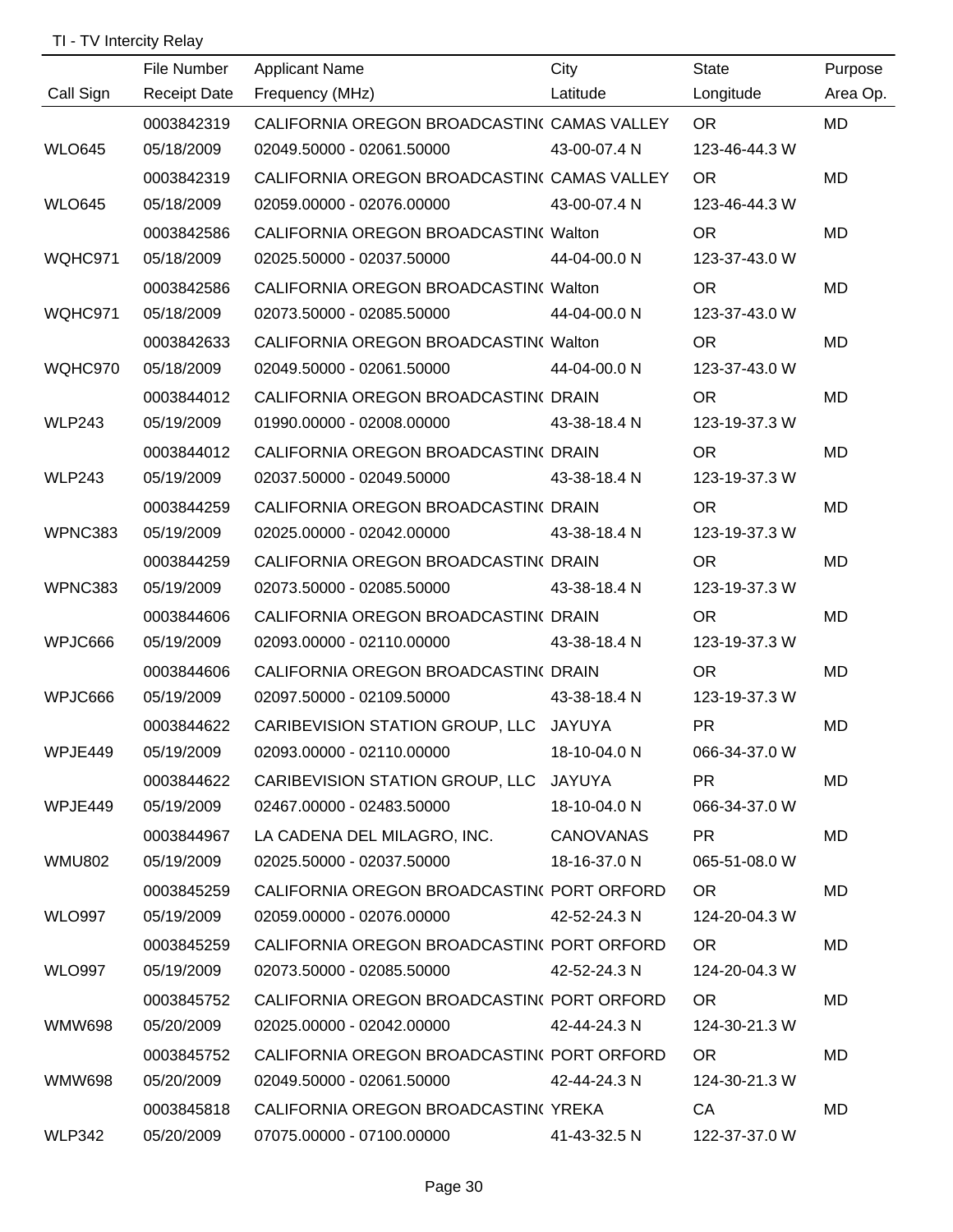## TI - TV Intercity Relay

|               | File Number         | <b>Applicant Name</b>                   | City         | State         | Purpose   |
|---------------|---------------------|-----------------------------------------|--------------|---------------|-----------|
| Call Sign     | <b>Receipt Date</b> | Frequency (MHz)                         | Latitude     | Longitude     | Area Op.  |
|               | 0003846084          | CALIFORNIA OREGON BROADCASTIN(ASHLAND   |              | <b>OR</b>     | MD        |
| <b>WLF839</b> | 05/20/2009          | 06975.00000 - 07000.00000               | 42-03-53.4 N | 122-28-43.0 W |           |
|               | 0003841598          | UNIVERSITY OF NORTH CAROLINA            | South Mills  | <b>NC</b>     | NE.       |
|               | 05/18/2009          | 06937.50000                             | 36-31-02.9 N | 076-21-05.2 W |           |
|               | 0003848092          | CALIFORNIA OREGON BROADCASTIN(ASHLAND   |              | <b>OR</b>     | <b>NE</b> |
|               | 05/22/2009          | 07000.00000 - 07025.00000               | 42-03-53.4 N | 122-28-43.0 W |           |
|               | 0003848194          | CALIFORNIA OREGON BROADCASTIN( DUNSMUIR |              | CA            | NE.       |
|               | 05/22/2009          | 07075.00000 - 07100.00000               | 41-13-17.5 N | 122-18-30.0 W |           |

## TP - TV Pickup

|           | File Number         | <b>Applicant Name</b>          | City             | <b>State</b>  | Purpose   |
|-----------|---------------------|--------------------------------|------------------|---------------|-----------|
| Call Sign | <b>Receipt Date</b> | Frequency (MHz)                | Latitude         | Longitude     | Area Op.  |
|           | 0003845966          | BARRINGTON COLORADO SPRINGS LI | Colorado Springs | CO            | MD        |
| WQFU442   | 05/20/2009          | 02025.50000 - 02109.50000      | 38-44-39.9 N     | 104-51-38.9 W | P         |
|           | 0003845966          | BARRINGTON COLORADO SPRINGS LI | Colorado Springs | CO            | MD        |
| WQFU442   | 05/20/2009          | 02076.00000 - 02093.00000      | 38-44-39.9 N     | 104-51-38.9 W | P         |
|           | 0003845966          | BARRINGTON COLORADO SPRINGS LI | Colorado Springs | CO            | MD        |
| WQFU442   | 05/20/2009          | 02450.00000 - 02467.00000      | 38-44-39.9 N     | 104-51-38.9 W | P         |
|           | 0003845966          | BARRINGTON COLORADO SPRINGS LI | Colorado Springs | CO            | MD        |
| WQFU442   | 05/20/2009          | 02467.00000 - 02483.50000      | 38-44-39.9 N     | 104-51-38.9 W | P         |
|           | 0003848321          | WLTV LICENSE PARTNERSHIP, G.P. | <b>MIAMI</b>     | FL            | MD        |
| KB97056   | 05/22/2009          | 01990.00000 - 02110.00000      | 25-45-04.3 N     | 080-13-43.1 W | P         |
|           | 0003848321          | WLTV LICENSE PARTNERSHIP, G.P. | <b>MIAMI</b>     | FL            | MD        |
| KB97056   | 05/22/2009          | 02025.50000 - 02109.50000      | 25-45-04.3 N     | 080-13-43.1 W | P         |
|           | 0003848321          | WLTV LICENSE PARTNERSHIP, G.P. | <b>MIAMI</b>     | FL            | <b>MD</b> |
| KB97056   | 05/22/2009          | 02450.00000 - 02467.00000      | 25-45-04.3 N     | 080-13-43.1 W | P         |
|           | 0003848321          | WLTV LICENSE PARTNERSHIP, G.P. | MIAMI            | FL            | MD        |
| KB97056   | 05/22/2009          | 02467.00000 - 02483.50000      | 25-45-04.3 N     | 080-13-43.1 W | P         |

### TS - TV Studio Transmitter Link

|           | File Number         | <b>Applicant Name</b>        | City            | State         |          |
|-----------|---------------------|------------------------------|-----------------|---------------|----------|
|           |                     |                              |                 |               | Purpose  |
| Call Sign | <b>Receipt Date</b> | Frequency (MHz)              | Latitude        | Longitude     | Area Op. |
|           | 0003810847          | UNIVERSITY OF HOUSTON SYSTEM | <b>HOUSTON</b>  | ТX            | AM       |
| KRL46     | 05/19/2009          | 02049.50000 - 02061.50000    | 29-43-35.6 N    | 095-20-19.9 W |          |
|           | 0003844029          | SAGA BROADCASTING, LLC       | <b>VICTORIA</b> | ТX            | MD       |
| WQAG359   | 05/19/2009          | 06900.00000 - 06925.00000    | 28-49-50.4 N    | 097-00-01.9 W |          |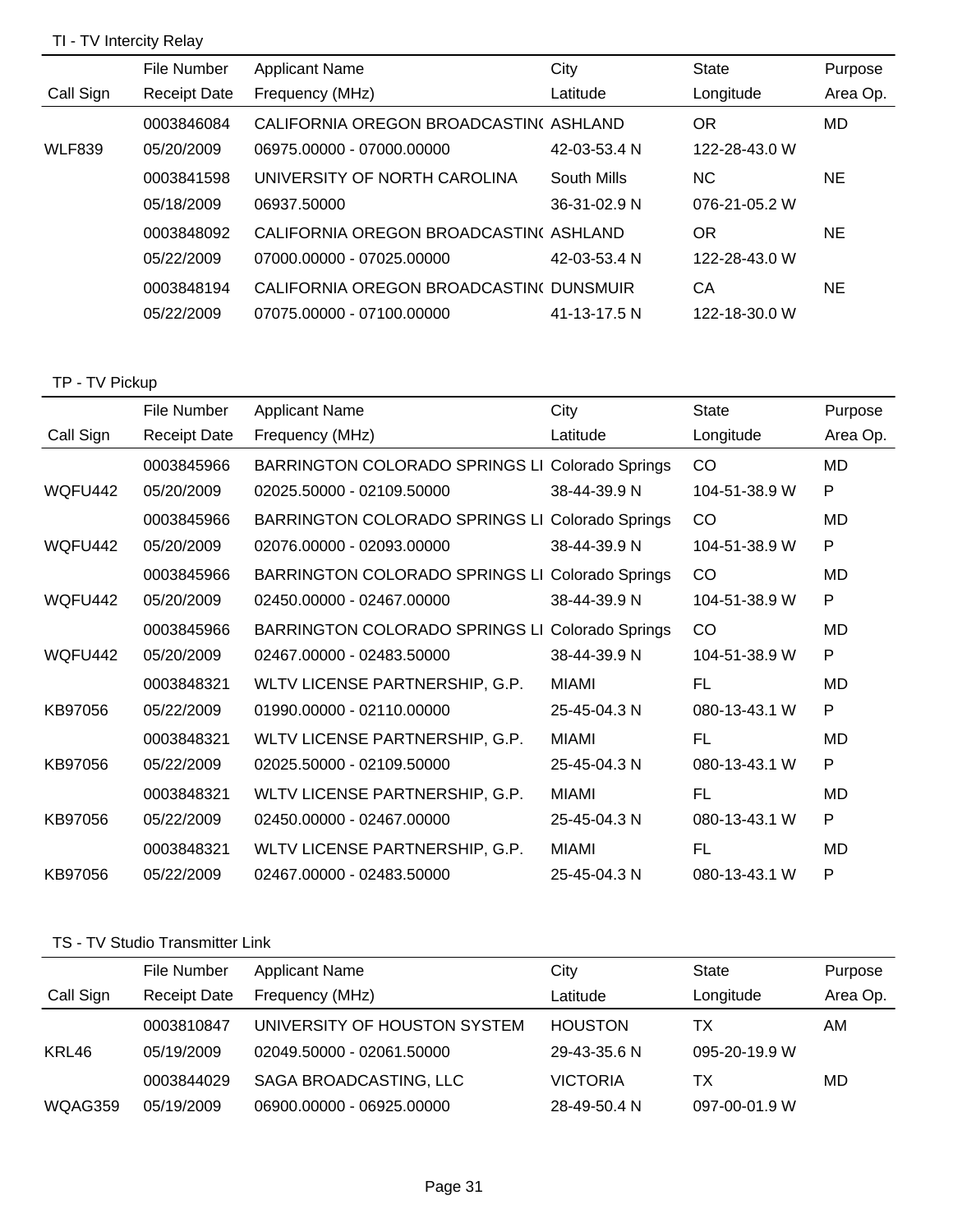### TS - TV Studio Transmitter Link

|               | File Number         | <b>Applicant Name</b>                 | City               | <b>State</b>  | Purpose   |
|---------------|---------------------|---------------------------------------|--------------------|---------------|-----------|
| Call Sign     | <b>Receipt Date</b> | Frequency (MHz)                       | Latitude           | Longitude     | Area Op.  |
|               | 0003844185          | SAGA BROADCASTING, LLC                | <b>VICTORIA</b>    | ТX            | <b>MD</b> |
| WQAG346       | 05/19/2009          | 07000.00000 - 07025.00000             | 28-49-50.4 N       | 097-00-01.9 W |           |
|               | 0003844631          | CARIBEVISION STATION GROUP, LLC       | <b>GUAYNABO</b>    | PR.           | MD        |
| WPJE450       | 05/19/2009          | 02037.50000 - 02049.50000             | 18-21-58.8 N       | 066-04-57.6 W |           |
|               | 0003844631          | CARIBEVISION STATION GROUP, LLC       | <b>GUAYNABO</b>    | <b>PR</b>     | <b>MD</b> |
| WPJE450       | 05/19/2009          | 02042.00000 - 02059.00000             | 18-21-58.8 N       | 066-04-57.6 W |           |
|               | 0003844761          | LA CADENA DEL MILAGRO, INC.           | San Juan           | PR.           | MD        |
| <b>WLF883</b> | 05/19/2009          | 07000.00000 - 07025.00000             | 18-23-56.2 N       | 066-05-18.7 W |           |
|               | 0003845244          | ASOCIACION EVANGELISTICA CRISTO CAMUY |                    | <b>PR</b>     | <b>MD</b> |
| <b>WMU797</b> | 05/19/2009          | 02037.50000 - 02049.50000             | 18-28-31.4 N       | 066-51-58.8 W |           |
|               | 0003845253          | ASOCIACION EVANGELISTICA CRISTO       | CAMUY              | <b>PR</b>     | <b>MD</b> |
| <b>WMU798</b> | 05/19/2009          | 02037.50000 - 02049.50000             | 18-28-31.4 N       | 066-51-58.8 W |           |
|               | 0003846887          | WPGX LICENSE SUBSIDIARY, LLC          | PANAMA CITY        | FL            | MD        |
| <b>WLP381</b> | 05/21/2009          | 01990.00000 - 02008.00000             | 30-09-33.7 N       | 085-39-38.7 W |           |
|               | 0003846887          | WPGX LICENSE SUBSIDIARY, LLC          | <b>PANAMA CITY</b> | FL            | MD        |
| <b>WLP381</b> | 05/21/2009          | 02025.50000 - 02037.50000             | 30-09-33.7 N       | 085-39-38.7 W |           |

## YK - Industrial/Business Pool - Commercial, Trunked

|                | File Number         | <b>Applicant Name</b>         | City     | <b>State</b> | Purpose   |
|----------------|---------------------|-------------------------------|----------|--------------|-----------|
| Call Sign      | <b>Receipt Date</b> | Frequency (MHz)               | Latitude | Longitude    | Area Op.  |
|                | 0003841503          | Alaska Repeater Sites LLC     |          |              | <b>RO</b> |
| WPNY642        | 05/18/2009          |                               |          |              |           |
|                | 0003841919          | WESTERN COMM INC              |          |              | <b>RO</b> |
| <b>WPNY873</b> | 05/18/2009          |                               |          |              |           |
|                | 0003842862          | ATLANTIC COMMUNICATIONS, INC. |          |              | RO        |
| WPNS582        | 05/19/2009          |                               |          |              |           |

## YM - 800 MHz Trunked SMR (SMR, Site-specific)

|                | File Number         | <b>Applicant Name</b>                   | City            | State         | Purpose   |
|----------------|---------------------|-----------------------------------------|-----------------|---------------|-----------|
| Call Sign      | <b>Receipt Date</b> | Frequency (MHz)                         | Latitude        | Longitude     | Area Op.  |
|                | 0003833639          | WIBE, GARY                              |                 |               | AM.       |
| WNRU714        | 05/18/2009          | 00817.26250                             |                 |               | A         |
|                | 0003833639          | WIBE, GARY                              | <b>BELCOURT</b> | ND.           | AM.       |
| WNRU714        | 05/18/2009          | 00862.26250                             | 48-51-40.0 N    | 099-52-46.5 W |           |
|                | 0003842541          | Southern Communications Services, Inc d |                 |               | <b>RO</b> |
| <b>WOF1816</b> | 05/18/2009          |                                         |                 |               |           |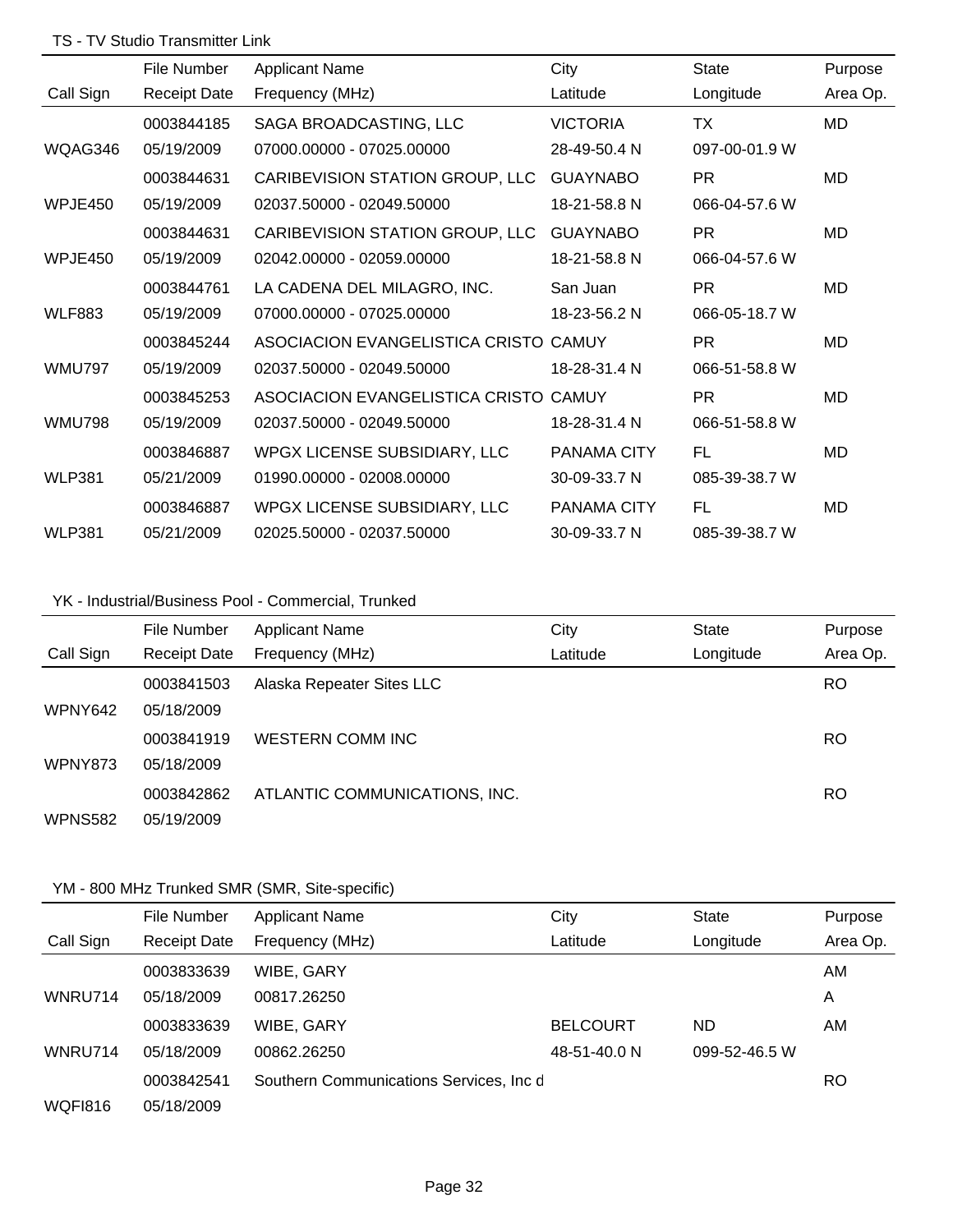## YM - 800 MHz Trunked SMR (SMR, Site-specific)

|           | File Number              | <b>Applicant Name</b>                   | City     | State     | Purpose  |
|-----------|--------------------------|-----------------------------------------|----------|-----------|----------|
| Call Sign | <b>Receipt Date</b>      | Frequency (MHz)                         | Latitude | Longitude | Area Op. |
| WQGM839   | 0003842542<br>05/18/2009 | Southern Communications Services, Inc d |          |           | RO.      |
|           | 0003842543               | Southern Communications Services, Inc d |          |           | RO.      |
| WQHL346   | 05/18/2009               |                                         |          |           |          |

|                | File Number         | <b>Applicant Name</b>        | City          | <b>State</b>  | Purpose   |
|----------------|---------------------|------------------------------|---------------|---------------|-----------|
| Call Sign      | <b>Receipt Date</b> | Frequency (MHz)              | Latitude      | Longitude     | Area Op.  |
|                | 0003842296          | FISHER WIRELESS SERVICES INC |               |               | <b>MD</b> |
| KNIV783        | 05/18/2009          | 00806.00000 - 00821.00000    |               |               | A         |
|                | 0003842296          | FISHER WIRELESS SERVICES INC | <b>PARKER</b> | AZ            | <b>MD</b> |
| <b>KNIV783</b> | 05/18/2009          | 00856.72500                  | 34-08-37.2 N  | 114-17-20.4 W |           |
|                | 0003842296          | FISHER WIRELESS SERVICES INC | <b>PARKER</b> | AZ            | <b>MD</b> |
| <b>KNIV783</b> | 05/18/2009          | 00856.77500                  | 34-08-37.2 N  | 114-17-20.4 W |           |
|                | 0003842296          | FISHER WIRELESS SERVICES INC | <b>PARKER</b> | AZ            | MD        |
| KNIV783        | 05/18/2009          | 00856.80000                  | 34-08-37.2 N  | 114-17-20.4 W |           |
|                | 0003842296          | FISHER WIRELESS SERVICES INC | <b>PARKER</b> | AZ            | MD        |
| <b>KNIV783</b> | 05/18/2009          | 00856.85000                  | 34-08-37.2 N  | 114-17-20.4 W |           |
|                | 0003842296          | FISHER WIRELESS SERVICES INC | <b>PARKER</b> | AZ            | MD        |
| <b>KNIV783</b> | 05/18/2009          | 00856.90000                  | 34-08-37.2 N  | 114-17-20.4 W |           |
|                | 0003842296          | FISHER WIRELESS SERVICES INC | <b>PARKER</b> | AZ            | MD        |
| KNIV783        | 05/18/2009          | 00856.97500                  | 34-08-37.2 N  | 114-17-20.4 W |           |
|                | 0003842296          | FISHER WIRELESS SERVICES INC | <b>PARKER</b> | AZ            | MD        |
| KNIV783        | 05/18/2009          | 00857.72500                  | 34-08-37.2 N  | 114-17-20.4 W |           |
|                | 0003842296          | FISHER WIRELESS SERVICES INC | <b>PARKER</b> | AZ            | <b>MD</b> |
| KNIV783        | 05/18/2009          | 00857.77500                  | 34-08-37.2 N  | 114-17-20.4 W |           |
|                | 0003842296          | FISHER WIRELESS SERVICES INC | <b>PARKER</b> | AZ            | MD        |
| KNIV783        | 05/18/2009          | 00857.80000                  | 34-08-37.2 N  | 114-17-20.4 W |           |
|                | 0003842296          | FISHER WIRELESS SERVICES INC | <b>PARKER</b> | <b>AZ</b>     | <b>MD</b> |
| KNIV783        | 05/18/2009          | 00857.97500                  | 34-08-37.2 N  | 114-17-20.4 W |           |
|                | 0003842296          | FISHER WIRELESS SERVICES INC | <b>PARKER</b> | <b>AZ</b>     | MD        |
| KNIV783        | 05/18/2009          | 00858.72500                  | 34-08-37.2 N  | 114-17-20.4 W |           |
|                | 0003842296          | FISHER WIRELESS SERVICES INC | <b>PARKER</b> | AZ            | MD        |
| KNIV783        | 05/18/2009          | 00858.77500                  | 34-08-37.2 N  | 114-17-20.4 W |           |
|                | 0003842296          | FISHER WIRELESS SERVICES INC | <b>PARKER</b> | AZ            | MD        |
| KNIV783        | 05/18/2009          | 00858.80000                  | 34-08-37.2 N  | 114-17-20.4 W |           |
|                | 0003842296          | FISHER WIRELESS SERVICES INC | <b>PARKER</b> | AZ            | MD        |
| KNIV783        | 05/18/2009          | 00858.97500                  | 34-08-37.2 N  | 114-17-20.4 W |           |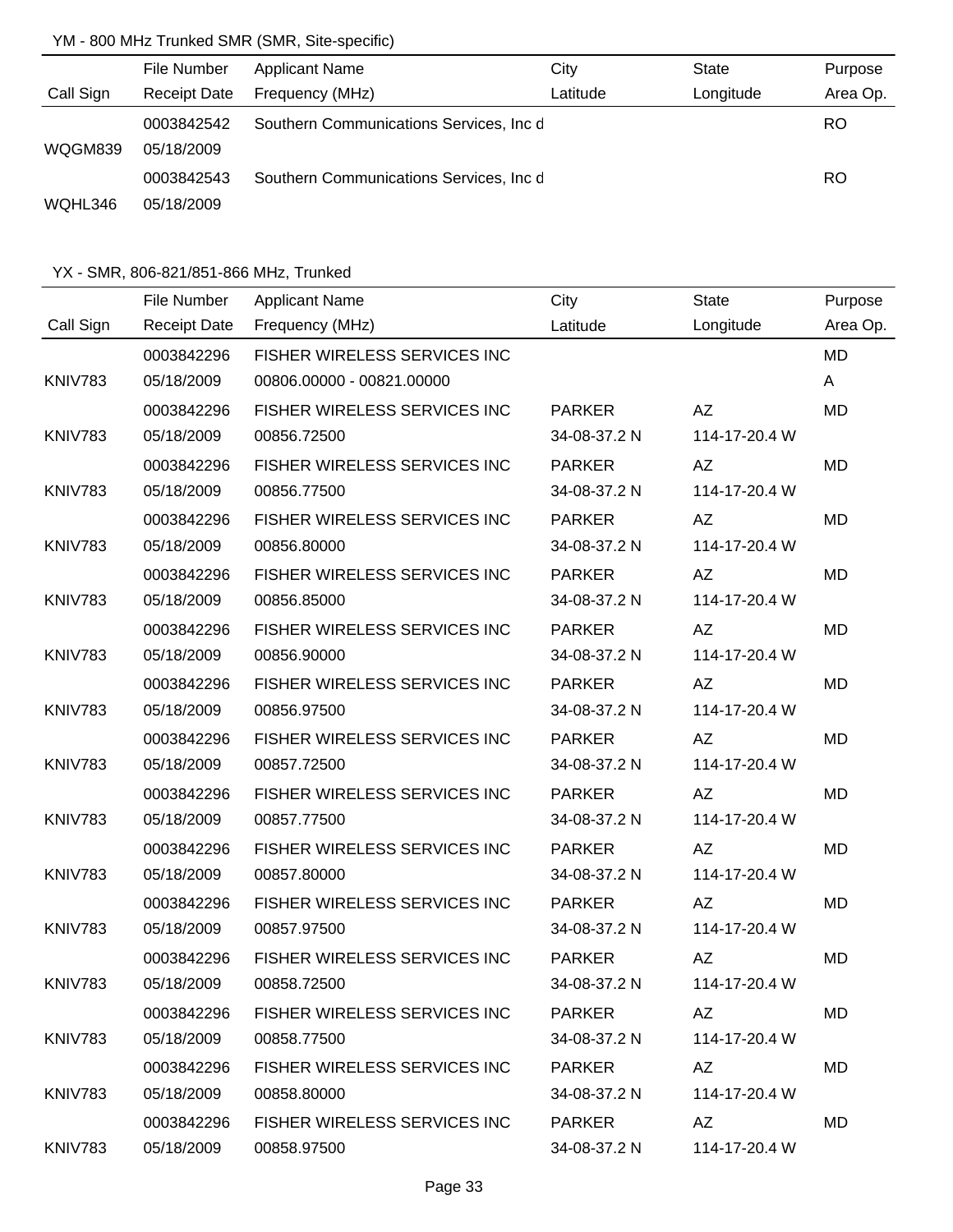|                | File Number         | <b>Applicant Name</b>               | City          | <b>State</b>                                                                                                                                                                                                                   | Purpose   |
|----------------|---------------------|-------------------------------------|---------------|--------------------------------------------------------------------------------------------------------------------------------------------------------------------------------------------------------------------------------|-----------|
| Call Sign      | <b>Receipt Date</b> | Frequency (MHz)                     | Latitude      | Longitude                                                                                                                                                                                                                      | Area Op.  |
|                | 0003842296          | FISHER WIRELESS SERVICES INC        | <b>PARKER</b> | AZ                                                                                                                                                                                                                             | <b>MD</b> |
| <b>KNIV783</b> | 05/18/2009          | 00859.72500                         | 34-08-37.2 N  | 114-17-20.4 W                                                                                                                                                                                                                  |           |
|                | 0003842296          | FISHER WIRELESS SERVICES INC        | <b>PARKER</b> | AZ                                                                                                                                                                                                                             | <b>MD</b> |
| <b>KNIV783</b> | 05/18/2009          | 00859.77500                         | 34-08-37.2 N  | 114-17-20.4 W                                                                                                                                                                                                                  |           |
|                | 0003842296          | <b>FISHER WIRELESS SERVICES INC</b> | <b>PARKER</b> | AZ                                                                                                                                                                                                                             | <b>MD</b> |
| <b>KNIV783</b> | 05/18/2009          | 00859.80000                         | 34-08-37.2 N  | 114-17-20.4 W                                                                                                                                                                                                                  |           |
|                | 0003842296          | FISHER WIRELESS SERVICES INC        | <b>PARKER</b> | AZ                                                                                                                                                                                                                             | MD        |
| <b>KNIV783</b> | 05/18/2009          | 00859.97500                         | 34-08-37.2 N  | 114-17-20.4 W                                                                                                                                                                                                                  |           |
|                | 0003842296          | FISHER WIRELESS SERVICES INC        | <b>PARKER</b> | AZ                                                                                                                                                                                                                             | MD        |
| <b>KNIV783</b> | 05/18/2009          | 00860.72500                         | 34-08-37.2 N  | 114-17-20.4 W                                                                                                                                                                                                                  |           |
|                | 0003842296          | FISHER WIRELESS SERVICES INC        | <b>PARKER</b> | AZ                                                                                                                                                                                                                             | MD        |
| <b>KNIV783</b> | 05/18/2009          | 00860.77500                         | 34-08-37.2 N  | 114-17-20.4 W                                                                                                                                                                                                                  |           |
|                | 0003842296          | FISHER WIRELESS SERVICES INC        | <b>PARKER</b> | AZ                                                                                                                                                                                                                             | <b>MD</b> |
| <b>KNIV783</b> | 05/18/2009          | 00860.80000                         | 34-08-37.2 N  | 114-17-20.4 W                                                                                                                                                                                                                  |           |
|                | 0003842296          | FISHER WIRELESS SERVICES INC        | <b>PARKER</b> | AZ                                                                                                                                                                                                                             | MD        |
| <b>KNIV783</b> | 05/18/2009          | 00860.97500                         | 34-08-37.2 N  | 114-17-20.4 W                                                                                                                                                                                                                  |           |
|                | 0003842296          | FISHER WIRELESS SERVICES INC        | <b>PARKER</b> | <b>AZ</b>                                                                                                                                                                                                                      | <b>MD</b> |
| KNIV783        | 05/18/2009          | 00861.70000                         | 34-08-37.2 N  | 114-17-20.4 W                                                                                                                                                                                                                  |           |
|                | 0003842296          | FISHER WIRELESS SERVICES INC        | <b>PARKER</b> | AZ                                                                                                                                                                                                                             | <b>MD</b> |
| <b>KNIV783</b> | 05/18/2009          | 00861.75000                         | 34-08-37.2 N  | 114-17-20.4 W                                                                                                                                                                                                                  |           |
|                | 0003842296          | FISHER WIRELESS SERVICES INC        | <b>PARKER</b> | AZ                                                                                                                                                                                                                             | <b>MD</b> |
| <b>KNIV783</b> | 05/18/2009          | 00861.80000                         | 34-08-37.2 N  | 114-17-20.4 W                                                                                                                                                                                                                  |           |
|                | 0003842296          | FISHER WIRELESS SERVICES INC        | <b>PARKER</b> | AZ                                                                                                                                                                                                                             | MD        |
| KNIV783        | 05/18/2009          | 00861.85000                         | 34-08-37.2 N  | 114-17-20.4 W                                                                                                                                                                                                                  |           |
|                | 0003842296          | FISHER WIRELESS SERVICES INC PARKER |               |                                                                                                                                                                                                                                | MD        |
| KNIV783        | 05/18/2009          | 00862.70000                         | 34-08-37.2 N  | 114-17-20.4 W                                                                                                                                                                                                                  |           |
|                | 0003842296          | FISHER WIRELESS SERVICES INC PARKER |               | AZ                                                                                                                                                                                                                             | MD        |
| KNIV783        | 05/18/2009          | 00862.75000                         | 34-08-37.2 N  | 114-17-20.4 W                                                                                                                                                                                                                  |           |
|                | 0003842296          | FISHER WIRELESS SERVICES INC PARKER |               |                                                                                                                                                                                                                                | MD        |
| KNIV783        | 05/18/2009          | 00862.80000                         | 34-08-37.2 N  | 114-17-20.4 W                                                                                                                                                                                                                  |           |
|                | 0003842296          | FISHER WIRELESS SERVICES INC        | PARKER        |                                                                                                                                                                                                                                | MD.       |
| KNIV783        | 05/18/2009          | 00862.85000                         | 34-08-37.2 N  | 114-17-20.4 W                                                                                                                                                                                                                  |           |
|                | 0003842296          | FISHER WIRELESS SERVICES INC PARKER |               | AZ                                                                                                                                                                                                                             | MD        |
| KNIV783        | 05/18/2009          | 00863.70000                         | 34-08-37.2 N  | 114-17-20.4 W                                                                                                                                                                                                                  |           |
|                | 0003842296          | FISHER WIRELESS SERVICES INC PARKER |               | AZ and the set of the set of the set of the set of the set of the set of the set of the set of the set of the set of the set of the set of the set of the set of the set of the set of the set of the set of the set of the se | MD        |
| KNIV783        | 05/18/2009          | 00863.75000                         | 34-08-37.2 N  | 114-17-20.4 W                                                                                                                                                                                                                  |           |
|                | 0003842296          | FISHER WIRELESS SERVICES INC PARKER |               | AZ DO                                                                                                                                                                                                                          | MD        |
| KNIV783        | 05/18/2009          | 00863.80000                         | 34-08-37.2 N  | 114-17-20.4 W                                                                                                                                                                                                                  |           |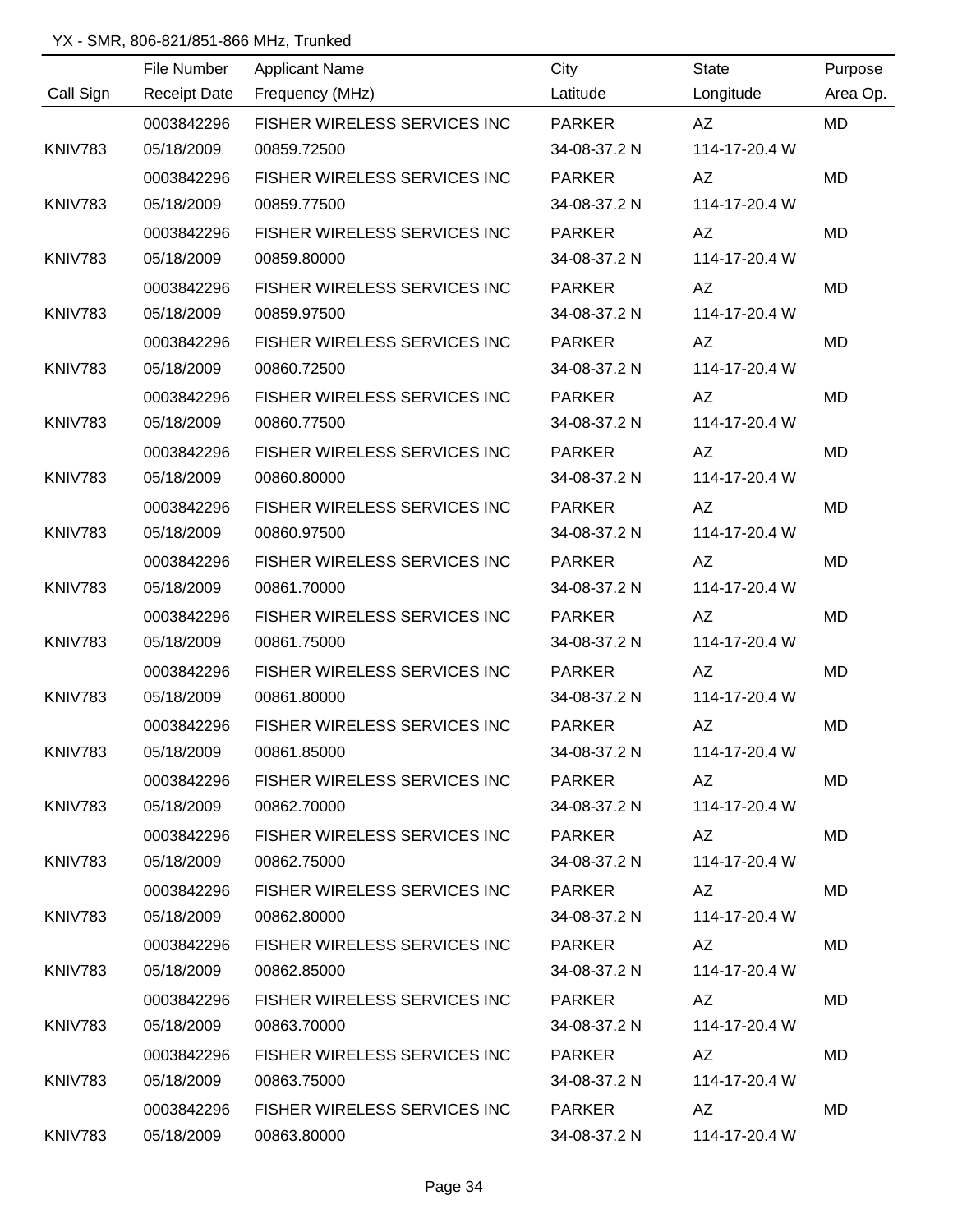|           |                     | <u> 1989 - Johann Barn, amerikansk politiker (</u> |                 |                                                                                                                                                                                                                                |           |
|-----------|---------------------|----------------------------------------------------|-----------------|--------------------------------------------------------------------------------------------------------------------------------------------------------------------------------------------------------------------------------|-----------|
|           | File Number         | <b>Applicant Name</b>                              | City            | State                                                                                                                                                                                                                          | Purpose   |
| Call Sign | <b>Receipt Date</b> | Frequency (MHz)                                    | Latitude        | Longitude                                                                                                                                                                                                                      | Area Op.  |
|           | 0003842296          | FISHER WIRELESS SERVICES INC                       | PARKER          | AZ                                                                                                                                                                                                                             | <b>MD</b> |
| KNIV783   | 05/18/2009          | 00863.85000                                        | 34-08-37.2 N    | 114-17-20.4 W                                                                                                                                                                                                                  |           |
|           | 0003842296          | FISHER WIRELESS SERVICES INC                       | <b>PARKER</b>   | AZ                                                                                                                                                                                                                             | <b>MD</b> |
| KNIV783   | 05/18/2009          | 00864.70000                                        | 34-08-37.2 N    | 114-17-20.4 W                                                                                                                                                                                                                  |           |
|           | 0003842296          | FISHER WIRELESS SERVICES INC                       | <b>PARKER</b>   | AZ                                                                                                                                                                                                                             | <b>MD</b> |
| KNIV783   | 05/18/2009          | 00864.75000                                        | 34-08-37.2 N    | 114-17-20.4 W                                                                                                                                                                                                                  |           |
|           | 0003842296          | FISHER WIRELESS SERVICES INC                       | PARKER          | AZ                                                                                                                                                                                                                             | MD        |
| KNIV783   | 05/18/2009          | 00864.80000                                        | 34-08-37.2 N    | 114-17-20.4 W                                                                                                                                                                                                                  |           |
|           | 0003842296          | FISHER WIRELESS SERVICES INC                       | PARKER          | AZ                                                                                                                                                                                                                             | MD        |
| KNIV783   | 05/18/2009          | 00864.85000                                        | 34-08-37.2 N    | 114-17-20.4 W                                                                                                                                                                                                                  |           |
|           | 0003842296          | FISHER WIRELESS SERVICES INC                       | <b>PARKER</b>   | AZ                                                                                                                                                                                                                             | MD        |
| KNIV783   | 05/18/2009          | 00865.70000                                        | 34-08-37.2 N    | 114-17-20.4 W                                                                                                                                                                                                                  |           |
|           | 0003842296          | FISHER WIRELESS SERVICES INC                       | <b>PARKER</b>   | AZ                                                                                                                                                                                                                             | MD        |
| KNIV783   | 05/18/2009          | 00865.75000                                        | 34-08-37.2 N    | 114-17-20.4 W                                                                                                                                                                                                                  |           |
|           | 0003842296          | FISHER WIRELESS SERVICES INC                       | <b>PARKER</b>   | AZ                                                                                                                                                                                                                             | <b>MD</b> |
| KNIV783   | 05/18/2009          | 00865.80000                                        | 34-08-37.2 N    | 114-17-20.4 W                                                                                                                                                                                                                  |           |
|           | 0003842296          | FISHER WIRELESS SERVICES INC                       | <b>PARKER</b>   | AZ                                                                                                                                                                                                                             | MD        |
| KNIV783   | 05/18/2009          | 00865.85000                                        | 34-08-37.2 N    | 114-17-20.4 W                                                                                                                                                                                                                  |           |
|           | 0003842296          | FISHER WIRELESS SERVICES INC                       | QUARTITE        | AZ                                                                                                                                                                                                                             | MD        |
| KNIV783   | 05/18/2009          | 00856.72500                                        | 33-40-12.1 N    | 114-03-30.8 W                                                                                                                                                                                                                  |           |
|           | 0003842296          | FISHER WIRELESS SERVICES INC                       | QUARTITE        | AZ                                                                                                                                                                                                                             | MD        |
| KNIV783   | 05/18/2009          | 00856.77500                                        | 33-40-12.1 N    | 114-03-30.8 W                                                                                                                                                                                                                  |           |
|           | 0003842296          | FISHER WIRELESS SERVICES INC                       | <b>QUARTITE</b> | AZ                                                                                                                                                                                                                             | MD        |
| KNIV783   | 05/18/2009          | 00856.80000                                        | 33-40-12.1 N    | 114-03-30.8 W                                                                                                                                                                                                                  |           |
|           | 0003842296          | FISHER WIRELESS SERVICES INC QUARTITE              |                 | AZ                                                                                                                                                                                                                             | MD        |
| KNIV783   | 05/18/2009          | 00856.85000                                        | 33-40-12.1 N    | 114-03-30.8 W                                                                                                                                                                                                                  |           |
|           | 0003842296          | FISHER WIRELESS SERVICES INC                       | QUARTITE        | AZ                                                                                                                                                                                                                             | MD.       |
| KNIV783   | 05/18/2009          | 00856.90000                                        | 33-40-12.1 N    | 114-03-30.8 W                                                                                                                                                                                                                  |           |
|           | 0003842296          | FISHER WIRELESS SERVICES INC                       | QUARTITE        | AZ and the set of the set of the set of the set of the set of the set of the set of the set of the set of the set of the set of the set of the set of the set of the set of the set of the set of the set of the set of the se | MD.       |
| KNIV783   | 05/18/2009          | 00856.97500                                        | 33-40-12.1 N    | 114-03-30.8 W                                                                                                                                                                                                                  |           |
|           | 0003842296          | FISHER WIRELESS SERVICES INC                       | QUARTITE        | AZ                                                                                                                                                                                                                             | MD.       |
| KNIV783   | 05/18/2009          | 00857.72500                                        | 33-40-12.1 N    | 114-03-30.8 W                                                                                                                                                                                                                  |           |
|           | 0003842296          | FISHER WIRELESS SERVICES INC                       | QUARTITE        | AZ                                                                                                                                                                                                                             | MD.       |
| KNIV783   | 05/18/2009          | 00857.77500                                        | 33-40-12.1 N    | 114-03-30.8 W                                                                                                                                                                                                                  |           |
|           | 0003842296          | FISHER WIRELESS SERVICES INC                       | QUARTITE        | AZ                                                                                                                                                                                                                             | MD        |
| KNIV783   | 05/18/2009          | 00857.80000                                        | 33-40-12.1 N    | 114-03-30.8 W                                                                                                                                                                                                                  |           |
|           | 0003842296          | FISHER WIRELESS SERVICES INC                       | QUARTITE        | AZ                                                                                                                                                                                                                             | MD        |
| KNIV783   | 05/18/2009          | 00858.72500                                        | 33-40-12.1 N    | 114-03-30.8 W                                                                                                                                                                                                                  |           |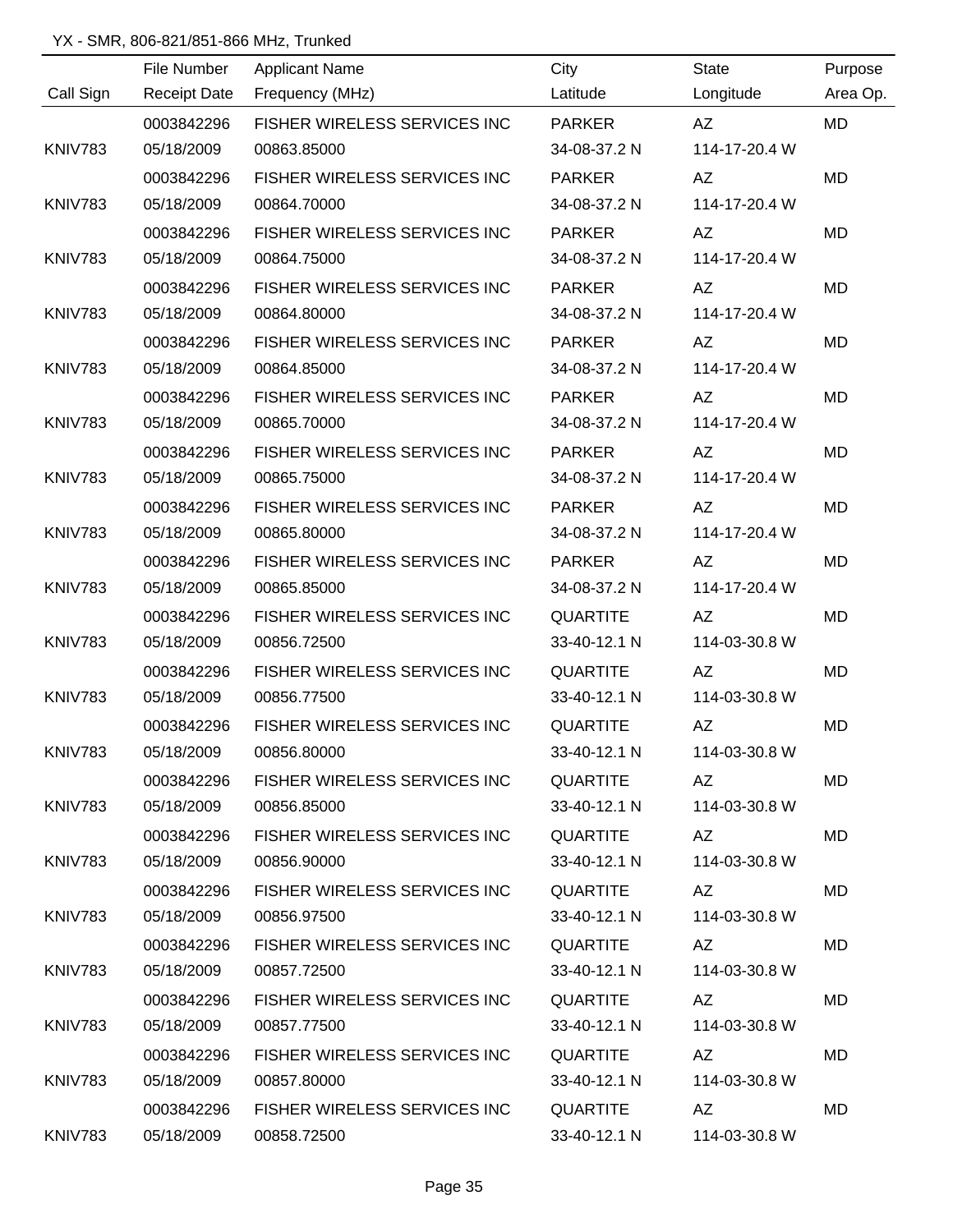|           | File Number | <u> 1980 - Johann Barbara, martxa alemaniar a</u><br><b>Applicant Name</b> | City            | State                                                                                                                                                                                                                          | Purpose   |
|-----------|-------------|----------------------------------------------------------------------------|-----------------|--------------------------------------------------------------------------------------------------------------------------------------------------------------------------------------------------------------------------------|-----------|
| Call Sign |             | Receipt Date Frequency (MHz)                                               | Latitude        | Longitude                                                                                                                                                                                                                      | Area Op.  |
|           | 0003842296  | FISHER WIRELESS SERVICES INC                                               | QUARTITE        | AZ                                                                                                                                                                                                                             | MD        |
| KNIV783   | 05/18/2009  | 00858.77500                                                                | 33-40-12.1 N    | 114-03-30.8 W                                                                                                                                                                                                                  |           |
|           | 0003842296  | FISHER WIRELESS SERVICES INC                                               | <b>QUARTITE</b> | AZ                                                                                                                                                                                                                             | <b>MD</b> |
| KNIV783   | 05/18/2009  | 00858.80000                                                                | 33-40-12.1 N    | 114-03-30.8 W                                                                                                                                                                                                                  |           |
|           | 0003842296  | FISHER WIRELESS SERVICES INC                                               | QUARTITE        | AZ                                                                                                                                                                                                                             | MD        |
| KNIV783   | 05/18/2009  | 00858.97500                                                                | 33-40-12.1 N    | 114-03-30.8 W                                                                                                                                                                                                                  |           |
|           | 0003842296  | FISHER WIRELESS SERVICES INC                                               | QUARTITE        | AZ                                                                                                                                                                                                                             | MD        |
| KNIV783   | 05/18/2009  | 00859.72500                                                                | 33-40-12.1 N    | 114-03-30.8 W                                                                                                                                                                                                                  |           |
|           | 0003842296  | FISHER WIRELESS SERVICES INC                                               | QUARTITE        | AZ                                                                                                                                                                                                                             | MD        |
| KNIV783   | 05/18/2009  | 00859.77500                                                                | 33-40-12.1 N    | 114-03-30.8 W                                                                                                                                                                                                                  |           |
|           | 0003842296  | FISHER WIRELESS SERVICES INC                                               | QUARTITE        | AZ                                                                                                                                                                                                                             | MD        |
| KNIV783   | 05/18/2009  | 00859.80000                                                                | 33-40-12.1 N    | 114-03-30.8 W                                                                                                                                                                                                                  |           |
|           | 0003842296  | FISHER WIRELESS SERVICES INC                                               | <b>QUARTITE</b> | AZ                                                                                                                                                                                                                             | MD        |
| KNIV783   | 05/18/2009  | 00860.72500                                                                | 33-40-12.1 N    | 114-03-30.8 W                                                                                                                                                                                                                  |           |
|           | 0003842296  | FISHER WIRELESS SERVICES INC                                               | <b>QUARTITE</b> | AZ                                                                                                                                                                                                                             | <b>MD</b> |
| KNIV783   | 05/18/2009  | 00860.77500                                                                | 33-40-12.1 N    | 114-03-30.8 W                                                                                                                                                                                                                  |           |
|           | 0003842296  | FISHER WIRELESS SERVICES INC                                               | QUARTITE        | AZ                                                                                                                                                                                                                             | MD        |
| KNIV783   | 05/18/2009  | 00860.80000                                                                | 33-40-12.1 N    | 114-03-30.8 W                                                                                                                                                                                                                  |           |
|           | 0003842296  | FISHER WIRELESS SERVICES INC                                               | QUARTITE        | AZ                                                                                                                                                                                                                             | MD        |
| KNIV783   | 05/18/2009  | 00860.97500                                                                | 33-40-12.1 N    | 114-03-30.8 W                                                                                                                                                                                                                  |           |
|           | 0003842296  | FISHER WIRELESS SERVICES INC                                               | QUARTITE        | AZ                                                                                                                                                                                                                             | MD        |
| KNIV783   | 05/18/2009  | 00861.70000                                                                | 33-40-12.1 N    | 114-03-30.8 W                                                                                                                                                                                                                  |           |
|           | 0003842296  | FISHER WIRELESS SERVICES INC                                               | <b>QUARTITE</b> | AZ                                                                                                                                                                                                                             | MD        |
| KNIV783   | 05/18/2009  | 00861.75000                                                                | 33-40-12.1 N    | 114-03-30.8 W                                                                                                                                                                                                                  |           |
|           | 0003842296  | FISHER WIRELESS SERVICES INC QUARTITE                                      |                 | AZ DO                                                                                                                                                                                                                          | MD        |
| KNIV783   | 05/18/2009  | 00861.80000                                                                | 33-40-12.1 N    | 114-03-30.8 W                                                                                                                                                                                                                  |           |
|           | 0003842296  | FISHER WIRELESS SERVICES INC QUARTITE                                      |                 |                                                                                                                                                                                                                                | MD.       |
| KNIV783   | 05/18/2009  | 00861.85000                                                                | 33-40-12.1 N    | 114-03-30.8 W                                                                                                                                                                                                                  |           |
|           | 0003842296  | FISHER WIRELESS SERVICES INC                                               | QUARTITE        | AZ                                                                                                                                                                                                                             | MD        |
| KNIV783   | 05/18/2009  | 00862.70000                                                                | 33-40-12.1 N    | 114-03-30.8 W                                                                                                                                                                                                                  |           |
|           | 0003842296  | FISHER WIRELESS SERVICES INC                                               | QUARTITE        | AZ and the set of the set of the set of the set of the set of the set of the set of the set of the set of the set of the set of the set of the set of the set of the set of the set of the set of the set of the set of the se | MD        |
| KNIV783   | 05/18/2009  | 00862.75000                                                                | 33-40-12.1 N    | 114-03-30.8 W                                                                                                                                                                                                                  |           |
|           | 0003842296  | FISHER WIRELESS SERVICES INC                                               | QUARTITE        | AZ                                                                                                                                                                                                                             | MD.       |
| KNIV783   | 05/18/2009  | 00862.80000                                                                | 33-40-12.1 N    | 114-03-30.8 W                                                                                                                                                                                                                  |           |
|           | 0003842296  | FISHER WIRELESS SERVICES INC                                               | QUARTITE        | AZ                                                                                                                                                                                                                             | MD        |
| KNIV783   | 05/18/2009  | 00862.85000                                                                | 33-40-12.1 N    | 114-03-30.8 W                                                                                                                                                                                                                  |           |
|           | 0003842296  | FISHER WIRELESS SERVICES INC                                               | QUARTITE        | AZ                                                                                                                                                                                                                             | MD        |
| KNIV783   | 05/18/2009  | 00863.70000                                                                | 33-40-12.1 N    | 114-03-30.8 W                                                                                                                                                                                                                  |           |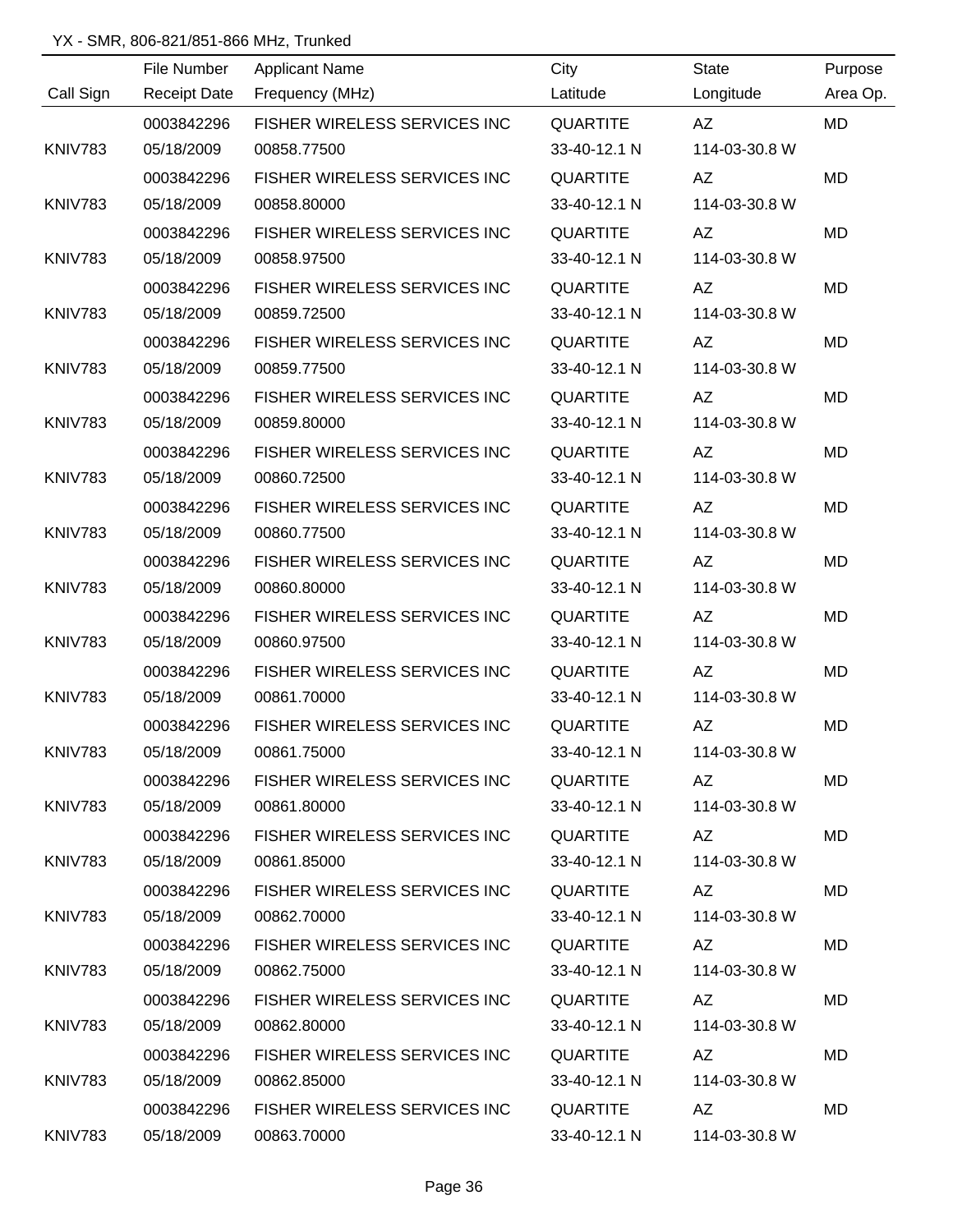|                | File Number         | <b>Applicant Name</b>               | City            | <b>State</b>                                                                                                                                                                                                                   | Purpose   |
|----------------|---------------------|-------------------------------------|-----------------|--------------------------------------------------------------------------------------------------------------------------------------------------------------------------------------------------------------------------------|-----------|
| Call Sign      | <b>Receipt Date</b> | Frequency (MHz)                     | Latitude        | Longitude                                                                                                                                                                                                                      | Area Op.  |
|                | 0003842296          | FISHER WIRELESS SERVICES INC        | <b>QUARTITE</b> | AZ                                                                                                                                                                                                                             | <b>MD</b> |
| <b>KNIV783</b> | 05/18/2009          | 00863.75000                         | 33-40-12.1 N    | 114-03-30.8 W                                                                                                                                                                                                                  |           |
|                | 0003842296          | FISHER WIRELESS SERVICES INC        | <b>QUARTITE</b> | AZ                                                                                                                                                                                                                             | <b>MD</b> |
| <b>KNIV783</b> | 05/18/2009          | 00863.80000                         | 33-40-12.1 N    | 114-03-30.8 W                                                                                                                                                                                                                  |           |
|                | 0003842296          | FISHER WIRELESS SERVICES INC        | <b>QUARTITE</b> | AZ                                                                                                                                                                                                                             | MD        |
| <b>KNIV783</b> | 05/18/2009          | 00863.85000                         | 33-40-12.1 N    | 114-03-30.8 W                                                                                                                                                                                                                  |           |
|                | 0003842296          | FISHER WIRELESS SERVICES INC        | <b>QUARTITE</b> | AZ                                                                                                                                                                                                                             | MD        |
| <b>KNIV783</b> | 05/18/2009          | 00864.70000                         | 33-40-12.1 N    | 114-03-30.8 W                                                                                                                                                                                                                  |           |
|                | 0003842296          | FISHER WIRELESS SERVICES INC        | <b>QUARTITE</b> | AZ                                                                                                                                                                                                                             | <b>MD</b> |
| <b>KNIV783</b> | 05/18/2009          | 00864.75000                         | 33-40-12.1 N    | 114-03-30.8 W                                                                                                                                                                                                                  |           |
|                | 0003842296          | FISHER WIRELESS SERVICES INC        | <b>QUARTITE</b> | AZ                                                                                                                                                                                                                             | <b>MD</b> |
| <b>KNIV783</b> | 05/18/2009          | 00864.80000                         | 33-40-12.1 N    | 114-03-30.8 W                                                                                                                                                                                                                  |           |
|                | 0003842296          | FISHER WIRELESS SERVICES INC        | <b>QUARTITE</b> | AZ                                                                                                                                                                                                                             | MD        |
| KNIV783        | 05/18/2009          | 00864.85000                         | 33-40-12.1 N    | 114-03-30.8 W                                                                                                                                                                                                                  |           |
|                | 0003842296          | FISHER WIRELESS SERVICES INC        | <b>QUARTITE</b> | AZ                                                                                                                                                                                                                             | MD        |
| KNIV783        | 05/18/2009          | 00865.70000                         | 33-40-12.1 N    | 114-03-30.8 W                                                                                                                                                                                                                  |           |
|                | 0003842296          | FISHER WIRELESS SERVICES INC        | <b>QUARTITE</b> | <b>AZ</b>                                                                                                                                                                                                                      | <b>MD</b> |
| KNIV783        | 05/18/2009          | 00865.75000                         | 33-40-12.1 N    | 114-03-30.8 W                                                                                                                                                                                                                  |           |
|                | 0003842296          | FISHER WIRELESS SERVICES INC        | <b>QUARTITE</b> | <b>AZ</b>                                                                                                                                                                                                                      | <b>MD</b> |
| <b>KNIV783</b> | 05/18/2009          | 00865.80000                         | 33-40-12.1 N    | 114-03-30.8 W                                                                                                                                                                                                                  |           |
|                | 0003842296          | FISHER WIRELESS SERVICES INC        | <b>QUARTITE</b> | AZ                                                                                                                                                                                                                             | MD        |
| KNIV783        | 05/18/2009          | 00865.85000                         | 33-40-12.1 N    | 114-03-30.8 W                                                                                                                                                                                                                  |           |
|                | 0003842296          | <b>FISHER WIRELESS SERVICES INC</b> | <b>ROLL</b>     | AZ                                                                                                                                                                                                                             | <b>MD</b> |
| KNIV783        | 05/18/2009          | 00856.72500                         | 32-48-43.5 N    | 113-46-55.6 W                                                                                                                                                                                                                  |           |
|                | 0003842296          | FISHER WIRELESS SERVICES INC        | ROLL            | AZ.                                                                                                                                                                                                                            | MD.       |
| KNIV783        | 05/18/2009          | 00856.77500                         | 32-48-43.5 N    | 113-46-55.6 W                                                                                                                                                                                                                  |           |
|                | 0003842296          | FISHER WIRELESS SERVICES INC        | <b>ROLL</b>     | AZ                                                                                                                                                                                                                             | <b>MD</b> |
| KNIV783        | 05/18/2009          | 00856.80000                         | 32-48-43.5 N    | 113-46-55.6 W                                                                                                                                                                                                                  |           |
|                | 0003842296          | FISHER WIRELESS SERVICES INC        | ROLL            | AZ                                                                                                                                                                                                                             | MD.       |
| KNIV783        | 05/18/2009          | 00856.82500                         | 32-48-43.5 N    | 113-46-55.6 W                                                                                                                                                                                                                  |           |
|                | 0003842296          | FISHER WIRELESS SERVICES INC        | ROLL            | AZ                                                                                                                                                                                                                             | MD        |
| KNIV783        | 05/18/2009          | 00856.85000                         | 32-48-43.5 N    | 113-46-55.6 W                                                                                                                                                                                                                  |           |
|                | 0003842296          | FISHER WIRELESS SERVICES INC        | ROLL            | AZ.                                                                                                                                                                                                                            | MD        |
| KNIV783        | 05/18/2009          | 00856.90000                         | 32-48-43.5 N    | 113-46-55.6 W                                                                                                                                                                                                                  |           |
|                | 0003842296          | <b>FISHER WIRELESS SERVICES INC</b> | ROLL            | AZ                                                                                                                                                                                                                             | MD        |
| KNIV783        | 05/18/2009          | 00856.97500                         | 32-48-43.5 N    | 113-46-55.6 W                                                                                                                                                                                                                  |           |
|                | 0003842296          | FISHER WIRELESS SERVICES INC        | <b>ROLL</b>     | AZ and the set of the set of the set of the set of the set of the set of the set of the set of the set of the set of the set of the set of the set of the set of the set of the set of the set of the set of the set of the se | MD.       |
| KNIV783        | 05/18/2009          | 00857.72500                         | 32-48-43.5 N    | 113-46-55.6 W                                                                                                                                                                                                                  |           |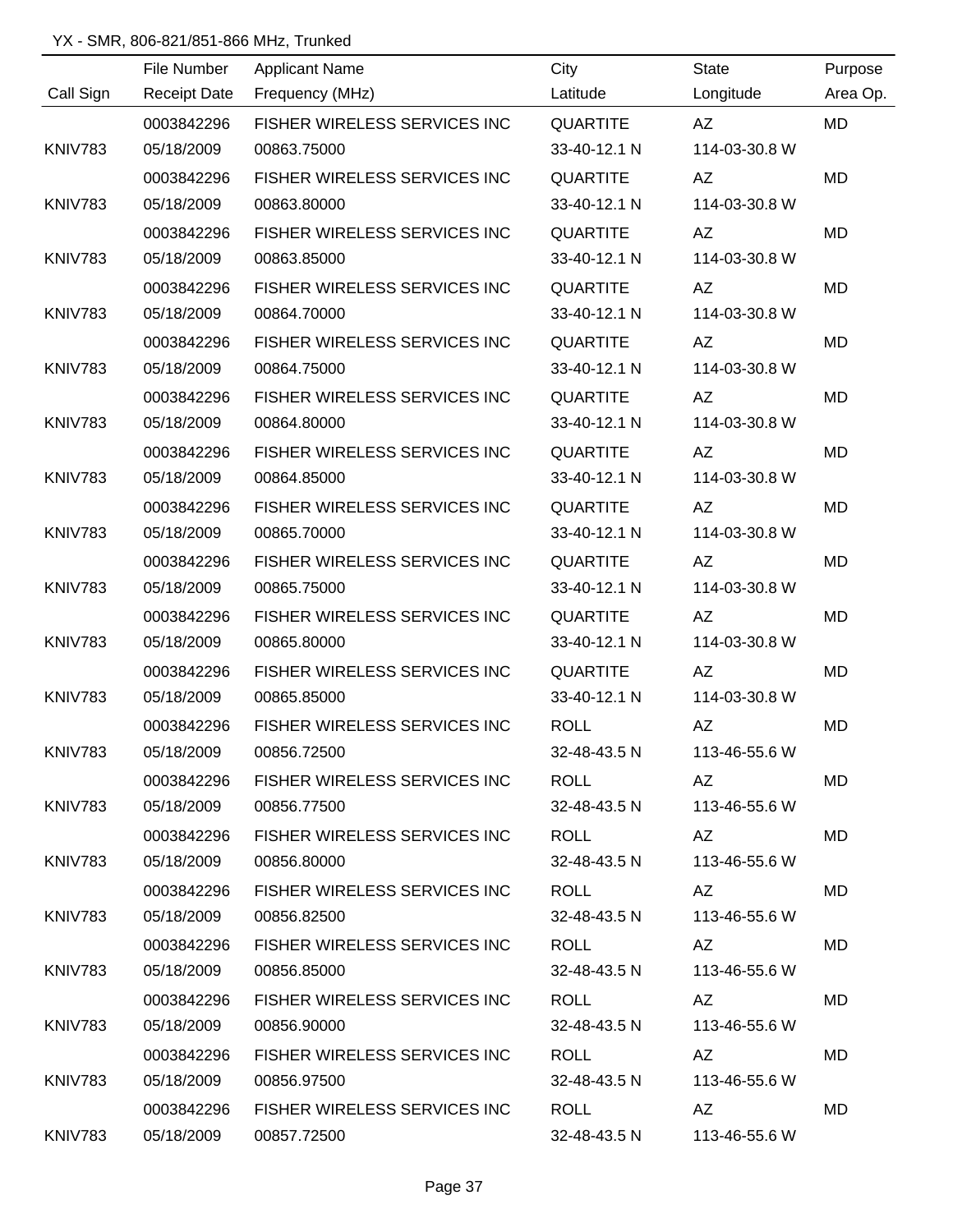|                | File Number         | <b>Applicant Name</b>               | City         | <b>State</b>                                                                                                                                                                                                                   | Purpose   |
|----------------|---------------------|-------------------------------------|--------------|--------------------------------------------------------------------------------------------------------------------------------------------------------------------------------------------------------------------------------|-----------|
| Call Sign      | <b>Receipt Date</b> | Frequency (MHz)                     | Latitude     | Longitude                                                                                                                                                                                                                      | Area Op.  |
|                | 0003842296          | FISHER WIRELESS SERVICES INC        | <b>ROLL</b>  | AZ                                                                                                                                                                                                                             | <b>MD</b> |
| <b>KNIV783</b> | 05/18/2009          | 00857.77500                         | 32-48-43.5 N | 113-46-55.6 W                                                                                                                                                                                                                  |           |
|                | 0003842296          | FISHER WIRELESS SERVICES INC        | <b>ROLL</b>  | AZ                                                                                                                                                                                                                             | <b>MD</b> |
| <b>KNIV783</b> | 05/18/2009          | 00857.80000                         | 32-48-43.5 N | 113-46-55.6 W                                                                                                                                                                                                                  |           |
|                | 0003842296          | <b>FISHER WIRELESS SERVICES INC</b> | <b>ROLL</b>  | AZ                                                                                                                                                                                                                             | <b>MD</b> |
| <b>KNIV783</b> | 05/18/2009          | 00857.82500                         | 32-48-43.5 N | 113-46-55.6 W                                                                                                                                                                                                                  |           |
|                | 0003842296          | FISHER WIRELESS SERVICES INC        | <b>ROLL</b>  | AZ                                                                                                                                                                                                                             | MD        |
| <b>KNIV783</b> | 05/18/2009          | 00857.97500                         | 32-48-43.5 N | 113-46-55.6 W                                                                                                                                                                                                                  |           |
|                | 0003842296          | FISHER WIRELESS SERVICES INC        | <b>ROLL</b>  | AZ                                                                                                                                                                                                                             | <b>MD</b> |
| <b>KNIV783</b> | 05/18/2009          | 00858.72500                         | 32-48-43.5 N | 113-46-55.6 W                                                                                                                                                                                                                  |           |
|                | 0003842296          | FISHER WIRELESS SERVICES INC        | <b>ROLL</b>  | AZ                                                                                                                                                                                                                             | MD        |
| <b>KNIV783</b> | 05/18/2009          | 00858.77500                         | 32-48-43.5 N | 113-46-55.6 W                                                                                                                                                                                                                  |           |
|                | 0003842296          | FISHER WIRELESS SERVICES INC        | <b>ROLL</b>  | AZ                                                                                                                                                                                                                             | MD        |
| <b>KNIV783</b> | 05/18/2009          | 00858.80000                         | 32-48-43.5 N | 113-46-55.6 W                                                                                                                                                                                                                  |           |
|                | 0003842296          | FISHER WIRELESS SERVICES INC        | <b>ROLL</b>  | <b>AZ</b>                                                                                                                                                                                                                      | MD        |
| <b>KNIV783</b> | 05/18/2009          | 00858.82500                         | 32-48-43.5 N | 113-46-55.6 W                                                                                                                                                                                                                  |           |
|                | 0003842296          | FISHER WIRELESS SERVICES INC        | <b>ROLL</b>  | AZ                                                                                                                                                                                                                             | <b>MD</b> |
| <b>KNIV783</b> | 05/18/2009          | 00858.97500                         | 32-48-43.5 N | 113-46-55.6 W                                                                                                                                                                                                                  |           |
|                | 0003842296          | FISHER WIRELESS SERVICES INC        | <b>ROLL</b>  | <b>AZ</b>                                                                                                                                                                                                                      | MD        |
| <b>KNIV783</b> | 05/18/2009          | 00859.72500                         | 32-48-43.5 N | 113-46-55.6 W                                                                                                                                                                                                                  |           |
|                | 0003842296          | FISHER WIRELESS SERVICES INC        | <b>ROLL</b>  | AZ                                                                                                                                                                                                                             | <b>MD</b> |
| <b>KNIV783</b> | 05/18/2009          | 00859.77500                         | 32-48-43.5 N | 113-46-55.6 W                                                                                                                                                                                                                  |           |
|                | 0003842296          | FISHER WIRELESS SERVICES INC        | <b>ROLL</b>  | <b>AZ</b>                                                                                                                                                                                                                      | MD        |
| KNIV783        | 05/18/2009          | 00859.80000                         | 32-48-43.5 N | 113-46-55.6 W                                                                                                                                                                                                                  |           |
|                | 0003842296          | FISHER WIRELESS SERVICES INC ROLL   |              | AZ and the set of the set of the set of the set of the set of the set of the set of the set of the set of the set of the set of the set of the set of the set of the set of the set of the set of the set of the set of the se | MD.       |
| KNIV783        | 05/18/2009          | 00859.82500                         | 32-48-43.5 N | 113-46-55.6 W                                                                                                                                                                                                                  |           |
|                | 0003842296          | FISHER WIRELESS SERVICES INC        | ROLL         | AZ and the set of the set of the set of the set of the set of the set of the set of the set of the set of the set of the set of the set of the set of the set of the set of the set of the set of the set of the set of the se | MD.       |
| KNIV783        | 05/18/2009          | 00859.97500                         | 32-48-43.5 N | 113-46-55.6 W                                                                                                                                                                                                                  |           |
|                | 0003842296          | FISHER WIRELESS SERVICES INC        | ROLL         | AZ                                                                                                                                                                                                                             | MD.       |
| KNIV783        | 05/18/2009          | 00860.72500                         | 32-48-43.5 N | 113-46-55.6 W                                                                                                                                                                                                                  |           |
|                | 0003842296          | FISHER WIRELESS SERVICES INC        | ROLL         | AZ                                                                                                                                                                                                                             | MD.       |
| KNIV783        | 05/18/2009          | 00860.77500                         | 32-48-43.5 N | 113-46-55.6 W                                                                                                                                                                                                                  |           |
|                | 0003842296          | FISHER WIRELESS SERVICES INC        | ROLL         | AZ                                                                                                                                                                                                                             | MD        |
| KNIV783        | 05/18/2009          | 00860.80000                         | 32-48-43.5 N | 113-46-55.6 W                                                                                                                                                                                                                  |           |
|                | 0003842296          | FISHER WIRELESS SERVICES INC        | ROLL         | AZ                                                                                                                                                                                                                             | MD        |
| KNIV783        | 05/18/2009          | 00860.82500                         | 32-48-43.5 N | 113-46-55.6 W                                                                                                                                                                                                                  |           |
|                | 0003842296          | <b>FISHER WIRELESS SERVICES INC</b> | ROLL         | AZ                                                                                                                                                                                                                             | MD.       |
| KNIV783        | 05/18/2009          | 00860.97500                         | 32-48-43.5 N | 113-46-55.6 W                                                                                                                                                                                                                  |           |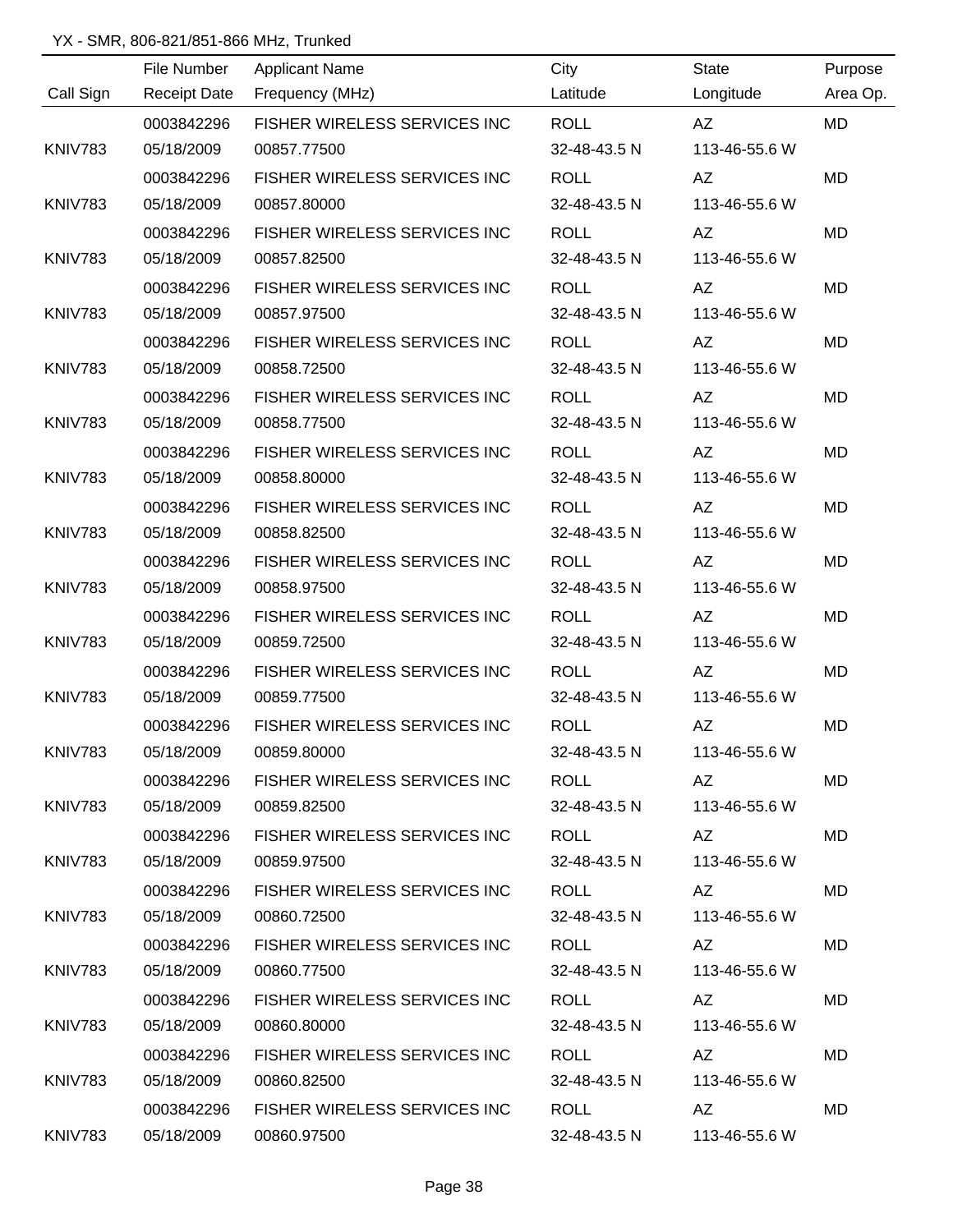|                | File Number         | <b>Applicant Name</b>               | City         | <b>State</b>                                                                                                                                                                                                                   | Purpose   |
|----------------|---------------------|-------------------------------------|--------------|--------------------------------------------------------------------------------------------------------------------------------------------------------------------------------------------------------------------------------|-----------|
| Call Sign      | <b>Receipt Date</b> | Frequency (MHz)                     | Latitude     | Longitude                                                                                                                                                                                                                      | Area Op.  |
|                | 0003842296          | FISHER WIRELESS SERVICES INC        | <b>ROLL</b>  | AZ                                                                                                                                                                                                                             | <b>MD</b> |
| <b>KNIV783</b> | 05/18/2009          | 00861.70000                         | 32-48-43.5 N | 113-46-55.6 W                                                                                                                                                                                                                  |           |
|                | 0003842296          | FISHER WIRELESS SERVICES INC        | <b>ROLL</b>  | AZ                                                                                                                                                                                                                             | <b>MD</b> |
| <b>KNIV783</b> | 05/18/2009          | 00861.75000                         | 32-48-43.5 N | 113-46-55.6 W                                                                                                                                                                                                                  |           |
|                | 0003842296          | FISHER WIRELESS SERVICES INC        | <b>ROLL</b>  | AZ                                                                                                                                                                                                                             | <b>MD</b> |
| <b>KNIV783</b> | 05/18/2009          | 00861.80000                         | 32-48-43.5 N | 113-46-55.6 W                                                                                                                                                                                                                  |           |
|                | 0003842296          | FISHER WIRELESS SERVICES INC        | <b>ROLL</b>  | AZ                                                                                                                                                                                                                             | MD        |
| <b>KNIV783</b> | 05/18/2009          | 00861.85000                         | 32-48-43.5 N | 113-46-55.6 W                                                                                                                                                                                                                  |           |
|                | 0003842296          | FISHER WIRELESS SERVICES INC        | <b>ROLL</b>  | AZ                                                                                                                                                                                                                             | MD        |
| <b>KNIV783</b> | 05/18/2009          | 00862.70000                         | 32-48-43.5 N | 113-46-55.6 W                                                                                                                                                                                                                  |           |
|                | 0003842296          | FISHER WIRELESS SERVICES INC        | <b>ROLL</b>  | AZ                                                                                                                                                                                                                             | MD        |
| <b>KNIV783</b> | 05/18/2009          | 00862.75000                         | 32-48-43.5 N | 113-46-55.6 W                                                                                                                                                                                                                  |           |
|                | 0003842296          | FISHER WIRELESS SERVICES INC        | <b>ROLL</b>  | AZ                                                                                                                                                                                                                             | <b>MD</b> |
| <b>KNIV783</b> | 05/18/2009          | 00862.80000                         | 32-48-43.5 N | 113-46-55.6 W                                                                                                                                                                                                                  |           |
|                | 0003842296          | FISHER WIRELESS SERVICES INC        | <b>ROLL</b>  | AZ                                                                                                                                                                                                                             | MD        |
| KNIV783        | 05/18/2009          | 00862.85000                         | 32-48-43.5 N | 113-46-55.6 W                                                                                                                                                                                                                  |           |
|                | 0003842296          | FISHER WIRELESS SERVICES INC        | <b>ROLL</b>  | <b>AZ</b>                                                                                                                                                                                                                      | MD        |
| KNIV783        | 05/18/2009          | 00863.70000                         | 32-48-43.5 N | 113-46-55.6 W                                                                                                                                                                                                                  |           |
|                | 0003842296          | FISHER WIRELESS SERVICES INC        | <b>ROLL</b>  | <b>AZ</b>                                                                                                                                                                                                                      | MD        |
| KNIV783        | 05/18/2009          | 00863.75000                         | 32-48-43.5 N | 113-46-55.6 W                                                                                                                                                                                                                  |           |
|                | 0003842296          | FISHER WIRELESS SERVICES INC        | <b>ROLL</b>  | AZ                                                                                                                                                                                                                             | <b>MD</b> |
| <b>KNIV783</b> | 05/18/2009          | 00863.80000                         | 32-48-43.5 N | 113-46-55.6 W                                                                                                                                                                                                                  |           |
|                | 0003842296          | <b>FISHER WIRELESS SERVICES INC</b> | <b>ROLL</b>  | AZ                                                                                                                                                                                                                             | MD        |
| KNIV783        | 05/18/2009          | 00863.85000                         | 32-48-43.5 N | 113-46-55.6 W                                                                                                                                                                                                                  |           |
|                | 0003842296          | FISHER WIRELESS SERVICES INC        | <b>ROLL</b>  | AZ                                                                                                                                                                                                                             | MD.       |
| KNIV783        | 05/18/2009          | 00864.70000                         | 32-48-43.5 N | 113-46-55.6 W                                                                                                                                                                                                                  |           |
|                | 0003842296          | FISHER WIRELESS SERVICES INC        | ROLL         | AZ and the set of the set of the set of the set of the set of the set of the set of the set of the set of the set of the set of the set of the set of the set of the set of the set of the set of the set of the set of the se | MD.       |
| KNIV783        | 05/18/2009          | 00864.75000                         | 32-48-43.5 N | 113-46-55.6 W                                                                                                                                                                                                                  |           |
|                | 0003842296          | FISHER WIRELESS SERVICES INC        | <b>ROLL</b>  | AZ                                                                                                                                                                                                                             | MD.       |
| KNIV783        | 05/18/2009          | 00864.80000                         | 32-48-43.5 N | 113-46-55.6 W                                                                                                                                                                                                                  |           |
|                | 0003842296          | FISHER WIRELESS SERVICES INC        | <b>ROLL</b>  | AZ                                                                                                                                                                                                                             | MD.       |
| <b>KNIV783</b> | 05/18/2009          | 00864.85000                         | 32-48-43.5 N | 113-46-55.6 W                                                                                                                                                                                                                  |           |
|                | 0003842296          | FISHER WIRELESS SERVICES INC        | <b>ROLL</b>  | AZ.                                                                                                                                                                                                                            | MD        |
| <b>KNIV783</b> | 05/18/2009          | 00865.70000                         | 32-48-43.5 N | 113-46-55.6 W                                                                                                                                                                                                                  |           |
|                | 0003842296          | <b>FISHER WIRELESS SERVICES INC</b> | ROLL         | AZ.                                                                                                                                                                                                                            | MD        |
| <b>KNIV783</b> | 05/18/2009          | 00865.75000                         | 32-48-43.5 N | 113-46-55.6 W                                                                                                                                                                                                                  |           |
|                | 0003842296          | <b>FISHER WIRELESS SERVICES INC</b> | ROLL         | AZ.                                                                                                                                                                                                                            | MD.       |
| KNIV783        | 05/18/2009          | 00865.80000                         | 32-48-43.5 N | 113-46-55.6 W                                                                                                                                                                                                                  |           |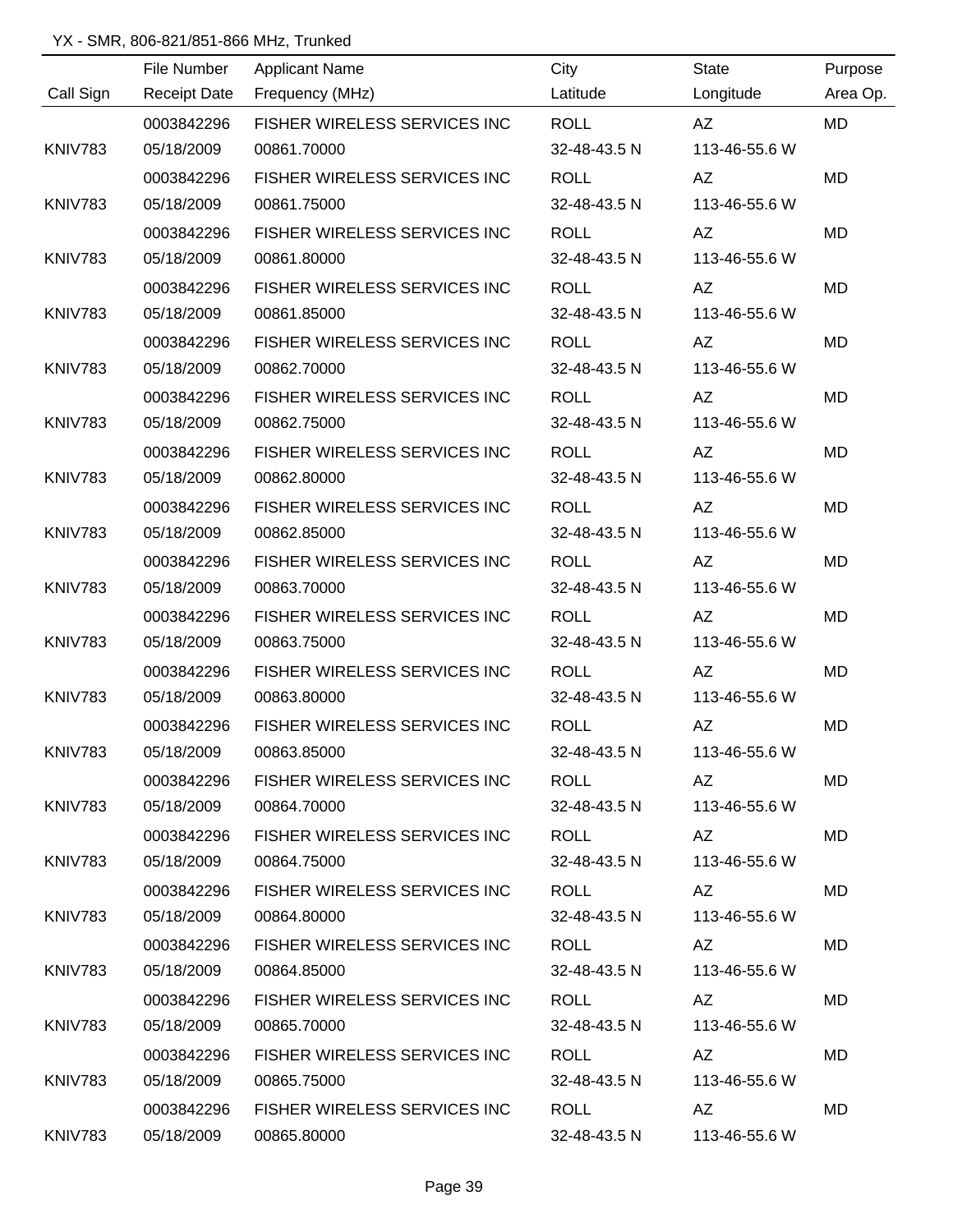|                | File Number         | <b>Applicant Name</b>               | City         | State                                                                                                                                                                                                                          | Purpose   |
|----------------|---------------------|-------------------------------------|--------------|--------------------------------------------------------------------------------------------------------------------------------------------------------------------------------------------------------------------------------|-----------|
| Call Sign      | <b>Receipt Date</b> | Frequency (MHz)                     | Latitude     | Longitude                                                                                                                                                                                                                      | Area Op.  |
|                | 0003842296          | FISHER WIRELESS SERVICES INC        | <b>ROLL</b>  | AZ                                                                                                                                                                                                                             | <b>MD</b> |
| <b>KNIV783</b> | 05/18/2009          | 00865.85000                         | 32-48-43.5 N | 113-46-55.6 W                                                                                                                                                                                                                  |           |
|                | 0003842296          | FISHER WIRELESS SERVICES INC        | <b>YUMA</b>  | AZ                                                                                                                                                                                                                             | <b>MD</b> |
| KNIV783        | 05/18/2009          | 00856.72500                         | 32-40-40.5 N | 114-38-31.0 W                                                                                                                                                                                                                  |           |
|                | 0003842296          | FISHER WIRELESS SERVICES INC        | <b>YUMA</b>  | AZ                                                                                                                                                                                                                             | MD        |
| <b>KNIV783</b> | 05/18/2009          | 00856.80000                         | 32-40-40.5 N | 114-38-31.0 W                                                                                                                                                                                                                  |           |
|                | 0003842296          | FISHER WIRELESS SERVICES INC        | <b>YUMA</b>  | AZ                                                                                                                                                                                                                             | MD        |
| KNIV783        | 05/18/2009          | 00856.82500                         | 32-40-40.5 N | 114-38-31.0 W                                                                                                                                                                                                                  |           |
|                | 0003842296          | FISHER WIRELESS SERVICES INC        | <b>YUMA</b>  | AZ                                                                                                                                                                                                                             | <b>MD</b> |
| <b>KNIV783</b> | 05/18/2009          | 00856.85000                         | 32-40-40.5 N | 114-38-31.0 W                                                                                                                                                                                                                  |           |
|                | 0003842296          | FISHER WIRELESS SERVICES INC        | <b>YUMA</b>  | AZ                                                                                                                                                                                                                             | MD        |
| <b>KNIV783</b> | 05/18/2009          | 00856.90000                         | 32-40-40.5 N | 114-38-31.0 W                                                                                                                                                                                                                  |           |
|                | 0003842296          | FISHER WIRELESS SERVICES INC        | <b>YUMA</b>  | <b>AZ</b>                                                                                                                                                                                                                      | <b>MD</b> |
| <b>KNIV783</b> | 05/18/2009          | 00856.97500                         | 32-40-40.5 N | 114-38-31.0 W                                                                                                                                                                                                                  |           |
|                | 0003842296          | FISHER WIRELESS SERVICES INC        | <b>YUMA</b>  | <b>AZ</b>                                                                                                                                                                                                                      | <b>MD</b> |
| KNIV783        | 05/18/2009          | 00857.72500                         | 32-40-40.5 N | 114-38-31.0 W                                                                                                                                                                                                                  |           |
|                | 0003842296          | FISHER WIRELESS SERVICES INC        | <b>YUMA</b>  | AZ                                                                                                                                                                                                                             | <b>MD</b> |
| KNIV783        | 05/18/2009          | 00857.80000                         | 32-40-40.5 N | 114-38-31.0 W                                                                                                                                                                                                                  |           |
|                | 0003842296          | FISHER WIRELESS SERVICES INC        | <b>YUMA</b>  | AZ                                                                                                                                                                                                                             | <b>MD</b> |
| <b>KNIV783</b> | 05/18/2009          | 00857.82500                         | 32-40-40.5 N | 114-38-31.0 W                                                                                                                                                                                                                  |           |
|                | 0003842296          | <b>FISHER WIRELESS SERVICES INC</b> | <b>YUMA</b>  | AZ                                                                                                                                                                                                                             | <b>MD</b> |
| KNIV783        | 05/18/2009          | 00857.97500                         | 32-40-40.5 N | 114-38-31.0 W                                                                                                                                                                                                                  |           |
|                | 0003842296          | FISHER WIRELESS SERVICES INC        | <b>YUMA</b>  | AZ                                                                                                                                                                                                                             | MD        |
| KNIV783        | 05/18/2009          | 00858.72500                         | 32-40-40.5 N | 114-38-31.0 W                                                                                                                                                                                                                  |           |
|                | 0003842296          | FISHER WIRELESS SERVICES INC YUMA   |              | AZ                                                                                                                                                                                                                             | MD        |
| KNIV783        | 05/18/2009          | 00858.80000                         | 32-40-40.5 N | 114-38-31.0 W                                                                                                                                                                                                                  |           |
|                | 0003842296          | FISHER WIRELESS SERVICES INC YUMA   |              | AZ                                                                                                                                                                                                                             | <b>MD</b> |
| KNIV783        | 05/18/2009          | 00858.82500                         | 32-40-40.5 N | 114-38-31.0 W                                                                                                                                                                                                                  |           |
|                | 0003842296          | FISHER WIRELESS SERVICES INC YUMA   |              | AZ                                                                                                                                                                                                                             | MD        |
| KNIV783        | 05/18/2009          | 00858.97500                         | 32-40-40.5 N | 114-38-31.0 W                                                                                                                                                                                                                  |           |
|                | 0003842296          | FISHER WIRELESS SERVICES INC        | YUMA         | AZ and the set of the set of the set of the set of the set of the set of the set of the set of the set of the set of the set of the set of the set of the set of the set of the set of the set of the set of the set of the se | MD        |
| KNIV783        | 05/18/2009          | 00859.72500                         | 32-40-40.5 N | 114-38-31.0 W                                                                                                                                                                                                                  |           |
|                | 0003842296          | FISHER WIRELESS SERVICES INC        | YUMA         | AZ DO                                                                                                                                                                                                                          | MD        |
| KNIV783        | 05/18/2009          | 00859.80000                         | 32-40-40.5 N | 114-38-31.0 W                                                                                                                                                                                                                  |           |
|                | 0003842296          | FISHER WIRELESS SERVICES INC        | YUMA         | AZ <b>Santa</b>                                                                                                                                                                                                                | <b>MD</b> |
| KNIV783        | 05/18/2009          | 00859.82500                         | 32-40-40.5 N | 114-38-31.0 W                                                                                                                                                                                                                  |           |
|                | 0003842296          | FISHER WIRELESS SERVICES INC YUMA   |              |                                                                                                                                                                                                                                | MD        |
| KNIV783        | 05/18/2009          | 00859.97500                         |              | 32-40-40.5 N 114-38-31.0 W                                                                                                                                                                                                     |           |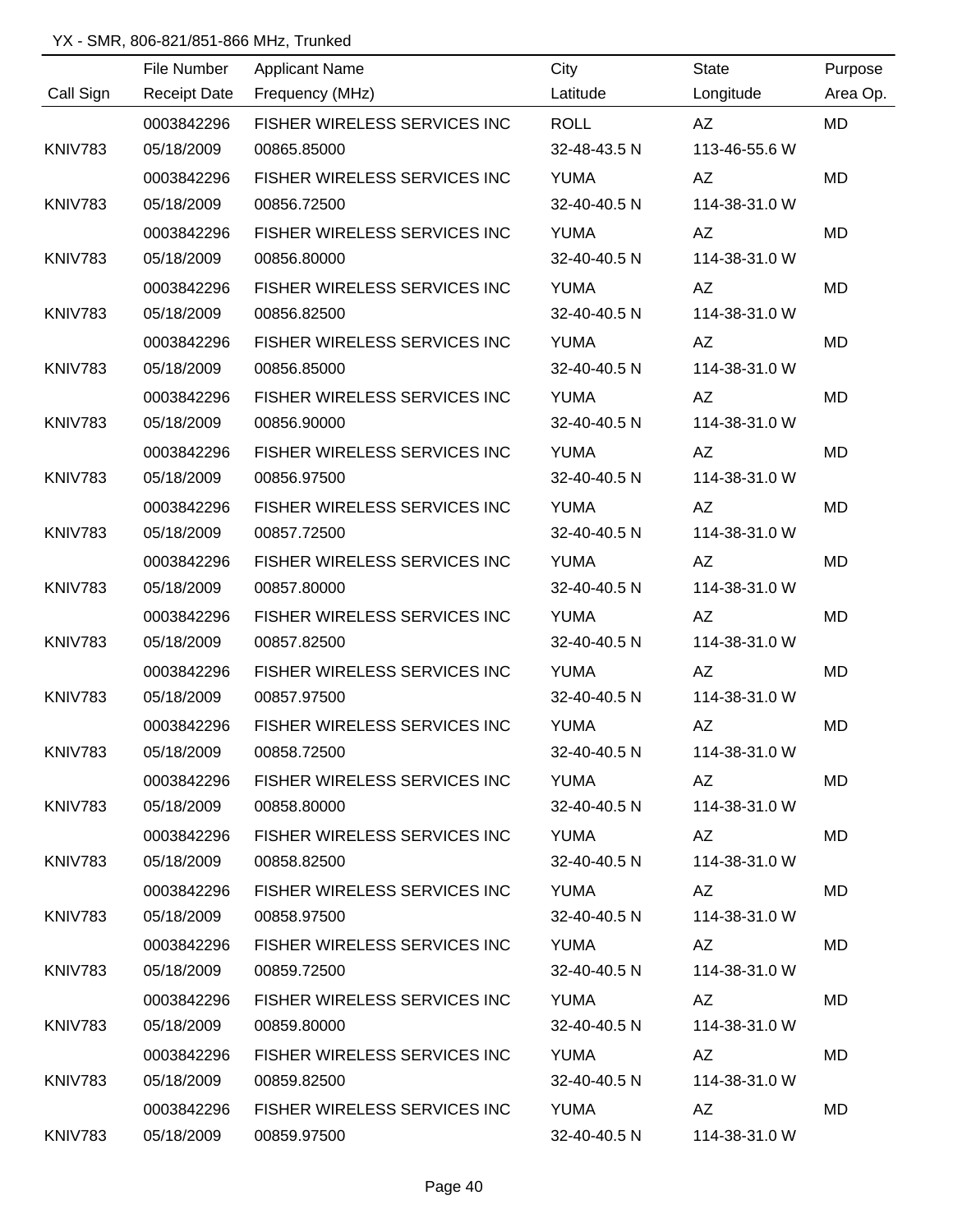|                | File Number         | <b>Applicant Name</b>               | City         | State                                                                                                                                                                                                                          | Purpose   |
|----------------|---------------------|-------------------------------------|--------------|--------------------------------------------------------------------------------------------------------------------------------------------------------------------------------------------------------------------------------|-----------|
| Call Sign      | <b>Receipt Date</b> | Frequency (MHz)                     | Latitude     | Longitude                                                                                                                                                                                                                      | Area Op.  |
|                | 0003842296          | FISHER WIRELESS SERVICES INC        | <b>YUMA</b>  | AZ                                                                                                                                                                                                                             | <b>MD</b> |
| <b>KNIV783</b> | 05/18/2009          | 00860.72500                         | 32-40-40.5 N | 114-38-31.0 W                                                                                                                                                                                                                  |           |
|                | 0003842296          | FISHER WIRELESS SERVICES INC        | <b>YUMA</b>  | AZ                                                                                                                                                                                                                             | <b>MD</b> |
| KNIV783        | 05/18/2009          | 00860.80000                         | 32-40-40.5 N | 114-38-31.0 W                                                                                                                                                                                                                  |           |
|                | 0003842296          | FISHER WIRELESS SERVICES INC        | <b>YUMA</b>  | AZ                                                                                                                                                                                                                             | MD        |
| <b>KNIV783</b> | 05/18/2009          | 00860.82500                         | 32-40-40.5 N | 114-38-31.0 W                                                                                                                                                                                                                  |           |
|                | 0003842296          | FISHER WIRELESS SERVICES INC        | <b>YUMA</b>  | AZ                                                                                                                                                                                                                             | MD        |
| KNIV783        | 05/18/2009          | 00860.97500                         | 32-40-40.5 N | 114-38-31.0 W                                                                                                                                                                                                                  |           |
|                | 0003842296          | FISHER WIRELESS SERVICES INC        | <b>YUMA</b>  | AZ                                                                                                                                                                                                                             | <b>MD</b> |
| <b>KNIV783</b> | 05/18/2009          | 00861.70000                         | 32-40-40.5 N | 114-38-31.0 W                                                                                                                                                                                                                  |           |
|                | 0003842296          | FISHER WIRELESS SERVICES INC        | <b>YUMA</b>  | AZ                                                                                                                                                                                                                             | MD        |
| <b>KNIV783</b> | 05/18/2009          | 00861.75000                         | 32-40-40.5 N | 114-38-31.0 W                                                                                                                                                                                                                  |           |
|                | 0003842296          | FISHER WIRELESS SERVICES INC        | <b>YUMA</b>  | <b>AZ</b>                                                                                                                                                                                                                      | <b>MD</b> |
| <b>KNIV783</b> | 05/18/2009          | 00861.80000                         | 32-40-40.5 N | 114-38-31.0 W                                                                                                                                                                                                                  |           |
|                | 0003842296          | FISHER WIRELESS SERVICES INC        | <b>YUMA</b>  | <b>AZ</b>                                                                                                                                                                                                                      | <b>MD</b> |
| KNIV783        | 05/18/2009          | 00861.85000                         | 32-40-40.5 N | 114-38-31.0 W                                                                                                                                                                                                                  |           |
|                | 0003842296          | FISHER WIRELESS SERVICES INC        | <b>YUMA</b>  | AZ                                                                                                                                                                                                                             | <b>MD</b> |
| KNIV783        | 05/18/2009          | 00862.70000                         | 32-40-40.5 N | 114-38-31.0 W                                                                                                                                                                                                                  |           |
|                | 0003842296          | FISHER WIRELESS SERVICES INC        | <b>YUMA</b>  | AZ                                                                                                                                                                                                                             | <b>MD</b> |
| <b>KNIV783</b> | 05/18/2009          | 00862.75000                         | 32-40-40.5 N | 114-38-31.0 W                                                                                                                                                                                                                  |           |
|                | 0003842296          | <b>FISHER WIRELESS SERVICES INC</b> | <b>YUMA</b>  | AZ                                                                                                                                                                                                                             | <b>MD</b> |
| KNIV783        | 05/18/2009          | 00862.80000                         | 32-40-40.5 N | 114-38-31.0 W                                                                                                                                                                                                                  |           |
|                | 0003842296          | FISHER WIRELESS SERVICES INC        | <b>YUMA</b>  | AZ                                                                                                                                                                                                                             | MD        |
| KNIV783        | 05/18/2009          | 00862.85000                         | 32-40-40.5 N | 114-38-31.0 W                                                                                                                                                                                                                  |           |
|                | 0003842296          | FISHER WIRELESS SERVICES INC YUMA   |              | AZ                                                                                                                                                                                                                             | MD        |
| KNIV783        | 05/18/2009          | 00863.70000                         | 32-40-40.5 N | 114-38-31.0 W                                                                                                                                                                                                                  |           |
|                | 0003842296          | FISHER WIRELESS SERVICES INC YUMA   |              | AZ                                                                                                                                                                                                                             | <b>MD</b> |
| <b>KNIV783</b> | 05/18/2009          | 00863.75000                         | 32-40-40.5 N | 114-38-31.0 W                                                                                                                                                                                                                  |           |
|                | 0003842296          | FISHER WIRELESS SERVICES INC YUMA   |              | AZ                                                                                                                                                                                                                             | MD        |
| KNIV783        | 05/18/2009          | 00863.80000                         | 32-40-40.5 N | 114-38-31.0 W                                                                                                                                                                                                                  |           |
|                | 0003842296          | FISHER WIRELESS SERVICES INC        | YUMA         | AZ and the set of the set of the set of the set of the set of the set of the set of the set of the set of the set of the set of the set of the set of the set of the set of the set of the set of the set of the set of the se | <b>MD</b> |
| KNIV783        | 05/18/2009          | 00863.85000                         | 32-40-40.5 N | 114-38-31.0 W                                                                                                                                                                                                                  |           |
|                | 0003842296          | FISHER WIRELESS SERVICES INC        | YUMA         | AZ <sub>1</sub>                                                                                                                                                                                                                | MD        |
| KNIV783        | 05/18/2009          | 00864.70000                         | 32-40-40.5 N | 114-38-31.0 W                                                                                                                                                                                                                  |           |
|                | 0003842296          | FISHER WIRELESS SERVICES INC        | YUMA         | AZ <b>Santa</b>                                                                                                                                                                                                                | <b>MD</b> |
| KNIV783        | 05/18/2009          | 00864.75000                         | 32-40-40.5 N | 114-38-31.0 W                                                                                                                                                                                                                  |           |
|                | 0003842296          | FISHER WIRELESS SERVICES INC YUMA   |              |                                                                                                                                                                                                                                | MD        |
| KNIV783        | 05/18/2009          | 00864.80000                         |              | 32-40-40.5 N 114-38-31.0 W                                                                                                                                                                                                     |           |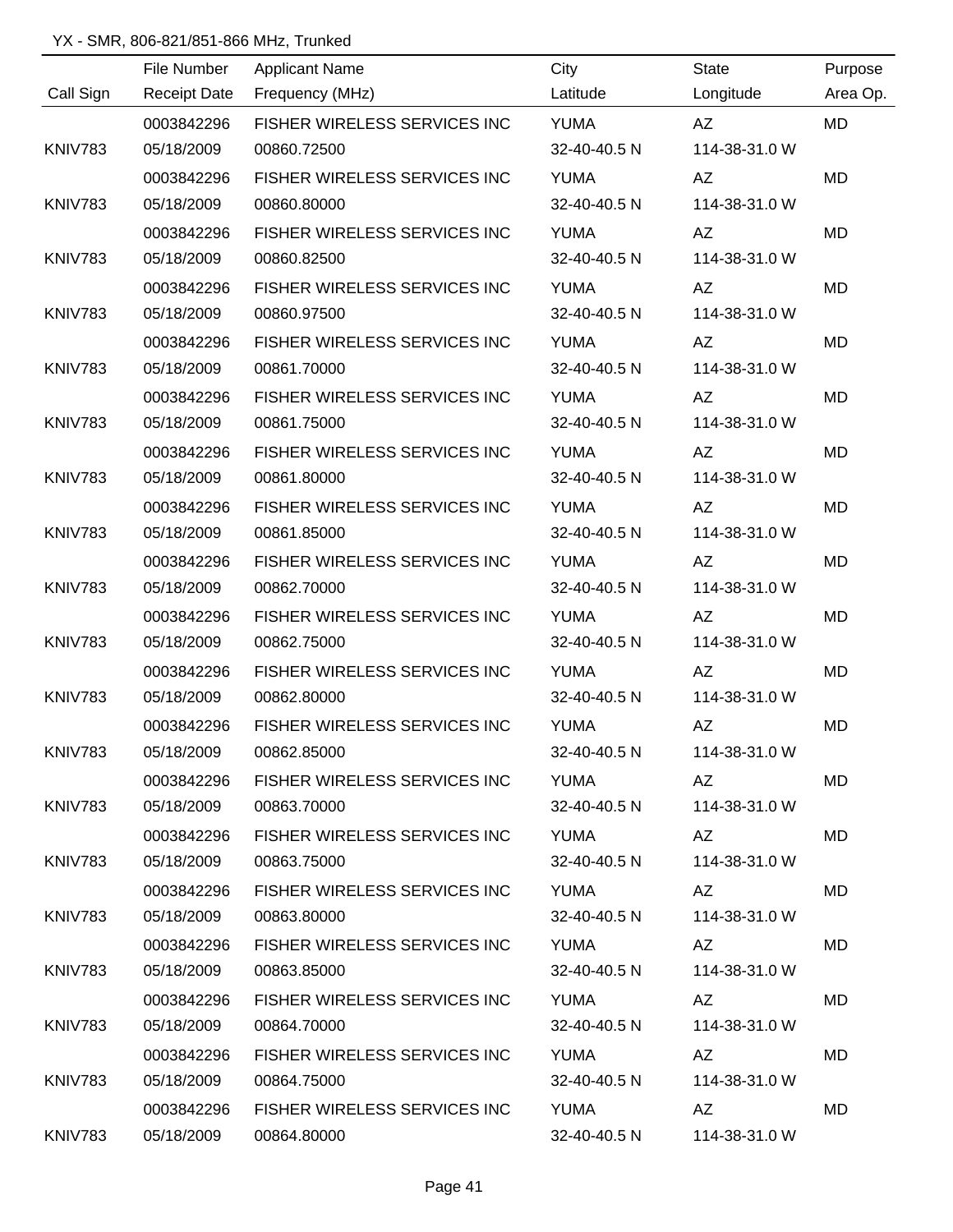|                | File Number         | <b>Applicant Name</b>        | City          | <b>State</b>  | Purpose   |
|----------------|---------------------|------------------------------|---------------|---------------|-----------|
| Call Sign      | <b>Receipt Date</b> | Frequency (MHz)              | Latitude      | Longitude     | Area Op.  |
|                | 0003842296          | FISHER WIRELESS SERVICES INC | <b>YUMA</b>   | AZ            | <b>MD</b> |
| <b>KNIV783</b> | 05/18/2009          | 00864.85000                  | 32-40-40.5 N  | 114-38-31.0 W |           |
|                | 0003842296          | FISHER WIRELESS SERVICES INC | <b>YUMA</b>   | AZ            | <b>MD</b> |
| <b>KNIV783</b> | 05/18/2009          | 00865.70000                  | 32-40-40.5 N  | 114-38-31.0 W |           |
|                | 0003842296          | FISHER WIRELESS SERVICES INC | <b>YUMA</b>   | AZ            | MD        |
| <b>KNIV783</b> | 05/18/2009          | 00865.75000                  | 32-40-40.5 N  | 114-38-31.0 W |           |
|                | 0003842296          | FISHER WIRELESS SERVICES INC | <b>YUMA</b>   | AZ            | MD        |
| KNIV783        | 05/18/2009          | 00865.80000                  | 32-40-40.5 N  | 114-38-31.0 W |           |
|                | 0003842296          | FISHER WIRELESS SERVICES INC | <b>YUMA</b>   | AZ            | MD        |
| <b>KNIV783</b> | 05/18/2009          | 00865.85000                  | 32-40-40.5 N  | 114-38-31.0 W |           |
|                | 0003842301          | FISHER WIRELESS SERVICES INC |               |               | MD        |
| WNYZ775        | 05/18/2009          | 00806.00000 - 00821.00000    |               |               | A         |
|                | 0003842301          | FISHER WIRELESS SERVICES INC | <b>Blythe</b> | CA            | MD        |
| WNYZ775        | 05/18/2009          | 00856.72500                  | 33-35-59.5 N  | 114-36-08.0 W |           |
|                | 0003842301          | FISHER WIRELESS SERVICES INC | <b>Blythe</b> | CA            | <b>MD</b> |
| WNYZ775        | 05/18/2009          | 00856.77500                  | 33-35-59.5 N  | 114-36-08.0 W |           |
|                | 0003842301          | FISHER WIRELESS SERVICES INC | <b>Blythe</b> | CA            | <b>MD</b> |
| WNYZ775        | 05/18/2009          | 00856.80000                  | 33-35-59.5 N  | 114-36-08.0 W |           |
|                | 0003842301          | FISHER WIRELESS SERVICES INC | <b>Blythe</b> | CA            | <b>MD</b> |
| WNYZ775        | 05/18/2009          | 00856.85000                  | 33-35-59.5 N  | 114-36-08.0 W |           |
|                | 0003842301          | FISHER WIRELESS SERVICES INC | <b>Blythe</b> | CA            | MD        |
| WNYZ775        | 05/18/2009          | 00856.90000                  | 33-35-59.5 N  | 114-36-08.0 W |           |
|                | 0003842301          | FISHER WIRELESS SERVICES INC | <b>Blythe</b> | CA            | <b>MD</b> |
| WNYZ775        | 05/18/2009          | 00856.97500                  | 33-35-59.5 N  | 114-36-08.0 W |           |
|                | 0003842301          | FISHER WIRELESS SERVICES INC | <b>Blythe</b> | CA            | <b>MD</b> |
| WNYZ775        | 05/18/2009          | 00857.72500                  | 33-35-59.5 N  | 114-36-08.0 W |           |
|                | 0003842301          | FISHER WIRELESS SERVICES INC | <b>Blythe</b> | CA            | <b>MD</b> |
| WNYZ775        | 05/18/2009          | 00857.77500                  | 33-35-59.5 N  | 114-36-08.0 W |           |
|                | 0003842301          | FISHER WIRELESS SERVICES INC | <b>Blythe</b> | CA            | MD        |
| WNYZ775        | 05/18/2009          | 00857.80000                  | 33-35-59.5 N  | 114-36-08.0 W |           |
|                | 0003842301          | FISHER WIRELESS SERVICES INC | <b>Blythe</b> | CA            | <b>MD</b> |
| WNYZ775        | 05/18/2009          | 00857.97500                  | 33-35-59.5 N  | 114-36-08.0 W |           |
|                | 0003842301          | FISHER WIRELESS SERVICES INC | <b>Blythe</b> | CA            | MD        |
| WNYZ775        | 05/18/2009          | 00858.72500                  | 33-35-59.5 N  | 114-36-08.0 W |           |
|                | 0003842301          | FISHER WIRELESS SERVICES INC | <b>Blythe</b> | CA            | <b>MD</b> |
| WNYZ775        | 05/18/2009          | 00858.77500                  | 33-35-59.5 N  | 114-36-08.0 W |           |
|                | 0003842301          | FISHER WIRELESS SERVICES INC | <b>Blythe</b> | CA            | MD        |
| WNYZ775        | 05/18/2009          | 00858.80000                  | 33-35-59.5 N  | 114-36-08.0 W |           |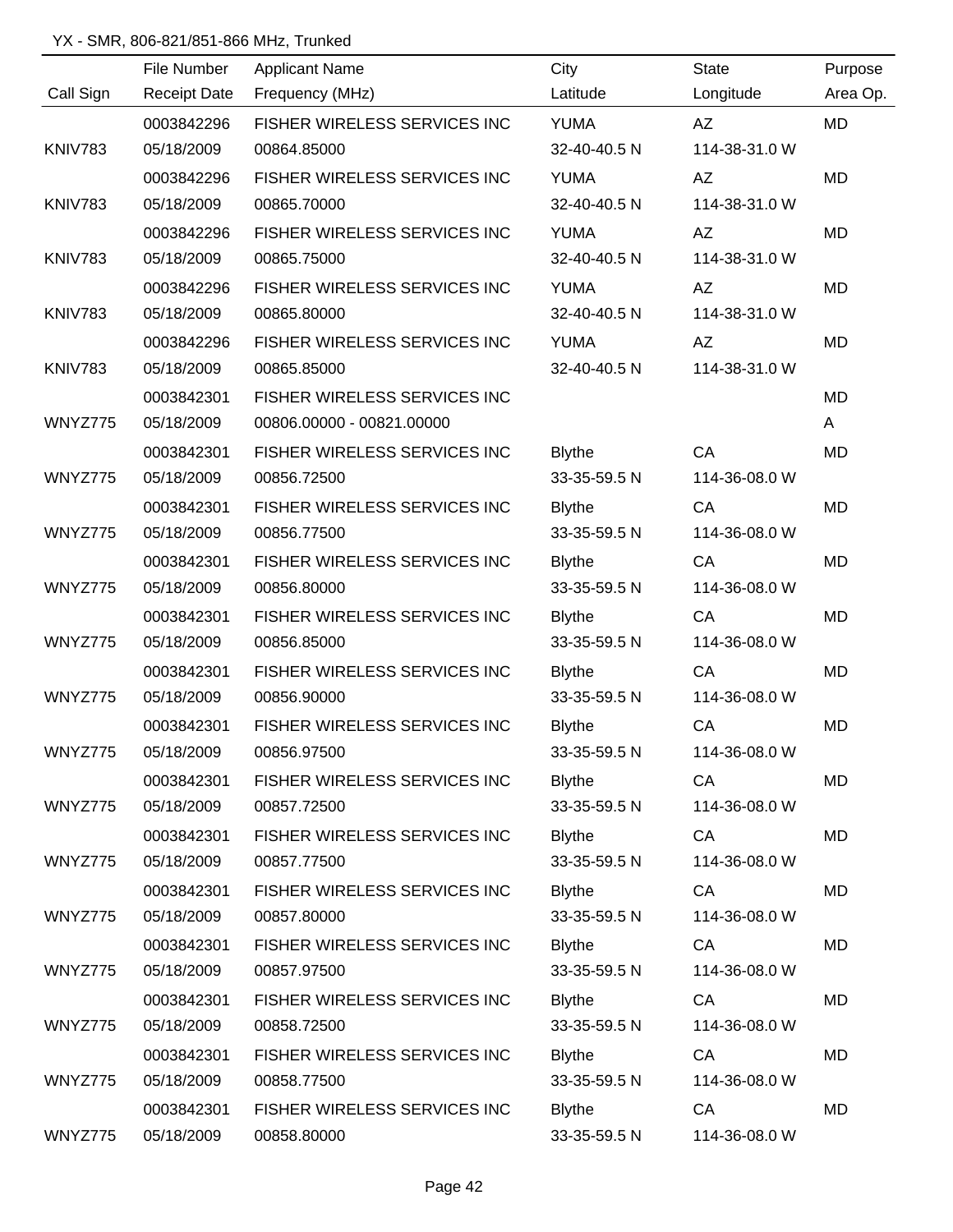|           | File Number         | <b>Applicant Name</b>        | City          | <b>State</b>  | Purpose   |
|-----------|---------------------|------------------------------|---------------|---------------|-----------|
| Call Sign | <b>Receipt Date</b> | Frequency (MHz)              | Latitude      | Longitude     | Area Op.  |
|           | 0003842301          | FISHER WIRELESS SERVICES INC | <b>Blythe</b> | CA            | <b>MD</b> |
| WNYZ775   | 05/18/2009          | 00858.97500                  | 33-35-59.5 N  | 114-36-08.0 W |           |
|           | 0003842301          | FISHER WIRELESS SERVICES INC | <b>Blythe</b> | CA            | <b>MD</b> |
| WNYZ775   | 05/18/2009          | 00859.72500                  | 33-35-59.5 N  | 114-36-08.0 W |           |
|           | 0003842301          | FISHER WIRELESS SERVICES INC | <b>Blythe</b> | CA            | MD        |
| WNYZ775   | 05/18/2009          | 00859.77500                  | 33-35-59.5 N  | 114-36-08.0 W |           |
|           | 0003842301          | FISHER WIRELESS SERVICES INC | <b>Blythe</b> | CA            | <b>MD</b> |
| WNYZ775   | 05/18/2009          | 00859.80000                  | 33-35-59.5 N  | 114-36-08.0 W |           |
|           | 0003842301          | FISHER WIRELESS SERVICES INC | <b>Blythe</b> | CA            | <b>MD</b> |
| WNYZ775   | 05/18/2009          | 00859.97500                  | 33-35-59.5 N  | 114-36-08.0 W |           |
|           | 0003842301          | FISHER WIRELESS SERVICES INC | <b>Blythe</b> | CA            | <b>MD</b> |
| WNYZ775   | 05/18/2009          | 00860.72500                  | 33-35-59.5 N  | 114-36-08.0 W |           |
|           | 0003842301          | FISHER WIRELESS SERVICES INC | <b>Blythe</b> | CA            | <b>MD</b> |
| WNYZ775   | 05/18/2009          | 00860.77500                  | 33-35-59.5 N  | 114-36-08.0 W |           |
|           | 0003842301          | FISHER WIRELESS SERVICES INC | <b>Blythe</b> | CA            | <b>MD</b> |
| WNYZ775   | 05/18/2009          | 00860.80000                  | 33-35-59.5 N  | 114-36-08.0 W |           |
|           | 0003842301          | FISHER WIRELESS SERVICES INC | <b>Blythe</b> | CA            | <b>MD</b> |
| WNYZ775   | 05/18/2009          | 00860.97500                  | 33-35-59.5 N  | 114-36-08.0 W |           |
|           | 0003842301          | FISHER WIRELESS SERVICES INC | <b>Blythe</b> | CA            | <b>MD</b> |
| WNYZ775   | 05/18/2009          | 00861.70000                  | 33-35-59.5 N  | 114-36-08.0 W |           |
|           | 0003842301          | FISHER WIRELESS SERVICES INC | <b>Blythe</b> | CA            | <b>MD</b> |
| WNYZ775   | 05/18/2009          | 00861.75000                  | 33-35-59.5 N  | 114-36-08.0 W |           |
|           | 0003842301          | FISHER WIRELESS SERVICES INC | <b>Blythe</b> | CA            | <b>MD</b> |
| WNYZ775   | 05/18/2009          | 00861.80000                  | 33-35-59.5 N  | 114-36-08.0 W |           |
|           | 0003842301          | FISHER WIRELESS SERVICES INC | <b>Blythe</b> | CA            | <b>MD</b> |
| WNYZ775   | 05/18/2009          | 00861.85000                  | 33-35-59.5 N  | 114-36-08.0 W |           |
|           | 0003842301          | FISHER WIRELESS SERVICES INC | <b>Blythe</b> | CA            | MD        |
| WNYZ775   | 05/18/2009          | 00862.70000                  | 33-35-59.5 N  | 114-36-08.0 W |           |
|           | 0003842301          | FISHER WIRELESS SERVICES INC | <b>Blythe</b> | CA            | <b>MD</b> |
| WNYZ775   | 05/18/2009          | 00862.75000                  | 33-35-59.5 N  | 114-36-08.0 W |           |
|           | 0003842301          | FISHER WIRELESS SERVICES INC | <b>Blythe</b> | CA            | <b>MD</b> |
| WNYZ775   | 05/18/2009          | 00862.80000                  | 33-35-59.5 N  | 114-36-08.0 W |           |
|           | 0003842301          | FISHER WIRELESS SERVICES INC | <b>Blythe</b> | CA            | <b>MD</b> |
| WNYZ775   | 05/18/2009          | 00862.85000                  | 33-35-59.5 N  | 114-36-08.0 W |           |
|           | 0003842301          | FISHER WIRELESS SERVICES INC | <b>Blythe</b> | CA            | MD        |
| WNYZ775   | 05/18/2009          | 00863.70000                  | 33-35-59.5 N  | 114-36-08.0 W |           |
|           | 0003842301          | FISHER WIRELESS SERVICES INC | <b>Blythe</b> | CA            | <b>MD</b> |
| WNYZ775   | 05/18/2009          | 00863.75000                  | 33-35-59.5 N  | 114-36-08.0 W |           |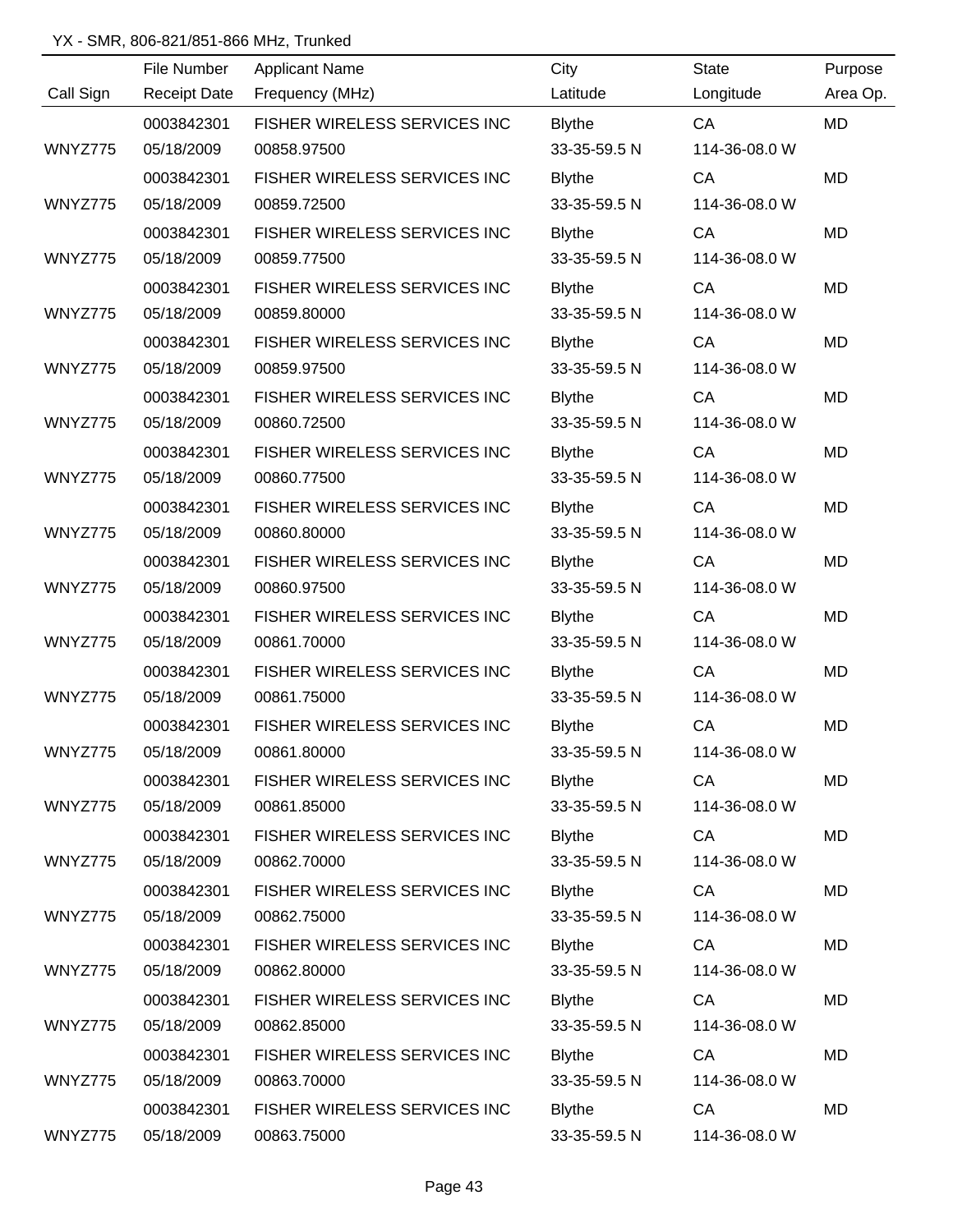|           | File Number         | <b>Applicant Name</b>               | City          | <b>State</b>  | Purpose   |
|-----------|---------------------|-------------------------------------|---------------|---------------|-----------|
| Call Sign | <b>Receipt Date</b> | Frequency (MHz)                     | Latitude      | Longitude     | Area Op.  |
|           | 0003842301          | FISHER WIRELESS SERVICES INC        | <b>Blythe</b> | CA            | <b>MD</b> |
| WNYZ775   | 05/18/2009          | 00863.80000                         | 33-35-59.5 N  | 114-36-08.0 W |           |
|           | 0003842301          | FISHER WIRELESS SERVICES INC        | <b>Blythe</b> | CA            | <b>MD</b> |
| WNYZ775   | 05/18/2009          | 00863.85000                         | 33-35-59.5 N  | 114-36-08.0 W |           |
|           | 0003842301          | FISHER WIRELESS SERVICES INC        | <b>Blythe</b> | CA            | MD        |
| WNYZ775   | 05/18/2009          | 00864.70000                         | 33-35-59.5 N  | 114-36-08.0 W |           |
|           | 0003842301          | FISHER WIRELESS SERVICES INC        | <b>Blythe</b> | CA            | MD        |
| WNYZ775   | 05/18/2009          | 00864.75000                         | 33-35-59.5 N  | 114-36-08.0 W |           |
|           | 0003842301          | FISHER WIRELESS SERVICES INC        | <b>Blythe</b> | CA            | <b>MD</b> |
| WNYZ775   | 05/18/2009          | 00864.80000                         | 33-35-59.5 N  | 114-36-08.0 W |           |
|           | 0003842301          | FISHER WIRELESS SERVICES INC        | <b>Blythe</b> | CA            | MD        |
| WNYZ775   | 05/18/2009          | 00864.85000                         | 33-35-59.5 N  | 114-36-08.0 W |           |
|           | 0003842301          | FISHER WIRELESS SERVICES INC        | <b>Blythe</b> | CA            | <b>MD</b> |
| WNYZ775   | 05/18/2009          | 00865.70000                         | 33-35-59.5 N  | 114-36-08.0 W |           |
|           | 0003842301          | FISHER WIRELESS SERVICES INC        | <b>Blythe</b> | CA            | <b>MD</b> |
| WNYZ775   | 05/18/2009          | 00865.75000                         | 33-35-59.5 N  | 114-36-08.0 W |           |
|           | 0003842301          | FISHER WIRELESS SERVICES INC        | <b>Blythe</b> | CA            | <b>MD</b> |
| WNYZ775   | 05/18/2009          | 00865.80000                         | 33-35-59.5 N  | 114-36-08.0 W |           |
|           | 0003842301          | FISHER WIRELESS SERVICES INC        | <b>Blythe</b> | CA            | <b>MD</b> |
| WNYZ775   | 05/18/2009          | 00865.85000                         | 33-35-59.5 N  | 114-36-08.0 W |           |
|           | 0003842301          | FISHER WIRELESS SERVICES INC        | <b>Blythe</b> | CA            | <b>MD</b> |
| WNYZ775   | 05/18/2009          | 00856.72500                         | 33-45-00.1 N  | 114-31-21.8 W |           |
|           | 0003842301          | <b>FISHER WIRELESS SERVICES INC</b> | <b>Blythe</b> | CA            | <b>MD</b> |
| WNYZ775   | 05/18/2009          | 00856.77500                         | 33-45-00.1 N  | 114-31-21.8 W |           |
|           | 0003842301          | FISHER WIRELESS SERVICES INC        | <b>Blythe</b> | CA            | <b>MD</b> |
| WNYZ775   | 05/18/2009          | 00856.80000                         | 33-45-00.1 N  | 114-31-21.8 W |           |
|           | 0003842301          | FISHER WIRELESS SERVICES INC        | <b>Blythe</b> | CA            | MD        |
| WNYZ775   | 05/18/2009          | 00856.85000                         | 33-45-00.1 N  | 114-31-21.8 W |           |
|           | 0003842301          | FISHER WIRELESS SERVICES INC        | <b>Blythe</b> | CA            | <b>MD</b> |
| WNYZ775   | 05/18/2009          | 00856.90000                         | 33-45-00.1 N  | 114-31-21.8 W |           |
|           | 0003842301          | FISHER WIRELESS SERVICES INC        | <b>Blythe</b> | CA            | <b>MD</b> |
| WNYZ775   | 05/18/2009          | 00856.97500                         | 33-45-00.1 N  | 114-31-21.8 W |           |
|           | 0003842301          | FISHER WIRELESS SERVICES INC        | <b>Blythe</b> | CA            | <b>MD</b> |
| WNYZ775   | 05/18/2009          | 00857.72500                         | 33-45-00.1 N  | 114-31-21.8 W |           |
|           | 0003842301          | FISHER WIRELESS SERVICES INC        | <b>Blythe</b> | CA            | <b>MD</b> |
| WNYZ775   | 05/18/2009          | 00857.77500                         | 33-45-00.1 N  | 114-31-21.8 W |           |
|           | 0003842301          | FISHER WIRELESS SERVICES INC        | <b>Blythe</b> | CA            | <b>MD</b> |
| WNYZ775   | 05/18/2009          | 00857.80000                         | 33-45-00.1 N  | 114-31-21.8 W |           |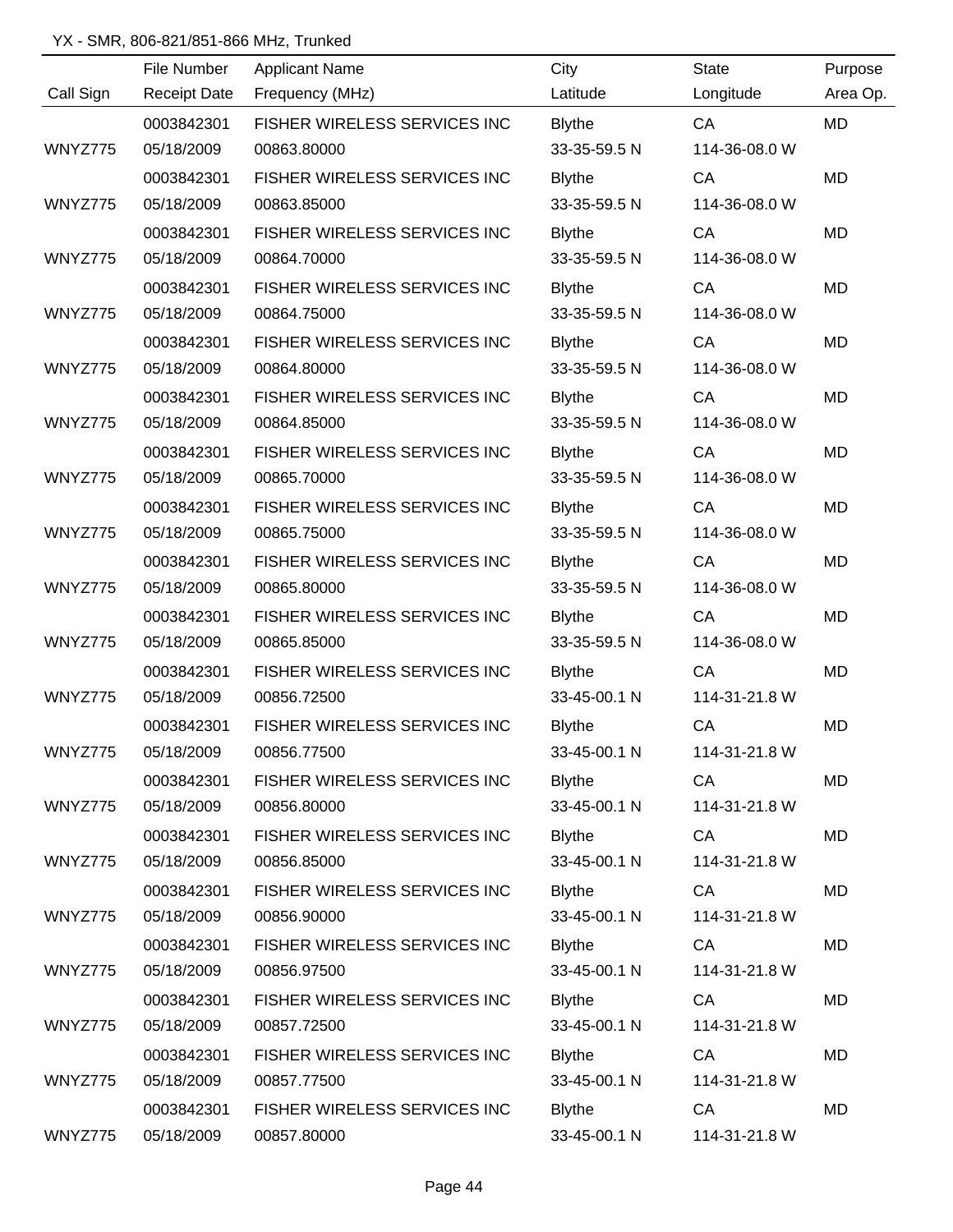|           | File Number         | <b>Applicant Name</b>        | City          | <b>State</b>  | Purpose   |
|-----------|---------------------|------------------------------|---------------|---------------|-----------|
| Call Sign | <b>Receipt Date</b> | Frequency (MHz)              | Latitude      | Longitude     | Area Op.  |
|           | 0003842301          | FISHER WIRELESS SERVICES INC | <b>Blythe</b> | CA            | <b>MD</b> |
| WNYZ775   | 05/18/2009          | 00857.97500                  | 33-45-00.1 N  | 114-31-21.8 W |           |
|           | 0003842301          | FISHER WIRELESS SERVICES INC | <b>Blythe</b> | CA            | <b>MD</b> |
| WNYZ775   | 05/18/2009          | 00858.72500                  | 33-45-00.1 N  | 114-31-21.8 W |           |
|           | 0003842301          | FISHER WIRELESS SERVICES INC | <b>Blythe</b> | CA            | MD        |
| WNYZ775   | 05/18/2009          | 00858.77500                  | 33-45-00.1 N  | 114-31-21.8 W |           |
|           | 0003842301          | FISHER WIRELESS SERVICES INC | <b>Blythe</b> | CA            | <b>MD</b> |
| WNYZ775   | 05/18/2009          | 00858.80000                  | 33-45-00.1 N  | 114-31-21.8 W |           |
|           | 0003842301          | FISHER WIRELESS SERVICES INC | <b>Blythe</b> | CA            | <b>MD</b> |
| WNYZ775   | 05/18/2009          | 00858.97500                  | 33-45-00.1 N  | 114-31-21.8 W |           |
|           | 0003842301          | FISHER WIRELESS SERVICES INC | <b>Blythe</b> | CA            | <b>MD</b> |
| WNYZ775   | 05/18/2009          | 00859.72500                  | 33-45-00.1 N  | 114-31-21.8 W |           |
|           | 0003842301          | FISHER WIRELESS SERVICES INC | <b>Blythe</b> | CA            | <b>MD</b> |
| WNYZ775   | 05/18/2009          | 00859.77500                  | 33-45-00.1 N  | 114-31-21.8 W |           |
|           | 0003842301          | FISHER WIRELESS SERVICES INC | <b>Blythe</b> | CA            | <b>MD</b> |
| WNYZ775   | 05/18/2009          | 00859.80000                  | 33-45-00.1 N  | 114-31-21.8 W |           |
|           | 0003842301          | FISHER WIRELESS SERVICES INC | <b>Blythe</b> | CA            | <b>MD</b> |
| WNYZ775   | 05/18/2009          | 00859.97500                  | 33-45-00.1 N  | 114-31-21.8 W |           |
|           | 0003842301          | FISHER WIRELESS SERVICES INC | <b>Blythe</b> | CA            | <b>MD</b> |
| WNYZ775   | 05/18/2009          | 00860.72500                  | 33-45-00.1 N  | 114-31-21.8 W |           |
|           | 0003842301          | FISHER WIRELESS SERVICES INC | <b>Blythe</b> | CA            | <b>MD</b> |
| WNYZ775   | 05/18/2009          | 00860.77500                  | 33-45-00.1 N  | 114-31-21.8 W |           |
|           | 0003842301          | FISHER WIRELESS SERVICES INC | <b>Blythe</b> | CA            | <b>MD</b> |
| WNYZ775   | 05/18/2009          | 00860.80000                  | 33-45-00.1 N  | 114-31-21.8 W |           |
|           | 0003842301          | FISHER WIRELESS SERVICES INC | <b>Blythe</b> | CA            | <b>MD</b> |
| WNYZ775   | 05/18/2009          | 00860.97500                  | 33-45-00.1 N  | 114-31-21.8 W |           |
|           | 0003842301          | FISHER WIRELESS SERVICES INC | <b>Blythe</b> | CA            | MD        |
| WNYZ775   | 05/18/2009          | 00861.70000                  | 33-45-00.1 N  | 114-31-21.8 W |           |
|           | 0003842301          | FISHER WIRELESS SERVICES INC | <b>Blythe</b> | CA            | <b>MD</b> |
| WNYZ775   | 05/18/2009          | 00861.75000                  | 33-45-00.1 N  | 114-31-21.8 W |           |
|           | 0003842301          | FISHER WIRELESS SERVICES INC | <b>Blythe</b> | CA            | <b>MD</b> |
| WNYZ775   | 05/18/2009          | 00861.80000                  | 33-45-00.1 N  | 114-31-21.8 W |           |
|           | 0003842301          | FISHER WIRELESS SERVICES INC | <b>Blythe</b> | CA            | <b>MD</b> |
| WNYZ775   | 05/18/2009          | 00861.85000                  | 33-45-00.1 N  | 114-31-21.8 W |           |
|           | 0003842301          | FISHER WIRELESS SERVICES INC | <b>Blythe</b> | CA            | MD        |
| WNYZ775   | 05/18/2009          | 00862.70000                  | 33-45-00.1 N  | 114-31-21.8 W |           |
|           | 0003842301          | FISHER WIRELESS SERVICES INC | <b>Blythe</b> | CA            | <b>MD</b> |
| WNYZ775   | 05/18/2009          | 00862.75000                  | 33-45-00.1 N  | 114-31-21.8 W |           |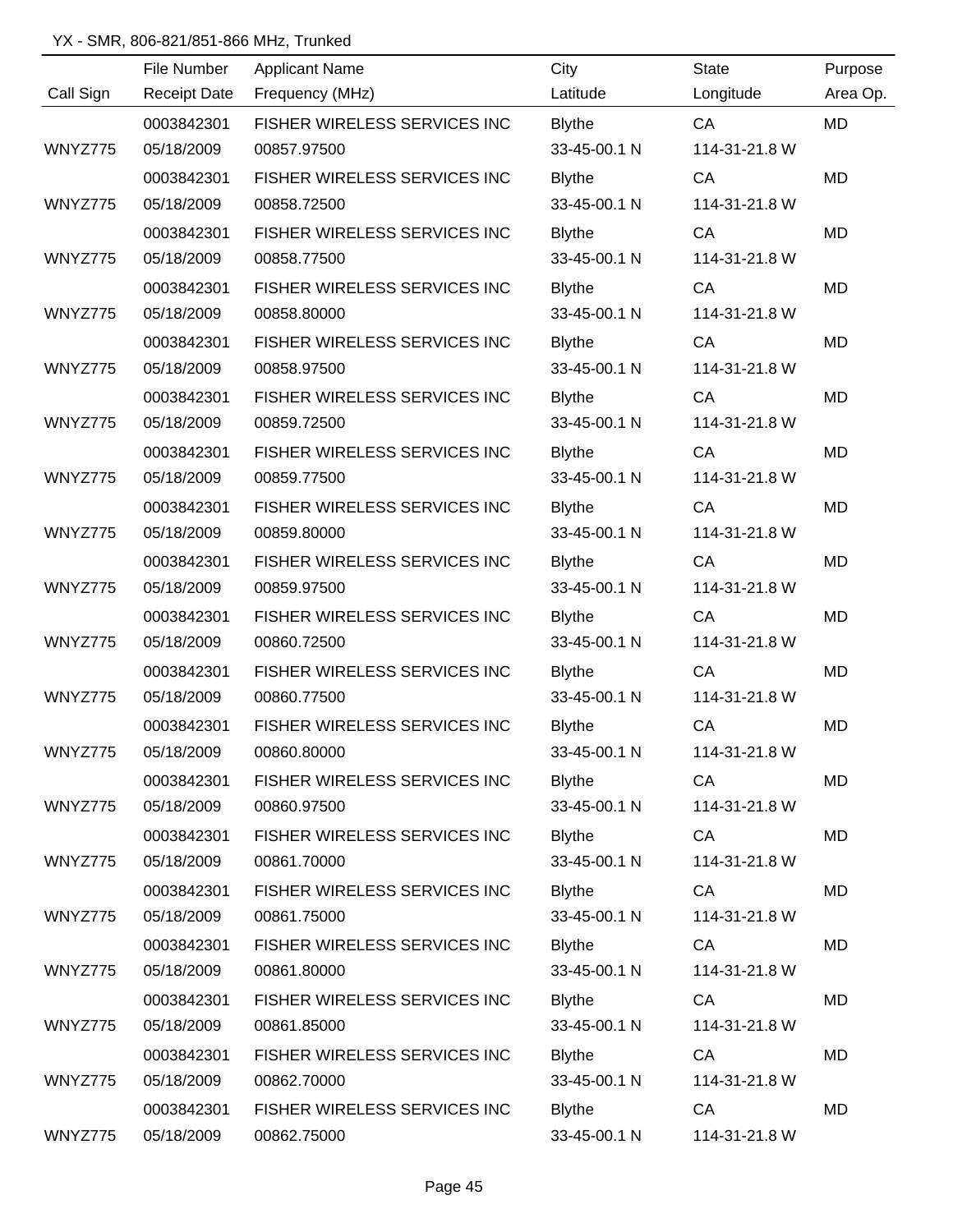|           | File Number         | <b>Applicant Name</b>        | City          | <b>State</b>  | Purpose   |
|-----------|---------------------|------------------------------|---------------|---------------|-----------|
| Call Sign | <b>Receipt Date</b> | Frequency (MHz)              | Latitude      | Longitude     | Area Op.  |
|           | 0003842301          | FISHER WIRELESS SERVICES INC | <b>Blythe</b> | CA            | <b>MD</b> |
| WNYZ775   | 05/18/2009          | 00862.80000                  | 33-45-00.1 N  | 114-31-21.8 W |           |
|           | 0003842301          | FISHER WIRELESS SERVICES INC | <b>Blythe</b> | CA            | <b>MD</b> |
| WNYZ775   | 05/18/2009          | 00862.85000                  | 33-45-00.1 N  | 114-31-21.8 W |           |
|           | 0003842301          | FISHER WIRELESS SERVICES INC | <b>Blythe</b> | CA            | MD        |
| WNYZ775   | 05/18/2009          | 00863.70000                  | 33-45-00.1 N  | 114-31-21.8 W |           |
|           | 0003842301          | FISHER WIRELESS SERVICES INC | <b>Blythe</b> | CA            | MD        |
| WNYZ775   | 05/18/2009          | 00863.75000                  | 33-45-00.1 N  | 114-31-21.8 W |           |
|           | 0003842301          | FISHER WIRELESS SERVICES INC | <b>Blythe</b> | CA            | <b>MD</b> |
| WNYZ775   | 05/18/2009          | 00863.80000                  | 33-45-00.1 N  | 114-31-21.8 W |           |
|           | 0003842301          | FISHER WIRELESS SERVICES INC | <b>Blythe</b> | CA            | <b>MD</b> |
| WNYZ775   | 05/18/2009          | 00863.85000                  | 33-45-00.1 N  | 114-31-21.8 W |           |
|           | 0003842301          | FISHER WIRELESS SERVICES INC | <b>Blythe</b> | CA            | MD        |
| WNYZ775   | 05/18/2009          | 00864.70000                  | 33-45-00.1 N  | 114-31-21.8 W |           |
|           | 0003842301          | FISHER WIRELESS SERVICES INC | <b>Blythe</b> | CA            | <b>MD</b> |
| WNYZ775   | 05/18/2009          | 00864.75000                  | 33-45-00.1 N  | 114-31-21.8 W |           |
|           | 0003842301          | FISHER WIRELESS SERVICES INC | <b>Blythe</b> | CA            | <b>MD</b> |
| WNYZ775   | 05/18/2009          | 00864.80000                  | 33-45-00.1 N  | 114-31-21.8 W |           |
|           | 0003842301          | FISHER WIRELESS SERVICES INC | <b>Blythe</b> | CA            | <b>MD</b> |
| WNYZ775   | 05/18/2009          | 00864.85000                  | 33-45-00.1 N  | 114-31-21.8 W |           |
|           | 0003842301          | FISHER WIRELESS SERVICES INC | <b>Blythe</b> | CA            | <b>MD</b> |
| WNYZ775   | 05/18/2009          | 00865.70000                  | 33-45-00.1 N  | 114-31-21.8 W |           |
|           | 0003842301          | FISHER WIRELESS SERVICES INC | <b>Blythe</b> | CA            | <b>MD</b> |
| WNYZ775   | 05/18/2009          | 00865.75000                  | 33-45-00.1 N  | 114-31-21.8 W |           |
|           | 0003842301          | FISHER WIRELESS SERVICES INC | <b>Blythe</b> | CA            | MD        |
| WNYZ775   | 05/18/2009          | 00865.80000                  | 33-45-00.1 N  | 114-31-21.8 W |           |
|           | 0003842301          | FISHER WIRELESS SERVICES INC | <b>Blythe</b> | CA            | MD        |
| WNYZ775   | 05/18/2009          | 00865.85000                  | 33-45-00.1 N  | 114-31-21.8 W |           |
|           | 0003842301          | FISHER WIRELESS SERVICES INC | Calipatria    | CA            | MD        |
| WNYZ775   | 05/18/2009          | 00856.03750                  | 33-09-55.2 N  | 115-36-57.0 W |           |
|           | 0003842301          | FISHER WIRELESS SERVICES INC | Calipatria    | CA            | MD        |
| WNYZ775   | 05/18/2009          | 00856.06250                  | 33-09-55.2 N  | 115-36-57.0 W |           |
|           | 0003842301          | FISHER WIRELESS SERVICES INC | Calipatria    | CA            | MD        |
| WNYZ775   | 05/18/2009          | 00856.08750                  | 33-09-55.2 N  | 115-36-57.0 W |           |
|           | 0003842301          | FISHER WIRELESS SERVICES INC | Calipatria    | CA            | MD        |
| WNYZ775   | 05/18/2009          | 00856.72500                  | 33-09-55.2 N  | 115-36-57.0 W |           |
|           | 0003842301          | FISHER WIRELESS SERVICES INC | Calipatria    | CA            | MD        |
| WNYZ775   | 05/18/2009          | 00856.80000                  | 33-09-55.2 N  | 115-36-57.0 W |           |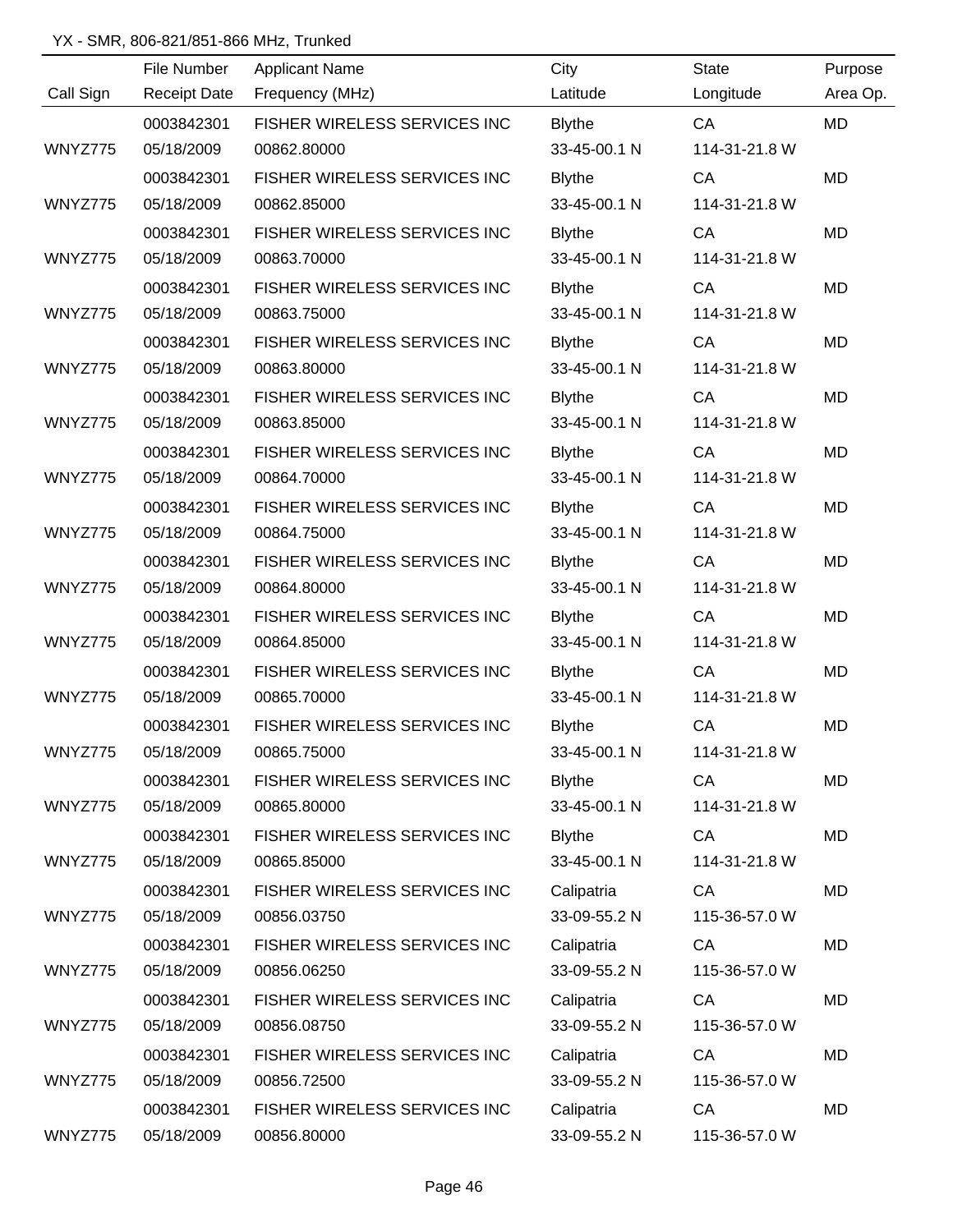|           | File Number         | <b>Applicant Name</b>        | City         | <b>State</b>  | Purpose   |
|-----------|---------------------|------------------------------|--------------|---------------|-----------|
| Call Sign | <b>Receipt Date</b> | Frequency (MHz)              | Latitude     | Longitude     | Area Op.  |
|           | 0003842301          | FISHER WIRELESS SERVICES INC | Calipatria   | CA            | <b>MD</b> |
| WNYZ775   | 05/18/2009          | 00856.87500                  | 33-09-55.2 N | 115-36-57.0 W |           |
|           | 0003842301          | FISHER WIRELESS SERVICES INC | Calipatria   | CA            | <b>MD</b> |
| WNYZ775   | 05/18/2009          | 00856.97500                  | 33-09-55.2 N | 115-36-57.0 W |           |
|           | 0003842301          | FISHER WIRELESS SERVICES INC | Calipatria   | CA            | MD        |
| WNYZ775   | 05/18/2009          | 00857.03750                  | 33-09-55.2 N | 115-36-57.0 W |           |
|           | 0003842301          | FISHER WIRELESS SERVICES INC | Calipatria   | CA            | MD        |
| WNYZ775   | 05/18/2009          | 00857.06250                  | 33-09-55.2 N | 115-36-57.0 W |           |
|           | 0003842301          | FISHER WIRELESS SERVICES INC | Calipatria   | CA            | <b>MD</b> |
| WNYZ775   | 05/18/2009          | 00857.08750                  | 33-09-55.2 N | 115-36-57.0 W |           |
|           | 0003842301          | FISHER WIRELESS SERVICES INC | Calipatria   | CA            | <b>MD</b> |
| WNYZ775   | 05/18/2009          | 00857.72500                  | 33-09-55.2 N | 115-36-57.0 W |           |
|           | 0003842301          | FISHER WIRELESS SERVICES INC | Calipatria   | CA            | MD        |
| WNYZ775   | 05/18/2009          | 00857.80000                  | 33-09-55.2 N | 115-36-57.0 W |           |
|           | 0003842301          | FISHER WIRELESS SERVICES INC | Calipatria   | CA            | <b>MD</b> |
| WNYZ775   | 05/18/2009          | 00857.97500                  | 33-09-55.2 N | 115-36-57.0 W |           |
|           | 0003842301          | FISHER WIRELESS SERVICES INC | Calipatria   | CA            | MD        |
| WNYZ775   | 05/18/2009          | 00858.03750                  | 33-09-55.2 N | 115-36-57.0 W |           |
|           | 0003842301          | FISHER WIRELESS SERVICES INC | Calipatria   | CA            | <b>MD</b> |
| WNYZ775   | 05/18/2009          | 00858.06250                  | 33-09-55.2 N | 115-36-57.0 W |           |
|           | 0003842301          | FISHER WIRELESS SERVICES INC | Calipatria   | CA            | MD        |
| WNYZ775   | 05/18/2009          | 00858.08750                  | 33-09-55.2 N | 115-36-57.0 W |           |
|           | 0003842301          | FISHER WIRELESS SERVICES INC | Calipatria   | CA            | MD        |
| WNYZ775   | 05/18/2009          | 00858.72500                  | 33-09-55.2 N | 115-36-57.0 W |           |
|           | 0003842301          | FISHER WIRELESS SERVICES INC | Calipatria   | CA            | MD        |
| WNYZ775   | 05/18/2009          | 00858.80000                  | 33-09-55.2 N | 115-36-57.0 W |           |
|           | 0003842301          | FISHER WIRELESS SERVICES INC | Calipatria   | CA            | MD        |
| WNYZ775   | 05/18/2009          | 00858.97500                  | 33-09-55.2 N | 115-36-57.0 W |           |
|           | 0003842301          | FISHER WIRELESS SERVICES INC | Calipatria   | CA            | MD        |
| WNYZ775   | 05/18/2009          | 00859.03750                  | 33-09-55.2 N | 115-36-57.0 W |           |
|           | 0003842301          | FISHER WIRELESS SERVICES INC | Calipatria   | CA            | MD        |
| WNYZ775   | 05/18/2009          | 00859.06250                  | 33-09-55.2 N | 115-36-57.0 W |           |
|           | 0003842301          | FISHER WIRELESS SERVICES INC | Calipatria   | CA            | MD        |
| WNYZ775   | 05/18/2009          | 00859.72500                  | 33-09-55.2 N | 115-36-57.0 W |           |
|           | 0003842301          | FISHER WIRELESS SERVICES INC | Calipatria   | CA            | MD        |
| WNYZ775   | 05/18/2009          | 00859.80000                  | 33-09-55.2 N | 115-36-57.0 W |           |
|           | 0003842301          | FISHER WIRELESS SERVICES INC | Calipatria   | CA            | MD        |
| WNYZ775   | 05/18/2009          | 00859.97500                  | 33-09-55.2 N | 115-36-57.0 W |           |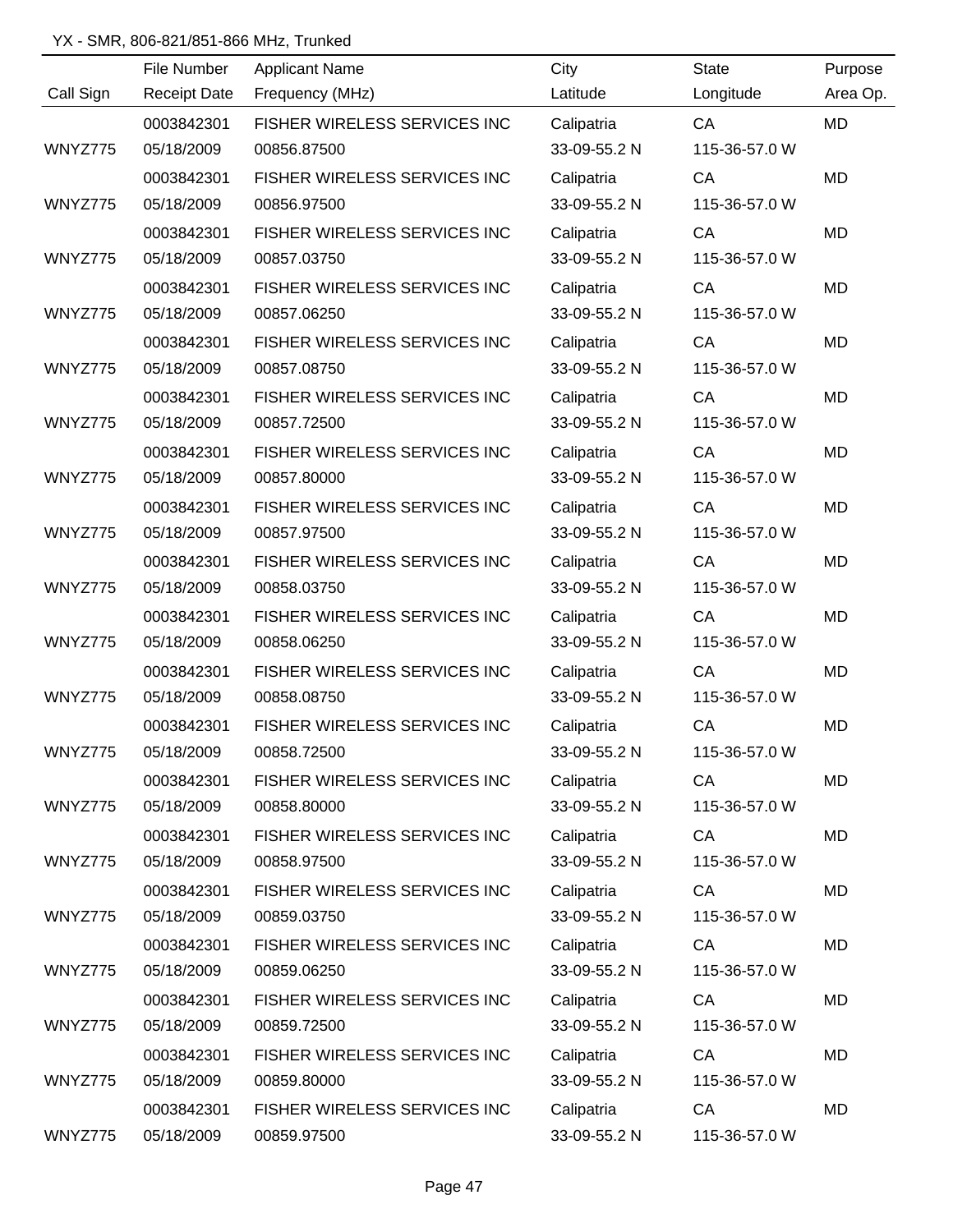|           | File Number         | <b>Applicant Name</b>        | City                 | <b>State</b>  | Purpose   |
|-----------|---------------------|------------------------------|----------------------|---------------|-----------|
| Call Sign | <b>Receipt Date</b> | Frequency (MHz)              | Latitude             | Longitude     | Area Op.  |
|           | 0003842301          | FISHER WIRELESS SERVICES INC | Calipatria           | CA            | <b>MD</b> |
| WNYZ775   | 05/18/2009          | 00860.03750                  | 33-09-55.2 N         | 115-36-57.0 W |           |
|           | 0003842301          | FISHER WIRELESS SERVICES INC | Calipatria           | CA            | <b>MD</b> |
| WNYZ775   | 05/18/2009          | 00860.06250                  | 33-09-55.2 N         | 115-36-57.0 W |           |
|           | 0003842301          | FISHER WIRELESS SERVICES INC | Calipatria           | CA            | MD        |
| WNYZ775   | 05/18/2009          | 00860.72500                  | 33-09-55.2 N         | 115-36-57.0 W |           |
|           | 0003842301          | FISHER WIRELESS SERVICES INC | Calipatria           | CA            | MD        |
| WNYZ775   | 05/18/2009          | 00860.80000                  | 33-09-55.2 N         | 115-36-57.0 W |           |
|           | 0003842301          | FISHER WIRELESS SERVICES INC | Calipatria           | CA            | MD        |
| WNYZ775   | 05/18/2009          | 00860.97500                  | 33-09-55.2 N         | 115-36-57.0 W |           |
|           | 0003842301          | FISHER WIRELESS SERVICES INC | Calipatria           | CA            | MD        |
| WNYZ775   | 05/18/2009          | 00861.70000                  | 33-09-55.2 N         | 115-36-57.0 W |           |
|           | 0003842301          | FISHER WIRELESS SERVICES INC | Calipatria           | CA            | MD        |
| WNYZ775   | 05/18/2009          | 00861.80000                  | 33-09-55.2 N         | 115-36-57.0 W |           |
|           | 0003842301          | FISHER WIRELESS SERVICES INC | Calipatria           | CA            | MD        |
| WNYZ775   | 05/18/2009          | 00862.68750                  | 33-09-55.2 N         | 115-36-57.0 W |           |
|           | 0003842301          | FISHER WIRELESS SERVICES INC | Calipatria           | CA            | <b>MD</b> |
| WNYZ775   | 05/18/2009          | 00862.70000                  | 33-09-55.2 N         | 115-36-57.0 W |           |
|           | 0003842301          | FISHER WIRELESS SERVICES INC | Calipatria           | CA            | <b>MD</b> |
| WNYZ775   | 05/18/2009          | 00862.80000                  | 33-09-55.2 N         | 115-36-57.0 W |           |
|           | 0003842301          | FISHER WIRELESS SERVICES INC | Calipatria           | CA            | MD        |
| WNYZ775   | 05/18/2009          | 00863.70000                  | 33-09-55.2 N         | 115-36-57.0 W |           |
|           | 0003842301          | FISHER WIRELESS SERVICES INC | Calipatria           | CA            | <b>MD</b> |
| WNYZ775   | 05/18/2009          | 00863.80000                  | 33-09-55.2 N         | 115-36-57.0 W |           |
|           | 0003842301          | FISHER WIRELESS SERVICES INC | Calipatria           | CA            | MD        |
| WNYZ775   | 05/18/2009          | 00864.70000                  | 33-09-55.2 N         | 115-36-57.0 W |           |
|           | 0003842301          | FISHER WIRELESS SERVICES INC | Calipatria           | CA            | MD        |
| WNYZ775   | 05/18/2009          | 00864.80000                  | 33-09-55.2 N         | 115-36-57.0 W |           |
|           | 0003842301          | FISHER WIRELESS SERVICES INC | Calipatria           | CA            | MD        |
| WNYZ775   | 05/18/2009          | 00865.70000                  | 33-09-55.2 N         | 115-36-57.0 W |           |
|           | 0003842301          | FISHER WIRELESS SERVICES INC | Calipatria           | CA            | MD        |
| WNYZ775   | 05/18/2009          | 00865.80000                  | 33-09-55.2 N         | 115-36-57.0 W |           |
|           | 0003842301          | FISHER WIRELESS SERVICES INC | <b>Desert Center</b> | CA            | MD        |
| WNYZ775   | 05/18/2009          | 00856.72500                  | 33-39-19.0 N         | 115-27-15.0 W |           |
|           | 0003842301          | FISHER WIRELESS SERVICES INC | <b>Desert Center</b> | CA            | <b>MD</b> |
| WNYZ775   | 05/18/2009          | 00856.80000                  | 33-39-19.0 N         | 115-27-15.0 W |           |
|           | 0003842301          | FISHER WIRELESS SERVICES INC | <b>Desert Center</b> | CA            | MD        |
| WNYZ775   | 05/18/2009          | 00856.97500                  | 33-39-19.0 N         | 115-27-15.0 W |           |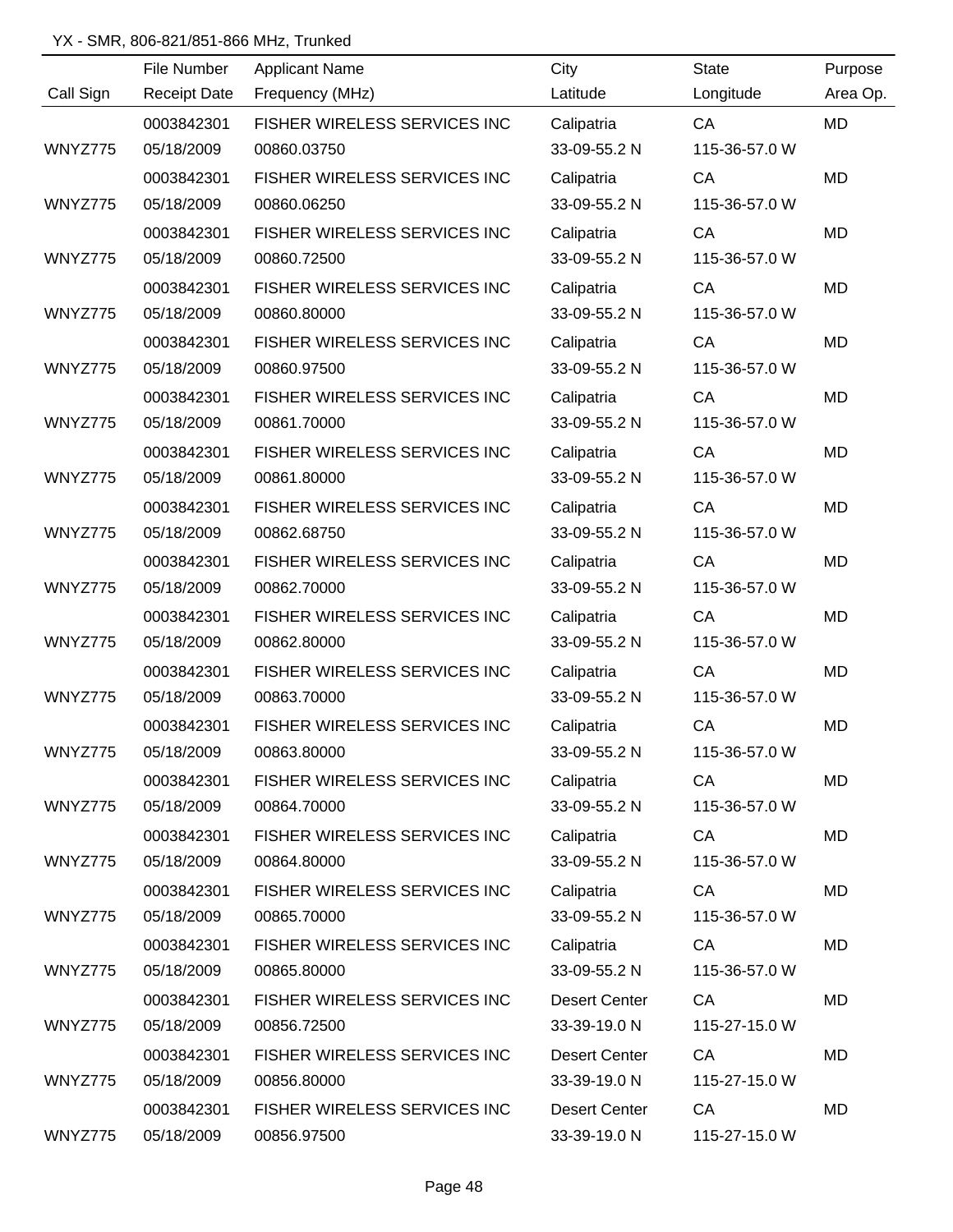|           | File Number         | <b>Applicant Name</b>               | City                 | <b>State</b>  | Purpose   |
|-----------|---------------------|-------------------------------------|----------------------|---------------|-----------|
| Call Sign | <b>Receipt Date</b> | Frequency (MHz)                     | Latitude             | Longitude     | Area Op.  |
|           | 0003842301          | FISHER WIRELESS SERVICES INC        | <b>Desert Center</b> | CA            | <b>MD</b> |
| WNYZ775   | 05/18/2009          | 00857.72500                         | 33-39-19.0 N         | 115-27-15.0 W |           |
|           | 0003842301          | FISHER WIRELESS SERVICES INC        | <b>Desert Center</b> | CA            | <b>MD</b> |
| WNYZ775   | 05/18/2009          | 00857.80000                         | 33-39-19.0 N         | 115-27-15.0 W |           |
|           | 0003842301          | <b>FISHER WIRELESS SERVICES INC</b> | <b>Desert Center</b> | CA            | MD        |
| WNYZ775   | 05/18/2009          | 00857.97500                         | 33-39-19.0 N         | 115-27-15.0 W |           |
|           | 0003842301          | FISHER WIRELESS SERVICES INC        | <b>Desert Center</b> | CA            | MD        |
| WNYZ775   | 05/18/2009          | 00858.80000                         | 33-39-19.0 N         | 115-27-15.0 W |           |
|           | 0003842301          | FISHER WIRELESS SERVICES INC        | <b>Desert Center</b> | CA            | MD        |
| WNYZ775   | 05/18/2009          | 00858.97500                         | 33-39-19.0 N         | 115-27-15.0 W |           |
|           | 0003842301          | FISHER WIRELESS SERVICES INC        | <b>Desert Center</b> | CA            | MD        |
| WNYZ775   | 05/18/2009          | 00859.80000                         | 33-39-19.0 N         | 115-27-15.0 W |           |
|           | 0003842301          | FISHER WIRELESS SERVICES INC        | <b>Desert Center</b> | CA            | MD        |
| WNYZ775   | 05/18/2009          | 00859.97500                         | 33-39-19.0 N         | 115-27-15.0 W |           |
|           | 0003842301          | FISHER WIRELESS SERVICES INC        | <b>Desert Center</b> | CA            | <b>MD</b> |
| WNYZ775   | 05/18/2009          | 00860.72500                         | 33-39-19.0 N         | 115-27-15.0 W |           |
|           | 0003842301          | FISHER WIRELESS SERVICES INC        | <b>Desert Center</b> | CA            | <b>MD</b> |
| WNYZ775   | 05/18/2009          | 00860.80000                         | 33-39-19.0 N         | 115-27-15.0 W |           |
|           | 0003842301          | FISHER WIRELESS SERVICES INC        | Jacumba              | CA            | <b>MD</b> |
| WNYZ775   | 05/18/2009          | 00856.72500                         | 32-39-39.7 N         | 116-05-34.9 W |           |
|           | 0003842301          | <b>FISHER WIRELESS SERVICES INC</b> | Jacumba              | CA            | MD        |
| WNYZ775   | 05/18/2009          | 00856.87500                         | 32-39-39.7 N         | 116-05-34.9 W |           |
|           | 0003842301          | FISHER WIRELESS SERVICES INC        | Jacumba              | CA            | MD        |
| WNYZ775   | 05/18/2009          | 00856.97500                         | 32-39-39.7 N         | 116-05-34.9 W |           |
|           | 0003842301          | FISHER WIRELESS SERVICES INC        | Jacumba              | CA            | <b>MD</b> |
| WNYZ775   | 05/18/2009          | 00857.72500                         | 32-39-39.7 N         | 116-05-34.9 W |           |
|           | 0003842301          | FISHER WIRELESS SERVICES INC        | Jacumba              | CA DOM:       | <b>MD</b> |
| WNYZ775   | 05/18/2009          | 00857.97500                         | 32-39-39.7 N         | 116-05-34.9 W |           |
|           | 0003842301          | FISHER WIRELESS SERVICES INC        | Jacumba              | <b>CA</b>     | MD        |
| WNYZ775   | 05/18/2009          | 00858.72500                         | 32-39-39.7 N         | 116-05-34.9 W |           |
|           | 0003842301          | FISHER WIRELESS SERVICES INC        | Jacumba              | CA            | MD.       |
| WNYZ775   | 05/18/2009          | 00858.97500                         | 32-39-39.7 N         | 116-05-34.9 W |           |
|           | 0003842301          | FISHER WIRELESS SERVICES INC        | Jacumba              | CA            | MD.       |
| WNYZ775   | 05/18/2009          | 00859.72500                         | 32-39-39.7 N         | 116-05-34.9 W |           |
|           | 0003842301          | FISHER WIRELESS SERVICES INC        | Jacumba              | CA            | <b>MD</b> |
| WNYZ775   | 05/18/2009          | 00859.97500                         | 32-39-39.7 N         | 116-05-34.9 W |           |
|           | 0003842301          | FISHER WIRELESS SERVICES INC        | Jacumba              | CA            | MD        |
| WNYZ775   | 05/18/2009          | 00860.72500                         | 32-39-39.7 N         | 116-05-34.9 W |           |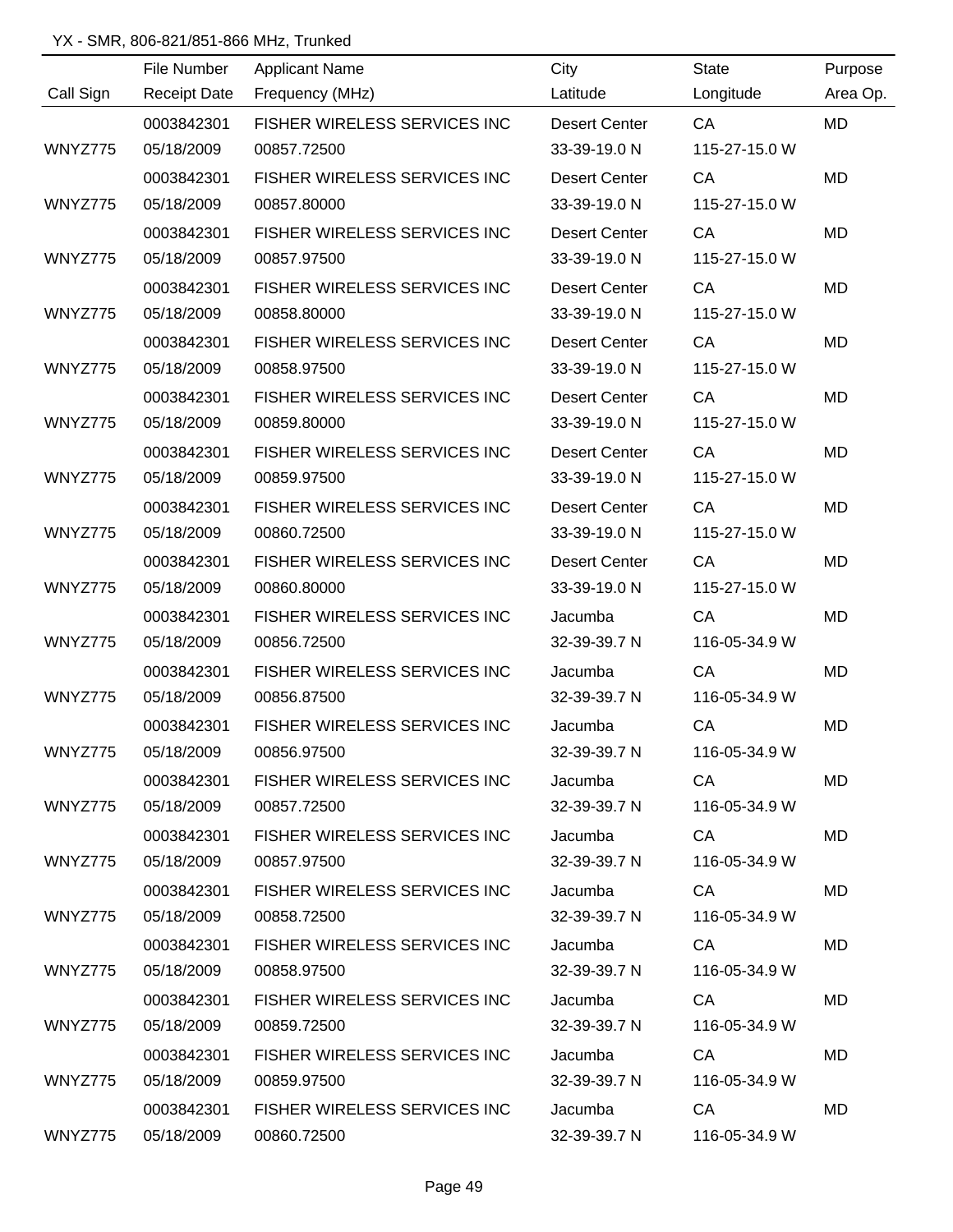|                | File Number         | <b>Applicant Name</b>        | City         | <b>State</b>  | Purpose   |
|----------------|---------------------|------------------------------|--------------|---------------|-----------|
| Call Sign      | <b>Receipt Date</b> | Frequency (MHz)              | Latitude     | Longitude     | Area Op.  |
|                | 0003842301          | FISHER WIRELESS SERVICES INC | Jacumba      | CA            | MD        |
| WNYZ775        | 05/18/2009          | 00860.97500                  | 32-39-39.7 N | 116-05-34.9 W |           |
|                | 0003843926          | HEARTHSTONE ENTERPRISES INC  |              |               | <b>RO</b> |
| KNJA687        | 05/19/2009          |                              |              |               |           |
|                | 0003844983          | Southern Company             |              |               | <b>RO</b> |
| <b>KNRR990</b> | 05/19/2009          |                              |              |               |           |
|                | 0003844984          | Southern Company             |              |               | <b>RO</b> |
| WPBD765        | 05/19/2009          |                              |              |               |           |
|                | 0003844985          | Southern Company             |              |               | <b>RO</b> |
| WPBV310        | 05/19/2009          |                              |              |               |           |
|                | 0003844986          | Southern Company             |              |               | <b>RO</b> |
| WPBV312        | 05/19/2009          |                              |              |               |           |
|                | 0003844987          | Southern Company             |              |               | <b>RO</b> |
| WPBV317        | 05/19/2009          |                              |              |               |           |
|                | 0003844988          | Southern Company             |              |               | <b>RO</b> |
| <b>WPBV320</b> | 05/19/2009          |                              |              |               |           |
|                | 0003844989          | Southern Company             |              |               | <b>RO</b> |
| WPBV323        | 05/19/2009          |                              |              |               |           |
|                | 0003844990          | Southern Company             |              |               | <b>RO</b> |
| WPBV324        | 05/19/2009          |                              |              |               |           |
|                | 0003844991          | Southern Company             |              |               | <b>RO</b> |
| WPBV325        | 05/19/2009          |                              |              |               |           |
|                | 0003844992          | Southern Company             |              |               | <b>RO</b> |
| WPBV326        | 05/19/2009          |                              |              |               |           |
|                | 0003844993          | Southern Company             |              |               | <b>RO</b> |
| WPBV344        | 05/19/2009          |                              |              |               |           |
|                | 0003844994          | Southern Company             |              |               | <b>RO</b> |
| WPBV345        | 05/19/2009          |                              |              |               |           |
|                | 0003844995          | Southern Company             |              |               | <b>RO</b> |
| WPBV347        | 05/19/2009          |                              |              |               |           |
|                | 0003844996          | Southern Company             |              |               | <b>RO</b> |
| WPBV350        | 05/19/2009          |                              |              |               |           |
|                | 0003844997          | Southern Company             |              |               | <b>RO</b> |
| WPBV351        | 05/19/2009          |                              |              |               |           |
|                | 0003844998          | Southern Company             |              |               | <b>RO</b> |
| WPBV352        | 05/19/2009          |                              |              |               |           |
|                | 0003844999          | Southern Company             |              |               | <b>RO</b> |
| WPBV366        | 05/19/2009          |                              |              |               |           |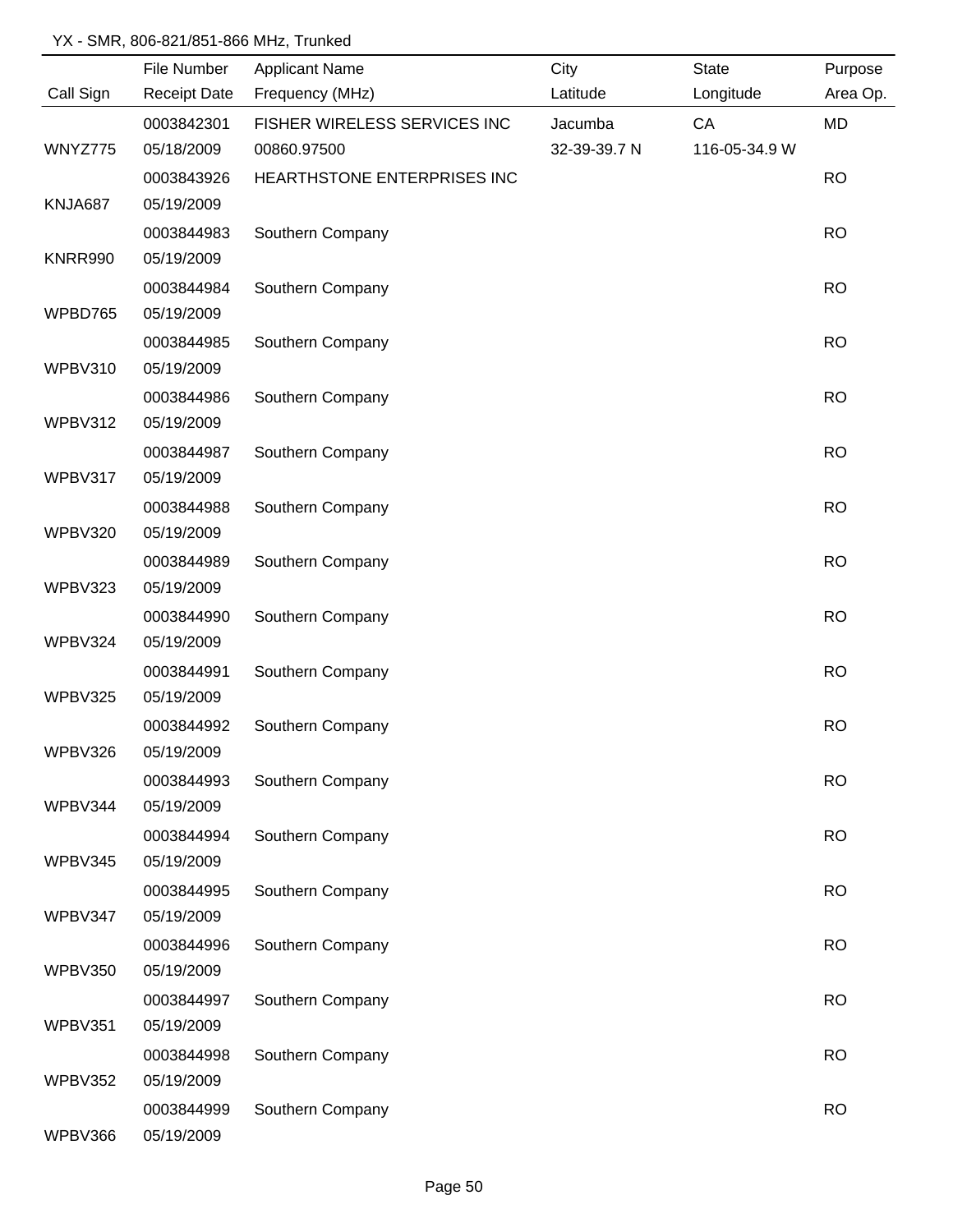|           | File Number         | <b>Applicant Name</b> | City     | <b>State</b> | Purpose   |
|-----------|---------------------|-----------------------|----------|--------------|-----------|
| Call Sign | <b>Receipt Date</b> | Frequency (MHz)       | Latitude | Longitude    | Area Op.  |
|           | 0003845000          | Southern Company      |          |              | <b>RO</b> |
| WPBZ962   | 05/19/2009          |                       |          |              |           |
|           | 0003845001          | Southern Company      |          |              | <b>RO</b> |
| WPBZ975   | 05/19/2009          |                       |          |              |           |
|           | 0003845002          | Southern Company      |          |              | <b>RO</b> |
| WPCE822   | 05/19/2009          |                       |          |              |           |
|           | 0003845003          | Southern Company      |          |              | <b>RO</b> |
| WPCE838   | 05/19/2009          |                       |          |              |           |
|           | 0003845004          | Southern Company      |          |              | <b>RO</b> |
| WPCE839   | 05/19/2009          |                       |          |              |           |
|           | 0003845005          | Southern Company      |          |              | <b>RO</b> |
| WPCE842   | 05/19/2009          |                       |          |              |           |
|           | 0003845006          | Southern Company      |          |              | <b>RO</b> |
| WPCE843   | 05/19/2009          |                       |          |              |           |
|           | 0003845007          | Southern Company      |          |              | <b>RO</b> |
| WPCE846   | 05/19/2009          |                       |          |              |           |
|           | 0003845008          | Southern Company      |          |              | <b>RO</b> |
| WPCE872   | 05/19/2009          |                       |          |              |           |
|           | 0003845009          | Southern Company      |          |              | <b>RO</b> |
| WPCJ581   | 05/19/2009          |                       |          |              |           |
|           | 0003845010          | Southern Company      |          |              | <b>RO</b> |
| WPCJ586   | 05/19/2009          |                       |          |              |           |
|           | 0003845011          | Southern Company      |          |              | <b>RO</b> |
| WPCJ592   | 05/19/2009          |                       |          |              |           |
|           | 0003845012          | Southern Company      |          |              | <b>RO</b> |
| WPFR747   | 05/19/2009          |                       |          |              |           |
|           | 0003845013          | Southern Company      |          |              | <b>RO</b> |
| WPFR749   | 05/19/2009          |                       |          |              |           |
|           | 0003845014          | Southern Company      |          |              | <b>RO</b> |
| WPFR752   | 05/19/2009          |                       |          |              |           |
|           | 0003845015          | Southern Company      |          |              | <b>RO</b> |
| WPFR769   | 05/19/2009          |                       |          |              |           |
|           | 0003845016          | Southern Company      |          |              | <b>RO</b> |
| WPFR782   | 05/19/2009          |                       |          |              |           |
|           | 0003845017          | Southern Company      |          |              | <b>RO</b> |
| WPFR798   | 05/19/2009          |                       |          |              |           |
|           | 0003845018          | Southern Company      |          |              | <b>RO</b> |
| WPFR810   | 05/19/2009          |                       |          |              |           |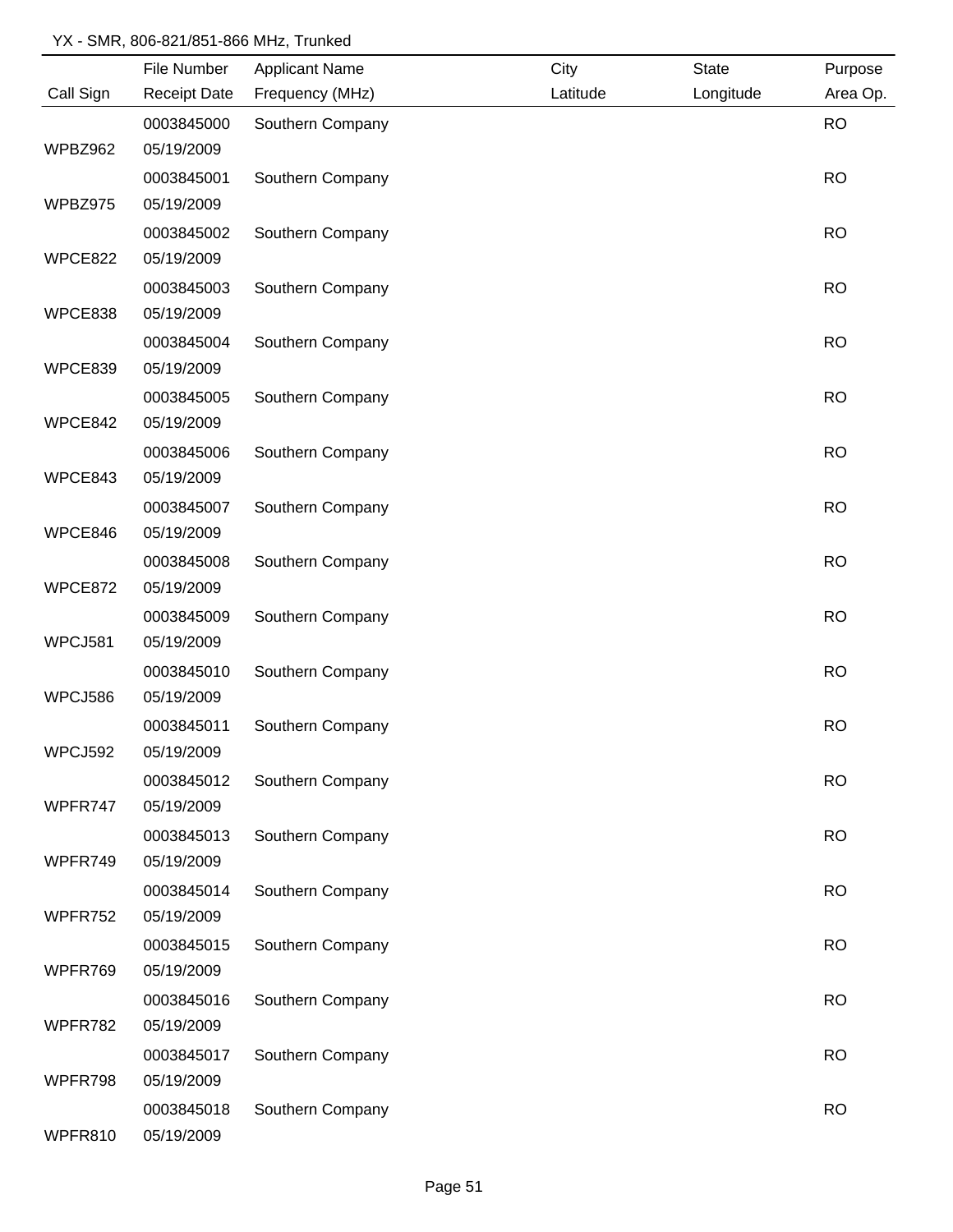|           | File Number         | <b>Applicant Name</b> | City     | <b>State</b> | Purpose   |
|-----------|---------------------|-----------------------|----------|--------------|-----------|
| Call Sign | <b>Receipt Date</b> | Frequency (MHz)       | Latitude | Longitude    | Area Op.  |
|           | 0003845019          | Southern Company      |          |              | <b>RO</b> |
| WPFR816   | 05/19/2009          |                       |          |              |           |
|           | 0003845020          | Southern Company      |          |              | <b>RO</b> |
| WPFR820   | 05/19/2009          |                       |          |              |           |
|           | 0003845021          | Southern Company      |          |              | <b>RO</b> |
| WPFR821   | 05/19/2009          |                       |          |              |           |
|           | 0003845022          | Southern Company      |          |              | <b>RO</b> |
| WPFR825   | 05/19/2009          |                       |          |              |           |
|           | 0003845023          | Southern Company      |          |              | <b>RO</b> |
| WPFR826   | 05/19/2009          |                       |          |              |           |
|           | 0003845024          | Southern Company      |          |              | <b>RO</b> |
| WPFR827   | 05/19/2009          |                       |          |              |           |
|           | 0003845025          | Southern Company      |          |              | <b>RO</b> |
| WPFR670   | 05/19/2009          |                       |          |              |           |
|           | 0003845026          | Southern Company      |          |              | <b>RO</b> |
| WPFR673   | 05/19/2009          |                       |          |              |           |
|           | 0003845027          | Southern Company      |          |              | <b>RO</b> |
| WPFR674   | 05/19/2009          |                       |          |              |           |
|           | 0003845028          | Southern Company      |          |              | <b>RO</b> |
| WPFR677   | 05/19/2009          |                       |          |              |           |
|           | 0003845029          | Southern Company      |          |              | <b>RO</b> |
| WPFR678   | 05/19/2009          |                       |          |              |           |
|           | 0003845030          | Southern Company      |          |              | <b>RO</b> |
| WPFR681   | 05/19/2009          |                       |          |              |           |
|           | 0003845031          | Southern Company      |          |              | <b>RO</b> |
| WPFR684   | 05/19/2009          |                       |          |              |           |
|           | 0003845032          | Southern Company      |          |              | <b>RO</b> |
| WPFR688   | 05/19/2009          |                       |          |              |           |
|           | 0003845033          | Southern Company      |          |              | <b>RO</b> |
| WPFR689   | 05/19/2009          |                       |          |              |           |
|           | 0003845034          | Southern Company      |          |              | <b>RO</b> |
| WPFR693   | 05/19/2009          |                       |          |              |           |
|           | 0003845035          | Southern Company      |          |              | <b>RO</b> |
| WPFR696   | 05/19/2009          |                       |          |              |           |
|           | 0003845036          | Southern Company      |          |              | <b>RO</b> |
| WPFR700   | 05/19/2009          |                       |          |              |           |
|           | 0003845037          | Southern Company      |          |              | <b>RO</b> |
| WPFR701   | 05/19/2009          |                       |          |              |           |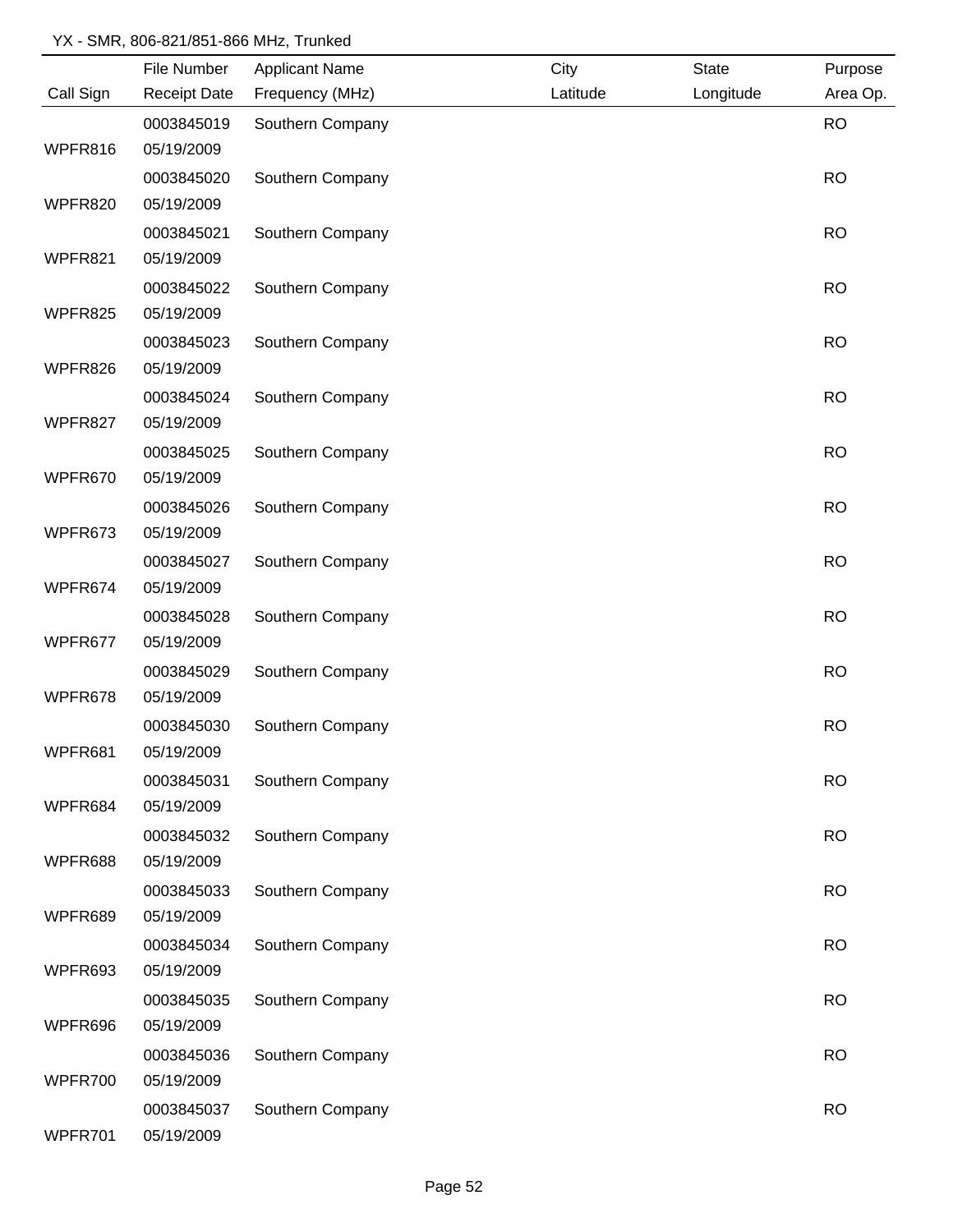|           | File Number         | <b>Applicant Name</b> | City     | <b>State</b> | Purpose   |
|-----------|---------------------|-----------------------|----------|--------------|-----------|
| Call Sign | <b>Receipt Date</b> | Frequency (MHz)       | Latitude | Longitude    | Area Op.  |
|           | 0003845038          | Southern Company      |          |              | <b>RO</b> |
| WPFR728   | 05/19/2009          |                       |          |              |           |
|           | 0003845039          | Southern Company      |          |              | <b>RO</b> |
| WPFR729   | 05/19/2009          |                       |          |              |           |
|           | 0003845040          | Southern Company      |          |              | <b>RO</b> |
| WPFR732   | 05/19/2009          |                       |          |              |           |
|           | 0003845041          | Southern Company      |          |              | <b>RO</b> |
| WPFR733   | 05/19/2009          |                       |          |              |           |
|           | 0003845042          | Southern Company      |          |              | <b>RO</b> |
| WPFR735   | 05/19/2009          |                       |          |              |           |
|           | 0003845043          | Southern Company      |          |              | <b>RO</b> |
| WPFR836   | 05/19/2009          |                       |          |              |           |
|           | 0003845044          | Southern Company      |          |              | <b>RO</b> |
| WPFR837   | 05/19/2009          |                       |          |              |           |
|           | 0003845045          | Southern Company      |          |              | <b>RO</b> |
| WPFR840   | 05/19/2009          |                       |          |              |           |
|           | 0003845046          | Southern Company      |          |              | <b>RO</b> |
| WPFR843   | 05/19/2009          |                       |          |              |           |
|           | 0003845047          | Southern Company      |          |              | <b>RO</b> |
| WPFR844   | 05/19/2009          |                       |          |              |           |
|           | 0003845048          | Southern Company      |          |              | <b>RO</b> |
| WPFR846   | 05/19/2009          |                       |          |              |           |
|           | 0003845049          | Southern Company      |          |              | <b>RO</b> |
| WPFR851   | 05/19/2009          |                       |          |              |           |
|           | 0003845050          | Southern Company      |          |              | <b>RO</b> |
| WPFR864   | 05/19/2009          |                       |          |              |           |
|           | 0003845051          | Southern Company      |          |              | <b>RO</b> |
| WPFR865   | 05/19/2009          |                       |          |              |           |
|           | 0003845052          | Southern Company      |          |              | <b>RO</b> |
| WPBV321   | 05/19/2009          |                       |          |              |           |
|           | 0003845053          | Southern Company      |          |              | <b>RO</b> |
| WPCE808   | 05/19/2009          |                       |          |              |           |
|           | 0003845054          | Southern Company      |          |              | <b>RO</b> |
| WPCE844   | 05/19/2009          |                       |          |              |           |
|           | 0003845055          | Southern Company      |          |              | <b>RO</b> |
| WPCW892   | 05/19/2009          |                       |          |              |           |
|           | 0003845056          | Southern Company      |          |              | <b>RO</b> |
| WPFR811   | 05/19/2009          |                       |          |              |           |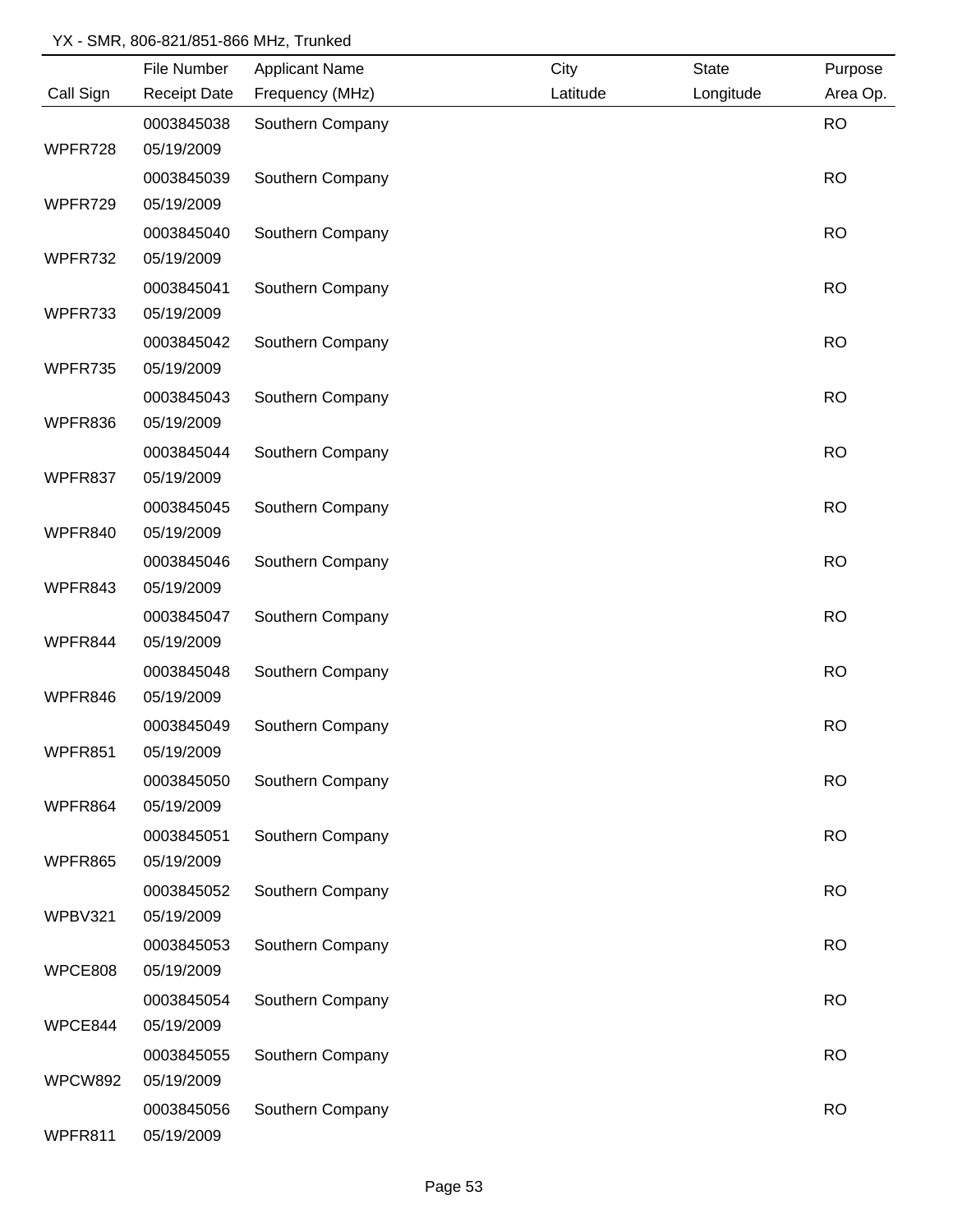|                | File Number         | <b>Applicant Name</b> | City     | <b>State</b> | Purpose   |
|----------------|---------------------|-----------------------|----------|--------------|-----------|
| Call Sign      | <b>Receipt Date</b> | Frequency (MHz)       | Latitude | Longitude    | Area Op.  |
|                | 0003845057          | Southern Company      |          |              | <b>RO</b> |
| WPFR830        | 05/19/2009          |                       |          |              |           |
|                | 0003845058          | Southern Company      |          |              | <b>RO</b> |
| WPFR849        | 05/19/2009          |                       |          |              |           |
|                | 0003845059          | Southern Company      |          |              | <b>RO</b> |
| <b>WPBV309</b> | 05/19/2009          |                       |          |              |           |
|                | 0003845060          | Southern Company      |          |              | <b>RO</b> |
| WPCE818        | 05/19/2009          |                       |          |              |           |
|                | 0003845061          | Southern Company      |          |              | <b>RO</b> |
| WPCE847        | 05/19/2009          |                       |          |              |           |
|                | 0003845062          | Southern Company      |          |              | <b>RO</b> |
| WPFR781        | 05/19/2009          |                       |          |              |           |
|                | 0003845063          | Southern Company      |          |              | <b>RO</b> |
| WPFR669        | 05/19/2009          |                       |          |              |           |
|                | 0003845064          | Southern Company      |          |              | <b>RO</b> |
| WPFR731        | 05/19/2009          |                       |          |              |           |
|                | 0003845065          | Southern Company      |          |              | <b>RO</b> |
| <b>WPFR855</b> | 05/19/2009          |                       |          |              |           |
|                | 0003845066          | Southern Company      |          |              | <b>RO</b> |
| WPBV319        | 05/19/2009          |                       |          |              |           |
|                | 0003845067          | Southern Company      |          |              | <b>RO</b> |
| WPCJ591        | 05/19/2009          |                       |          |              |           |
|                | 0003845068          | Southern Company      |          |              | <b>RO</b> |
| WPFR822        | 05/19/2009          |                       |          |              |           |
|                | 0003845069          | Southern Company      |          |              | <b>RO</b> |
| WPFR694        | 05/19/2009          |                       |          |              |           |
|                | 0003845070          | Southern Company      |          |              | <b>RO</b> |
| WPBV315        | 05/19/2009          |                       |          |              |           |
|                | 0003845071          | Southern Company      |          |              | <b>RO</b> |
| WPCE814        | 05/19/2009          |                       |          |              |           |
|                | 0003845072          | Southern Company      |          |              | <b>RO</b> |
| WPCJ583        | 05/19/2009          |                       |          |              |           |
|                | 0003845073          | Southern Company      |          |              | <b>RO</b> |
| WPFR832        | 05/19/2009          |                       |          |              |           |
|                | 0003845074          | Southern Company      |          |              | <b>RO</b> |
| WPFR861        | 05/19/2009          |                       |          |              |           |
|                | 0003845075          | Southern Company      |          |              | <b>RO</b> |
| WPBV316        | 05/19/2009          |                       |          |              |           |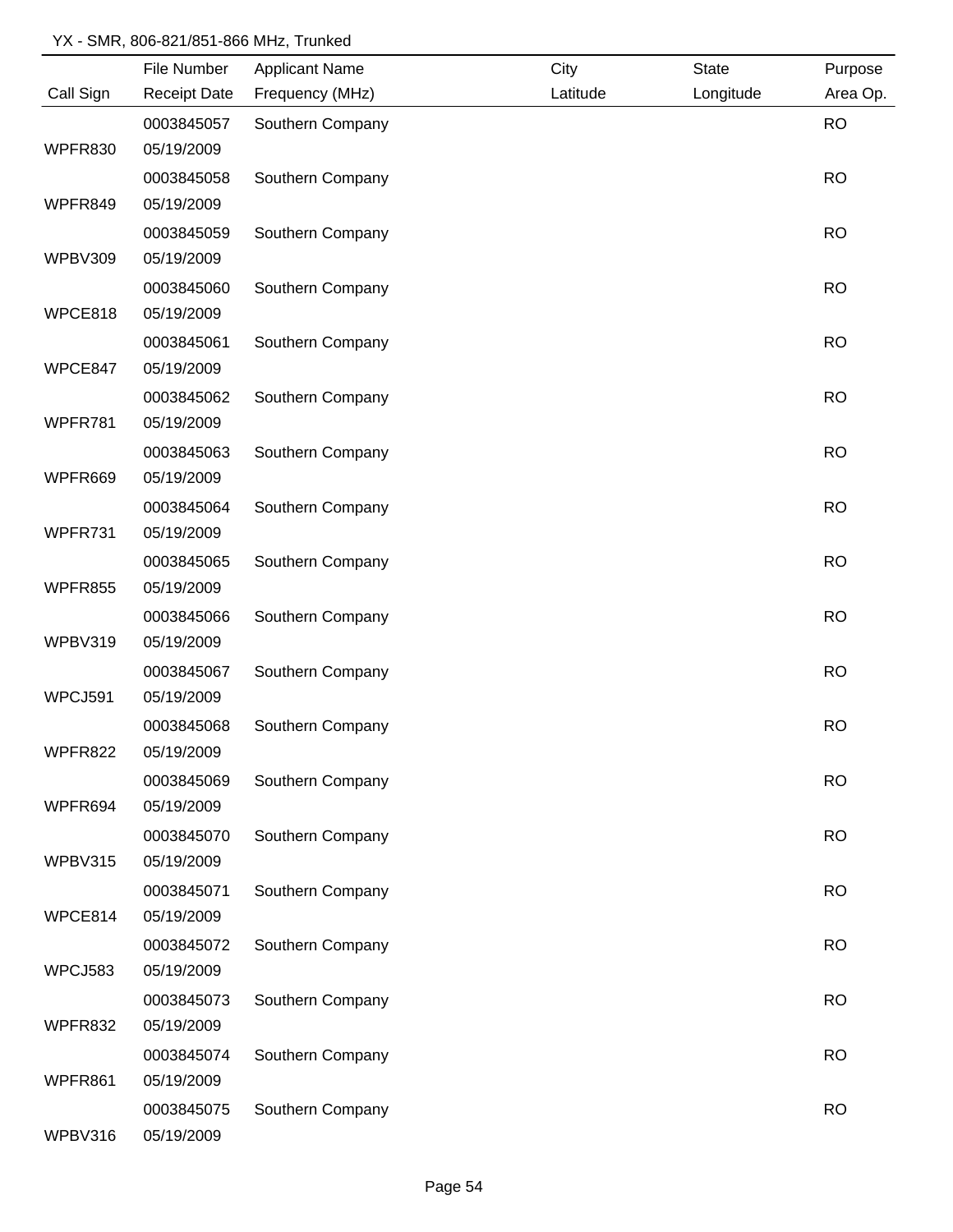|                | File Number         | <b>Applicant Name</b> | City     | <b>State</b> | Purpose   |
|----------------|---------------------|-----------------------|----------|--------------|-----------|
| Call Sign      | <b>Receipt Date</b> | Frequency (MHz)       | Latitude | Longitude    | Area Op.  |
|                | 0003845076          | Southern Company      |          |              | <b>RO</b> |
| WPBV328        | 05/19/2009          |                       |          |              |           |
|                | 0003845077          | Southern Company      |          |              | <b>RO</b> |
| WPBV354        | 05/19/2009          |                       |          |              |           |
|                | 0003845078          | Southern Company      |          |              | <b>RO</b> |
| WPCE840        | 05/19/2009          |                       |          |              |           |
|                | 0003845079          | Southern Company      |          |              | <b>RO</b> |
| WPCJ585        | 05/19/2009          |                       |          |              |           |
|                | 0003845080          | Southern Company      |          |              | <b>RO</b> |
| WPFR771        | 05/19/2009          |                       |          |              |           |
|                | 0003845081          | Southern Company      |          |              | <b>RO</b> |
| WPFR824        | 05/19/2009          |                       |          |              |           |
|                | 0003845082          | Southern Company      |          |              | <b>RO</b> |
| WPFR676        | 05/19/2009          |                       |          |              |           |
|                | 0003845083          | Southern Company      |          |              | <b>RO</b> |
| WPFR690        | 05/19/2009          |                       |          |              |           |
|                | 0003845084          | Southern Company      |          |              | <b>RO</b> |
| WPFR730        | 05/19/2009          |                       |          |              |           |
|                | 0003845085          | Southern Company      |          |              | <b>RO</b> |
| WPFR842        | 05/19/2009          |                       |          |              |           |
|                | 0003845086          | Southern Company      |          |              | <b>RO</b> |
| WPFR875        | 05/19/2009          |                       |          |              |           |
|                | 0003845087          | Southern Company      |          |              | <b>RO</b> |
| <b>WNSZ938</b> | 05/19/2009          |                       |          |              |           |
|                | 0003845088          | Southern Company      |          |              | <b>RO</b> |
| WPFR742        | 05/19/2009          |                       |          |              |           |
|                | 0003845089          | Southern Company      |          |              | <b>RO</b> |
| WPFR685        | 05/19/2009          |                       |          |              |           |
|                | 0003845090          | Southern Company      |          |              | <b>RO</b> |
| WPFR841        | 05/19/2009          |                       |          |              |           |
|                | 0003845091          | Southern Company      |          |              | <b>RO</b> |
| WPBV322        | 05/19/2009          |                       |          |              |           |
|                | 0003845092          | Southern Company      |          |              | <b>RO</b> |
| WPBV349        | 05/19/2009          |                       |          |              |           |
|                | 0003845093          | Southern Company      |          |              | <b>RO</b> |
| WPCE832        | 05/19/2009          |                       |          |              |           |
|                | 0003845094          | Southern Company      |          |              | <b>RO</b> |
| WPFC792        | 05/19/2009          |                       |          |              |           |